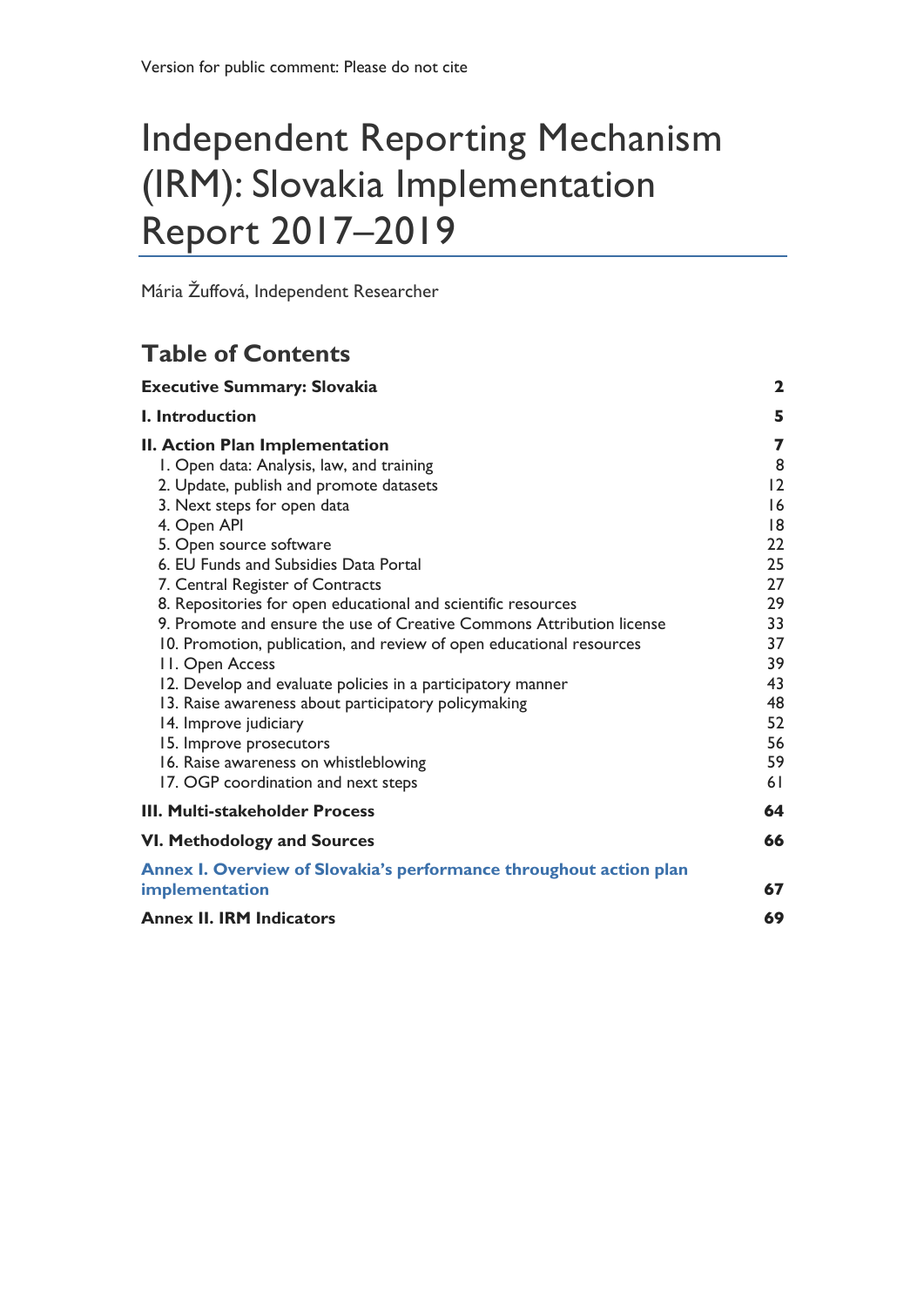

# **Executive Summary: Slovakia**

Slovakia's third action plan included commitments on open data, open education and research, participatory policymaking, and transparency measures in the justice sector. While the action plan saw high levels of completion, most of the commitments resulted in minor technical advancements. However, major improvements were seen in judicial transparency, and awareness of whistleblower protection legislation, among other areas.

The Open Government Partnership (OGP) is a global partnership that brings together government reformers and civil society leaders to create action plans that make

governments more inclusive, responsive, and accountable. The Independent Reporting Mechanism (IRM) monitors all action plans to ensure governments follow through on commitments. Slovakia joined OGP in 2011. Since, Slovakia has implemented three action plans. This report evaluates the implementation of Slovakia's third action plan.

#### **General overview of action plan**

Approximately two-thirds of the commitments in Slovakia's third action plan (46 of 68) were either substantially or fully completed by the end of the implementation period. This completion rate represented an increase compared to the results of the previous action plan (2015-2017).

While most of the commitments in Slovakia's third action plan represented minor technical reforms, some achieved major results. For example, Commitment 53 led to the publication of more detailed evaluations of judges' performances by the Ministry of Justice, and Commitment 57 improved transparency in the selection procedure of judges. Additionally, activities under Commitment 62 have increased public awareness of

#### **Table 1. At a glance** Participating since: 2011 Action plan under review: 3 Report type: Implementation Number of commitments: 68

**Action plan development** Is there a Multistakeholder forum: Yes Level of public influence: Collaborate Acted contrary to OGP process: No

#### **Action plan design**

| Commitments relevant to OGP values: | 62(91%)            |
|-------------------------------------|--------------------|
| Transformative commitments          | 1(1%)              |
| Potentially starred:                | $\frac{1}{2}$ (1%) |

#### **Action plan implementation** Starred commitments: 0

Completed commitments: 30 (44%) Commitments with Major DIOG\*: 7 (10%) Commitments with Outstanding DIOG\*: 0 Level of public influence: Involve Acted contrary to OGP process: No

\*DIOG: Did it Open Governmnt?



Slovakia's Whistleblower Protection Act and the creation of a new public agency dedicated to whistleblower protection.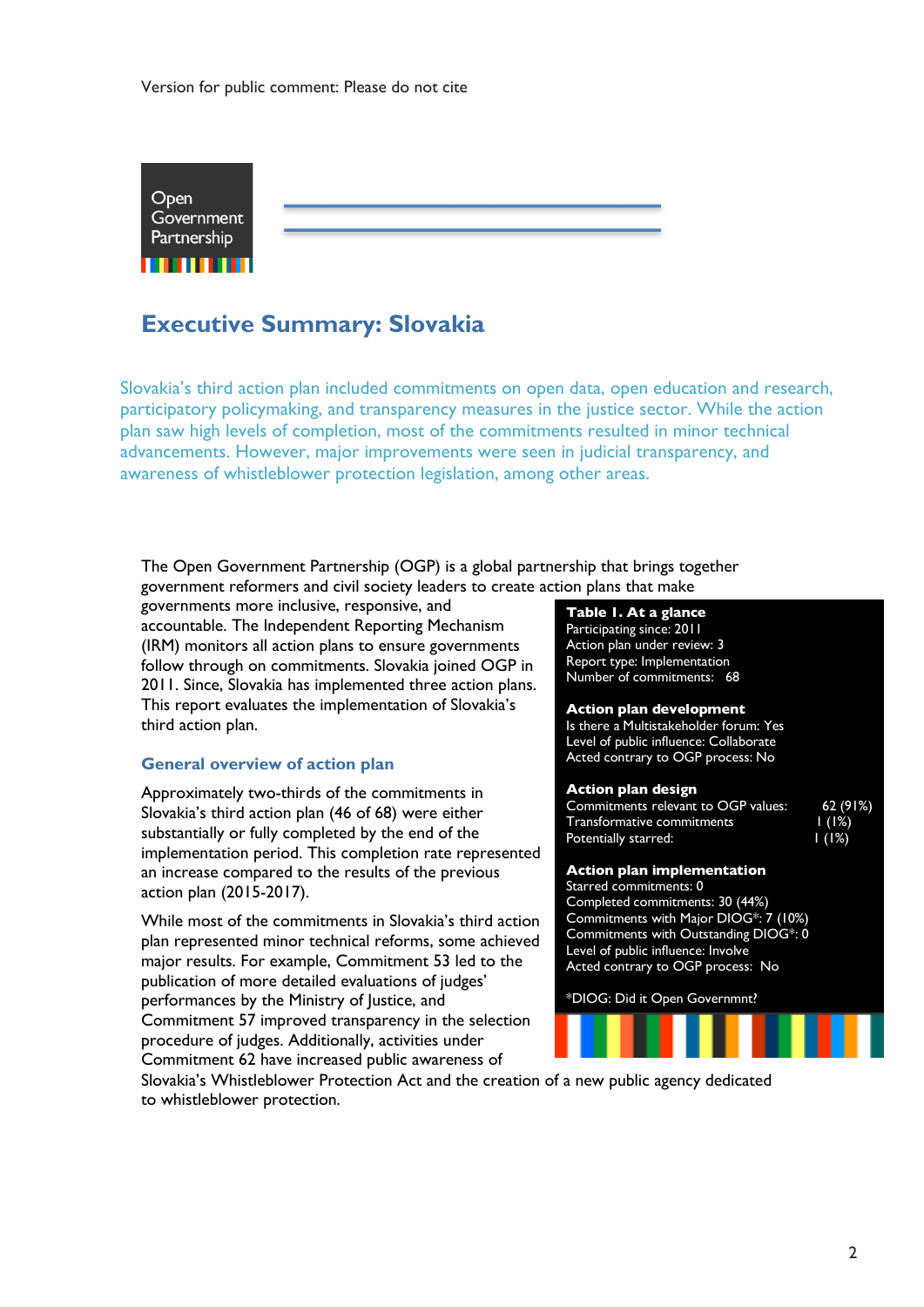#### **Table 2. Noteworthy commitments**

| <b>Commitment description</b>                                                                           | Status at the end of implementation cycle.                                                                                                                                                                                                                                                                                                                                                                                                                                                          |
|---------------------------------------------------------------------------------------------------------|-----------------------------------------------------------------------------------------------------------------------------------------------------------------------------------------------------------------------------------------------------------------------------------------------------------------------------------------------------------------------------------------------------------------------------------------------------------------------------------------------------|
| 53. Improved publication of<br>assessments of judges                                                    | This commitment resulted in the publication of assessments of<br>judges, which compared to previously available evaluations,<br>provide more detailed information about judges' performances.<br>These evaluations can provide anti-corruption CSOs and<br>investigative journalists with useful information to uncover<br>potential corruption in the judiciary.                                                                                                                                   |
| 57. Draft legislation to make<br>selection of judges and judicial<br>staff more transparent             | This commitment saw the adoption of amendments to the Act on<br>Judges and Accessors which standardized the selection process for<br>judges and significantly increased the transparency of this process.<br>The new transparency measures have been highly useful in helping<br>to detect potential corruption in the judiciary. These measures<br>could be extended to other judicial staff as well.                                                                                              |
| 62. Raise public awareness for<br>the Whistleblower Protection<br>Act                                   | The Office of the Plenipotentiary and civil society organizations<br>conducted various activities to raise public awareness of the 2015<br>Whistleblower Protection Act. Additionally, new legislation was<br>introduced establishing a public agency for whistleblower<br>protection, transparent election of its head, and the possibility to<br>appeal if protection is not granted. However, by the end of the<br>action plan period, the head of the new agency had not yet been<br>appointed. |
| 63. Analyze and evaluate public<br>participation in the drafting and<br>commenting on draft legislation | Under this commitment, the Office of the Plenipotentiary and the<br>Ministry of Justice monitored preliminary information and reports<br>on public participation for six months in 2016. The findings from<br>the analyses have already shed light on where government<br>agencies should improve their practices in publishing preliminary<br>information and reports on public participation.                                                                                                     |

#### **Five Key IRM Recommendations**

The IRM key recommendations are prepared in the IRM Design Report. They aim to inform the development of the next action plan and guide implementation of the current action plan. In Slovakia's 2017-2019 Design Report, the IRM recommended the following:

Establish the formal multi-stakeholder forum with participation of both public servants and civil society.

Include more targeted and ambitious commitments in the next action plan.

Ensure the proposed commitments are co-created with public agencies in charge of their implementation.

Concentrate efforts on existing platforms and initiatives and avoid duplication.

Focus on improvement of key transparency tools, including improving the Freedom of Information Act but mainly its application practice.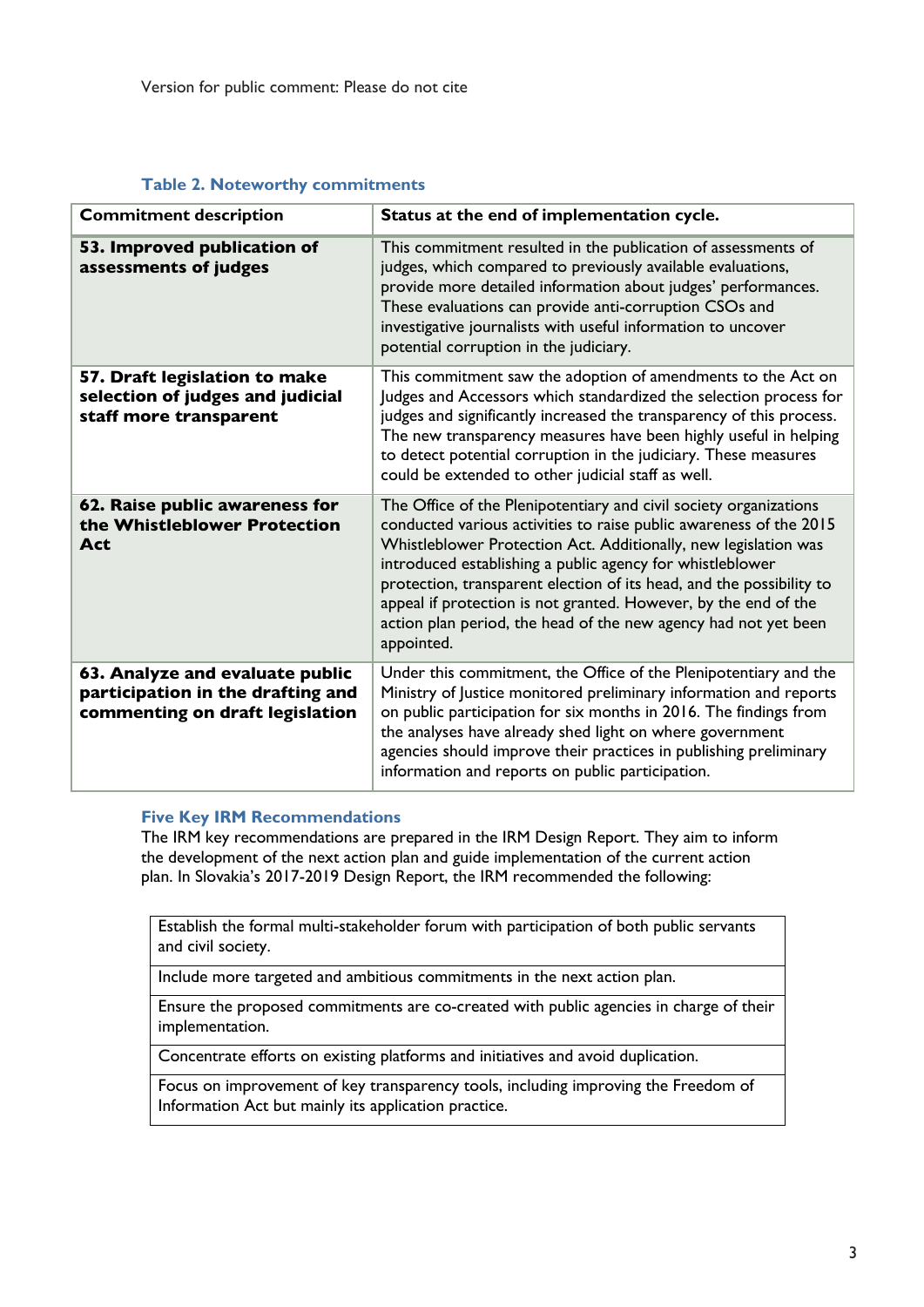Version for public comment: Please do not cite

# **ABOUT THE AUTHOR**

**Mária Žuffová** is a PhD Candidate in Politics at the University of Strathclyde, Glasgow. Her research includes freedom of information and open data, and their use by journalists.

**The Open Government Partnership (OGP)** aims to secure concrete commitments from governments to promote transparency, empower citizens, fight corruption, and harness new technologies to strengthen governance. OGP's Independent Reporting Mechanism (IRM) assesses development and implementation of national action plans to foster dialogue among stakeholders and improve accountability.

Open<br>Government Partnership ,,,,,,,,,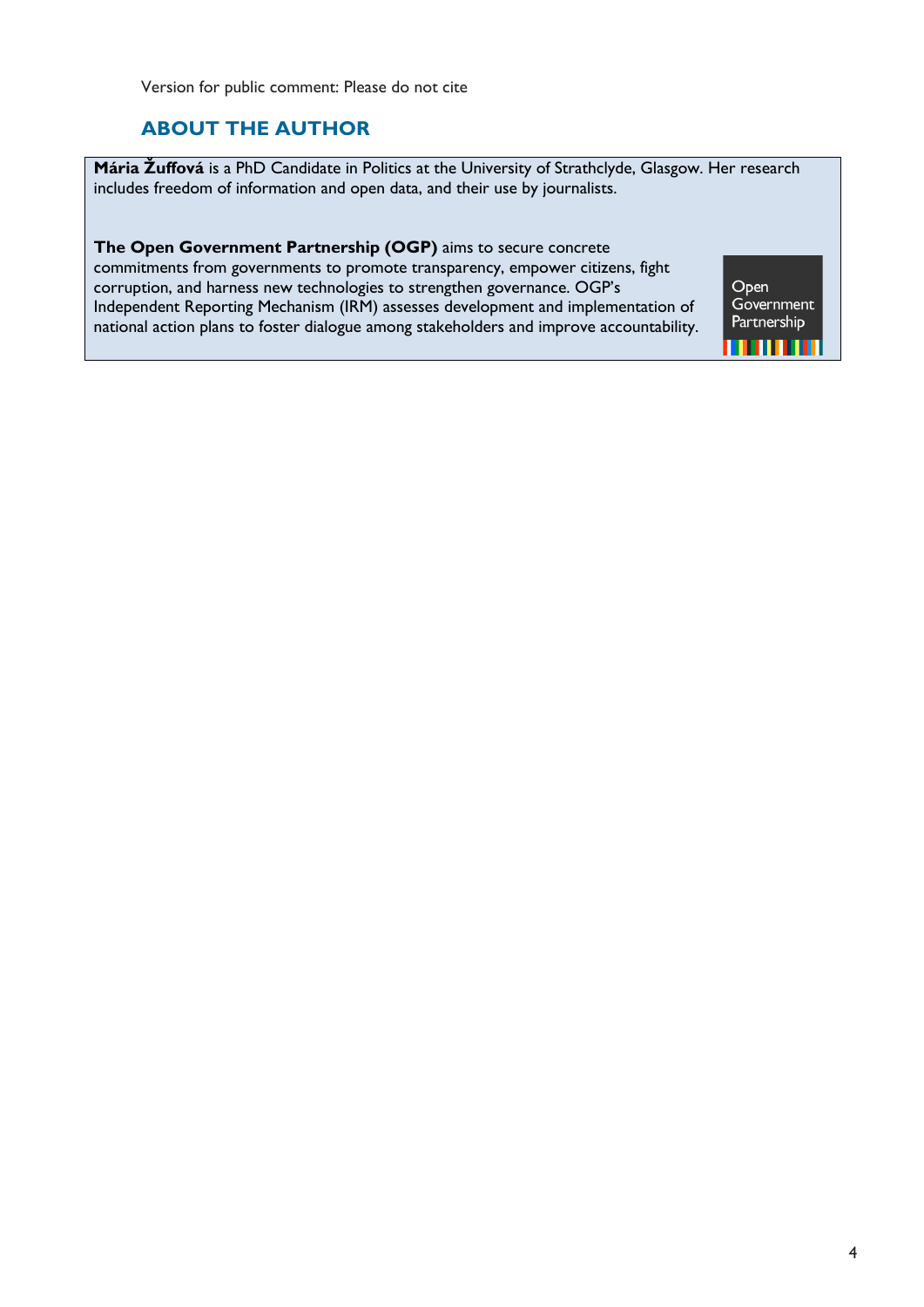# **I. Introduction**

 $\overline{a}$ 

The Open Government Partnership is a global partnership that brings together government reformers and civil society leaders to create action plans that make governments more inclusive, responsive, and accountable. Action plan commitments may build on existing efforts, identify new steps to complete ongoing reforms, or initiate action in an entirely new area. OGP's Independent Reporting Mechanism (IRM) monitors all action plans to ensure governments follow through on commitments. Civil society and government leaders use the evaluations to reflect on their own progress and determine if actions have made an impact on people's lives.

The Independent Reporting Mechanism of OGP has partnered with Mária Žuffová, who carried out this evaluation. The IRM aims to inform ongoing dialogue around the development and implementation of future commitments. For a full description of the IRM's methodology, please visit https://www.opengovpartnership.org/about/independent-reportingmechanism. This report covers the implementation of Slovakia's third action plan for 2017- 2019.

As outlined in the IRM Design Report,<sup>1</sup> Slovakia's third OGP action plan contains 68 commitments, mainly of technical nature. Similar to the previous action plan, it focused on four key themes: open data, API and software; open education and research; participatory policymaking; and open judiciary and prosecutors. The action plan does not fully capture potentially transformative anti-corruption initiatives that were realized during the implementation cycle, such as the launch of the beneficial ownership register. 2

The action plan was implemented in a complex political situation, marked by the resignation of the prime minister and unprecedented public protests<sup>3</sup> following the murder of a journalist who investigated political corruption. As a consequence, Slovakia recorded a significant year-to-year drop in the World Press Freedom Index. <sup>4</sup> Revelations from the leaked communication between the person accused of ordering the journalist's murder,<sup>5</sup> and his alleged collaborators, suggested corruption in the judiciary and prosecutors linked to high-level politicians.<sup>6</sup>

Prosecution of grand corruption cases continuous to be rare in Slovakia, <sup>7</sup> which in part translated into the country's significant year-to-year drop in the Transparency International's Corruption Perception Index.<sup>8</sup> CSO representatives interviewed for this report perceived corruption as pervasive and as a major problem in society both at national and regional levels.9 They argued that the reform of police forces, prosecutors, and the judiciary is needed to address it.<sup>10</sup> At the same time, they agreed that civil society had been demanding greater political accountability and a thorough investigation of corruption scandals. <sup>11</sup> The election of Zuzana Čaputová, an anti-corruption lawyer and environmental campaigner, as President in March 2019 reflected the growing support for greater political accountability.

<sup>1</sup> Mária Žuffová, Open Government Partnership, Slovakia Design Report 2017 – 2019, http://bit.ly/2nOTrpw. See

Section 1 - Open data: Analysis, law, and training.<br><sup>2</sup> Ministry of Justice, Beneficial ownership register, https://rpvs.gov.sk/rpvs (in Slovak); Open Government Partnership, Finding the real beneficiary, http://bit.ly/35rj4y4; Sme.sk, "Žitňanská: Koalícia pod Pellegrinim už nemá ambície" (Žitňanská: The coalition led by Pellegrini does not have ambitions anymore),

http://bit.ly/2VdAGZt (in Slovak).<br><sup>3</sup> BBC, Slovakia protests: 65,000 join Bratislava anti-government protests, https://bbc.in/2EmTqPS; The Guardian, Shaun Walker, Slovakia: thousands protest against business-as-usual under new leaders, http://bit.ly/2S1FnmY

<sup>4</sup> Reporters Without Borders, 2019 World Press Freedom Index: Slovakia, https://rsf.org/en/slovakia 5 The Slovakia 5 The Slovak Spectator, Marian Kočner has been charged in the case of Kuciak's murder, http://bit.ly/2og9jCl

<sup>6</sup> The Slovak Spectator, Threema saga: Bödör allegedly served as a liaison between Kočner and the special prosecutor, http://bit.ly/2nxCNeu; Tóth: Special Prosecutor shared information with controversial businessman, http://bit.ly/2nxCTmm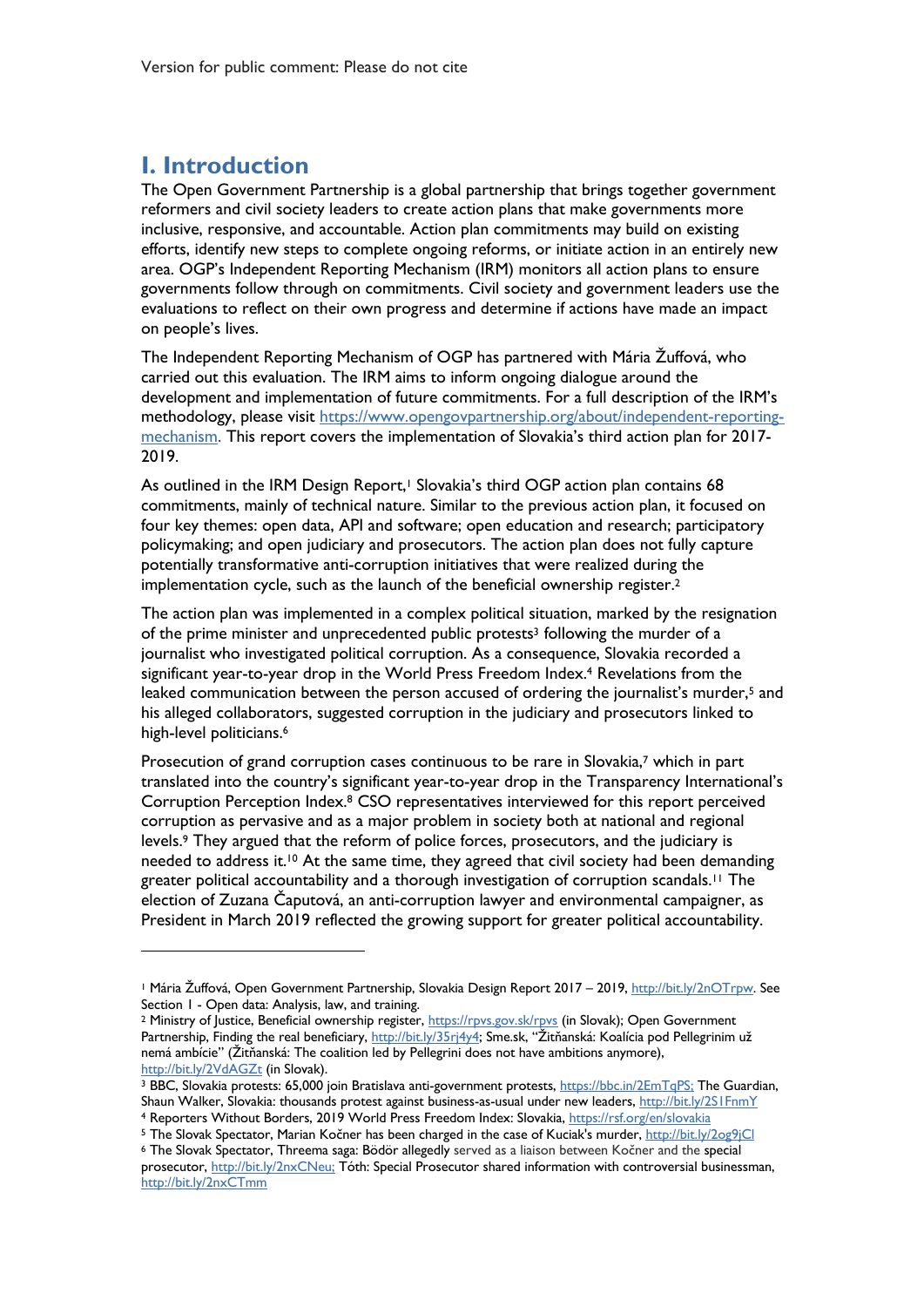<u>.</u>

<sup>7</sup> Transparency International Slovakia, Napriek zlepšeniu veľké ryby "stále nechytáme" (Despite improvements we still do not catch 'big fish'), <u>http://bit.ly/2Tcb7d0</u> (in Slovak)

<sup>8</sup> Transparency International, Corruption Perception Index, https://www.transparency.org/cpi2018

<sup>9</sup> Interview with Jakub Kratochvíl (For Decent Slovakia), 23 August 2019, Vanda Tuchyňová (Protikorupcii.sk), 3<br>September 2019, and Štefan Jančo (Ekopolis Foundation), 19 September 2019.

<sup>&</sup>lt;sup>10</sup> Interview with Jakub Kratochvíl (For Decent Slovakia), 23 August 2019, and Vanda Tuchyňová (Protikorupcii.sk), 3 September 2019.

<sup>11</sup> Interview with Jakub Kratochvíl (For Decent Slovakia), 23 August 2019, Vanda Tuchyňová (Protikorupcii.sk), 3 September 2019, and Štefan Jančo (Ekopolis Foundation), 19 September 2019.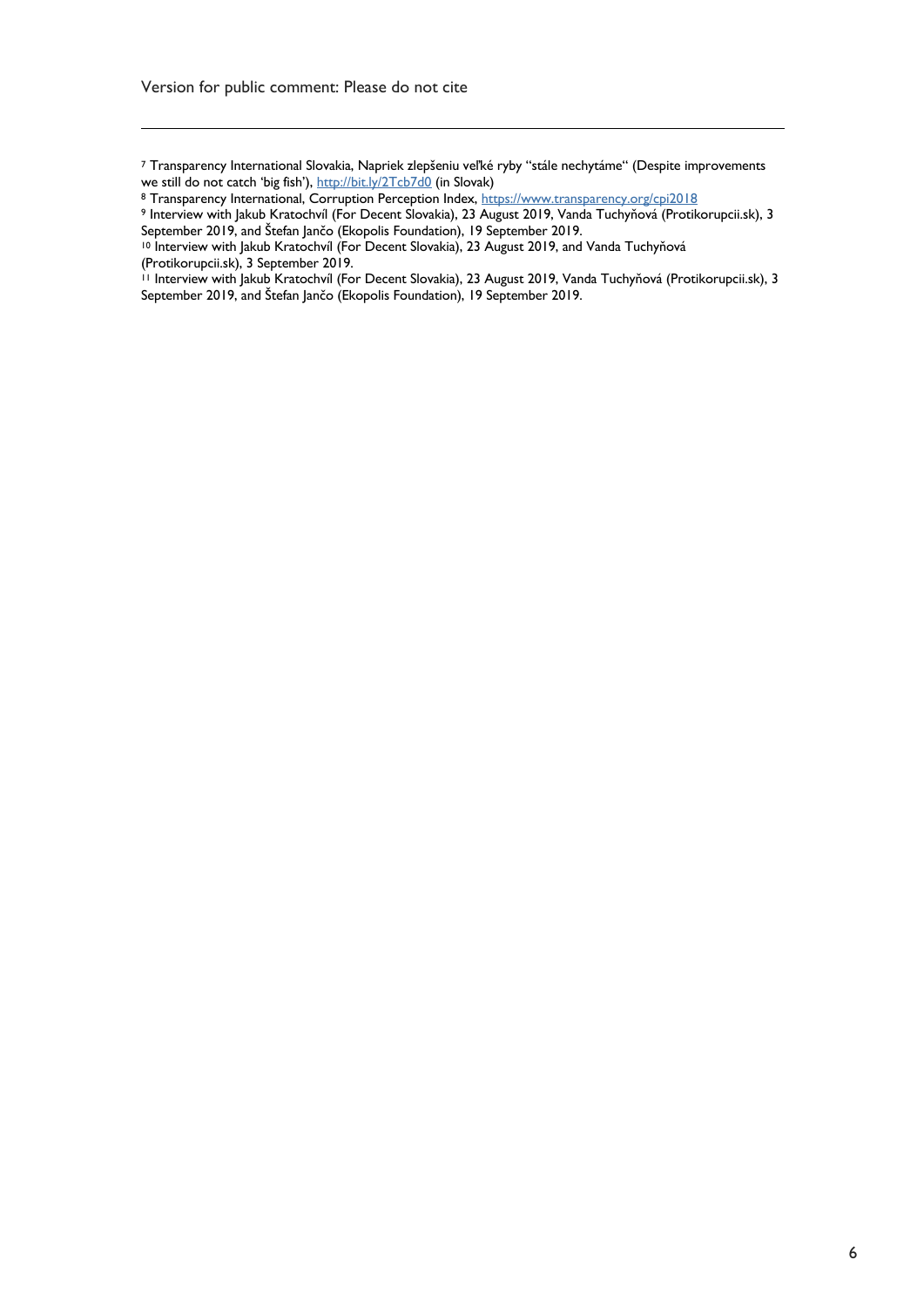# **II. Action Plan Implementation**

The IRM Implementation Report assesses "Completion" and "Did it Open Government?". These two indicators are based on each of the commitment's implementation progress at the end of the action plan cycle. This report does not re-visit assessments for "Verifiability", "Relevance" or "Potential Impact". The former are indicators assessed in IRM Design Reports. For more details on each of the indicators please see Annex II in this report.

#### **2.1 Overview**

 $\overline{a}$ 

Slovakia's third action plan has 68 commitments. By the end of the action plan period (November 2019), roughly two-thirds of the commitments (46 of 68) were substantially or entirely completed. Compared to the previous implementation cycle (2015-2017), this is a sizable point increase in the completion rate.<sup>1</sup> Experience from the current and past action plans suggests that progress in implementation is often influenced in part by the following factors:

- The implementing agency's high-level management, including the frequency of changes in high-level personnel;
- An implementing agency's in-depth knowledge of the topic or lack thereof;
- The quality of inter-agency collaboration and the breadth and depth of participation and collaboration with civil society during the commitment's implementation. For example, some of the previous ambitious reforms failed despite excellent collaboration between civil society and the public agency in charge, because once these reforms reached the stage when other agencies were expected to provide comments, they watered the reforms down;
- A sense of ownership or its absence by both civil society and public agencies. This was perhaps most visible in the area of open education. In Slovakia, there are no major CSOs with a clear and exclusive focus on open education. As a result, there is limited grassroots initiative to advance this issue. In such situations, if the agency's ownership of the topic is equally missing, progress is unlikely to happen.

A current test version of the repository for educational resources (Commitment 25) serves as an example. Since the start of the project, the Ministry of Education, Science, Research and Sport, a leading agency for this commitment, has had three different ministers. Frequent changes resulted in delays and refusals to take accountability for past decisions. The Ministry also excluded or minimally engaged civil society and teachers in essential phases of the repository's development. The outcomes suggest a lack of in-depth knowledge of what constitutes an open educational resource, and a lack of ownership of the topic by the Ministry.

In terms of opening government, only a few commitments contributed to a major or outstanding increase in access to information, opportunities for civic engagement, or improving government accountability. For instance, the amendment of the Act on Judges and Assessors brought more transparency into the selection procedures of judges and their evaluations. However, most commitments represented minor, administrative reforms, and thus did not lead to significant changes in government practice as result of implementation. Furthermore, some impactful anti-corruption measures, such as the beneficial ownership register, were implemented outside of the action plan. That said, CSO representatives agreed that Slovakia's participation in OGP is important for several reasons. <sup>2</sup> Although they perceived anti-corruption activities of the current government as formal, they agreed that OGP membership provides a platform for pointing to current deficiencies and demanding improvements.<sup>3</sup>

7

<sup>&</sup>lt;sup>1</sup> In the implementation cycle of the second action plan (2014 - 2016), 21 of 34 commitments were either substantially or fully completed.

<sup>2</sup> Interview with Jakub Kratochvíl (For Decent Slovakia), 23 August 2019, Vanda Tuchyňová (Protikorupcii.sk), 3 September 2019, and Štefan Jančo (Ekopolis Foundation), 19 September 2019. <sup>3</sup> Ibid.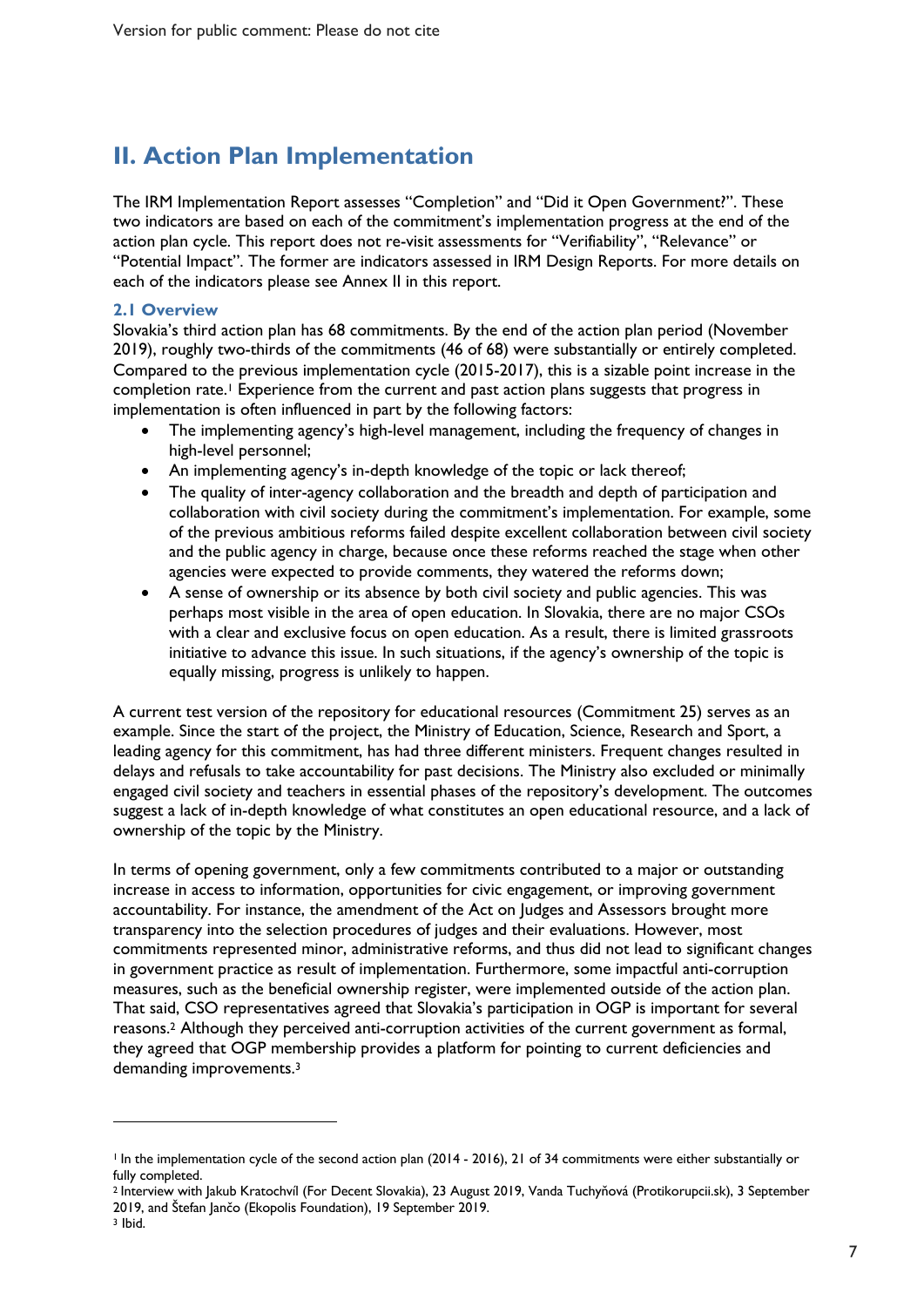#### **2.2. Commitments**

### **1. Open data: Analysis, law, and training**

Open government data has been one of the leading topics of OGP action plans since Slovakia became a member in 2011. All commitments in this cluster aimed at securing favorable conditions for further advancements in the open data agenda and increasing government transparency. The national open data portal Data.gov.sk<sup>1</sup> had already been launched as a result of the first action plan.<sup>2</sup> Subsequent action plans built on that portal and committed to a more demand-driven open data publication and a greater standardization.3

**Commitment 1:** "Perform an analysis of the market value and economic potential of open data in Slovakia, including analysis of saving public funds".

| <b>IRM Design Report Assessment</b> | <b>IRM Implementation Report Assessment</b> |
|-------------------------------------|---------------------------------------------|
| <b>Verifiable:</b> Yes.             | • Completion: Complete.                     |
| <b>Relevant: Unclear</b>            | Did it Open Government? Did not             |
| <b>Potential impact: Minor.</b>     | change.                                     |

Commitment 1, to analyze the market value and economic potential of open data, was assessed in the IRM Design Report as having a potentially minor impact as the enumerated savings could "motivate the ministers and public servants to publish more open data".4 The Office of the Deputy Prime Minister for Investments and E-government authored the report, and the Office of the Plenipotentiary published the draft report for feedback.<sup>5</sup> Thus, it can be concluded that the commitment was formally completed in a participatory manner. However, the available draft of the analysis does not include an estimate of potential savings resulting from open data publication; it only summarizes what economic benefits open data publication had abroad. However, an interviewed CSO representative mentioned that, while it is always useful to share good practice from abroad, the international examples used in the report are not necessarily transferrable to the Slovak context.6

The author of the analysis admitted that the estimation of savings was missing from the analysis. He stated that the Office of the Deputy Prime Minister for Investments and E-government contacted the Value for Money Unit at the Ministry of Finance to assist with the analysis,7 but the request was refused due to limited capacities. Overall, although the commitment was completed, and the report includes some relevant information about the benefits of open data generally, it does not change the status quo as it does not quantify potential savings of public resources resulting from open data publication. In the IRM Design Report, the IRM researcher recommended that "the analysis should be complemented with the detailed calculations of potential savings of public resources in different sectors of the Slovak economy" to get buy-in from public servants.<sup>8</sup> This recommendation is still valid.

**Commitment 2:** "Submit a draft law on data to the Government".

| <b>IRM Design Report Assessment</b>                    | <b>IRM Implementation Report Assessment</b>             |
|--------------------------------------------------------|---------------------------------------------------------|
| <b>Verifiable:</b> Yes<br>$\bullet$                    | • Completion: Substantial.                              |
| <b>Relevant:</b> Access to<br>$\bullet$<br>information | Did it Open Government? Did not<br>$\bullet$<br>change. |
| <b>Potential impact: Minor.</b><br>$\bullet$           |                                                         |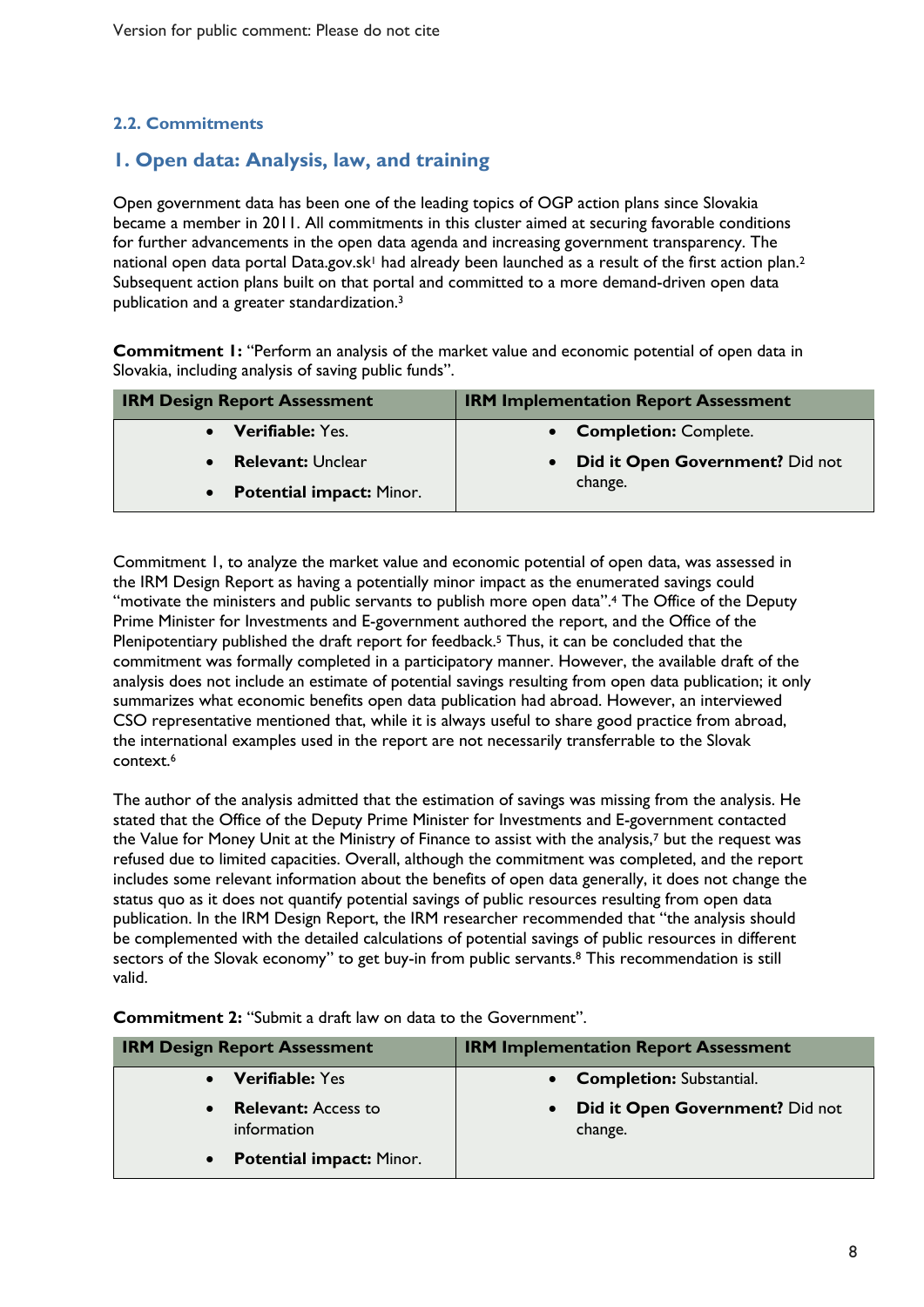The act on data (Commitment 2), and the guidelines (Commitment 4) were proposed to standardize open data publication practices and adopt legislation to govern open data comprehensively. The Office of the Deputy Prime Minister for Investments and E-government used the working group 'Better Data' as the main platform for discussing the legislation. However, due to the frequent changes in personnel at this Office, progress on the act on data, as well as the operation of the working group, has stalled.9 The initial deadline for submitting a draft law to the government was 31 December 2018, which was later postponed to 31 August 2019. The work resumed in July 2019, followed by more frequent meetings of the working group and publication of a draft law.<sup>10</sup> On 4 October 2019, a draft law was submitted for the official comment period,<sup>11</sup> which was open until 24 October 2019. Therefore, the commitment was substantially completed. However, during the official comment period it received 538 comments, 199 of them were substantial. Therefore, it is unlikely that the act will be adopted before the 2020 parliamentary election. Overall, due to the interruptions and delays in the process, opportunities for participation were unsystematic and have not had an effect on open government so far.

As for the act itself, an interviewed representative of Slovensko.digital, a CSO leading in the area of e-government, stated on their community platform that the Ministry of Justice pointed to the potential clash with the Freedom of Information (FOI) Act, which also regulates some aspects of open data publication. <sup>12</sup> He also argued that, to start with, a clearer definition of goals and the analysis of pre-existing legislation in the area could have been helpful.<sup>13</sup> At the same time, public servants argued that the act on data might be useful for legally specifying the role of data curators at individual public agencies.<sup>14</sup>

**Commitment 3:** "Conduct training for employees of public administration made responsible by their employer to publish open data on behalf of the public institution".

| <b>IRM Design Report Assessment</b>          | <b>IRM Implementation Report Assessment</b>    |
|----------------------------------------------|------------------------------------------------|
| <b>Verifiable: Yes</b><br>$\bullet$          | • Completion: Complete.                        |
| <b>Relevant:</b> Access to<br>information    | Did it Open Government? Marginal.<br>$\bullet$ |
| <b>Potential impact: Minor.</b><br>$\bullet$ |                                                |

This commitment aimed to conduct training for public servants to improve the quality of published datasets. Stakeholders interviewed for the IRM Design Report<sup>15</sup> and this report agreed that the levels of data literacy vary in public administration, and a more unified approach to open data is required to achieve positive outcomes. In 2017, the National Agency for Network and Electronic Services (NASES) organized training to introduce public servants to the concept of open data, provide guidance on how to use the national open data portal (Data.gov.sk) and publish datasets there. <sup>16</sup> Thirty-nine public servants participated in the training. The materials are publicly available on Data.gov.sk and also include comprehensive practical guidance for public agencies on how to publish their datasets on the portal. There have been improvements in data publication, likely as a result of training or the availability of guidance. For example, public agencies tend to state licensing conditions more often than they did in the past. However, the improvement has been marginal only. Also, NASES confirmed that only this one training session was organized during this implementation cycle,<sup>17</sup> and public servants were unaware of other activities.<sup>18</sup> While such training is meaningful and can contribute to open government, one-off activities will be less impactful than systematic opportunities for further education on the topic.

As the IRM Design Report emphasized, the exclusive focus on open data is insufficient for advancing government transparency and accountability.19 Open data is only a fraction of wider information policies in public administration. Several CSO representatives mentioned their negative experience with accessing government information using FOI legislation and complained about the arbitrariness of decisions to disclose or withhold information, delayed responses, or, at worst, administrative silence.<sup>20</sup> Therefore, focusing on open data will bring a marginal change only. The IRM researcher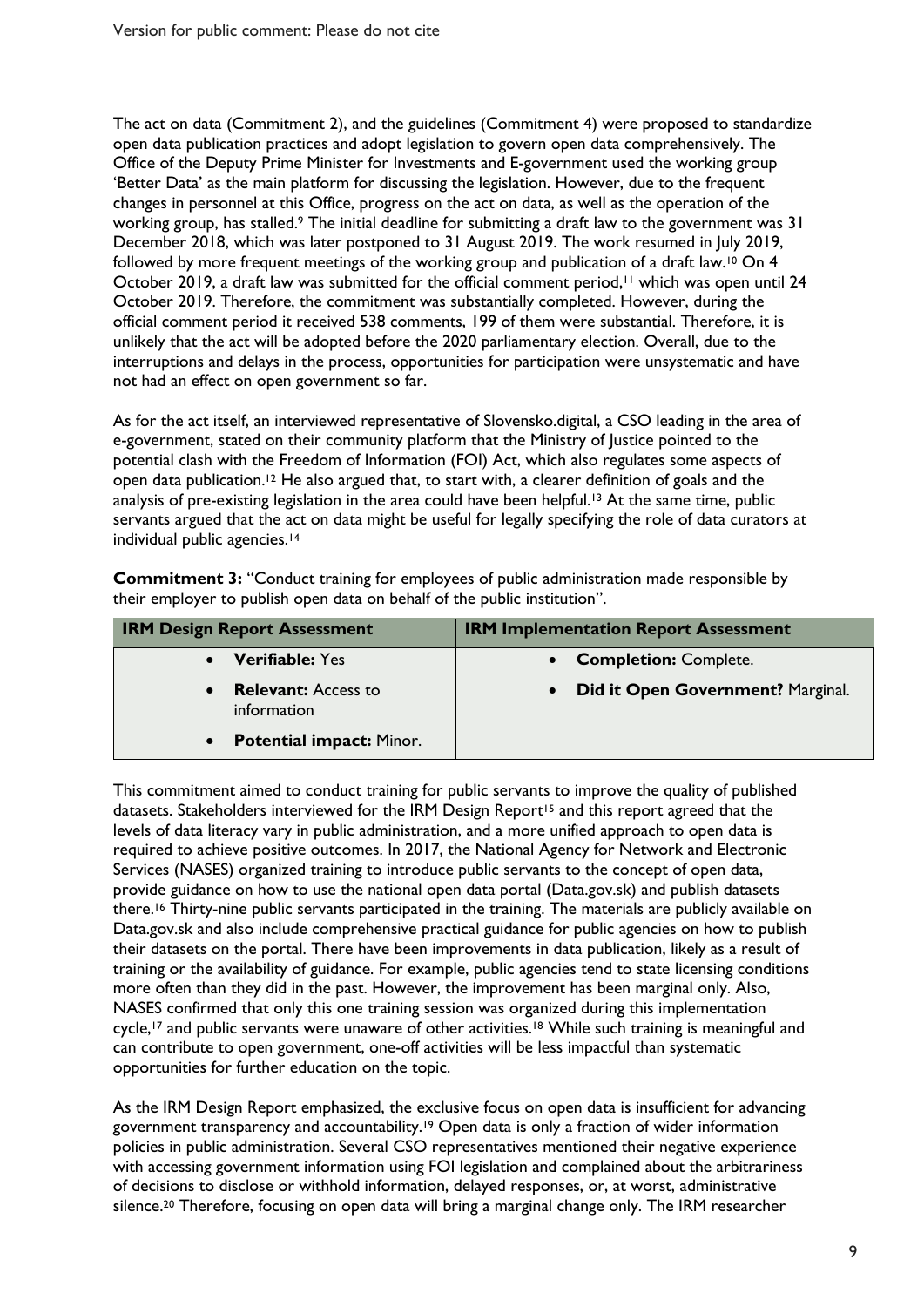recommended in the IRM Design Report to widen the scope of training for public servants, including the application of FOIA.

**Commitment 4:** "Adopt guidelines for a standardized publication method and content of published datasets for state administration and local self-government as part of the amendment of the Decree of Ministry of Finance No. 55/2014 Coll. on Standards for Public Administration Information Systems, as amended".

| <b>IRM Design Report Assessment</b>                    | <b>IRM Implementation Report Assessment</b>    |
|--------------------------------------------------------|------------------------------------------------|
| <b>Verifiable: Yes</b><br>$\bullet$                    | • Completion: Complete.                        |
| <b>Relevant:</b> Access to<br>$\bullet$<br>information | Did it Open Government? Marginal.<br>$\bullet$ |
| <b>Potential impact: Minor.</b><br>$\bullet$           |                                                |

Commitment 4 was completed early in the implementation cycle. Decree no. 55/2014 on standards for public administration information systems was amended to include the guidelines on the publication of government datasets and became effective as of 15 March 2018. <sup>21</sup> As noted in the IRM Design Report, while guidelines and legislation are useful, they will only apply to data that is made available. If public agencies open key datasets, only then will the impact be substantial.22 At the moment, the contribution to access to information is marginal.

**Commitment 20:** "Carry out an initial feasibility study on the introduction of satellite account for NGOs (cost-benefit analysis)".

| <b>IRM Design Report Assessment</b>       | <b>IRM Implementation Report Assessment</b>       |
|-------------------------------------------|---------------------------------------------------|
| <b>Verifiable:</b> Yes                    | <b>Completion: Complete.</b>                      |
| <b>Relevant:</b> Access to<br>information | <b>Did it Open Government?</b> Did not<br>change. |
| <b>Potential impact: Minor.</b>           |                                                   |

Commitment 20 aimed to explore a potential unified platform for data on CSOs and the civic sector. The commitment was completed in 2017, and the Office of the Plenipotentiary, together with the Statistical Office, published the feasibility analysis in the same year.<sup>23</sup> The analysis shed some light on what information should be included in the satellite account, but it did not change government practice.

As noted in the IRM Design Report, there was no clarity about the potential multiplicity of this and other platforms for collecting and sharing data on the civic sector. The IRM researcher noticed two other efforts in this area (one led by the Ministry of Interior and another by the Office of the Deputy Prime Minister for Investments and E-government).24 For this IRM Implementation Report, the Office of the Plenipotentiary stated that these two registers would likely be merged. The satellite account for CSOs will be an additional register that will provide more comprehensive information, such as CSOs' topical focus, target groups, geographical coverage, personal capacities, and various economic indicators. 25

 $\overline{a}$ 

<sup>&</sup>lt;sup>1</sup> The national open data portal, https://data.gov.sk/ (in Slovak)

<sup>&</sup>lt;sup>2</sup> The Office of the Plenipotentiary, Open Government Partnership National Action Plan of the Slovak Republic, https://www.opengovpartnership.org/members/slovak-republic/

<sup>&</sup>lt;sup>3</sup> The Office of the Plenipotentiary, Open Government Partnership National Action Plan of the Slovak Republic 2015, https://www.opengovpartnership.org/members/slovak-republic/; The Office of the Plenipotentiary, Open Government Partnership National Action Plan of the Slovak Republic 2017 – 2019, https://www.opengovpartnership.org/members/slovak-republic/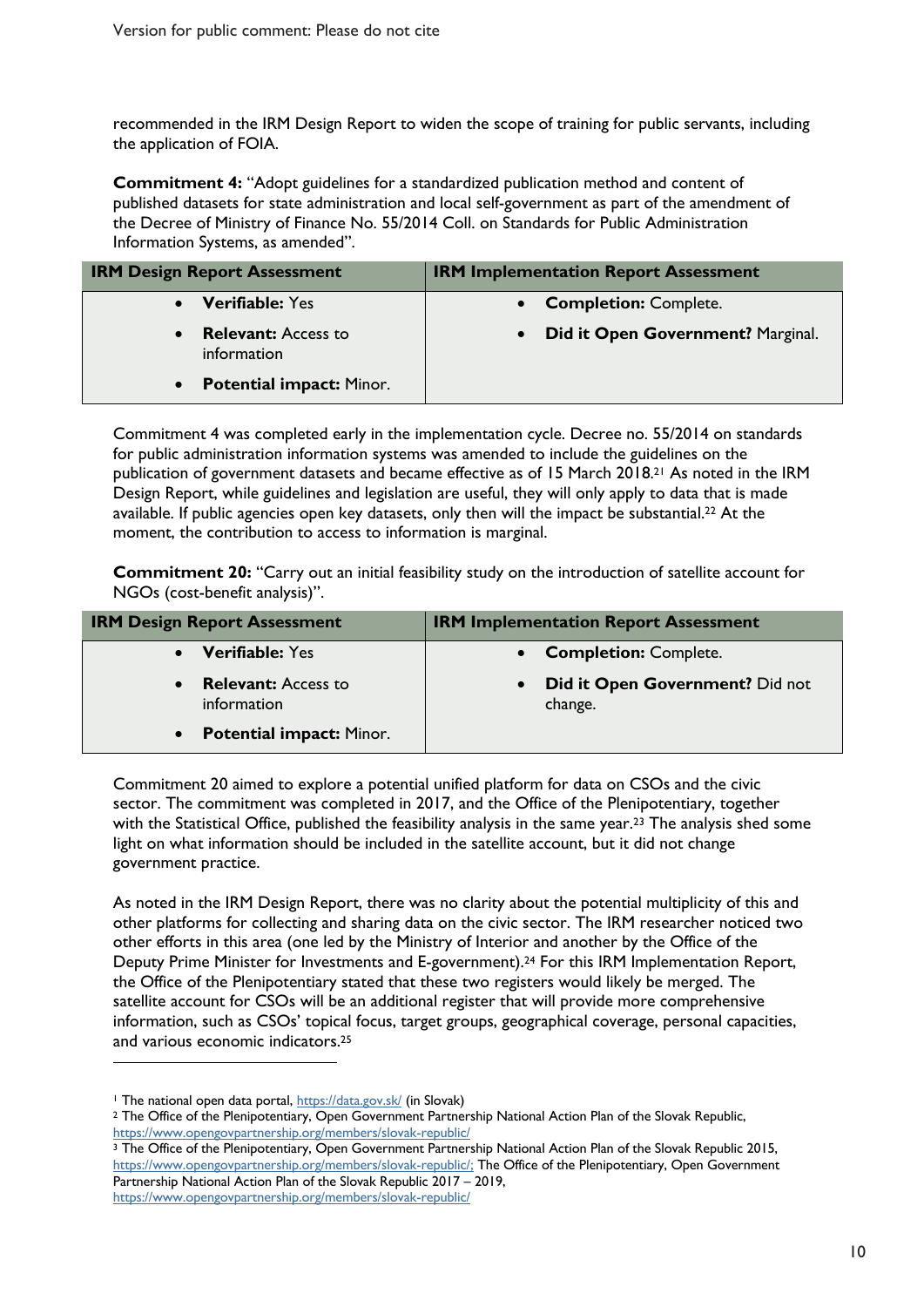Version for public comment: Please do not cite

 $\overline{a}$ 

<sup>4</sup> Mária Žuffová, Open Government Partnership, Slovakia Design Report 2017 – 2019, http://bit.ly/2nOTrpw. See Section 1 - Open data: Analysis, law, and training.

<sup>9</sup> Interview with Lucia Lacika (Office of the Plenipotentiary), 27 September and 9 October 2018.

<sup>10</sup> Draft of the Law on data, http://bit.ly/2mmHY0d (in Slovak).

<sup>11</sup> SLOV-LEX (Legal and information portal), Ministry of Justice, "Zákon o údajoch a o zmene a doplnení zákona č.

305/2013" (Act on data and on changes and amendments of the Act no. 305/2013), http://bit.ly/31aU3Uq (in Slovak).<br><sup>12</sup> Platforma.Slovensko.Digital, Zákon o údajoch (Act on Data), http://bit.ly/2o0lwd4 (in Slovak).<br><sup>13</sup> Ibi

<sup>15</sup> Mária Žuffová, Open Government Partnership, Slovakia Design Report 2017 – 2019, http://bit.ly/2nOTrpw. See Section<br>1 - Open data: Analysis, law, and training.

<sup>16</sup> Information about the training and presentations,  $\frac{h(t)}{dt}$  and  $\frac{h(t)}{dt}$  (in Slovak). <sup>17</sup> Email conversation with NASES, 17 October 2019.<br><sup>18</sup> Email conversation with a public servant who wished to remain anony

<sup>19</sup> Mária Žuffová, Open Government Partnership, Slovakia Design Report 2017 – 2019, http://bit.ly/2nOTrpw. See Section

1 - Open data: Analysis, law, and training.<br><sup>20</sup> Skype interview with Veronika Prachárová (Slovak Governance Institute), 16 November 2018.<br><sup>21</sup> SLOV-LEX (Legal and information portal), Ministry of Justice, "LP/2017/951 Opa Slovenskej republiky pre investície a informatizáciu, ktorým sa mení a dopĺňa výnos Ministerstva financií Slovenskej republiky č. 55/2014 Z.z. o štandardoch pre informačné systémy verejnej správy v znení neskorších predpisov" (Measure of the Office of the Deputy Prime Minister for Investments and E-government to amend the Decree no. 55/2014), http://bit.ly/2n26Drl (in Slovak).

<sup>22</sup> Mária Žuffová, Open Government Partnership, Slovakia Design Report 2017 – 2019, http://bit.ly/2nOTrpw. See Section 1 - Open data: Analysis, law, and training.<br><sup>23</sup> The Office of the Plenipotentiary, Satelitný účet za MNO – štúdia uskutočniteľnosti vypracovaná (Satellite account for

CSOs – feasibility analysis completed), http://bit.ly/2S37XEw (in Slovak).

<sup>24</sup> Mária Žuffová, Open Government Partnership, Slovakia Design Report 2017 – 2019, http://bit.ly/2nOTrpw. See Section 1 - Open data: Analysis, law, and training.<br><sup>25</sup> Email conversation with Skarlet Ondrejčáková (The Office of the Plenipotentiary), 29 October 2019.

<sup>5</sup> The Office of the Deputy Prime Minister for Investments and E-government, "Analýza hodnoty otvorených údajov"

<sup>(</sup>Analysis of the value of open data), <u>http://bit.ly/2nbiZNA</u> (in Slovak).<br><sup>6</sup> Skype interview with Veronika Prachárová (Slovak Governance Institute), 16 November 2018.<br><sup>7</sup> Interview with Ján Gondol' (worked for Deputy Pri Republic as a consultant on OGP commitments during the action plan implementation), 5 November 2018.

<sup>8</sup> Mária Žuffová, Open Government Partnership, Slovakia Design Report 2017 – 2019, http://bit.ly/2nOTrpw. See Section 1 - Open data: Analysis, law, and training.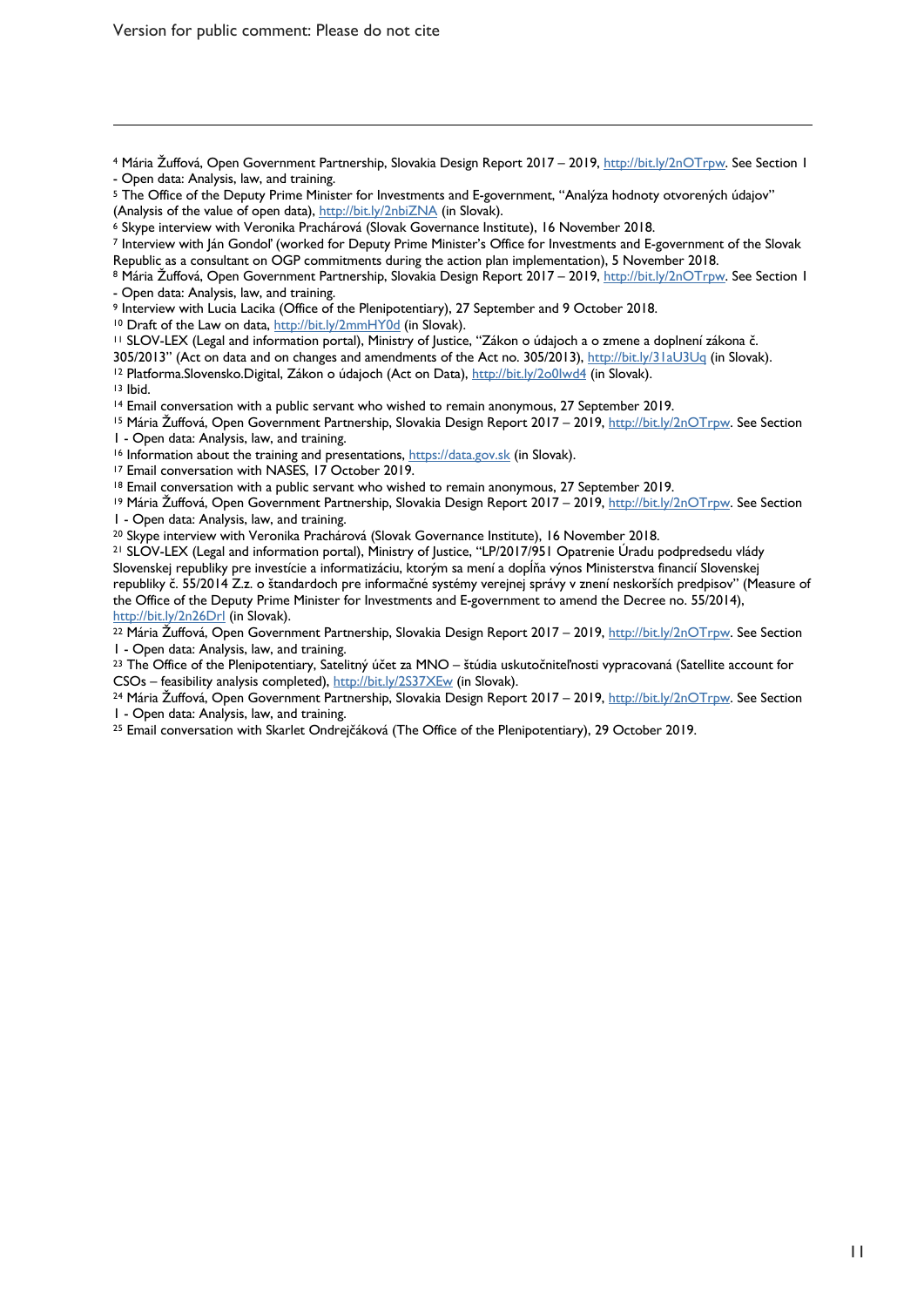### **2. Update, publish and promote datasets**

This cluster of commitments (5 - 9) builds on the previous commitments in the field. Commitment 5 (to update and publish a list of available datasets) is important for the systematic publication of data. Commitments 6 and 9 (to publish datasets) were also created to improve access to governmentheld data and ensure the publication is demand-driven.

**Commitment 5:** "Update and publish at the Open Data Portal the lists of all datasets of the ministries, organizations established by them, as well as other central government bodies, along with the plan of their publication at the Open Data Portal, including frequency of updates".

| <b>IRM Design Report Assessment</b>          | <b>IRM Implementation Report Assessment</b> |
|----------------------------------------------|---------------------------------------------|
| <b>Verifiable:</b> Yes                       | <b>Completion: Substantial.</b>             |
| <b>Relevant:</b> Access to<br>information    | Did it Open Government? Marginal.           |
| <b>Potential impact: Minor.</b><br>$\bullet$ |                                             |

Implementation of Commitment 5 is ongoing. The majority of agencies published a list of all datasets at their disposal and their publication plans early in the implementation period and updated them regularly. Examples include the Ministry of Transport and Construction's 2019 publication plan, <sup>1</sup> the Ministry of Agriculture and Rural Development, <sup>2</sup> and the Ministry of Culture. <sup>3</sup> However, some agencies lagged in fulfilling this commitment by the annual 31 March deadline. For example, the Ministry of Defense published the list of its datasets for the first time in February 2019 when the action plan was nearly at the end of its implementation cycle.4 The quality of these datasets also varies. Some are available only in XML format, whereas other agencies also provided other, more accessible formats, such as CSV. <sup>5</sup> On average, the commitment was substantially completed by all relevant agencies and led to the publication of more government-held data compared to what existed before, but the change remained marginal mostly because of the uneven quality of published lists.

**Commitment 6:** "Publish datasets in accordance with the plan of publication and updating at the Open Data Portal, based on the updated list of datasets in the sphere of influence of ministries and organizations established by them, as well as other central government authorities".

| <b>IRM Design Report Assessment</b>    | <b>IRM Implementation Report Assessment</b> |
|----------------------------------------|---------------------------------------------|
| <b>Verifiable:</b> Yes                 | • Completion: Substantial.                  |
| <b>Relevant:</b> Access to information | <b>Did it Open Government?</b>              |
| <b>Potential impact: Moderate.</b>     | Marginal.                                   |

This commitment aimed to improve access to government-held data. Its implementation is also ongoing, with an annual deadline of 31 December. Since this commitment includes all central government agencies, it was not possible for the IRM researcher to independently check all published datasets against the publication plans of all agencies. The staff at the Office of the Plenipotentiary, however, informed the IRM researcher that the results in open data publication vary greatly by agency and depend greatly on the individuals in charge of data publication. <sup>6</sup> The following sample provides an illustration of this varied level of completion:

- Largely due to its mission and the nature of its work, the Statistical Office published 746 datasets since the launch of the national open data portal.7
- Based on its publication plan, the Ministry of Agriculture and Rural Development aimed to publish more than 100 datasets in 2019, but as of October 2019, when this report was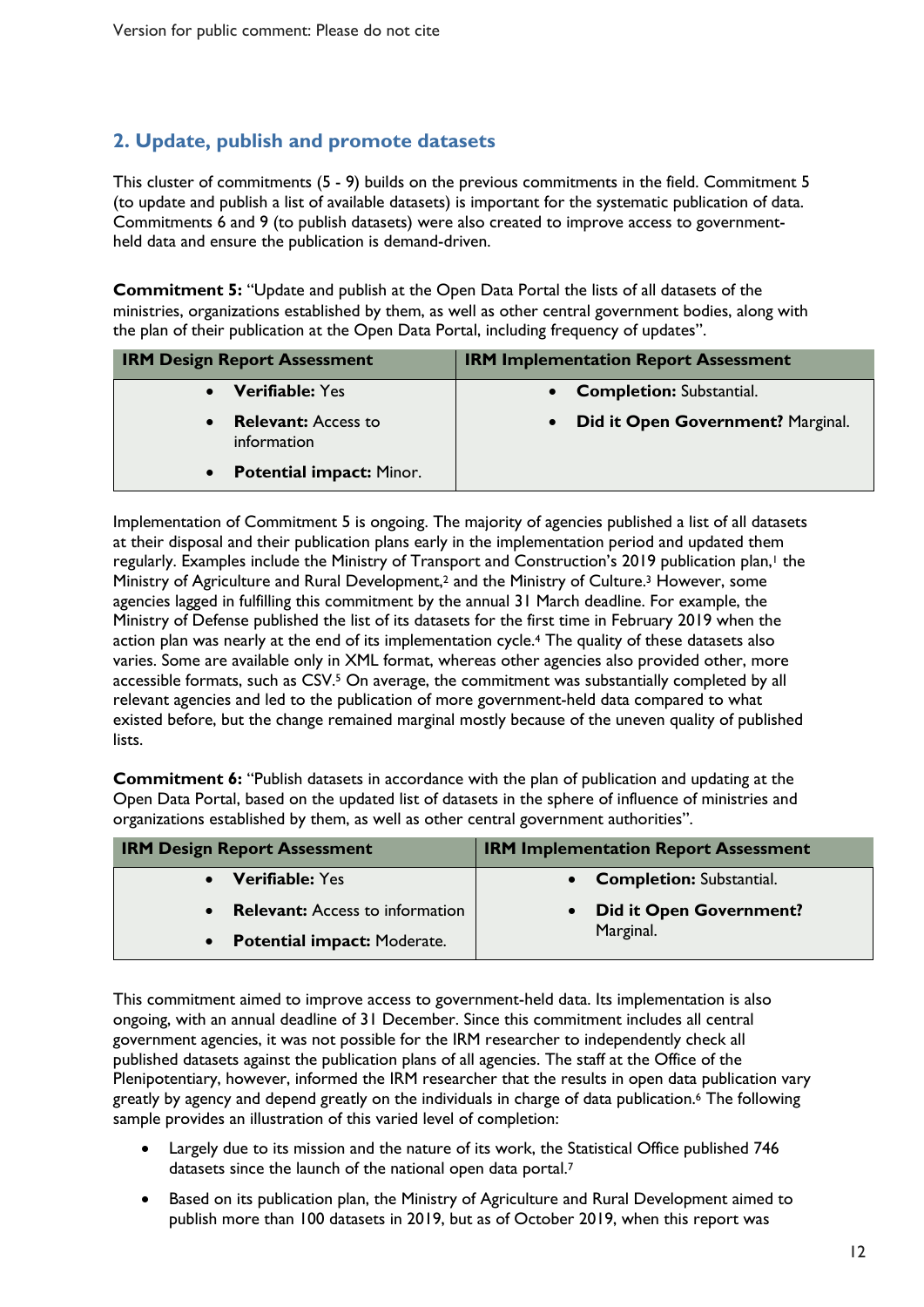written, it had published 80 datasets on the national open data portal.<sup>8</sup> Many of these datasets matched those in the publication plan, e.g., the list of experts evaluating EU funds projects.

- o Its subordinate organizations, such as the Central Agricultural Institute for Control and Testing,<sup>9</sup> was active in data publication with 135 published datasets.
- Some agencies published very few datasets, for example, the Ministry of Defense<sup>10</sup> made available only eight datasets, and the Ministry of Finance11 and Ministry of Labor, Social Affairs and Family<sup>12</sup> only published 13 datasets since the portal was launched in 2012. While Ministry of Defense data might be exempted for national security reasons, the low number of other datasets from both the Ministry of Finance and Ministry of Labor is more worrying since they collect and manage key macroeconomic, microeconomic, and labor data.

**Commitment 7:** "Carry out a public campaign to promote the use of datasets published at the Open Data Portal and to support the development of innovation".

| <b>IRM Design Report Assessment</b>    | <b>IRM Implementation Report Assessment</b> |
|----------------------------------------|---------------------------------------------|
| <b>Verifiable:</b> Yes                 | • Completion: Complete.                     |
| <b>Relevant:</b> Access to information | <b>Did it Open Government?</b>              |
| <b>Potential impact: Minor.</b>        | Marginal.                                   |

The IRM Special Accountability Report for Slovakia's previous action plan (2015-2017) emphasized the need for more opportunities for public engagement with data.<sup>13</sup> Commitment 7 aimed to achieve this by promoting datasets to the public. During the implementation period, the Office of the Plenipotentiary carried out several awareness-raising activities. Thus, the commitment can be considered complete. For example:

- In 2017, the Office of the Plenipotentiary co-organized the third volume of DanubeHack, an event aimed at supporting the development of open data-driven applications. The program was diverse and also entailed Open Data Academy, which presented the concept of open data from different perspectives.<sup>14</sup>
- In 2018, Office of the Plenipotentiary staff participated in a conference on the intersection of open data and the EU-wide General Data Protection Regulation (GDPR), <sup>15</sup> and IT conference Bratislava Open Camp where open data and open source commitments were presented. 16
- In addition, open data was widely discussed during Open Government Week in 2017,<sup>17</sup> 2018,18 and 2019.19

All these activities contributed to higher awareness of open data and its benefits. Some events, such as DanubeHack, also created an opportunity for a more hands-on experience with government data published in open formats and to create useful applications based on this data. However, awarenessraising activities will bring more tangible benefits only if a wide range of data is available to use and reuse. As the previous commitment described, this is not currently the case. Therefore, this commitment's activities led to positive but marginal changes to open government.

| <b>IRM Design Report Assessment</b>                            | <b>IRM Implementation Report Assessment</b> |
|----------------------------------------------------------------|---------------------------------------------|
| • Verifiable: Yes                                              | • Completion: Complete.                     |
| <b>Relevant:</b> Access to<br>information, Civic participation | <b>Did it Open Government?</b><br>Marginal. |

**Commitment 8:** "Conduct a survey of public demand for the most requested open data datasets".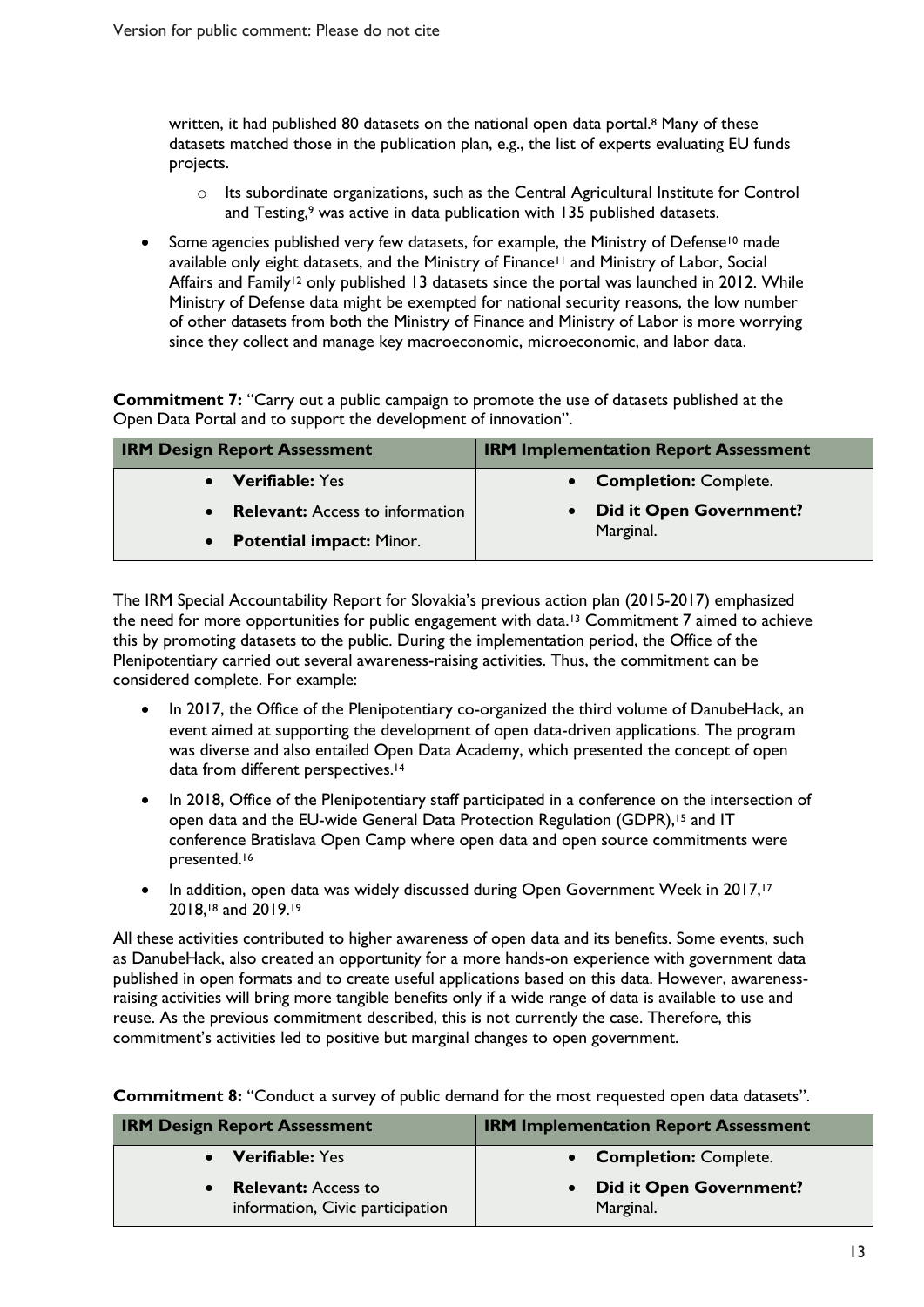| <b>Potential impact: Minor.</b> |  |
|---------------------------------|--|

Commitment 8 is also ongoing and was featured in the previous action plan (2015-2017).20 It aims to ensure that the publication of government data is informed by public demand. The Office of the Plenipotentiary conducted a survey from 16 to 31 March 2017<sup>21</sup> on its website<sup>22</sup> and shared it with the open data community. <sup>23</sup> The results of the survey were then published on the Office's website and were used as a basis for discussion with public agencies about what data should be prioritized for publication.24 From these results, it is clear that the commitment was completed. Since the survey was open, it created an opportunity for the public interested in open data to participate and voice their ideas. Thus, the commitment has marginally contributed to open government.

However, stakeholders interviewed argued that, although the survey was useful, its sample size was small and not representative of data users in Slovakia.25 It was a convenience sample. They suggested that in addition to the survey, the National Agency for Network and Electronic Services (NASES) should provide them with Data.gov.sk traffic statistics and analytics, in particular, a number of visitors for specific datasets, on a regular basis. This request was flagged to NASES, but nothing has changed – Data.gov.sk analytics are still unavailable to public agencies, which impedes demand-driven publication. An interviewed public servant mentioned that NASES faces a minor technical obstacle, as some users might get data through API. However, he argued that this could be fixed, and information obtained through server logs.26

**Commitment 9:** "Based on the results of the survey of public demand for the most requested datasets, publish the most requested datasets at the Open Data Portal in accordance with applicable legislation".

| <b>IRM Design Report Assessment</b>    | <b>IRM Implementation Report Assessment</b> |
|----------------------------------------|---------------------------------------------|
| <b>Verifiable: Yes</b>                 | • Completion: Limited.                      |
| <b>Relevant:</b> Access to information | <b>Did it Open Government?</b>              |
| <b>Potential impact: Moderate.</b>     | Marginal.                                   |

Commitment 9 served as a follow up to the survey conducted under Commitment 8 and aimed to publish the most requested datasets and APIs. The survey concluded that the most requested datasets are, among others, public transport timetables, the list of bus and rail stations, data on public transport occupancy, financial statements, budgets of all municipalities, budget of state-owned enterprises, companies register, database of executions, environment, and cadaster's data.<sup>27</sup>

Again, since this commitment involved all central government agencies, it was not possible for the IRM researcher to independently check all published datasets against all requested datasets for this report. However, the mid-term government self-assessment report stated that there had been some progress.<sup>28</sup> For example, the Ministry of Culture published requested data on the assets and property of National Cultural Heritage. The Ministry of Transport and Construction has been working on publication on a continuous basis and consulting the relevant CSO actors, including experts from Slovensko.Digital. Its representative, who was interviewed for the IRM Design Report, was keen to make the most requested datasets available in the public domain. However, public transport timetables are still not available, and many datasets that have been in demand since Slovakia's first action plan, such as cadaster's data, are still not published. Therefore, the overall completion is recognized as limited and because the datasets in highest demand are still not available in the public domain, the contribution to open government, in particular, access to information, has been marginal.  $\overline{a}$ 

<sup>1</sup> Data.gov.sk, "Zoznam datasetov rezortu dopravy a výstavby a plán zverejňovania na rok 2019" (The list of datasets and publication plan), http://bit.ly/2oSiEjj (in Slovak).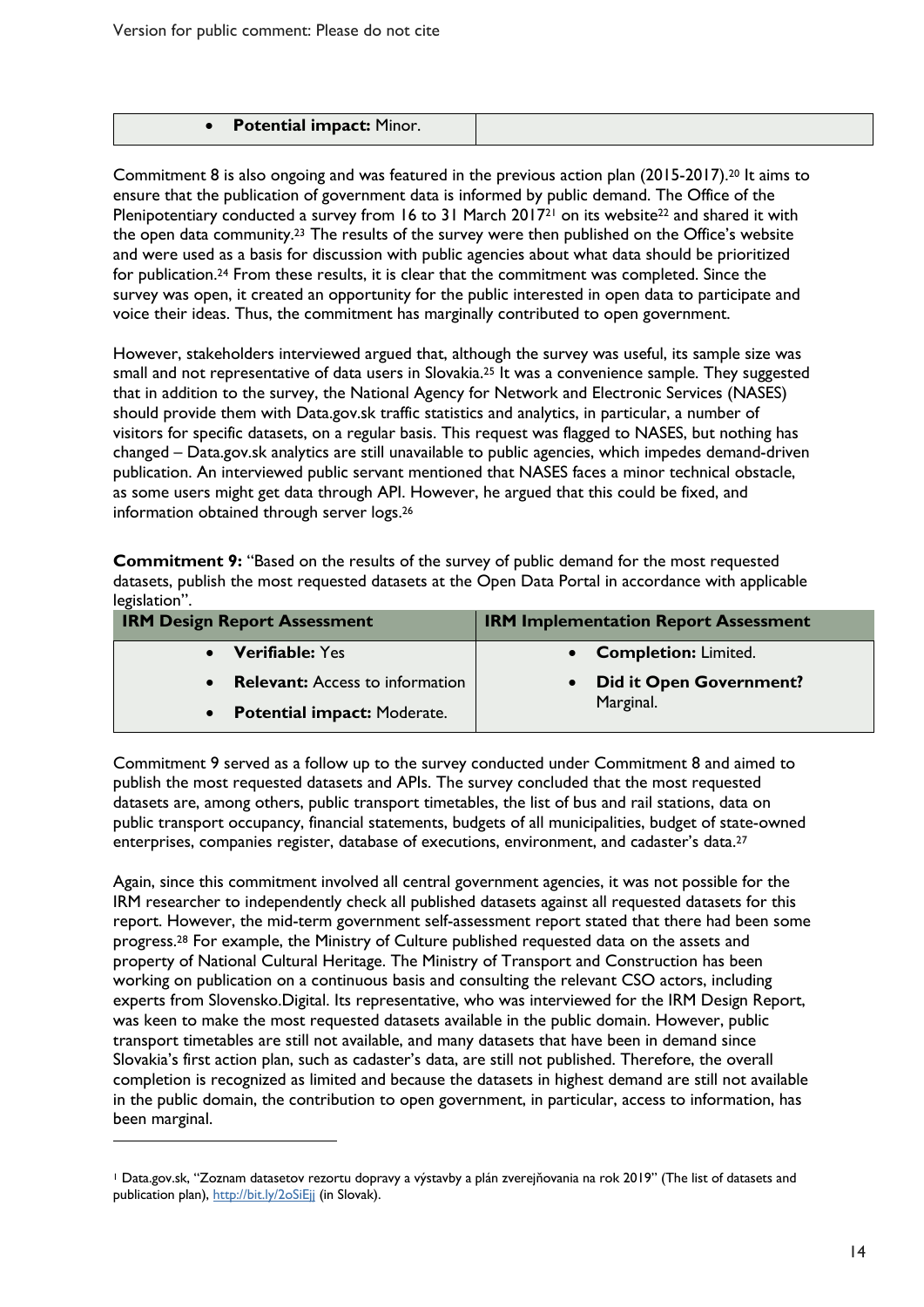Version for public comment: Please do not cite

<sup>2</sup> Data.gov.sk, "Zoznam v súčasnosti zverejnených datasetov rezortu MPRV SR" (The list of published datasets), http://bit.ly/2oSeKHa, and "Zoznam pripravovaných datasetov rezortu MPRV SR" (The list of to be published datasets),

 $\overline{a}$ 

https://data.gov.ie/edpelearning/en/module9/#/id/co-01

<sup>6</sup> Interview with Lucia Lacika (The Office of the Plenipotentiary), 25 September 2018, and 9 October 2019.

<sup>7</sup> Data.gov.sk, Data published by the Statistical Office, http://bit.ly/2LHzzhy (in Slovak)

<sup>8</sup> Data.gov.sk, Data published by the Ministry of Agriculture and Rural Development, http://bit.ly/2pyRjTY (in Slovak).<br><sup>9</sup> Data.gov.sk, Data published by the Central Institute for Control, <u>http://bit.ly/34ZvcWN</u> (in Slo

<sup>12</sup> Data.gov.sk, Data published by the Ministry of Labor, Social Affairs and Family, http://bit.ly/2OrucFl (in Slovak).<br><sup>13</sup> Mária Žuffová, Slovakia Special Accountability Report 2014 – 2015, http://bit.ly/2EzH4Ws

<sup>14</sup> Full program of DanubeHack 3.0., <u>http://bit.ly/2pdPDyQ</u> (in Slovak).<br><sup>15</sup> Trend Open Data Forum, "Ako ovplyvní GDPR používanie otvorených dát? Panelová diskusia" (How will GDPR affect

the use of open data? A panel discussion), http://bit.ly/2pionzn (In Slovak).<br><sup>16</sup> Bratislava Open Camp, Program 2018, http://bit.ly/2mQOI6E (in Slovak).<br><sup>17</sup> The Office of the Plenipotentiary, "Zverejnili sme program Open

Government Week is published), http://bit.ly/2pb2yl4 (in Slovak).<br><sup>18</sup> The Office of the Plenipotentiary, "Program Týždňa otvoreného vládnutia 2018 zverejnený" (Program of Open<br>Government 2018 is published), http://bit.ly/

<sup>19</sup> The Office of the Plenipotentiary, "Program a registrácia Týždňa otvoreného vládnutia 2019" (Program of Open

Government Week 2019 and Registration), http://bit.ly/2nQ2Flp (in Slovak).<br><sup>20</sup> The Office of the Plenipotentiary, "Open Government Partnership National Action Plan of the Slovak Republic 2015", http://bit.ly/2RevqCc

<sup>21</sup> Survey on the most demanded datasets and open APIs, http://bit.ly/2nLm6fC (in Slovak).<br><sup>22</sup> The Office of the Plenipotentiary, "Prieskum po najžiadanejších datasetoch verejnej správy a otvorených API spustený"

(The survey about the most demanded datasets and open APIs is published),  $\frac{h t t p!}{b t l}$ ,  $\frac{h t}{2 m Y y Z S K}$  (in Slovak).<br>
23 Platforma.Slovensko.Digital,  $\frac{h t t p!}{b t l}$ ,  $\frac{h t}{2 o s l}$  (in Slovak).<br>
24 http://bit.ly/2LJUP

<sup>26</sup> Email conversation with a public servant who wished to remain anonymous, 27 September 2019.

<sup>27</sup> The Office of the Plenipotentiary, Vyhodnotenie prieskumu dopytu verejnosti po otvorených údajoch a otvorených aplikačných rozhraniach organizácií verejnej správy" (The evaluation of the survey on the most demanded datasets and

APIs), <u>http://bit.ly/2LJUPDu,</u> and <u>http://bit.ly/2OkNSuf</u> (in Slovak).<br><sup>28</sup> The Office of the Plenipotentiary, Mid-term government self-assessment report, <u>http://bit.ly/2LKlnVh</u>, (See Annex 3 -Commitment 9, p 111-117).

http://bit.ly/330QxNY (in Slovak).<br><sup>3</sup> Data.gov.sk, <u>http://bit.ly/30KeEPa</u> (in Slovak).<br><sup>4</sup> Data.gov.sk, "Zoznam datasetov MO SR" (The Ministry of Defense's list of datasets), <u>http://bit.ly/32YRtlN</u> (in Slovak).<br><sup>5</sup> Euro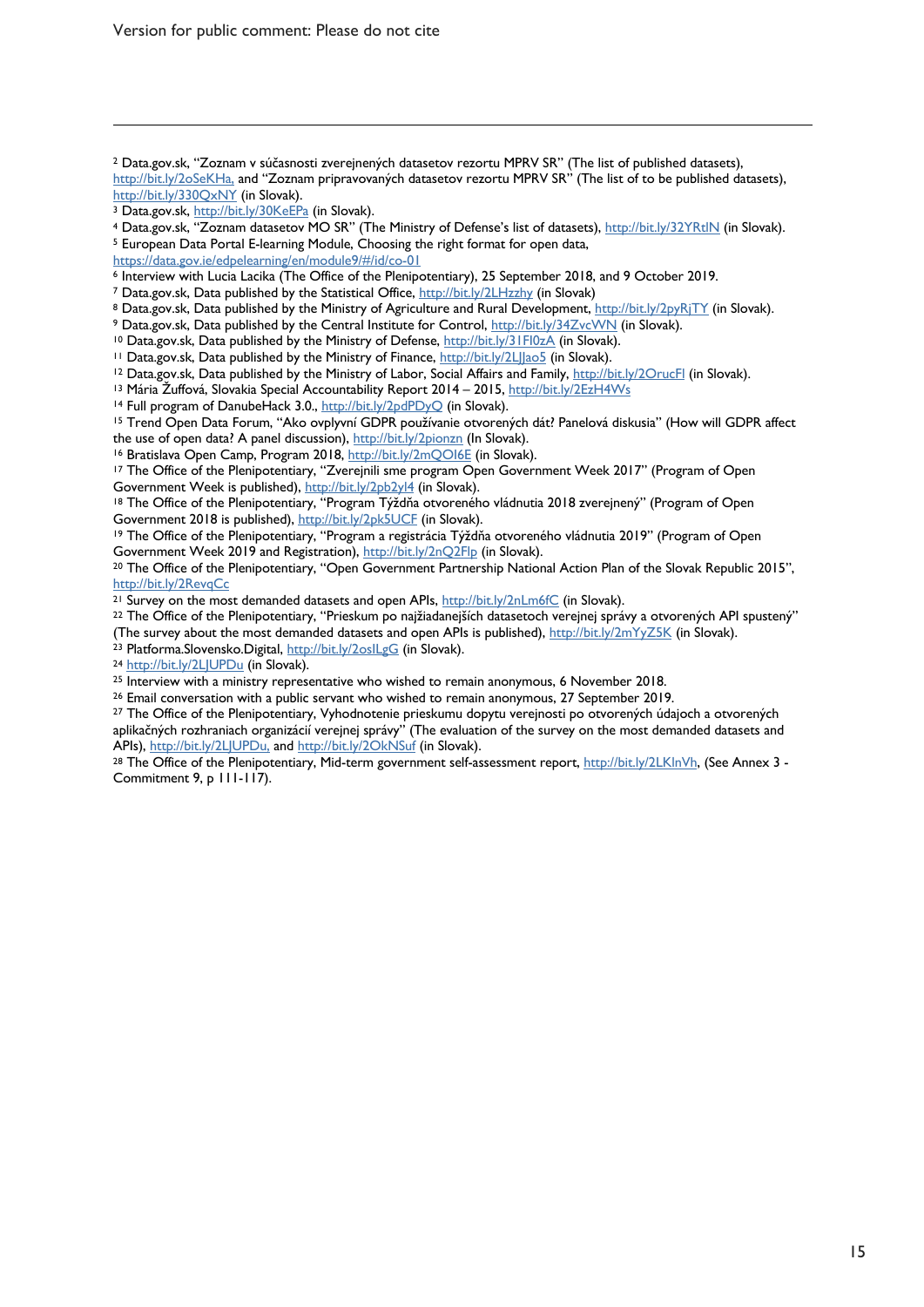### **3. Next steps for open data**

**Commitment 10:** "Conduct an analysis of publication of datasets of central government bodies at the Open Data Portal and submit it to the meeting of the Government Council for NGOs".

| <b>IRM Design Report Assessment</b>                    | <b>IRM Implementation Report Assessment</b> |
|--------------------------------------------------------|---------------------------------------------|
| <b>Verifiable: Yes</b>                                 | <b>Completion: Complete.</b>                |
| <b>Relevant:</b> Access to<br>$\bullet$<br>information | Did it Open Government? Marginal.           |
| <b>Potential impact: Minor.</b><br>$\bullet$           |                                             |

Commitment 10 addressed in a systematic manner the objections about the low quality of published data that have been repeatedly raised by civil society. Analyses of central government bodies' publication of open data on the national portal Data.gov.sk were conducted during the implementation period on a regular annual basis. The first analysis was published in 2017, <sup>1</sup> then again in 2018, <sup>2</sup> and the last one was published in June 2019. <sup>3</sup> The commitment was, thus, fully implemented.

Mapping the state of an issue of public interest is necessary to formulate meaningful and informed recommendations and measures, so conducting in-house mapping of open data publication by central government agencies is useful. It contributes to open government by providing detailed information on the progress of this and previous commitments and identifying impediments. The conclusions of analyses were in line with observations of relevant CSO representatives interviewed for previous IRM reports, i.e., data publication has increased in quantity, but the quality (e.g. high-demand data, formatting, irregular updates) remains problematic.<sup>4</sup> If findings of these reports will inform future actions and decisions of individual agencies to improve their data publication, the commitment could have a positive impact. So far, since the first analysis in 2017, the improvements have been marginal.

**Commitment 11:** "Develop a strategy and action plan of publication and use of open data of public administration and submit it to the Government".

| <b>IRM Design Report Assessment</b>                    | <b>IRM Implementation Report Assessment</b>    |
|--------------------------------------------------------|------------------------------------------------|
| <b>Verifiable:</b> Yes                                 | • Completion: Complete.                        |
| <b>Relevant:</b> Access to<br>$\bullet$<br>information | Did it Open Government? Marginal.<br>$\bullet$ |
| <b>Potential impact: Minor.</b><br>$\bullet$           |                                                |

Commitment 11 aimed to standardize and improve open data publication and was continued from the previous action plan.<sup>5</sup> The course of the implementation is discussed in detail in the IRM Design Report. <sup>6</sup> As outlined there, a previous strategy from 20157 was abandoned, and a new one submitted for abridged<sup>8</sup> public comment period<sup>9</sup> on 12 May 2017. The government approved it on 24 July 2017,<sup>10</sup> fulfilling this commitment.

However, stakeholders raised several objections, in particular about the strategy development process not being in line with open government values. Slovensko.Digital, a major CSO with a focus on e-government, posited that the versions from 2015 and 2017 were fundamentally different, and time to familiarize with the new draft strategy was limited due to the abridged length of the public comment period<sup>11</sup> and NASES' unwillingness to share the details of prepared changes to the document.<sup>12</sup> These concerns and reservations were echoed by other experts in the field.<sup>13</sup> All in all, while the strategy has contributed to open government by assessing the state of open data in public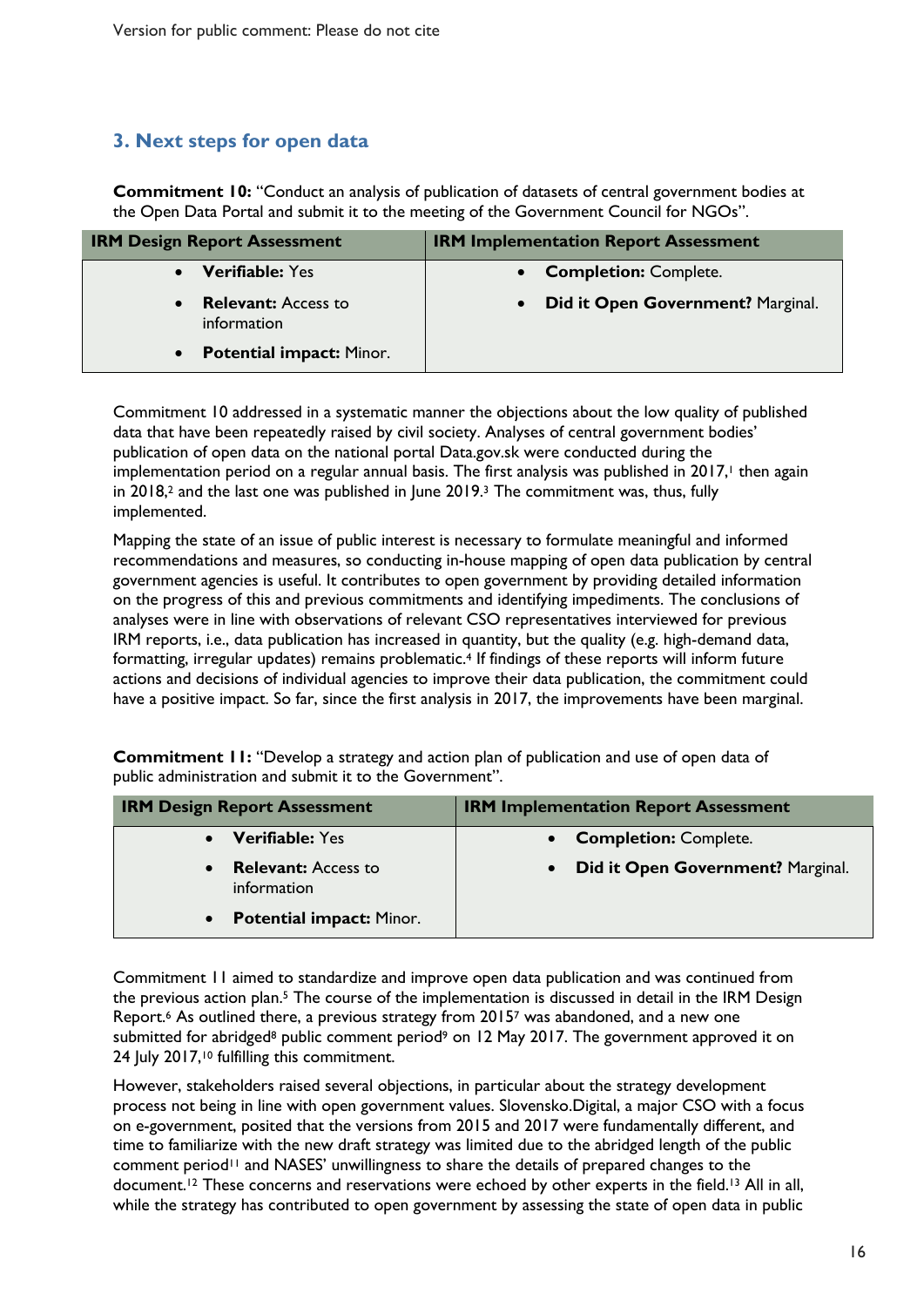Version for public comment: Please do not cite

 $\overline{a}$ 

administration and providing vision and guidance for future data publication, its development ignored open and inclusive participatory processes, to which Slovakia subscribed through other OGP commitments. Therefore, the IRM researcher concludes that the contribution to open government is marginal.

<sup>&</sup>lt;sup>1</sup> The Office of the Plenipotentiary, "Analýza zverejňovania datasetov verejnej správy - 2017" (The analysis of central government bodies' publication of open data), http://bit.ly/2niouub (in Slovak).

 $^2$  The Office of the Plenipotentiary, "Analýza zverejňovania datasetov verejnej správy - 2018" (The analysis of central

government bodies' publication of open data), http://bit.ly/333plfO (in Slovak).<br><sup>3</sup> The Office of the Plenipotentiary, "Analýza zverejňovania datasetov verejnej správy - 2019" (The analysis of central government bodies' publication of open data), http://bit.ly/2Oj4iDx (in Slovak).<br>4 Ibid.

<sup>5</sup> The Office of the Plenipotentiary, Open Government Partnership National Action Plan of the Slovak Republic 2015, http://bit.ly/2RevqCc

<sup>6</sup> Mária Žuffová, Open Government Partnership, Slovakia Design Report 2017 – 2019, http://bit.ly/2nOTrpw. See Section 1 - Open data: Analysis, law, and training.

<sup>7</sup> Official Public Comment Period, SLOV-LEX (Legal and information portal), Ministry of Justice, https://bit.ly/2asdOyB (in Slovak).

<sup>8</sup> The standard length of the official public comment period is 15 days. The abridged length of the official public comment period is 7 days.

<sup>&</sup>lt;sup>9</sup> Official Public Comment Period, SLOV-LEX (Legal and information portal), Ministry of Justice, http://bit.ly/2zou3dp (in Slovak).

<sup>10</sup> Government of the Slovak Republic, Government resolution no. 346/2017 on the Strategy and action plan for open

government data publication and use (27 July 2017), http://bit.ly/2AieGTi (in Slovak).<br><sup>11</sup> Official Public Comment Period, SLOV-LEX (Legal and information portal), Ministry of Justice, http://bit.ly/2zou3dp (in Slovak).

<sup>&</sup>lt;sup>12</sup> Slovensko.Digital Platform, OpenData strategy – Consultations (again), http://bit.ly/2Sgya2f (in Slovak).<br><sup>13</sup> Interview with Ján Gondol' (worked for Deputy Prime Minister's Office for Investments and E-government of Republic as a consultant during the action plan implementation on OGP commitments), 5 November 2018.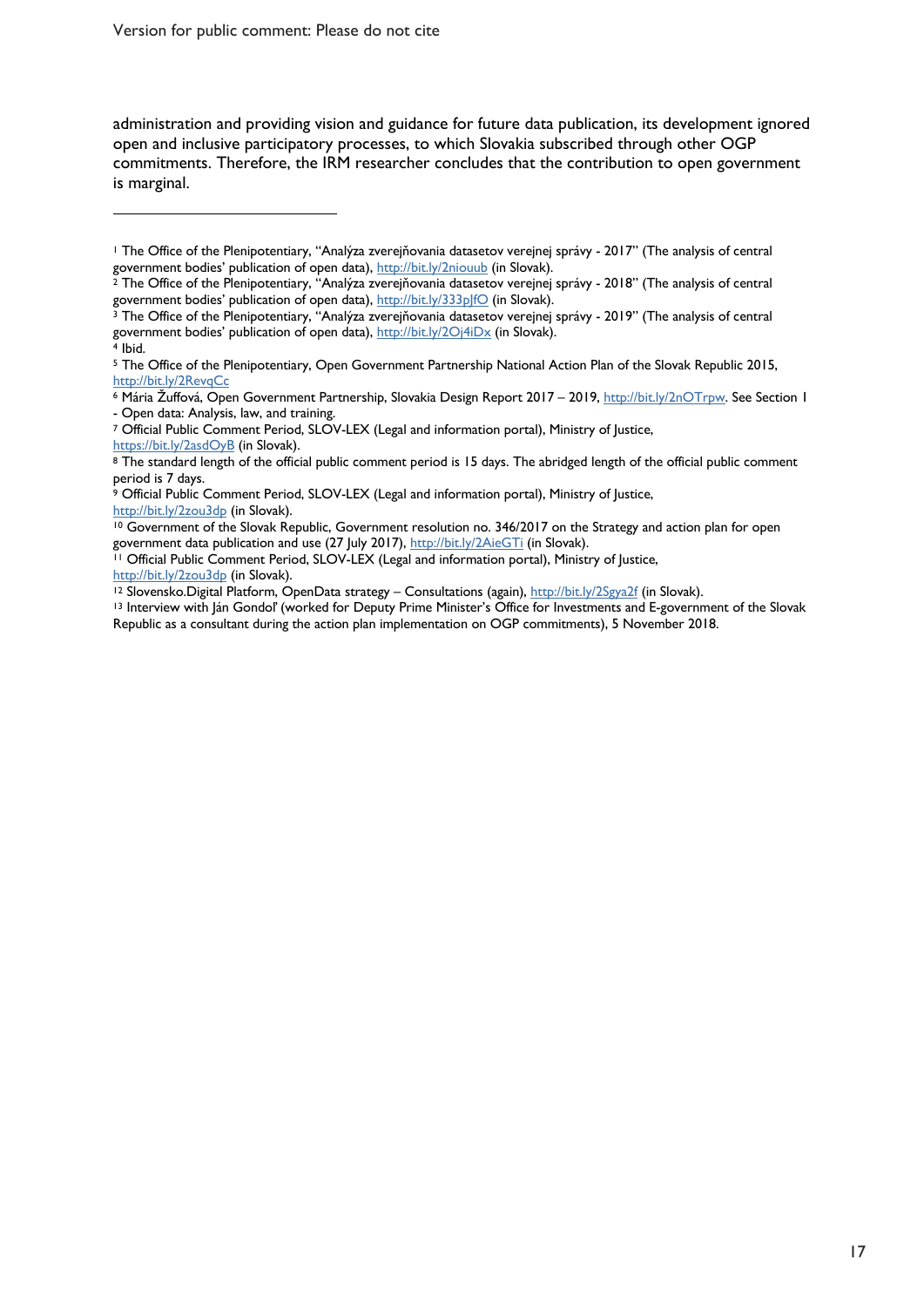### **4. Open API**

The focus of commitments in this cluster is publicly available application programming interfaces (open APIs).1 This action plan is the first to feature this topic. However, open APIs is captured in several strategic government documents, such as the Strategic priority: Multichannel access,<sup>2</sup> the National E-government Concept<sup>3</sup> and the Detailed E-government Action Plan.<sup>4</sup> Experts interviewed for the Design Report argued that APIs' availability is crucial for advancing e-government but also open data,5 and CSOs active in the area of e-government, like Slovensko.digital, have been advocating for access to open government APIs. 6

**Commitment 12:** "Develop standards for publicly available application programming interfaces and submit them to the Commission for the Standardization of Information Systems in Public Administration."

| <b>IRM Design Report Assessment</b>             | <b>IRM Implementation Report Assessment</b> |
|-------------------------------------------------|---------------------------------------------|
| • Verifiable: Yes                               | • Completion: Complete.                     |
| <b>Relevant:</b> Access to information          | <b>Did it Open Government?</b>              |
| <b>Potential impact: Moderate.</b><br>$\bullet$ | Marginal.                                   |

Commitment 12 aimed to ensure consistency in publishing APIs. Standards were developed in a participatory manner. The Office of the Deputy Prime Minister for Investments and E-government led a working group linked to the Commission for Standardization of Public Administration Information Systems. <sup>7</sup> Experts interviewed agreed that the meetings were led professionally, and all key stakeholders had access to these meetings and information. <sup>8</sup> At the beginning of 2018, the Ministry's Finance Decree no. 55/2014 was amended by a specific measure, which in section 47a defined the standards for open APIs.<sup>9</sup> Therefore, the commitment was completed, and interviewees agreed that the document covered all key issues.<sup>10</sup>

**Commitment 13:** "Ensure the publication of open data and publicly available Application Programming Interfaces in projects financed by the Operational Program Integrated Infrastructure and other public sources."

| <b>IRM Design Report Assessment</b> | <b>IRM Implementation Report Assessment</b> |
|-------------------------------------|---------------------------------------------|
| • Verifiable: Yes                   | • Completion: Limited.                      |
| • Relevant: Access to information   | <b>Did it Open Government?</b> Did not      |
| • Potential impact: Moderate.       | change.                                     |

Commitment 13 addresses the lack of publicly available APIs. In its mid-term self-assessment report, the Office of the Plenipotentiary stated that "the Managing Committee of the Operational Program Integrated Infrastructure approved seven feasibility studies, and six of them declared the intent to create publicly available APIs".11 They stated that these studies are the Center for Legal Aid's Information system,<sup>12</sup> Management of data in the state-run social insurer Sociálna poisťovňa,<sup>13</sup> Data integration,<sup>14</sup> Central Economic System,<sup>15</sup> Company Register Information System,<sup>16</sup> and Central Public Administration's Information System.17

After reading these studies, the IRM researcher concluded that only five projects expressed the intent to create publicly available APIs. The feasibility study of the Central Economic System concluded that "given the character of the system ensuring economic and administrative functions of the organizations, creation of APIs is not presumed as needed".18 All projects, except for the Central Public Administration's Information System, were assessed by Slovensko.Digital's Red Flags Project, which helps to identify weak spots and potential risks in proposed IT projects in public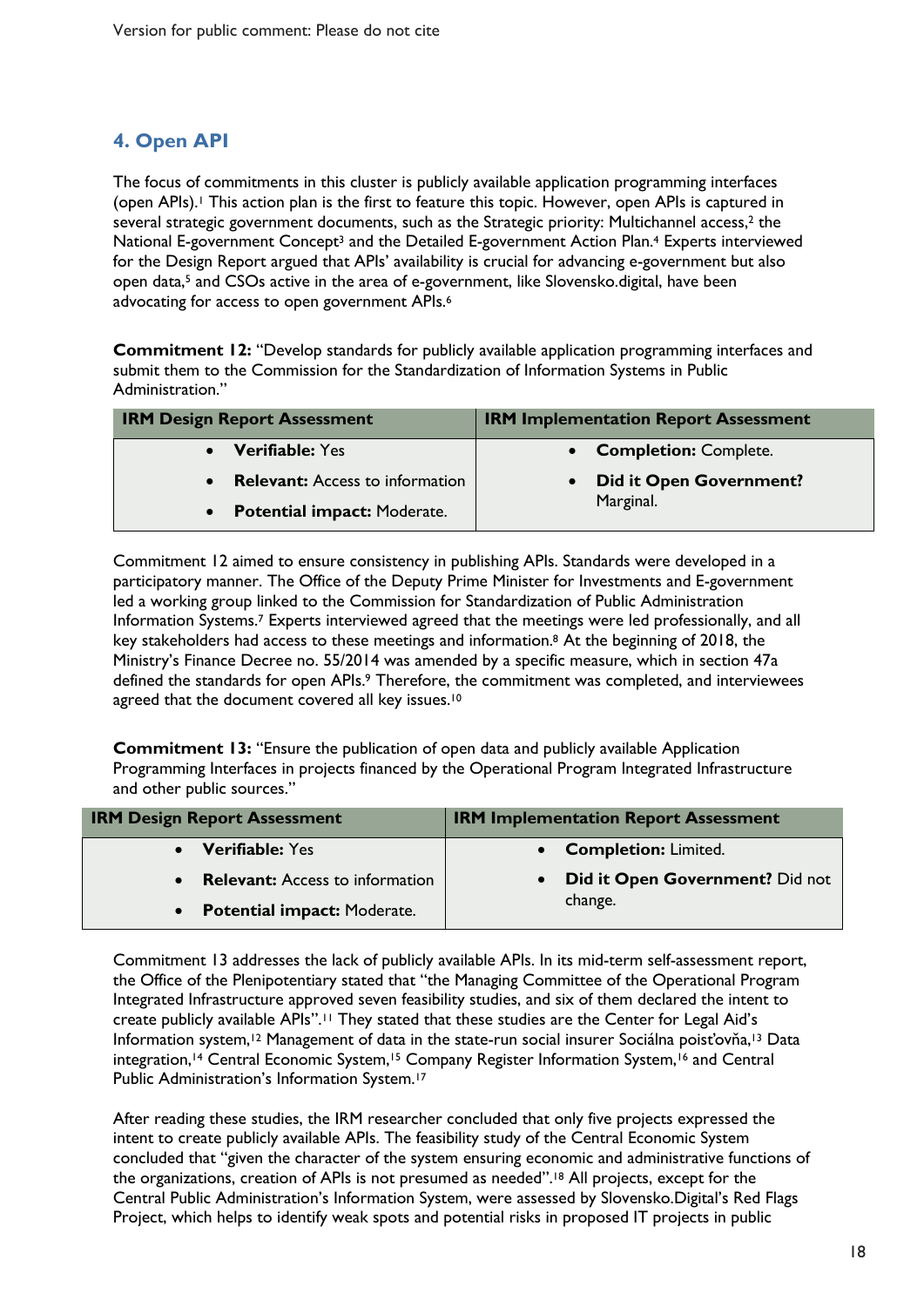administration.<sup>19</sup> Most of them were evaluated positively, in particular, the Center for Legal Aid's Information system20 and Company Register Information System.21 As for the completion of the commitment, the IRM researcher concluded it is limited because expressing the intent to create open APIs is an important first step but no guarantee it will eventually happen. It is unclear what consequences agencies face if they do not translate these intents into actions. Moreover, these are only projects under the Operational Program Integrated Infrastructure, but the text of commitment was much more ambitious, stating that it will apply to "projects also financed by other public sources".

At the moment, key public administration information systems do not provide open APIs. Therefore, the commitment did not change the status quo.

**Commitment 14:** "Conduct a survey of public demand for the most requested publicly available Application Programming Interfaces."

| <b>IRM Design Report Assessment</b>                            | <b>IRM Implementation Report Assessment</b> |
|----------------------------------------------------------------|---------------------------------------------|
| <b>Verifiable: Yes</b>                                         | <b>Completion: Complete.</b>                |
| <b>Relevant:</b> Access to<br>information, Civic participation | <b>Did it Open Government?</b><br>Marginal. |
| • Potential impact: Minor.                                     |                                             |

Commitment 14 followed the practice that has been used in other open data-related commitments. The main aim was to have a demand-driven open API publication. In this spirit, the Office of the Plenipotentiary included in its regular survey on open data additional questions on open APIs. The survey was open from 16 to 31 March 2017.<sup>22</sup> The Office of the Plenipotentiary promoted it on its website<sup>23</sup> and shared it with the open data community.<sup>24</sup> The results are available on the website of the Office of the Plenipotentiary and were used as a basis for discussion with public agencies on which open APIs should be prioritized for publication.<sup>25</sup> Therefore, the commitment is complete. It has marginally contributed to open government since its fulfillment has increased knowledge about the demand for APIs. Also, it has created an opportunity for the public interested in open APIs to engage and formulate their demands.

**Commitment 15:** "Based on the results of the survey of public demand for most requested publicly available Application Programming Interfaces, make available the most requested Application Programming Interfaces in compliance with current legislation and existing technical conditions, along with the license (conditions) for their use."

| <b>IRM Design Report Assessment</b>                      | <b>IRM Implementation Report Assessment</b> |
|----------------------------------------------------------|---------------------------------------------|
| <b>Verifiable: Yes</b>                                   | <b>Completion: Limited.</b>                 |
| <b>Relevant:</b> Access to information<br>$\bullet$      | <b>Did it Open Government?</b>              |
| <b>Potential impact:</b><br>$\bullet$<br>Transformative. | Marginal.                                   |

Commitment 15 was a natural step following Commitment 14. Many stakeholders interviewed for the IRM Design Report argued that, if fulfilled and high-value APIs are released (such as the Cadaster's APIs on land and property ownership, the Register of self-employed persons or Company register APIs), it could have a transformative impact and trigger creation of new services for the benefit of citizens.<sup>26</sup> The mid-term government self-assessment report concluded that ministries that were identified as holders of data of the most requested APIs fulfill the task on a continuous basis.27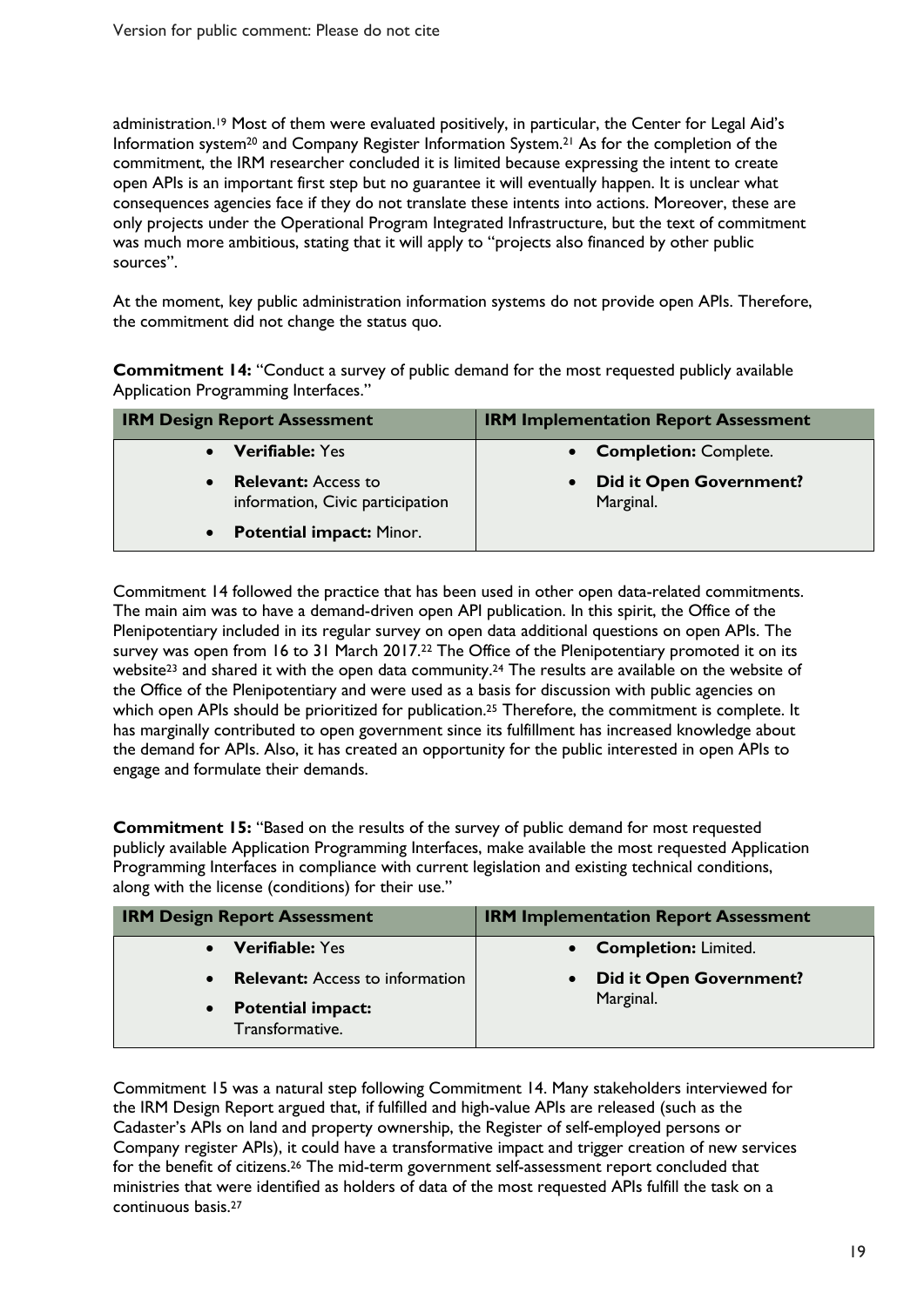$\overline{a}$ 

However, the results of the survey conducted by the Office of the Plenipotentiary on the most requested API, compared to APIs that have been published in the past two years, tell a different story. Based on the survey,<sup>28</sup> the most demanded APIs lie with the Ministry of Transport and Construction (data about transport in the capital Bratislava), Ministry of Justice (Company register, Slov-lex, etc.), Ministry of Interior (Register of self-employed persons, Register of addresses, etc.), Ministry of Health (Data on the occurrence of allergens), Ministry of Environment (meteorological data, etc.), Cadaster's Office (Land ownership data, etc.), and the Government's Office. The Office of the Plenipotentiary held meetings with these agencies to communicate the results of the survey and specific demands for APIs,<sup>29</sup> and while the Ministry of Justice published APIs of the Register of Beneficial Partnership<sup>30</sup> and the Ministry of Interior published APIs of the Register of addresses,<sup>31</sup> the progress of this commitment overall has been limited.

The recent report on the state of Slovak e-government concluded that 90 percent of activities related to opening APIs had been delayed, and APIs that are currently available from the information systems of public administration are unsatisfactory and do not fulfill the standards.<sup>32</sup> Because of its limited fulfillment, the commitment's contribution to open government has been only marginal. That said, an interviewed Slovensko.Digital representative stated for the IRM Design Report that the official government's commitment to release APIs makes their communication with agencies easier.33

<sup>1</sup> For a more detailed explanation of APIs and their benefits, see the Design report: Mária Žuffová, Open Government

Partnership, Slovakia Design Report 2017 – 2019, http://bit.ly/2nOTrpw. See Section 4 – Open API.<br><sup>2</sup> The Office of the Deputy Prime Minister for Investments and E-government of the Slovak Republic, "Strategická priorita:

Multikanálový prístup" (Strategic priority: Multichannel access), http://bit.ly/2NIBIPQ (in Slovak).<br><sup>3</sup> "Národná koncepcia informatizácie verejnej správy" (National E-government Concept), http://bit.ly/36eH6wK (in Slovak)

informatizácie verejnej správy (2017-2020) (Detailed E-government Action Plan), http://bit.ly/32SYZiu (in Slovak).<br><sup>5</sup> Interview with Ján Gondoľ (worked for Deputy Prime Minister's Office for Investments and E-government o Republic as a consultant on OGP commitments during the action plan implementation), 5 November 2018; and interview with Ján Suchal (Slovensko.Digital), 4 December 2018.<br><sup>6</sup> Slovensko.digital, "Za otvorené štátne systémy" (For open state systems), <u>http://bit.ly/2EbyOKC</u> (in Slovak).<br><sup>7</sup> The Office of the Deputy Prime Minister for Inves

<sup>(</sup>Commission for Standardization of Public Administration Information Systems), http://bit.ly/2OG4ixC (in Slovak).<br><sup>8</sup> Interview with Ján Gondol' (worked for Deputy Prime Minister's Office for Investments and E-government o Republic as a consultant on OGP commitments during the action plan implementation), 5 November 2018; and phone interview with Ján Suchal (Slovensko.Digital), 4 December 2018.

<sup>9</sup> Official Public Comment Period, SLOV-LEX (Legal and information portal), Ministry of Justice, Opatrenie Úradu podpredsedu vlády Slovenskej republiky pre investície a informatizáciu, ktorým sa mení a dopĺňa výnos Ministerstva financií Slovenskej republiky č. 55/2014 Z.z. o štandardoch pre informačné systémy verejnej správy v znení neskorších predpisov (Measure no. 55/2014).

<sup>10</sup> Interview with Ján Gondoľ (worked for Deputy Prime Minister's Office for Investments and E-government of the Slovak Republic as a consultant on OGP commitments during the action plan implementation), 5 November 2018; and phone interview with Ján Suchal (Slovensko.Digital), 4 December 2018.

<sup>&</sup>lt;sup>11</sup> The Office of the Plenipotentiary, Mid-term government self-assessment report, http://bit.ly/2LKlnVh, (See Commitment 13 on page 26).

<sup>12</sup> The Center for Legal Aid, "ŠU Informačný systém Centra právnej pomoci" (Feasibility study: Center for Legal Aid's Information System), <u>http://bit.ly/2OCaZRj</u> (in Slovak).<br><sup>13</sup> Sociálna poisťovňa, "Manažment údajov Sociálnej poisťovne: Agendová štúdia" (Feasibility study: Management of data in

the state-run social insurer Sociálna poisťovňa), http://bit.ly/2M9JexW (in Slovak).<br><sup>14</sup> Central metainformation system of public administration, "Dátová integrácia: sprístupnenie údajovej základne VS vrátane otvorených údajov prostredníctvom platformy dátovej integrácie" (Data Integration), http://bit.ly/32k7H9r (in Slovak).<br><sup>15</sup> Central metainformation system of public administration, "Centrálny ekonomický systém" (Central Ec http://bit.ly/2M6qmQ6 (in Slovak).

<sup>16</sup> Central metainformation system of public administration, "Informačný systém obchodného registra" (Company Register's Information System), https://metais2.vicepremier.gov.sk/detail/ISVS/2fc82119-2cc8-4593-bd4c-5405ff050a27/cimaster?tab=detailForm (in Slovak).

<sup>17</sup> NASES, "Centrálny informačný systém štátnej služby: Štúdia uskutočniteľnosti pre agendové ISVS" (Central Public Administration's Information System: Feasibility study for agenda-related PAIS), http://bit.ly/2ILMEVi (in Slovak). This is a version that was submitted for the public comment period, as the IRM researcher was unable to locate the final version.<br><sup>18</sup> See the last page of the feasibility study, section 1.3.<br><sup>19</sup> Slovensko.Digital, Red flags projec

System), http://bit.ly/2MbzAux (in Slovak).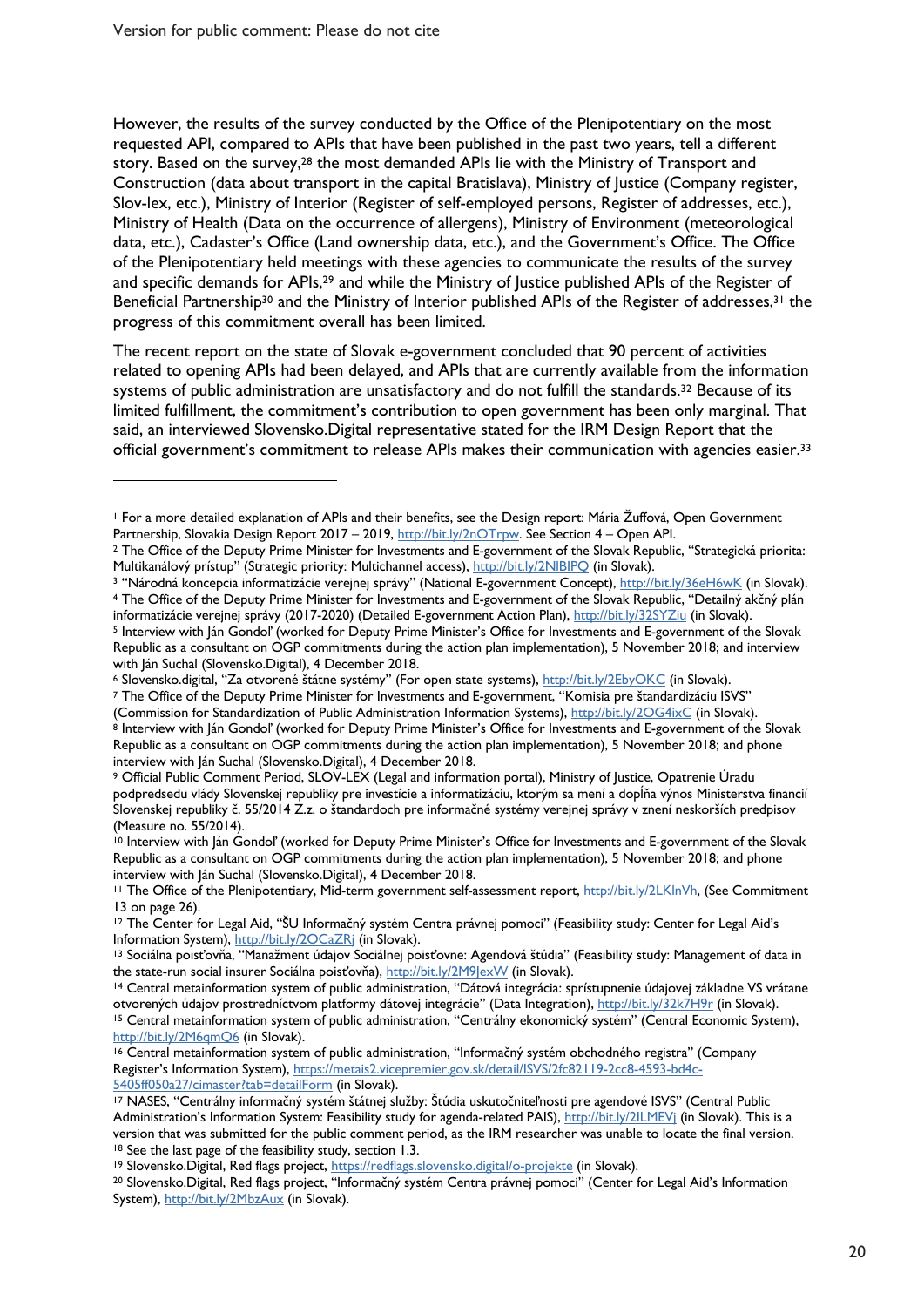Version for public comment: Please do not cite

 $\overline{a}$ 

<sup>21</sup> Slovensko.Digital, Red flags project, "IS Obchodného registra" (Company Register's Information System),

http://bit.ly/2OCjtrD (in Slovak).<br><sup>22</sup> Survey on the most demanded datasets and APIs, <u>http://bit.ly/2nLm6fC</u> (in Slovak).<br><sup>23</sup> The Office of the Plenipotentiary, "Prieskum po najžiadanejších datasetoch verejnej správy a

<sup>24</sup> Platforma.Slovensko.Digital, http://bit.ly/2oslLgG (in Slovak).<br><sup>25</sup> The Office of the Plenipotentiary, "Vyhodnotenie prieskumu dopytu verejnosti po otvorených údajoch a otvorených aplikačných rozhraniach organizácií verejnej správy" (Evaluation of the survey about the most demanded government datasets and open APIs), http://bit.ly/2LJUPDu (in Slovak).<br><sup>26</sup> Interview with Ján Gondoľ (worked for Deputy Prime Minister's Office for Investments and E-government of the Slovak

Republic as a consultant on OGP commitments during the action plan implementation), 5 November 2018; and phone interview with Ján Suchal (Slovensko.Digital), 4 December 2018.

<sup>27</sup> The Office of the Plenipotentiary, Mid-term government self-assessment report, http://bit.ly/2LKlnVh (See Commitment 15 on page 28).

<sup>28</sup> The Office of the Plenipotentiary, "Vyhodnotenie prieskumu dopytu verejnosti po otvorených údajoch a otvorených aplikačných rozhraniach organizácií verejnej správy" (Evaluation of the survey about the most demanded government datasets and open APIs), http://bit.ly/2LJUPDu (in Slovak).

<sup>29</sup> Trello, update on Commitment 15, http://bit.ly/2pgOK8Y (in Slovak).

<sup>30</sup> Data.gov.sk, "Register partnerov verejného sektora" (Register of Beneficial Register), <u>http://bit.ly/2MDIQXc</u> (in Slovak).<br><sup>31</sup> Data.gov.sk, "Register adries" (Register of addresses), <u>http://bit.ly/35rVHEu</u> (in Slov

<sup>32</sup> Slovensko.Digital, "Správa o stave slovenského eGovernmentu" (Report on the state of Slovak e-government), http://bit.ly/2NkNg5P (in Slovak).

33 Phone interview with Ján Suchal (Slovensko.Digital), 4 December 2018.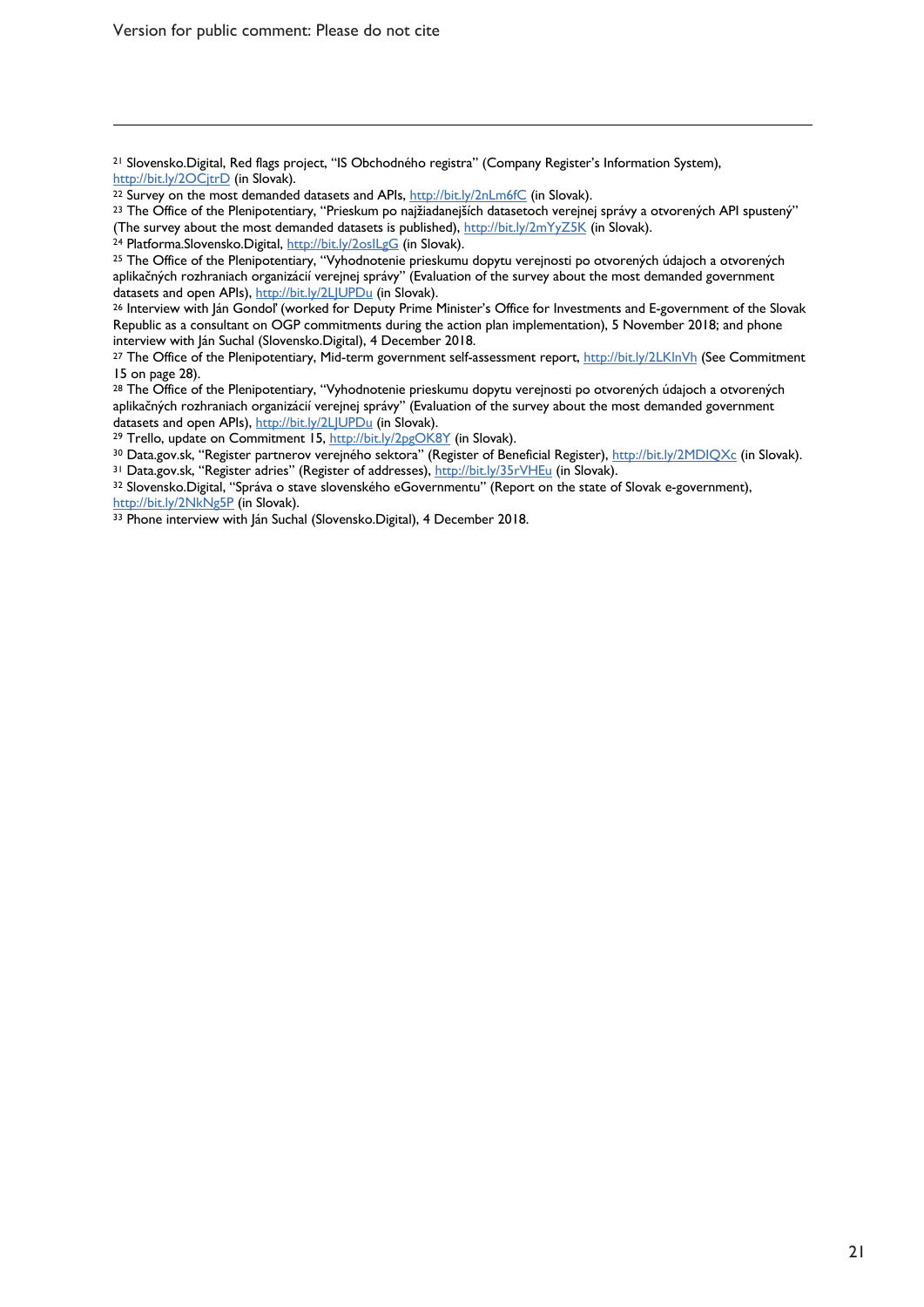#### **5. Open source software**

The topic of open-source software (OSS) appeared in this action plan for the first time, although it was previously discussed in strategies drafted by the Ministry of Finance, who used to be responsible for e-government projects.<sup>1</sup> All commitments in this cluster addressed the lack of transparency and competitiveness in the procurement processes of IT projects, vendor-lock-in2 in these projects, and limited use of OSS products in public administration – concerns that Slovensko.Digital, a CSO active in e-government, has voiced repeatedly. The use of OSS can address some of the above problems, as it shrinks the space for exclusive licenses and maintenance agreements for IT projects. Commitments 16 – 18 to document and publish the use of open source components in custommade public administration information systems were created to start the discussion about OSS in public administration, and to document users.

**Commitment 16:** "Enable the disclosure of source code and development using open methods for newly developed plug-ins and extensions of web browsers and client applications."

| <b>IRM Design Report Assessment</b>    | <b>IRM Implementation Report Assessment</b> |
|----------------------------------------|---------------------------------------------|
| • Verifiable: Yes                      | • Completion: Complete.                     |
| <b>Relevant:</b> Access to information | Did it Open Government? Did not             |
| • Potential impact: Moderate.          | change.                                     |

Commitment 16 was formally completed, although the result was not satisfactory. In the mid-term government self-assessment report, the majority of central government agencies concluded that they did not develop any new plug-ins or applications using OSS, so they had no source code to disclose. However, they pledged that they are ready to enable the disclosure of source code in future cases. Some agencies did not provide information about their fulfillment of this commitment. Overall, to date, the national open data portal Data.gov.sk is perhaps the only e-government project where source code is published, although not as a result of this commitment. <sup>3</sup> Moreover, an expert interviewed for this report mentioned that to use available source code of Data.gov.sk is somewhat difficult.4 Overall, access to information has not changed as a result of this commitment.

**Commitment 17:** "Document the use of selected open source components in custom-made information systems, analyze the possibility of publishing parts of the code and documentation under an open license and publish selected parts of the code."

| <b>IRM Design Report Assessment</b>                 | <b>IRM Implementation Report Assessment</b> |
|-----------------------------------------------------|---------------------------------------------|
| • Verifiable: Yes                                   | • Completion: Complete.                     |
| <b>Relevant:</b> Access to information<br>$\bullet$ | <b>Did it Open Government?</b>              |
| • Potential impact: Minor.                          | Marginal.                                   |

Commitment 17 was also completed early on in the implementation period. The outcomes are available in the mid-term government self-assessment report. <sup>5</sup> Similarly to the previous commitment, the majority of central government agencies concluded that they did not identify any OSS solutions in their information systems. <sup>6</sup> As was already emphasized in the Design Report, this is a result of an unwillingness to consider OSS solutions.<sup>7</sup> For instance, the Ministry of Education, Science, Research and Sport did not consider OSS solution for the repository for educational resources despite it being a commitment in the same action plan (see Commitment 25). The ministry argued that "the contract<sup>8</sup> was concluded in 2015 when another minister was in charge".<sup>9</sup> However, an interview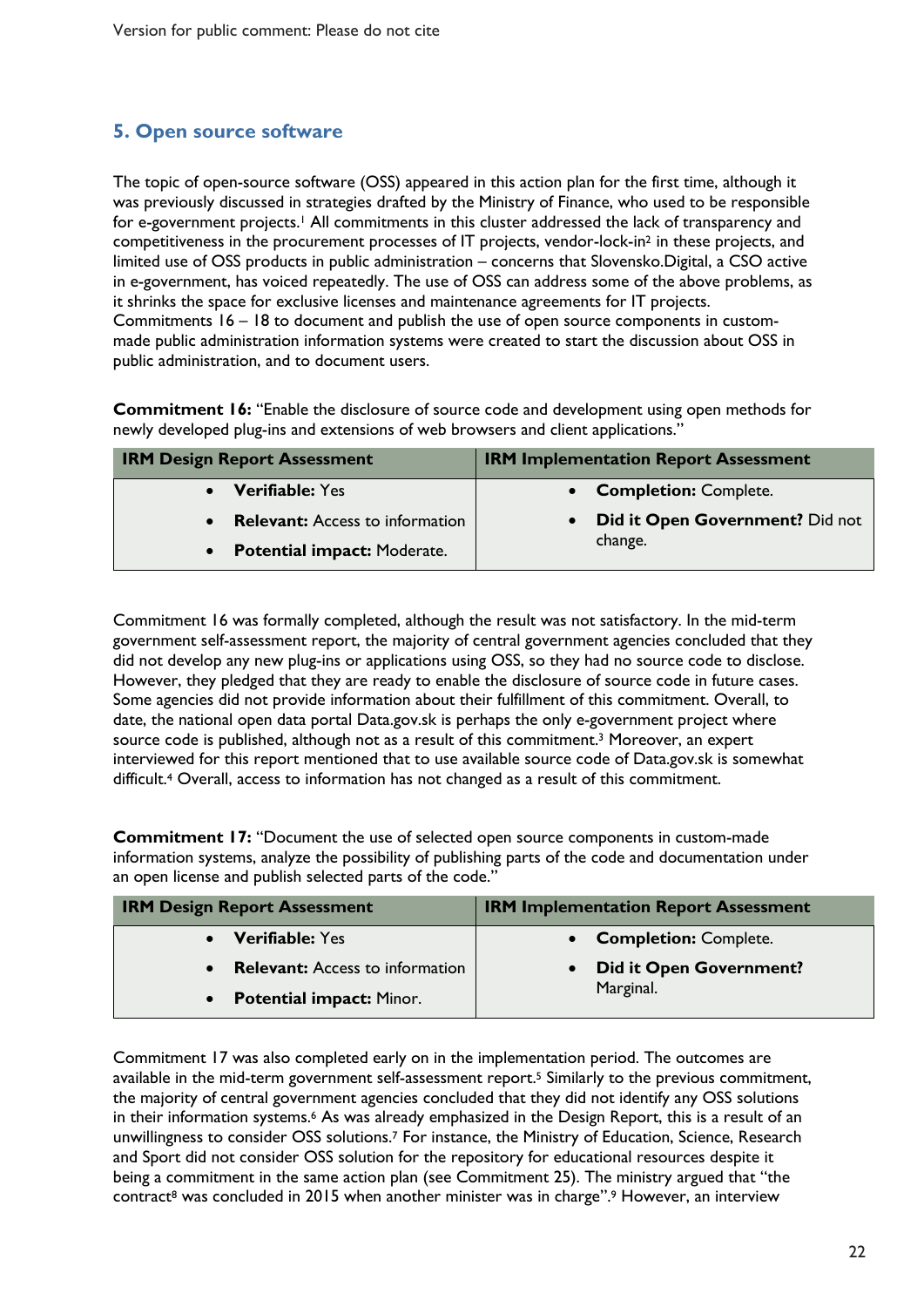with an expert suggested that even the current management of the ministry is not inclined to use OSS solutions.<sup>10</sup>

Some agencies disclosed the use of OSS in their information systems, such as the Ministry of Agriculture and Rural Development. However, after the consultation with suppliers, they concluded that "disclosing the code and documentation would create a high level of security risk".<sup>11</sup> An interviewed expert argued that this often is not a legitimate concern, as abroad OSS solutions are adopted to strengthen security, not vice versa. <sup>12</sup> All in all, this commitment marginally helped to better understand the current situation in the lack of use of OSS in public administration.

**Commitment 18:** "Publish at the Open Data Portal the list of used open source software stating the purpose of each type of software, license type, as well as software for which a government body has a license for its use, distribution and publishing."

| <b>IRM Design Report Assessment</b>   | <b>IRM Implementation Report Assessment</b> |
|---------------------------------------|---------------------------------------------|
| • Verifiable: Yes                     | • Completion: Complete.                     |
| <b>Relevant:</b> Acces to information | <b>Did it Open Government?</b>              |
| <b>Potential impact: Minor.</b>       | Marginal.                                   |

Commitment 18 was also completed with the outcomes available in the mid-term government selfassessment report.13 The IRM researcher downloaded some of the published datasets, as some of them were not structured to enable use of the preview function on Data.gov.sk.<sup>14</sup> Some datasets were unavailable for download, such as from the Ministry of Health.15 The Ministry of Finance provided a very informative dataset that demonstrated the use of OSS in the ITMS2014+ project.<sup>16</sup> Other ministries also provided datasets, such as the Ministry of Culture.

The commitment marginally increased knowledge of the use of OSS in central government agencies. At the same time it revealed that, at some agencies, the understanding of what a dataset represents is limited. Also, the template provided by the Office of the Plenipotentiary was not ideal for publication on Data.gov.sk, as it was not compatible with the Data.gov.sk preview function.<sup>17</sup>

**Commitment 19:** "In cooperation with experts, carry out a study that will document the possibilities, advantages and disadvantages of using open source software and other licensing models in the state administration."

| <b>IRM Design Report Assessment</b> | <b>IRM Implementation Report Assessment</b> |
|-------------------------------------|---------------------------------------------|
| • Verifiable: Yes                   | • Completion: Substantial.                  |
| • Relevant: Access to information   | Did it Open Government? Did not             |
| • Potential impact: Moderate.       | change.                                     |

Commitment 19 mainly aimed to get public servants to buy-in to OSS. It was substantially completed early on during the implementation process.<sup>18</sup> The draft analysis was not published on the website of the Office of the Plenipotentiary. However, in December 2017, it was made available for comment on the Slovensko.Digital's platform where it has broader reach. <sup>19</sup> Its author emphasized that one of the main aims of the document was to make it clear that OSS offers a number of different ways to participate, from informing to co-developing software together with civil society and the private sector. 20

While the report is useful and written in accessible language, it is unclear what the final version of the report is. Also, no information is publicly available on how this draft report was further used to meet its goal. The Office of the Plenipotentiary does not mention to which agencies and public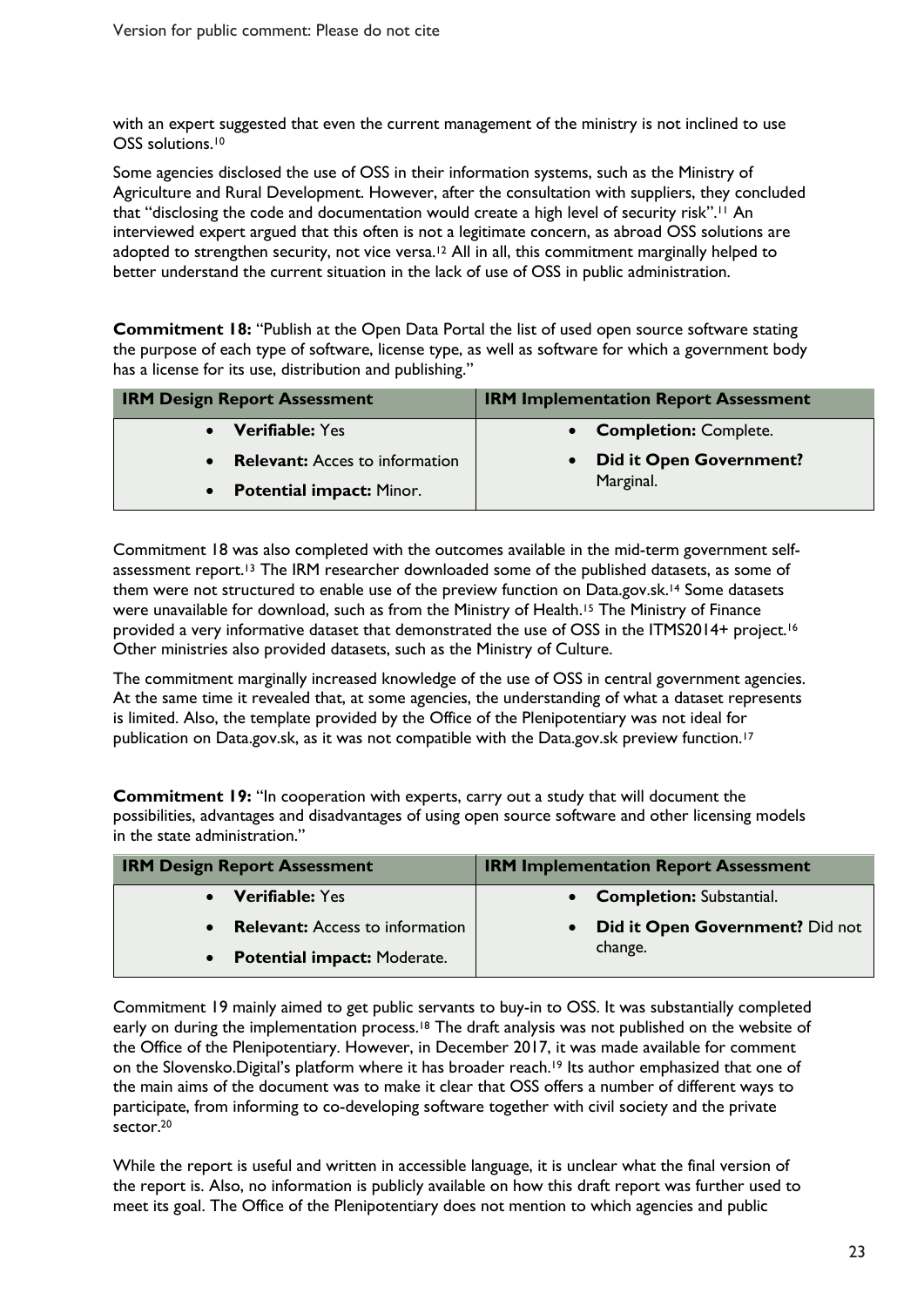Version for public comment: Please do not cite

servants the report was sent or how the discussion followed from this report. Therefore, it is challenging to establish the commitment's contribution to open government without more information on the dissemination of the report and follow-up activities.

<sup>1</sup> For more detailed background information, see the Design report: Mária Žuffová, Open Government Partnership,

b17, and https://github.com/nases-sk/eDemokracia-MOD (in Slovak).<br>4 Interview with Ján Gondoľ (worked for Deputy Prime Minister's Office for Investments and E-government of the Slovak

Republic as a consultant on OGP commitments during the action plan implementation), 5 November 2018.

<sup>6</sup> Ibid.

 $\overline{a}$ 

7 For more detailed background information, see the Design report: Mária Žuffová, Open Government Partnership,<br>Slovakia Design Report 2017 – 2019, http://bit.ly/2nOTrpw. See Section 5 – Open source.

<sup>8</sup> The Central Registry of Contracts (www.crz.gov.sk), Zmluva o službách a licenčná zmluva č.1030-2015 (Contract on services and licensing contract no. 1030/2015), http://bit.ly/2b6A541 (in Slovak).

9 The Office of the Plenipotentiary, Mid-term government self-assessment report, http://bit.ly/2LKlnVh, (See Annex 6, Commitment 17 on page 112 - 114).

<sup>10</sup> Interview with Ján Gondoľ (worked for Deputy Prime Minister's Office for Investments and E-government of the Slovak Republic as a consultant on OGP commitments during the action plan implementation), 5 November 2018.

<sup>12</sup> Interview with Ján Gondoľ (worked for Deputy Prime Minister's Office for Investments and E-government of the Slovak Republic as a consultant on OGP commitments during the action plan implementation), 5 November 2018.

<sup>13</sup> The Office of the Plenipotentiary, Mid-term government self-assessment report, http://bit.ly/2LKlnVh, (See Annex 6, Commitment 17 on page 112 - 114).

<sup>14</sup> Ministry of Transport and Construction, Ministry of Economy, Ministry of Agriculture and Rural Development, Ministry of Interior and others.

<sup>15</sup> Data.gov.sk, "Open source na MZ SR" (OSS used by the Ministry of Health), http://bit.ly/35SLzoz (in Slovak).

<sup>16</sup> Data.gov.sk, "Zoznam využívaného otvoreného softvéru rezortu MF SR" (The list of OSS used by the Ministry of Finance), http://bit.ly/33nVdNQ (in Slovak).<br><sup>17</sup> The Office of the Plenipotentiary, "Informácia pre zodpovedných za plnenie úlohy č. 18 Akčného plánu Iniciatívy pre

otvorené vládnutie 2017-2019" (Information for public servants responsible for the implementation of commitment 18 in the OGP AP 2017-2019), http://bit.ly/2MxFDbU (in Slovak).

<sup>20</sup> Interview with Ján Gondol' (worked for Deputy Prime Minister's Office for Investments and E-government of the Slovak Republic as a consultant on OGP commitments during the action plan implementation), 5 November 2018.

Slovakia Design Report 2017 – 2019, <u>http://bit.ly/2nOTrpw</u>. See Section 5 – Open source.<br><sup>2</sup> A situation when a customer, e.g., a state agency, cannot easily transition to competition.<br><sup>3</sup> Data.gov.sk, "Zdrojové kódy - Úl

<sup>5</sup> The Office of the Plenipotentiary, Mid-term government self-assessment report, http://bit.ly/2LKlnVh, (See Annex 6, Commitment 17 on page 112 - 114).

<sup>&</sup>lt;sup>11</sup>The Office of the Plenipotentiary, Mid-term government self-assessment report, http://bit.ly/2LKlnVh, (See Annex 6, Commitment 17 on page 112 - 114).

<sup>&</sup>lt;sup>18</sup> "Open source prístup pre lepšie verejné služby" (Open source approach for better public services), http://bit.ly/2S3TtnL (in Slovak).<br><sup>19</sup> Platforma.Slovensko.Digital, "OGP a open source" (OGP and Open Source), <u>http://bit.ly/2B3AToV</u> (in Slovak).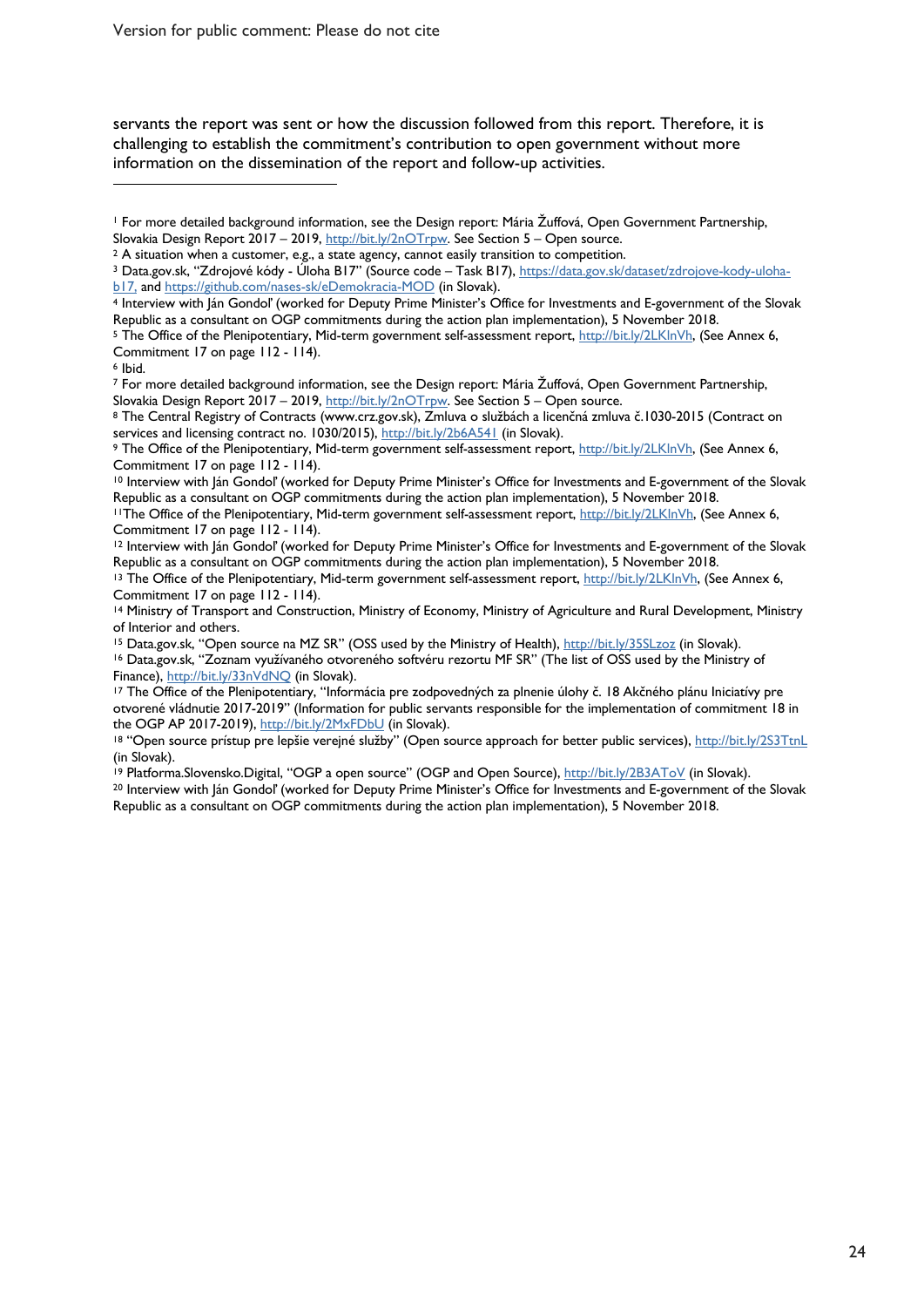## **6. EU Funds and Subsidies Data Portal**

Commitments 21 and 22 aimed to improve the EU Funds and Subsidies Portal<sup>1</sup> that was launched in 2016 and was already featured in the previous action plan.2 The aim of the portal was to increase access to information on the allocation and use of EU funds and subsidies on a single platform. However, the IRM Special Accountability Report concluded, based on expert interviews, that the portal is of limited use due to the low quality and format of published data.3

**Commitment 21:** "Define the minimum scope and structure of the disclosed data on the use of European structural and investment funds, the EEA Financial Mechanism, Norwegian Financial Mechanism, the Swiss Financial Mechanism and subsidy schemes from the state budget."

| <b>IRM Design Report Assessment</b>          | <b>IRM Implementation Report Assessment</b>    |
|----------------------------------------------|------------------------------------------------|
| <b>Verifiable: Yes</b>                       | <b>Completion: Complete.</b>                   |
| <b>Relevant:</b> Access to<br>information    | Did it Open Government? Marginal.<br>$\bullet$ |
| <b>Potential impact: Minor.</b><br>$\bullet$ |                                                |

The above-mentioned report suggested to establish minimum requirements for published data, e.g., what indicators (columns) have to be included as part of the datasets.<sup>4</sup> In this view, Commitment 21 aimed to address these problems with data quality and low usability.

The commitment was completed early in the implementation period. In March 2017, the Office of the Plenipotentiary conducted a survey to explore the most demanded data on the use of EU funds and subsidies, but also public resources more broadly.5 The survey findings were complemented by suggestions received by email, through personal meetings, or regional workshops. Overall, the following were identified as the most demanded data categories:

- name of grant scheme;
- name of provider;
- name, type, and allocation of the call;
- name and other identifying data of applicant;
- name of project and its planned activities:
- and budget and other data categories, which are available in the mid-term government selfassessment report.6

In June 2017, the Office of the Plenipotentiary published on its website the minimum requirements for data published on the EU Funds and Subsidies Portal<sup>7</sup> and also proactively informed all relevant agencies. The published information also included templates and guidelines. Thus, the commitment was completed. However, the change of practice has been fully contingent on the fulfillment of related Commitment 22, i.e., on how government agencies have published data since.

**Commitment 22:** "Publish data on the use of funds provided by central government authorities within the European structural and investment funds, the EEA Financial Mechanism, Norwegian Financial Mechanism, the Swiss Financial Mechanism and subsidy schemes from the state budget, at least in the defined structure at the website https://data.gov.sk/dotacie."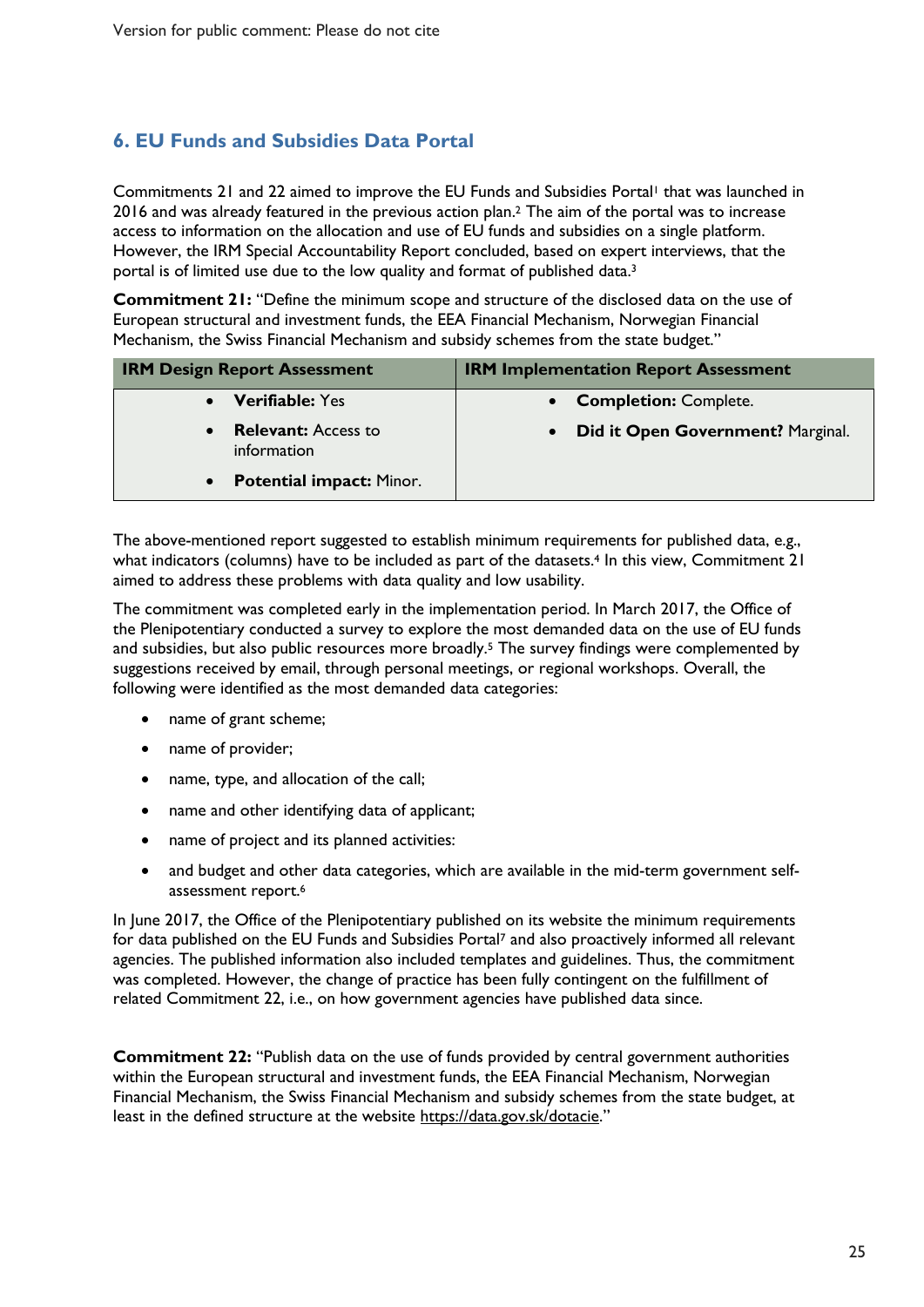| <b>IRM Design Report Assessment</b>          | <b>IRM Implementation Report Assessment</b> |
|----------------------------------------------|---------------------------------------------|
| <b>Verifiable: Yes</b>                       | <b>Completion: Limited.</b>                 |
| <b>Relevant:</b> Access to<br>information    | Did it Open Government? Marginal.           |
| <b>Potential impact: Minor.</b><br>$\bullet$ |                                             |

Commitment 22 was the next step to Commitment 21. The IRM researcher visited the portal to investigate if the problems reported in 2016 had been rectified, and government agencies were following the minimum requirements set in 2017. Since this commitment involves many central government agencies, it was not possible for the IRM researcher to check all the published datasets against the requirements, but from the randomly picked agencies, it seems that the quality of their published data remains problematic, and the minimum requirements are only met sporadically.

The multiplicity of portals contributes to data being published in an unsystematic manner. For instance, the Ministry of Culture published data on the allocation and use of public resources on the national data portal Data.gov.sk instead of on the EU Funds and Subsidies Portal. <sup>8</sup> Some ministries, such as the Ministry of Foreign and European Affairs, for example, did publish on the EU Funds and Subsidies Portal. However, in most cases, the published data does not include all the data categories set by the minimum requirements. The most common structure of the published data includes simply information about the name of the project, the name of the recipient, the received sum, and the identifying number. Thus, the completion and contribution of this commitment to open government are limited. Furthermore, as was mentioned in the IRM Design Report, the awareness of the portal remains low, limiting its usefulness for monitoring EU funds allocated for Slovakia.9 For example, a CSO representative<sup>10</sup> and a regional investigative journalist<sup>11</sup> who uses government information and data in their daily work stated that prior to the interview they had not heard of the EU Funds and Subsidies Portal, which either indicates an absence of useful data or an absence of awareness.

 $\overline{a}$ 

<sup>7</sup> The Office of the Plenipotentiary, "Minimálny rozsah zverejňovaných dát o dotáciách" (Minimum scope of the data published on the use of EU funds and subsidies), http://bit.ly/35bibhk (in Slovak).

8 <u>http://bit.ly/2LKZ3ea</u> (in Slovak).<br>9 Mária Žuffová, Open Government Partnership, Slovakia Design Report 2017 – 2019, <u>http://bit.ly/2nOTrpw</u>. See Section 6 – EU Funds and Subsidies Portal.

<sup>&</sup>lt;sup>1</sup> EU Funds and Subsidies Portal (Modul dotačných schém), https://data.gov.sk/dotacie (in Slovak). Detailed information about the portal collated by the Office of the Plenipotentiary, http://www.minv.sk/?ros\_mds (in Slovak). 2 The Office of the Plenipotentiary, Open Government Partnership National Action Plan of the Slovak Republic 2015,

http://bit.ly/2RevqCc

<sup>3</sup> Mária Žuffová, Open Government Partnership, Slovakia Special Accountability Report 2014 - 2015, http://bit.ly/2EzH4Ws <sup>4</sup> Ibid.

<sup>&</sup>lt;sup>5</sup> http://bit.ly/2Vj3L5V (in Slovak).<br><sup>6</sup> The Office of the Plenipotentiary, Mid-term government self-assessment report, http://bit.ly/2LKlnVh, (See Commitment 21 on page 34-35).

<sup>10</sup> Skype interview with Veronika Prachárová (Slovak Governance Institute), 16 November 2018. 11 Interview with Vanda Tuchyňová (Protikorupcii.sk), 3 September 2019.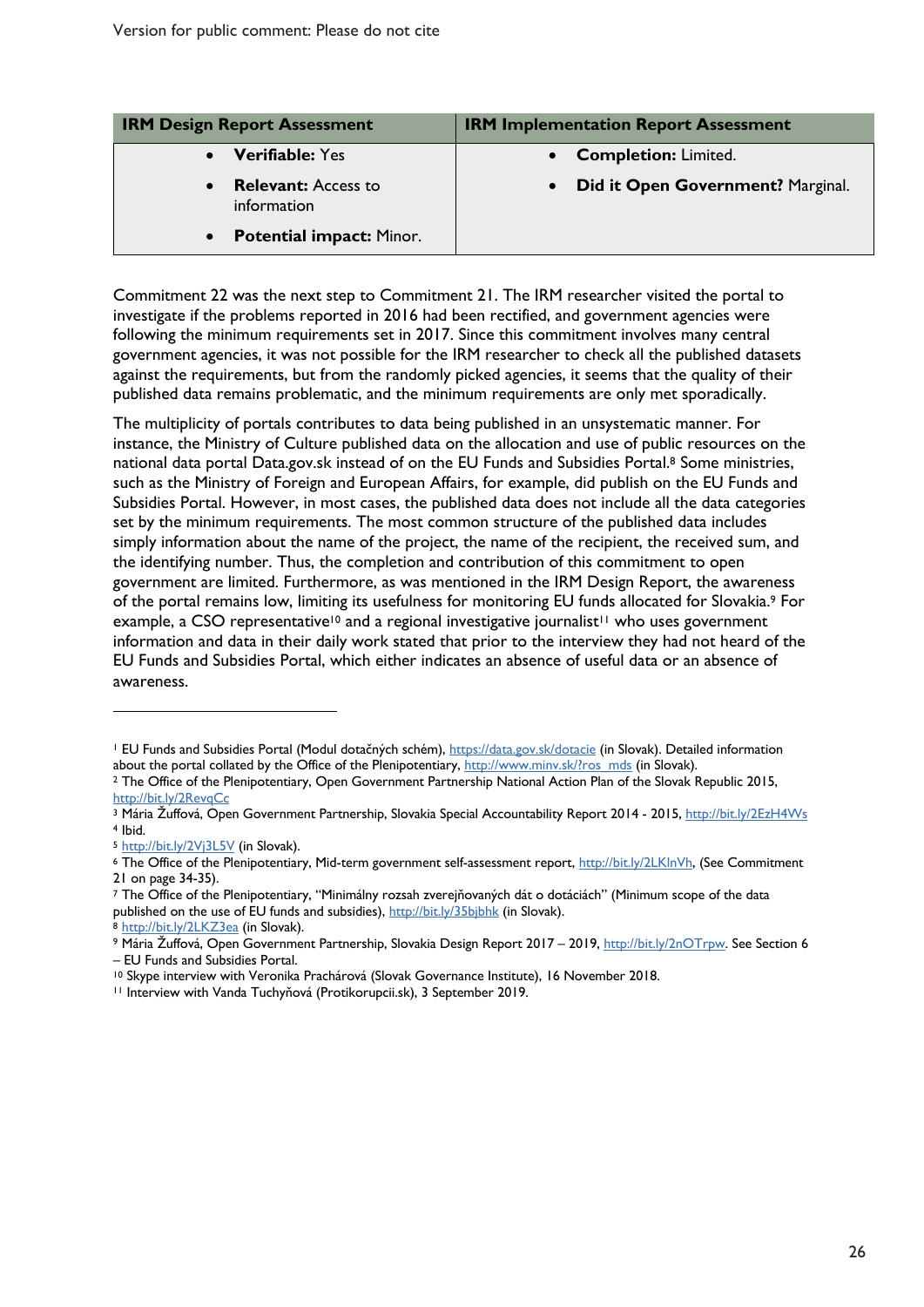# **7. Central Register of Contracts**

The Central Register of Contracts,<sup>1</sup> launched in 2011, is one of the major anti-corruption measures in Slovakia. It requires the Government Office, ministries and other central government agencies, and certain public institutions to publish contracts with their suppliers for these contracts to be valid. The register was praised at home and abroad. <sup>2</sup> That said, the first action plan identified room for further improvements of the register. For example, no oversight agency exists to "monitor the quality of published contracts and compliance with the freedom of information (FOI) law more broadly",<sup>3</sup> and relevant stakeholders have repeatedly pointed out that some contracts are not published, while others have essential pieces of information missing.

**Commitment 23:** "In a participatory manner, carry out an analysis of compliance with the obligation to publish contracts in the Central register of contracts, prepare a proposal of changes that will clarify the obligation and enable an effective mechanism for compliance verification, and submit these to the government".

| <b>IRM Design Report Assessment</b>                                            | <b>IRM Implementation Report Assessment</b>    |
|--------------------------------------------------------------------------------|------------------------------------------------|
| <b>Verifiable: Yes</b>                                                         | <b>Completion: Substantial.</b>                |
| <b>Relevant:</b> Access to<br>$\bullet$<br>information, Civic<br>participation | Did it Open Government? Marginal.<br>$\bullet$ |
| <b>Potential impact: Minor.</b><br>$\bullet$                                   |                                                |

Commitment 23 aimed to address the above-mentioned problem and was completed as part of Slovakia's FOIA improvement efforts. Before the 2016 parliamentary elections, 11 political parties pledged to improve FOIA (a notable exception – the ruling party, SMER (Social Democrats) – declined to join the pledge), <sup>4</sup> and the Ministry of Justice and CSOs created a working group to prepare a new FOIA draft. The participatory preparatory works also included analyzing the Central Register of Contracts. However, as was already summarized in the IRM Special Accountability Report for the 2015-2017 action plan, the draft was withdrawn after receiving 757 comments during the official public comment period, and only Directive 2013/37/EU, on the re-use of public sector information, was transposed into FOIA.

In 2017, the work on the draft was resumed, and a new draft proposing robust changes (some of them also informed by the analysis of the Central Register of Contracts) was submitted for the official public comment period.<sup>5</sup> The draft was comprehensive and introduced important changes increasing access to information,<sup>6</sup> and during the official public comment period, 776 comments were received, <sup>7</sup> with 303 of these being substantial. Due to limited capacities within the Ministry of Justice to address these comments, the draft law again did not go forward. <sup>8</sup> Compliance with the obligation to publish contracts in the Central Register of Contracts did not change. However, the preparatory works marginally contributed to open government for various reasons. First, the working group that was created to assess the functioning of FOIA and the Central Register of contracts operated in a participatory manner. Second, although the draft law was not adopted, the analyses that informed it generated new knowledge in the area, which will be readily available once the discussion on FOIA and the Central Register of Contracts is back on the table.

**Commitment 24:** "Create space for the publication of local self-government (municipality) contracts in a single central repository".

| <b>IRM Design Report Assessment</b> | <b>IRM Implementation Report Assessment</b> |
|-------------------------------------|---------------------------------------------|
|-------------------------------------|---------------------------------------------|

27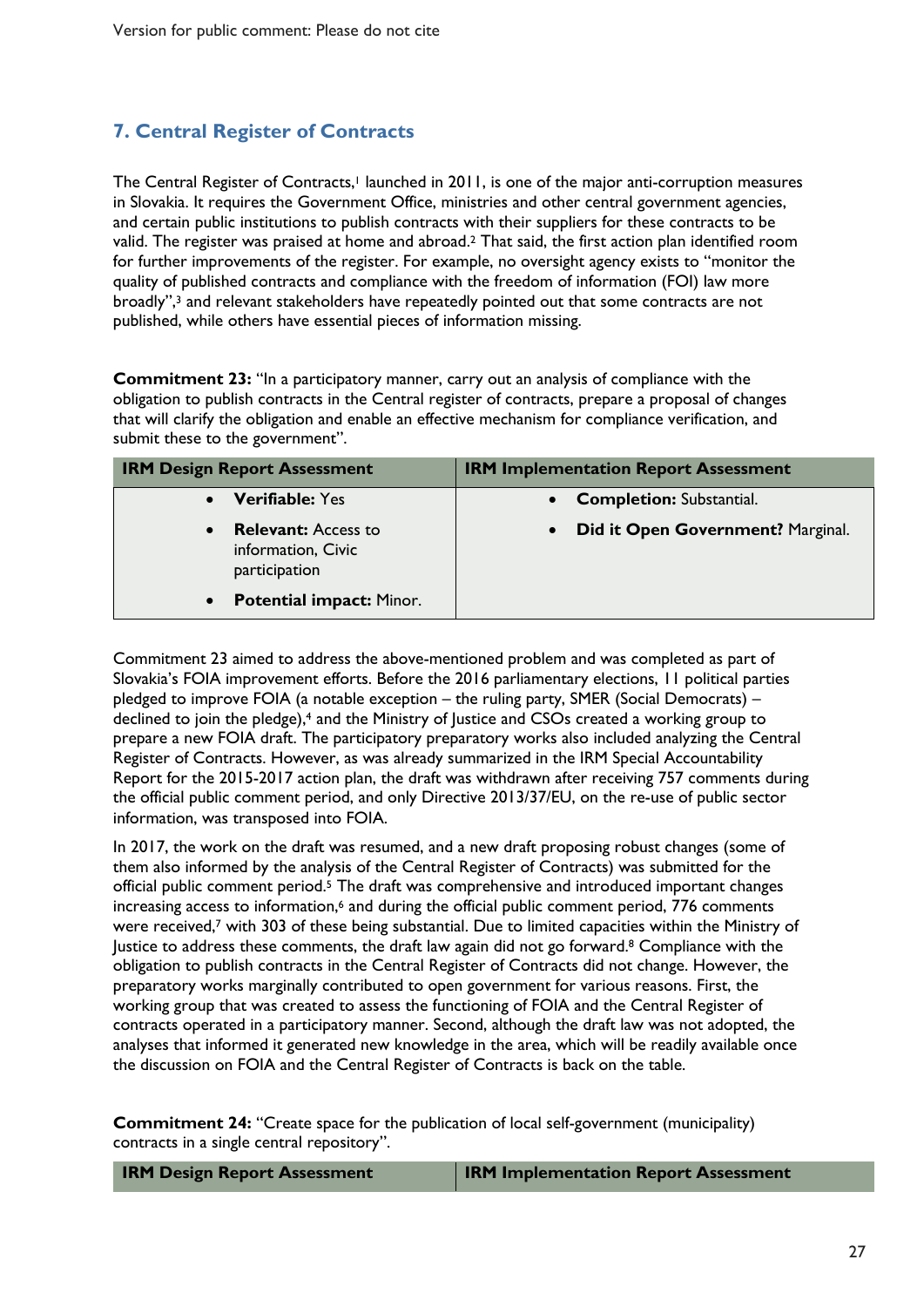| <b>Verifiable: Yes</b>                       | • Completion: Not Started.                 |
|----------------------------------------------|--------------------------------------------|
| <b>Relevant:</b> Access to<br>information    | Did it Open Government? Did not<br>change. |
| <b>Potential impact: Minor.</b><br>$\bullet$ |                                            |

Commitment 24 is related to the previous commitment and aimed to allow municipalities to add their contracts to the Central Register of Contracts. Some interviewees argued that it is a useful measure, because having the contracts of central government agencies and municipalities on one single platform would be easier for the public, CSOs, and investigative journalists to monitor how public resources are being spent.

Opinions among civil society actors and journalists on this measure vary, with one investigative journalist stating that if she is looking for contracts of municipalities and regional authorities, she never uses the Central Register of Contracts, but goes to their websites directly.9 Still, it would substantially help small municipalities with limited capacities who now have to publish the contracts on their websites. The draft FOIA legislation mentioned above included a sentence that the Government Office, which operates the Central Register of Contracts, will enable any government agency with the obligation to publish contracts on its website to publish these in the Central Register of Contracts if requested.<sup>10</sup> However, since the law was not adopted, the commitment did not contribute to open government.

 $\overline{a}$ 

<sup>&</sup>lt;sup>1</sup> The Central Register of Contracts, http://www.crz.gov.sk/ (in Slovak).

<sup>2</sup> Alexander Furnas, Case Study: Open Contracting in the Slovak Republic, Open Contracting Partnership, http://bit.ly/2R7tqLY. Ali Clare, David Sangokoya, Stefaan Verhulst, and Andrew Young, Open contracting and procurement in Slovakia: Establishing Trust in Government Through Open Data, http://bit.ly/2DZfsZy

<sup>3</sup> Mária Žuffová, Open Government Partnership, Slovakia Design Report 2017 – 2019, http://bit.ly/2nOTrpw. See Section 7 - Central Register of Contracts.

<sup>4</sup> Transparency International Slovakia, "Záväzok zlepšiť infozákon dali voličom všetci okrem SMERu" (All parties, except

SMER, pledged to improve FOIA), http://bit.ly/2TtpWrI (in Slovak).<br><sup>5</sup> Official Public Comment Period, SLOV-LEX (Legal and information portal), Ministry of Justice, http://bit.ly/2Oiw6rC (in Slovak).

<sup>6</sup> Ministry of Justice, "Novela infozákona: ďalší krok k zvyšovaniu transparentnosti verejnej správy" (The FOIA amendment: a next step on the path of increasing transparency in public administration), http://bit.ly/2Mc1ci4 (in Slovak).<br>7 Official Public Comment Period, SLOV-LEX (Legal and information portal), Ministry of Justice, http://bit.ly

Slovak).

<sup>8</sup> Sme.sk, TASR, "Gál: Novela infozákona má množstvo pripomienok, tak skoro schválená nebude." (Gál: The amendment of FOIA received numerous commitments, it is not going to be adopted anytime soon), http://bit.ly/2VeKKl8 (In Slovak). 9 Interview with Vanda Tuchyňová (Protikorupcii.sk), 3 September 2019.

<sup>10</sup> Point 21 in the proposed amendment of FOIA, http://bit.ly/2Oiw6rC (in Slovak).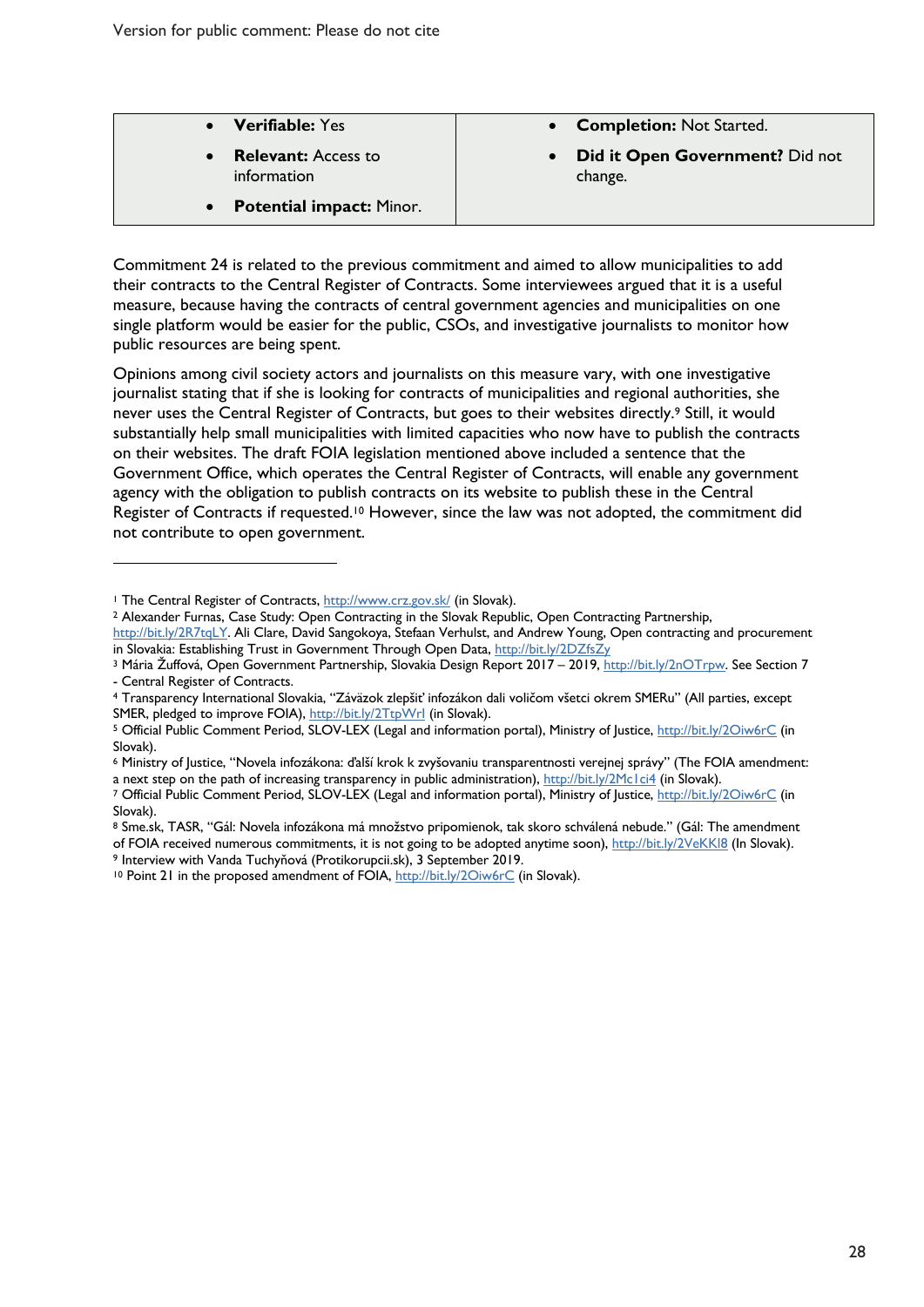### **8. Repositories for open educational and scientific resources**

Commitments in this cluster are related to both open education (Commitments 25, 29, and 31) and open access (Commitment 39). They were developed in a complex political situation and affected by frequent personnel changes at the Ministry of Education, Science, Research and Sport (hereinafter as Ministry of Education, for brevity), and a limited number of CSOs working in the area of open education and open access. Detailed contextual information is provided in the IRM Design Report.<sup>1</sup>

**Commitment 25:** "Establish and operate a repository of the Ministry of Education, Science, Research and Sport of the Slovak Republic for storage, long-term archiving and access to educational resources."

| <b>IRM Design Report Assessment</b>                 | <b>IRM Implementation Report Assessment</b> |
|-----------------------------------------------------|---------------------------------------------|
| <b>Verifiable: Yes</b>                              | • Completion: Substantial.                  |
| <b>Relevant:</b> Access to information<br>$\bullet$ | <b>Did it Open Government?</b>              |
| <b>Potential impact: Moderate.</b><br>$\bullet$     | Marginal.                                   |

This repository aimed to address the lack of quality educational resources through a single platform for teachers to share their educational resources and encourage open education practices. Slovakia was one of the first OGP members to include open education commitments in its action plan, and all interviewees agreed that a repository for educational resources with emphasis on openly licensed resources is a positive development in and of itself.2 That said, the initial deadline for the full launch of the repository was set in the action plan for 30 June 2018,<sup>3</sup> but due to the delays, this deadline was not met. At the moment, the repository is in the testing phase<sup>4</sup> and will be fully launched in the current academic year 2019 – 2020.<sup>5</sup> Thus, the commitment is substantially completed, but its full contribution to open government has yet to be seen.

At the time of writing this report, furthermore, interviewed experts had several major concerns and objections regarding the present process of developing the repository:

- Teachers and CSO representatives felt insufficiently engaged during the development of the repository.6 They argued that they neither received any information from the ministry about the repository, nor were invited to contribute to the process with their ideas and experience.7
- According to the ministry, the process involved user testing in Spring 2019 on the sample of schools and representatives from education, government, and civil society, and the resulting feedback informed further development.8 However, no information is publicly available to support this claim.
- Some interviewed CSO representatives also raised the question of incentives and quality control of educational resources,<sup>9</sup> arguing that "if they are to be of excellent quality, they need to be paid for".<sup>10</sup> The ministry stated that they plan to offer fees to teachers for creating open educational content and organize training for them.11
- Other interviewees also called for a greater focus on increasing teachers' awareness of open licenses, as "the understanding of the importance of stating the type of license of educational resources is limited".12
- Finally, as was mentioned in relation to open-source software (OSS) commitments, some interviewees expressed disappointment that the repository does not use OSS. 13

**Commitment 29:** "Encourage translation or dubbing of freely available educational resources into the state language or minority languages (especially videos and short films) appropriate from the perspective of the state educational program."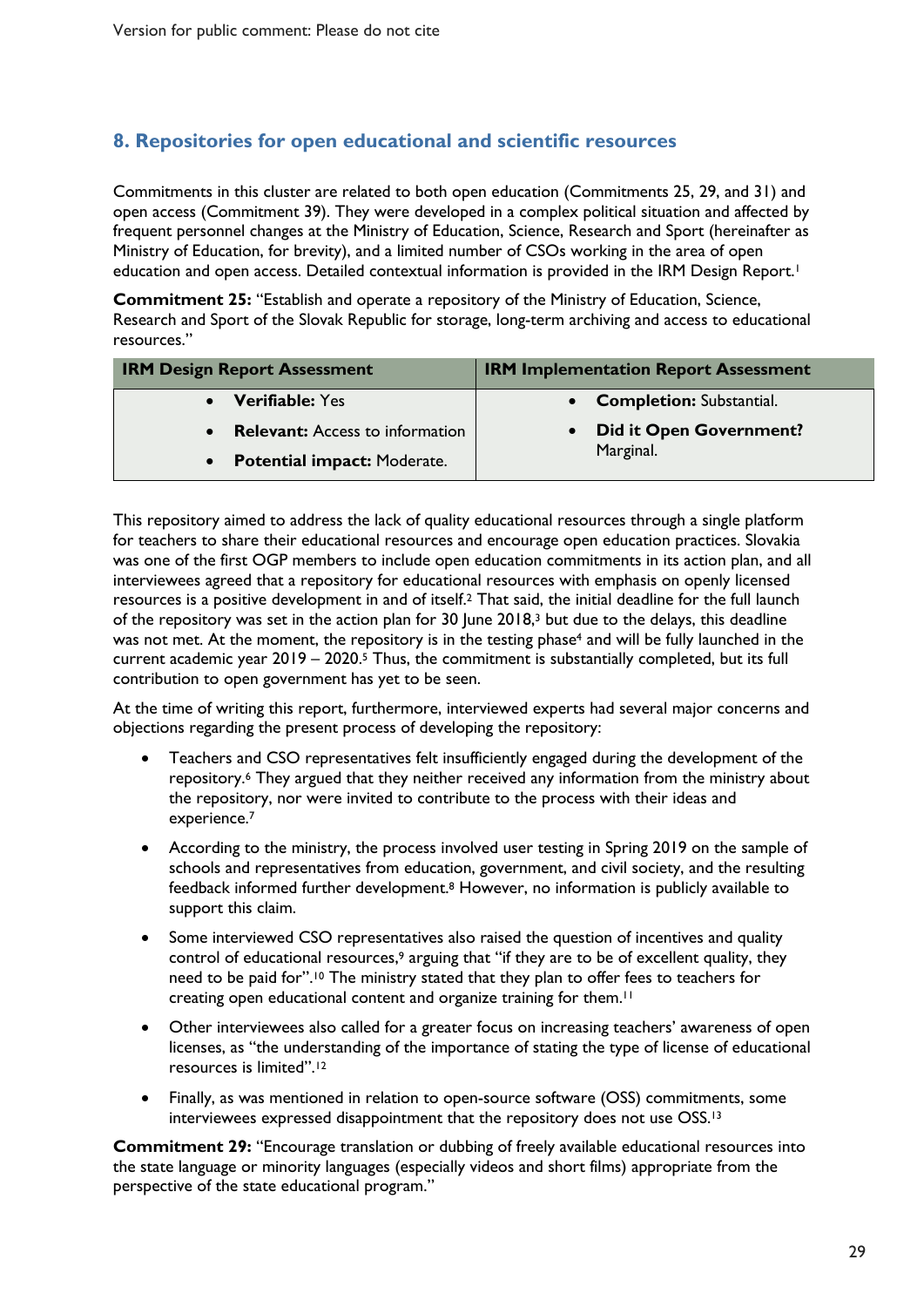| <b>IRM Design Report Assessment</b>                 | <b>IRM Implementation Report Assessment</b> |
|-----------------------------------------------------|---------------------------------------------|
| <b>Verifiable:</b> Yes                              | • Completion: Substantial.                  |
| <b>Relevant:</b> Access to information<br>$\bullet$ | <b>Did it Open Government?</b>              |
| • Potential impact: Minor.                          | Marginal.                                   |

Commitment 29 was closely related to Commitment 28, as the repository needs to be filled with useful educational resources to attract users. At the time of writing this report (October 2019), the largest number of publicly available materials in the repository is for nurseries (1,491), and materials related to natural sciences subjects for both grammar and high schools (1,090). The materials for nurseries are available in English and Hungarian. The ministry claimed that they also translated and dubbed materials to minority Romani and Ruthenian languages, <sup>14</sup> but the IRM researcher was unable to locate these. The ministry also secured the translation of more than 5,000 mathematics educational resources from Finland. However, the working group argued that they are intended only for  $1$ <sup>st</sup> and  $2^{nd}$ -year grammar schools' pupils. Since the text of the commitment does not state the scope of translating and dubbing efforts, it is difficult to judge how many resources need to be translated or dubbed for the commitment to be considered fully complete. The repository also does not make clear which resources were created entirely locally and which were taken from abroad.

Moreover, the working group pointed to the problematic licensing, with these publicly available materials not being open in its strict legal sense. Some materials are publicly available to everyone without a requirement to be registered. In addition, more than 2,000 materials are available to registered administrators, teachers, and students based on the conditions of licenses.15 However, the users (at least unregistered ones) might not entirely understand under what licensing conditions the materials can be used, because the metadata for materials does not include license information. Some of the interviewees mentioned this as problematic.<sup>16</sup>

Given the above, while the commitment might have increased the number of educational resources, it can be concluded that the commitment has contributed to open education only marginally.

**Commitment 31:** "Submit to the Government the legislative proposals which will introduce specific rules for open publication and the obligation to provide free access of selected publicly funded publications through the repository of the Ministry of Education, Science, Research and Sport of the Slovak Republic."

| <b>IRM Design Report Assessment</b> | <b>IRM Implementation Report Assessment</b> |
|-------------------------------------|---------------------------------------------|
| • Verifiable: Yes                   | • Completion: Limited.                      |
| • Relevant: Access to information   | <b>Did it Open Government?</b> Did not      |
| • Potential impact: Moderate.       | change.                                     |

The legal obligations in Commitment 31 could improve current open education practices, and several stakeholders interviewed for the IRM Design Report stated that this measure might substantially advance access to scientific outputs.<sup>17</sup> However, the commitment's completion was only limited. In April 2018, the government approved the amendment of the Act on Higher Education Institutions (HEIs),<sup>18</sup> which removed legislative obstacles to publish theses and dissertations in the Central Registry of Theses and Dissertations under open licenses. The parliament approved the act later that year.<sup>19</sup> However, removing legislative obstacles to be able to publish under open licenses falls behind the initial ambitions to introduce the obligation to provide free access to selected publicly funded publications. If publishing under open licenses remains voluntary and is not accompanied by a wide awareness-raising campaign on why open access matters, the newly introduced legislative changes are unlikely to have an impact on open government.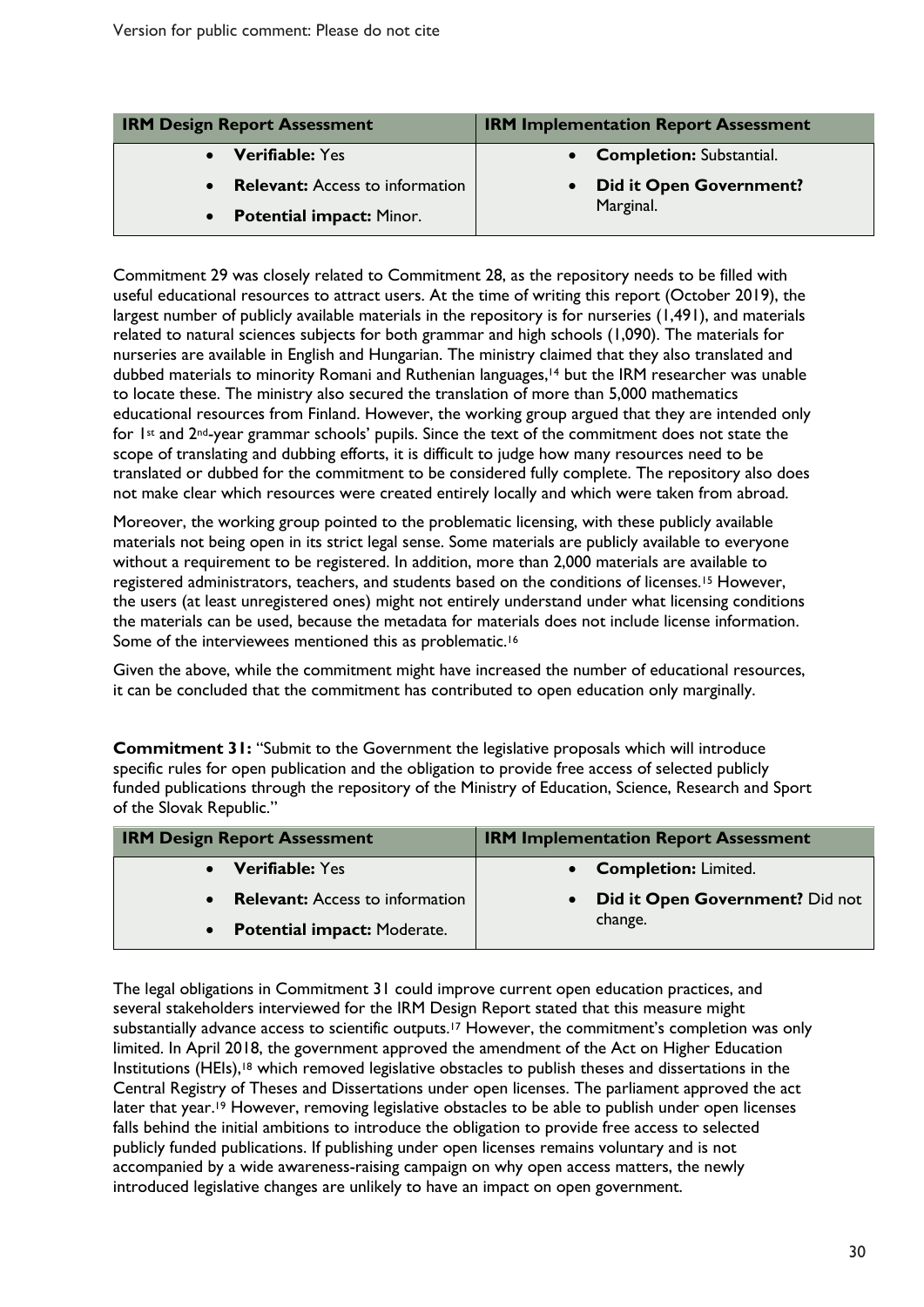**Commitment 39:** "Establish and operate a repository to provide storage, long-term archiving and access to Slovak scientific and academic publications, research data and gray literature."

| <b>IRM Design Report Assessment</b>             | <b>IRM Implementation Report Assessment</b> |
|-------------------------------------------------|---------------------------------------------|
| • Verifiable: Yes                               | • Completion: Limited.                      |
| <b>Relevant:</b> Access to information          | Did it Open Government? Did not             |
| <b>Potential impact: Moderate.</b><br>$\bullet$ | change.                                     |

Similarly, Commitment 39 could have encouraged open access practices, but was officially postponed because the Slovak Center of Scientific and Technical Information (CVTI) could not meet the deadline. CVTI started planning the repository and drafted a project proposal in 2015, but the Ministry of Education did not approve the project until two years later in 2017. <sup>20</sup> As was stated in the Design Report, the frequent changes at the Ministry of Education during this period could have delayed implementation. The works on the repository are currently at the procurement stage,<sup>21</sup> and the deadline for completing this commitment has been extended. According to interviewed stakeholders, CVTI is inclusive, and there are no concerns that a repository will be developed without input from important stakeholders.

CVTI has also operated three other Central registers: register of publishing activities, of artistic activities, and of theses and dissertations. The representative of CVTI stated that at the moment, these systems are decentralized, which becomes less effective with every additional system. One of the aims of the repository for scientific and academic publications, and research data, is also to ensure the central management of data.<sup>22</sup>

 $\overline{a}$ 

https://rokovania.gov.sk/RVL/Material/22833/1 (in Slovak)

https://www.nrsr.sk/web/Default.aspx?sid=schodze/hlasovanie/hlasovanie&ID=40509; and

https://www.nrsr.sk/web/Default.aspx?sid=schodze/hlasovanie/hlasovanie&ID=40364 (in Slovak)

<sup>&</sup>lt;sup>1</sup> Mária Žuffová, Open Government Partnership, Slovakia Design Report 2017 – 2019, http://bit.ly/2nOTrpw. See Section 8 - Repositories for open educational and scientific resources.

<sup>2</sup> Interview with Zuzana Adamová (Creative Commons Slovensko and University of Trnava), 6 November 2018; Interview with Roman Baranovič (Narnia Grammar School), 26 October 2018; Interview with Ján Gondoľ (open education and science expert), 5 November 2018; Email conversation with Jana Feherpataky-Kuzmová (Institute for Active Citizenship), 17 October 2019.

<sup>3</sup> The Office of the Plenipotentiary, Open Government Partnership National Action Plan of the Slovak Republic 2017-2019, https://www.opengovpartnership.org/members/slovak-republic/

<sup>&</sup>lt;sup>4</sup> The current version of the repository, https://viki-test.iedu.sk<br>
<sup>5</sup> Email conversation with Marián Spišiak (Ministry of Education), 16 September 2019.<br>
<sup>6</sup> The Office of the Plenipotentiary, "Zápisnica zo stretnutia meeting of working group on Open Education), http://bit.ly/2nPTAJk; and "Zápisnica zo stretnutia pracovnej skupiny Otvorené vzdelávacie zdroje" (Minutes from the meeting of working group on Open Educational Resources), http://bit.ly/2meb2Hf (both in Slovak).<br>7 Email conversation with Roman Baranovič (Narnia Grammar School), 10 October 2019; Martin Šechný (teacher and OA

activist), II October 2019; Jana Feherpataky-Kuzmová (Institute for Active Citizenship), 17 October 2019.<br><sup>8</sup> Interview with Jakub Kratochvíl (For Decent Slovakia), 23 August 2019; email conversation with Marián Spišiak (M

of Education), 16 September 2019.

<sup>9</sup> Email conversation with Jana Feherpataky-Kuzmová (Institute for Active Citizenship), 17 October 2019.<br><sup>10</sup> Interview with Jakub Kratochvíl (For Decent Slovakia), 23 August 2019.

<sup>&</sup>lt;sup>11</sup> Email conversation with Marián Spišiak (Ministry of Education), 16 September 2019.<br><sup>12</sup> Email conversation with Martin Šechný (Teacher and OA activist), 11 October 2019.<br><sup>13</sup> Interview with Ján Gondol' (open education Šechný (Teacher and OA activist), 11 October 2019.<br><sup>14</sup> Email conversation with Marián Spišiak (Ministry of Education), 16 September 2019.<br><sup>15</sup> Email conversation with Marián Spišiak (Ministry of Education), 16 September 2

<sup>18</sup> SLOV-LEX (Legal and information portal), Ministry of Justice, "The Act on Higher Education Institutions no. 131/2002 Coll.", http://bit.ly/2ofVeEk; and The Government Office, "Predložené materiály" (The proposed materials),

<sup>19</sup> The National Council of the Slovak Republic, Meeting no. 33 and 34,

<sup>20</sup> Interview with Jana Kasáková, Slovak Center of Scientific and Technical Information, 23 August 2019.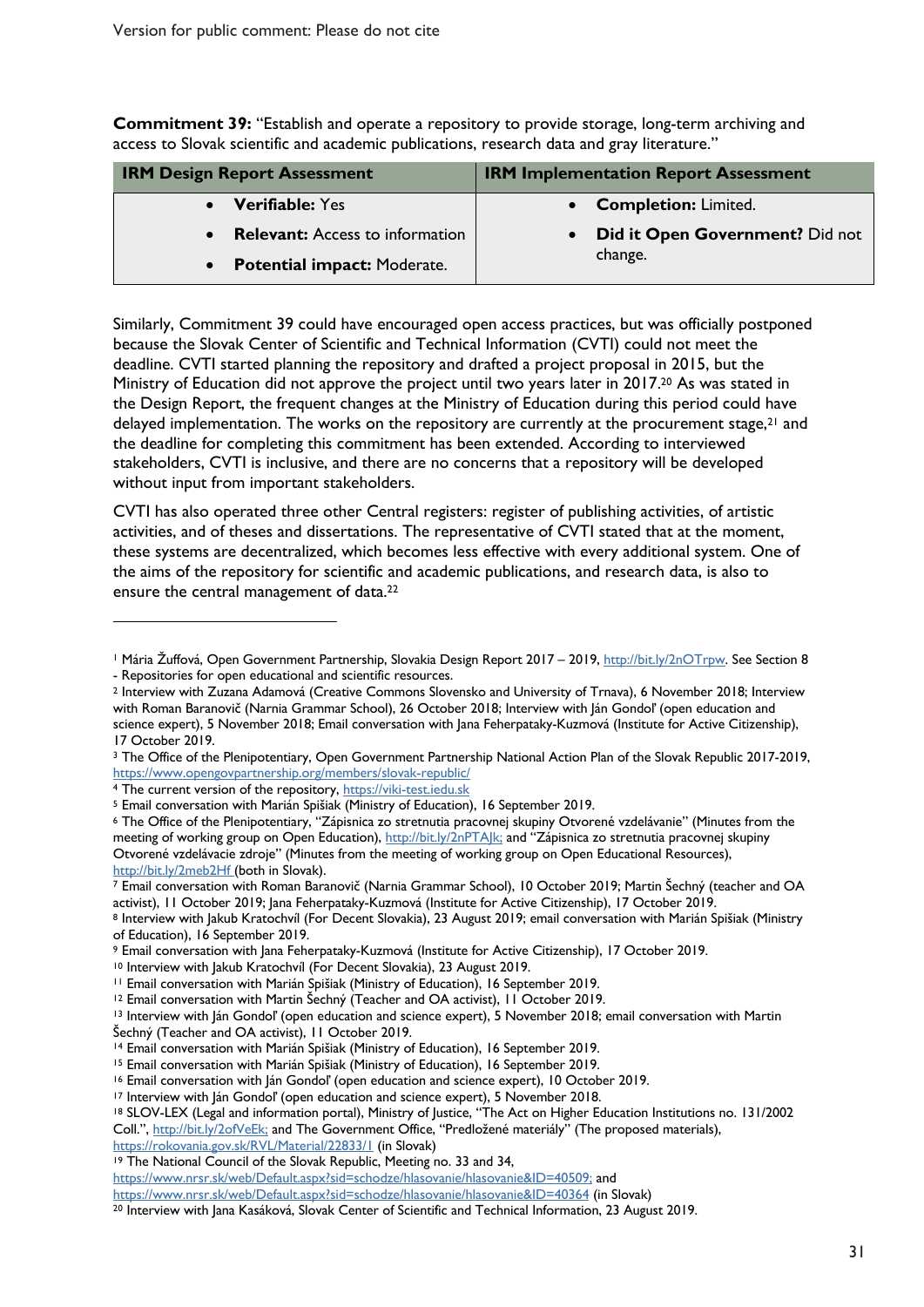$\overline{a}$ 

<sup>21</sup> The Office of the Plenipotentiary, "Zápisnica zo stretnutia pracovnej skupiny Otvorená veda" (Minutes from the meeting of the working group on Open Access), <u>http://bit.ly/2mqpaNy</u> (in Slovak).<br><sup>22</sup> Ibid.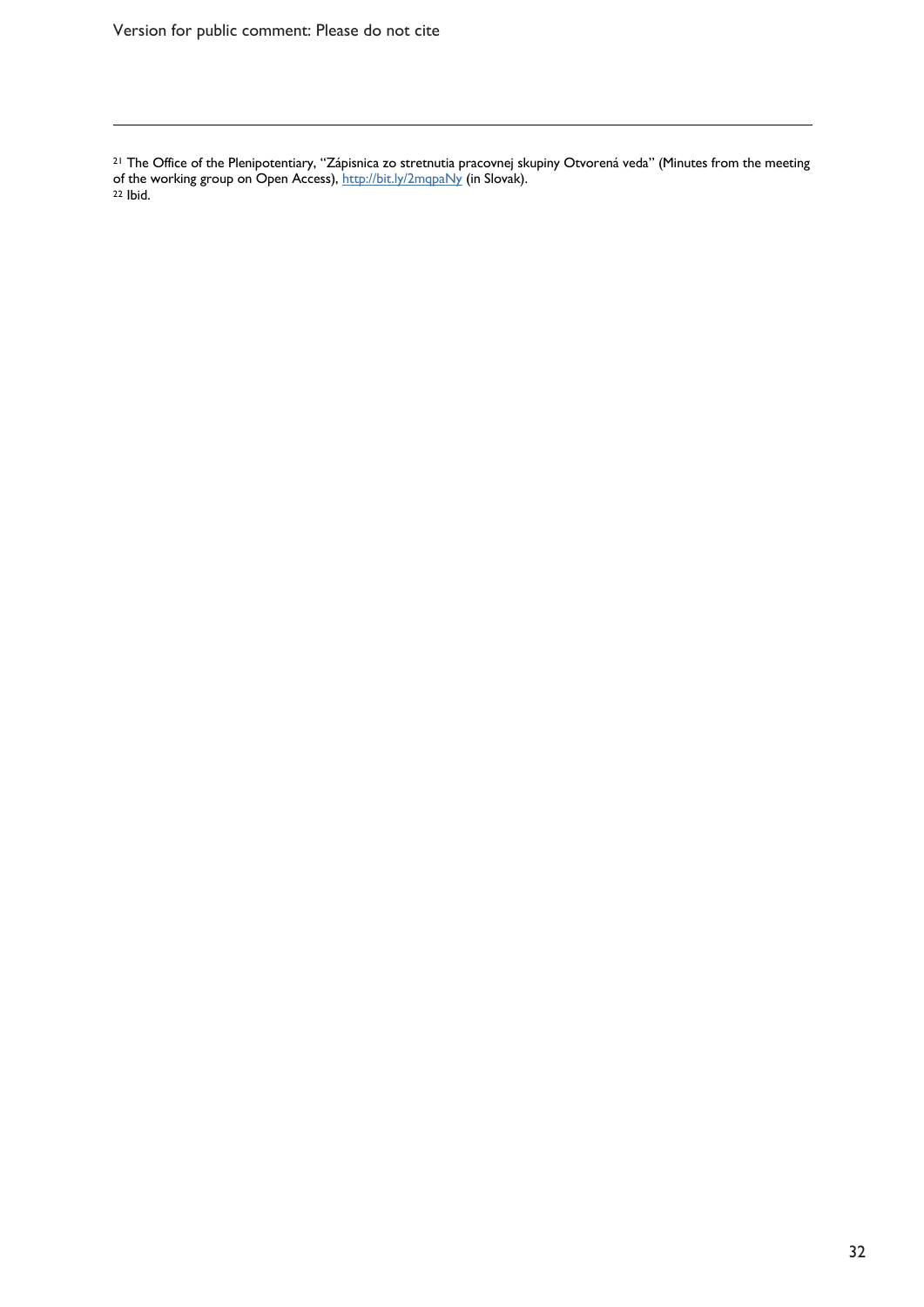### **9. Promote and ensure the use of Creative Commons Attribution license**

Some of the commitments in this cluster were carried over from the previous action plan or were proposed to address the problems encountered in the last implementation cycle. For instance, Commitments 11, 12, and 13 in the previous action plan (2015-2017) aimed to enable procuring educational resources in primary and secondary education under CC-BY licenses. Commitment 9's objective in the previous action plan was to map digital educational resources and explore the possibilities of publishing them under CC-BY licenses. However, the process uncovered a highly restrictive nature of the contracts concluded between the Ministry and the authors and publishers. Commitments 27 and 28 directly responds to the problem of the Ministry's limited license rights over the delivered educational resources.

**Commitment 26:** "After the establishment of the repository of the Ministry of Education, Science, Research and Sport of the Slovak Republic, continuously make available open educational resources under the Creative Commons Attribution (CC-BY) public license."

| <b>IRM Design Report Assessment</b>                    | <b>IRM Implementation Report Assessment</b> |
|--------------------------------------------------------|---------------------------------------------|
| <b>Verifiable: Yes</b>                                 | <b>Completion: Limited.</b>                 |
| <b>Relevant:</b> Access to<br>$\bullet$<br>information | Did it Open Government? Did not<br>change.  |
| <b>Potential impact: Moderate.</b><br>$\bullet$        |                                             |

As outlined in the IRM Design Report, Commitment 26 could contribute to creating a critical mass of open educational resources<sup>1</sup> available to teachers and the broad public, resolving some of the problems with the repository described above in Commitment 25. However, since that repository has not yet been fully launched, the completion of Commitment 26 is limited. Its contribution to open government will depend on the further implementation and the quantity and quality of published open educational resources.

Moreover, as interviewed stakeholders argued, for this commitment to be successfully completed, the clarity of licensing policies of educational materials published in the repository must be achieved.<sup>2</sup> An open education expert pointed out that there is currently no information about licenses attached or in the metadata, so search engines will also treat these resources as closed.<sup>3</sup>

**Commitment 27:** "Reach out to partners who have provided educational resources after 2008 to the Ministry of Education, Science, Research and Sport of the Slovak Republic or to its directly managed organizations, with a suggestion to make educational resources available under the Creative Commons Attribution (CC-BY) public license."

| <b>IRM Design Report Assessment</b> | <b>IRM Implementation Report Assessment</b>  |
|-------------------------------------|----------------------------------------------|
| <b>Verifiable: Yes</b>              | • Completion: Complete.                      |
| <b>Relevant: Unclear</b>            | Did it Open Government? Did not<br>$\bullet$ |
| • Potential impact: None.           | change.                                      |

The IRM Special Accountability Report for Slovakia's 2015-2017 action plan concluded that the contracts between the Ministry of Education, Science, Research and Sport (hereinafter as Ministry of Education for brevity) and publishers are restrictive and disadvantageous for the ministry, which is often not allowed to publish educational resources under open Creative Commons licenses. Therefore, Commitment 27 in the current action plan, to negotiate with publishers to change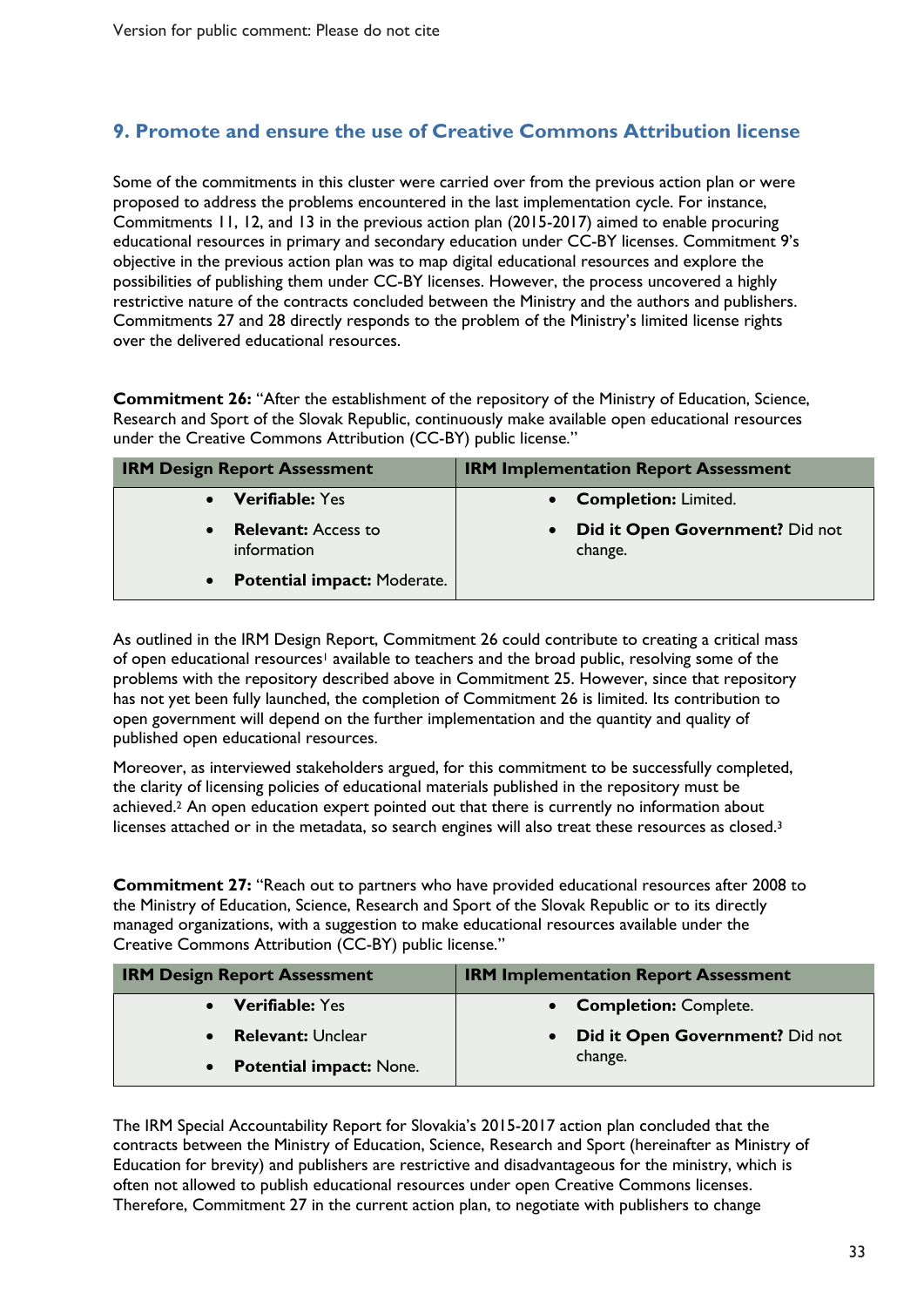contractual conditions, was a meaningful step to move open education forward. However, it is an internal measure, and per se, its contribution to open government is none. Further, although the commitment can be considered complete since negotiations took place, their outcome preserved the status quo. The mid-term government self-assessment report concluded that publishers "refused to provide or transfer copyrights from the authors" to the ministry as a contracting authority.<sup>4</sup> Zuzana Adamová, a copyright law expert interviewed for the IRM Design Report, stated that as a last resort, the rights could have been settled in exchange for a financial reward if other means were not available.5

**Commitment 28:** "Ensure that all contractual relationships for the creation of educational resources funded by public funds under the authority of the Ministry of Education, Science, Research and Sport of the Slovak Republic and its subordinate institutions include the condition of the use of a Creative Commons Attribution (CC-BY) public license."

| <b>IRM Design Report Assessment</b>                    | <b>IRM Implementation Report Assessment</b> |
|--------------------------------------------------------|---------------------------------------------|
| <b>Verifiable: Yes</b><br>$\bullet$                    | <b>Completion: Limited.</b>                 |
| <b>Relevant:</b> Access to<br>$\bullet$<br>information | Did it Open Government? Did not<br>change.  |
| <b>Potential impact: Moderate.</b><br>$\bullet$        |                                             |

Commitment 28 was proposed to prevent disadvantageous agreements (like those addressed in Commitment 27) in the future. The mid-term government self-assessment report<sup>6</sup> stated the Ministry of Education will propose to include in the prepared draft of the School Act<sup>7</sup> a clause requiring Creative Commons Attribution (CC-BY) open license, per the commitment.8 That amendment of the School Act came into force on 1 September 2019, but the IRM researcher was not able to find any provision about licensing rules for newly procured educational resources. The completion of the commitment has, thus, been limited, and did not change the status quo.

**Commitment 30:** "Propose and carry out pilot program for ensuring availability of university textbooks and similar publications, as well as and scientific journals published by universities under Creative Commons Attribution (CC-BY) public license through the repository operated by the Ministry of Education, Science, Research and Sport of the Slovak Republic."

| <b>IRM Design Report Assessment</b>                    | <b>IRM Implementation Report Assessment</b>             |
|--------------------------------------------------------|---------------------------------------------------------|
| <b>Verifiable: Yes</b>                                 | • Completion: Limited.                                  |
| <b>Relevant:</b> Access to<br>$\bullet$<br>information | Did it Open Government? Did not<br>$\bullet$<br>change. |
| <b>Potential impact: Minor.</b><br>$\bullet$           |                                                         |

Commitment 30 is the next step following the launch of the repository and had the potential to increase awareness about Open Access and encourage Open Access practices in academia. As the repository was in its procurement stage only at the time of writing this report (Commitment 39), the pilot program was not started. However, the working group on this topic argued in the midterm government self-assessment report that there was no need to postpone it and that work with universities can be realized on a continuous basis. <sup>9</sup> The Ministry of Education also claimed to have informed universities that it is desirable to publish all research outputs under open CC-BY licenses. 10 In addition, they published a short article in the same spirit on their website, linking it with the guidance provided by the Center of Scientific and Technical Information. <sup>11</sup> However, more comprehensive and systematic activities and incentives from the ministry are needed to motivate researchers to publish their work under open CC-BY licenses. One post on the ministry's website is insufficient as an awareness-raising activity or as the pilot the commitment included.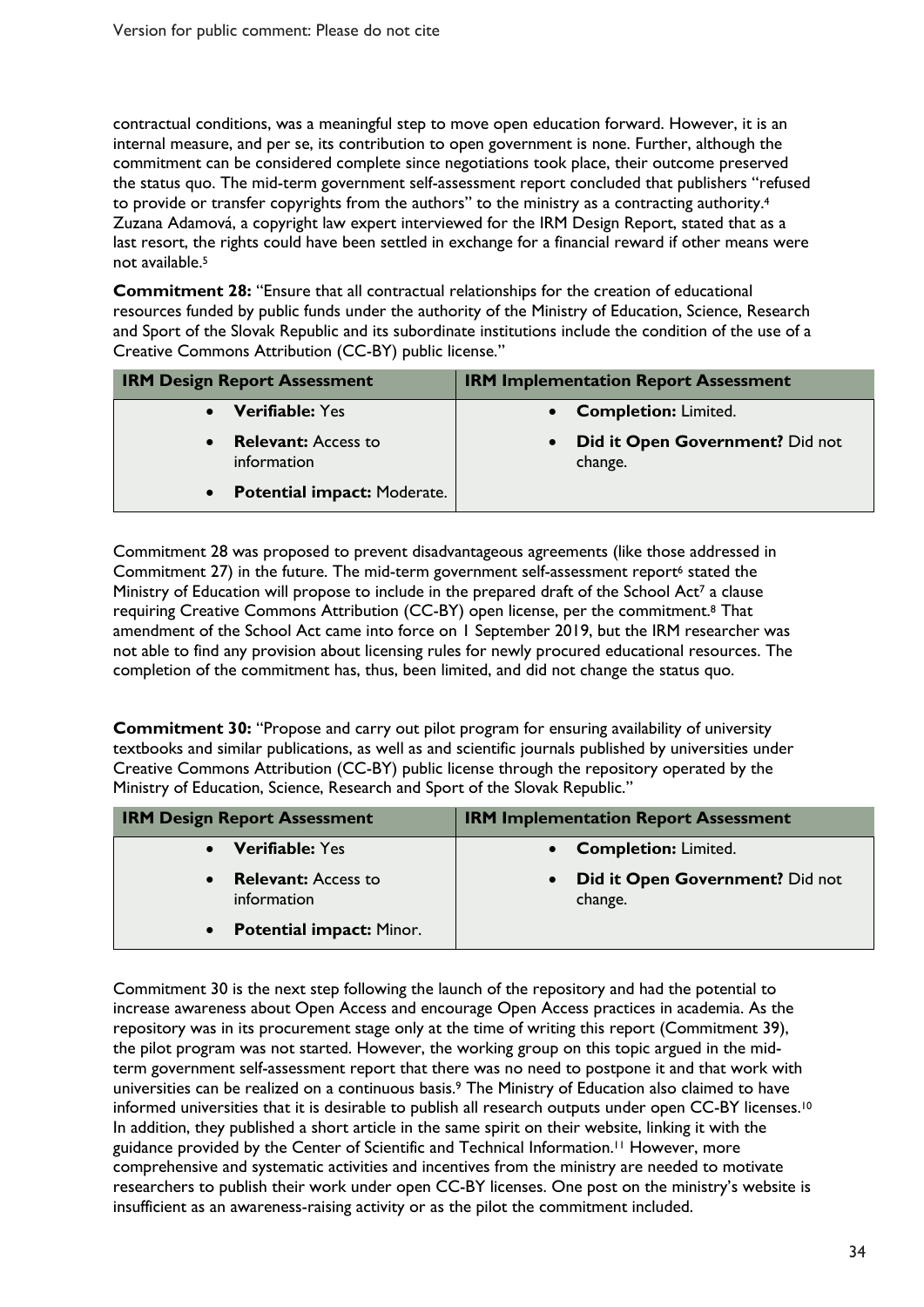**Commitment 32:** "Analyze the possibility of applying Creative Commons Attribution (CC-BY) public license as standard for selected works mandatorily published in the Central Registry of Theses and Dissertations."

| <b>IRM Design Report Assessment</b>                    | <b>IRM Implementation Report Assessment</b>             |
|--------------------------------------------------------|---------------------------------------------------------|
| <b>Verifiable: Yes</b>                                 | <b>Completion: Limited.</b><br>$\bullet$                |
| <b>Relevant:</b> Access to<br>$\bullet$<br>information | Did it Open Government? Did not<br>$\bullet$<br>change. |
| • Potential impact: Minor.                             |                                                         |

Commitment 32 was similarly proposed to increase the number of Open Access publications. The IRM researcher was unable to locate the analysis and, thus, establish whether this commitment is fully completed. The Office of the Plenipotentiary also confirmed that the ministry did not provide them with the analysis.

Although the previously-mentioned (Commitment 31) amendment of the Act on Higher Education Institutions (HEIs)12 removed legislative obstacles to publish theses and dissertations in the Central register of theses and dissertations under open licenses, it remained a voluntary option, not an obligation. Thus, this change has not led to improvements to open education. The legislative change suggests that there had to be a discussion on a topic (even though the analysis that fed the change is not available). Overall, the recent plagiarism scandal of the Speaker of the Parliament, described in greater detail in the IRM Design Report,<sup>13</sup> has shown that rules ensuring publicly available theses under open CC-BY licenses are important for advancing open education and for holding the authors to account in case of breaching ethical standards.

**Commitment 36:** "Ensure the implementation of public license Creative Commons Attribution (CC-BY) in the relevant documents, methodologies, manuals and procedures in order to increase their usage by authors and other rights holders in the preparation of scientific papers."

| <b>IRM Design Report Assessment</b>                    | <b>IRM Implementation Report Assessment</b>    |
|--------------------------------------------------------|------------------------------------------------|
| <b>Verifiable: Yes</b>                                 | <b>Completion: Substantial.</b>                |
| <b>Relevant:</b> Access to<br>$\bullet$<br>information | Did it Open Government? Marginal.<br>$\bullet$ |
| <b>Potential impact: Minor.</b><br>$\bullet$           |                                                |

Commitment 36 was aimed at increasing Open Access (OA) awareness and the number of OA publications. CVTI completed this commitment early on in the implementation cycle by adding CC-BY licensing functions to selected information systems for scientists.<sup>14</sup> Moreover, state grant agencies' guidelines now include a recommendation (23 October 2017) to use the CC-BY license for the published outputs of the projects supported by these agencies.15 CVTI has also planned to adopt other measures. However, they are contingent on the completion and launch of the repository for scientific outputs. Thus, the completion of this commitment is substantial, but it has only marginally opened government as of writing this report.

 $\overline{a}$ 

<sup>1</sup> Mária Žuffová, Open Government Partnership, Slovakia Design Report 2017 – 2019, http://bit.ly/2nOTrpw.

See Section 9 - Promote and ensure the use of Creative Commons Attribution license.<br><sup>2</sup> Email conversation with Ján Gondoľ (open education and science expert), 10 October 2019; and email conversation with Martin Šechný (teacher and OA activist), 11 October 2019.<br><sup>3</sup> Email conversation with Ján Gondoľ (open education and science expert), 10 October 2019.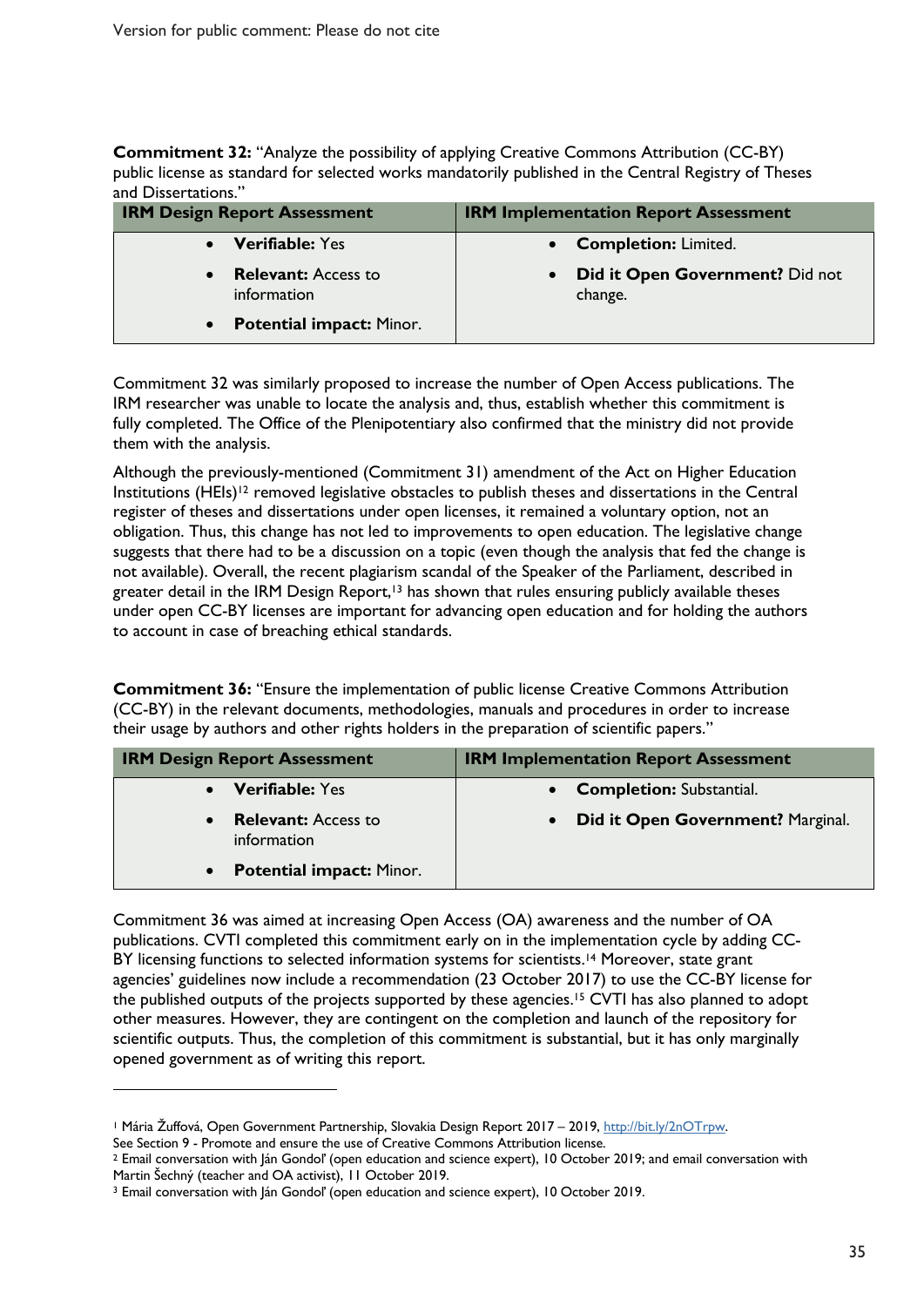$\overline{a}$ 

<sup>4</sup> The Office of the Plenipotentiary, Mid-term government self-assessment report, http://bit.ly/2LKlnVh, (See Commitment 27 on page 42).

<sup>7</sup> SLOV-LEX (Legal and information portal), Ministry of Justice, "Zákon č. 245/2008 Z.z. o výchove a vzdelávaní (školský zákon) a o zmene a doplnení niektorých zákonov" (The Act on Education and Training no. 245/2008 Coll. or School Act shortly), http://bit.ly/359F6Fp (in Slovak).

9 The Office of the Plenipotentiary, Mid-term government self-assessment report, http://bit.ly/2LKlnVh, (See Commitment 30 on page 47).

<sup>10</sup> Email conversation with Skarlet Ondrejčáková (The Office of the Plenipotentiary), 29 October 2019.<br><sup>11</sup> Ministry of Education, "Implementácia otvoreného publikovania v praxi (Open Access)" (Open Access Implementation

<sup>12</sup> SLOV-LEX (Legal and information portal), Ministry of Justice, "The Act on Higher Education Institutions no. 131/2002 Coll.", http://bit.ly/2ofVeEk (in Slovak).<br><sup>13</sup> The detailed account of the plagiarism scandal is provided in the Design Report. See Mária Žuffová, Open Government

Partnership, Slovakia Design Report 2017 – 2019, http://bit.ly/2nOTrpw. See Section 8 - Repositories for open educational and scientific resources.

<sup>14</sup> The Office of the Plenipotentiary, Mid-term government self-assessment report, http://bit.ly/2LKlnVh, (See Commitment 36 on page 57).

<sup>15</sup> Ministry of Education, "Implementácia otvoreného publikovania v praxi (Open Access)" (Implementing Open Access in Practice), http://bit.ly/30WKnNu (in Slovak).

<sup>&</sup>lt;sup>5</sup> Interview with Zuzana Adamová (Creative Commons Slovensko and University of Trnava), 6 November 2018.<br><sup>6</sup> The Office of the Plenipotentiary, Mid-term government self-assessment report, http://bit.ly/2LKlnVh, (See Commi 28 on pages 43-44).

<sup>&</sup>lt;sup>8</sup> The Office of the Plenipotentiary, Mid-term government self-assessment report, http://bit.ly/2LKlnVh, (See Commitment 28 on pages 43-44).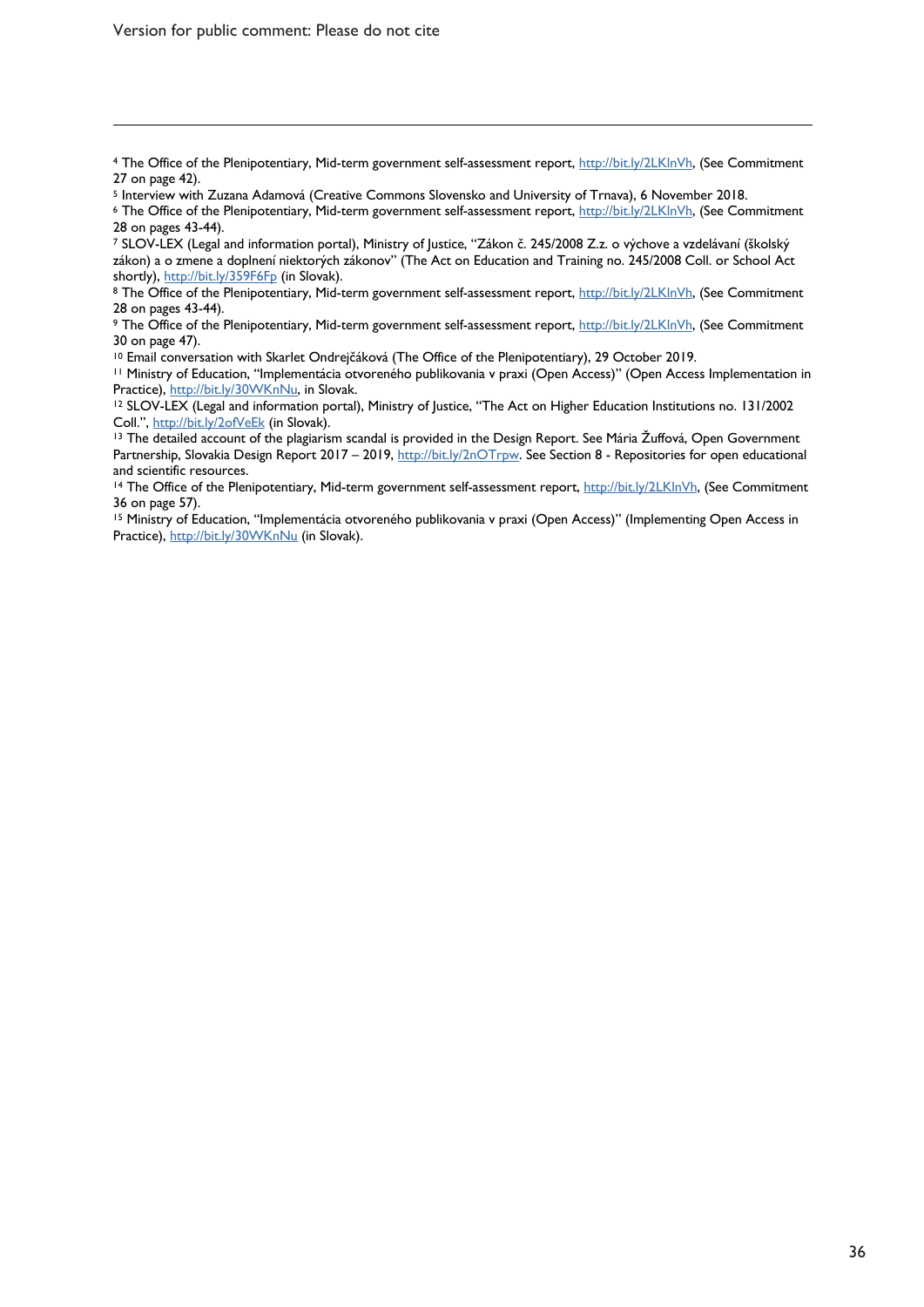### **10. Promotion, publication, and review of open educational resources**

**Commitment 33:** "Raise awareness of open educational resources among teachers, other educational staff, professional staff in primary and secondary education, as well as pupils and students."

| <b>IRM Design Report Assessment</b>          | <b>IRM Implementation Report Assessment</b>    |
|----------------------------------------------|------------------------------------------------|
| <b>Verifiable: Yes</b>                       | • Completion: Limited.                         |
| <b>Relevant:</b> Access to<br>information    | Did it Open Government? Marginal.<br>$\bullet$ |
| <b>Potential impact: Minor.</b><br>$\bullet$ |                                                |

This commitment was featured in Slovakia's previous action plan (2015-2017), but saw limited progress.<sup>1</sup> Stakeholders interviewed for the IRM Special Accountability Report raised concerns about "no engagement of teachers and of civil society".2 As demonstrated in the IRM Design Report for this current action plan, the Ministry of Education, Science, Research and Sport (hereinafter as Ministry of Education) is unsystematic in its awareness-raising activities, which are often dropped once the project is completed, leaving their sustainability at risk.3 Therefore, it was useful that this commitment was carried forward to the current action plan.

However, its progress remains limited. The mid-term government self-assessment report cites trainings at schools that include demonstrations of open educational resources.4 The sources of those resources, however, are not open. E-aktovka<sup>5</sup> and Digitálne vzdelávanie (Digital education)<sup>6</sup> are locked and available only to registered users, which in itself goes against the spirit of open education. Planéta vedomostí (Planet of Knowledge)7 does make some resources publicly available, but the unclear license policies on how users can reuse material make that material closed by default.

The 2016 IRM Special Accountability Report for the previous action plan concluded that the ministry uses the terms open educational resources and digital resources interchangeably.<sup>8</sup> As the above examples demonstrate, the problem has persisted. That said, it is important to note that the Ministry of Education plans to launch training for teachers and educators on how to use the repository and create digital educational resources.9 To what extent this training will assist in raising awareness of open educational resources is yet to be seen. As trainings at schools have demonstrated open educational resources, this commitment was coded as having a limited completion and marginal contribution to open government.

**Commitment 34:** "Publish the outcomes of the approval process of educational resources on the website of the Ministry of Education, Science, Research and Sport of the Slovak Republic."

| <b>IRM Design Report Assessment</b>          | <b>IRM Implementation Report Assessment</b>    |
|----------------------------------------------|------------------------------------------------|
| <b>Verifiable: Yes</b>                       | • Completion: Complete.                        |
| <b>Relevant:</b> Access to<br>information    | Did it Open Government? Marginal.<br>$\bullet$ |
| <b>Potential impact: Minor.</b><br>$\bullet$ |                                                |

Commitment 34 addresses concerns of CSO representatives voiced during the action plan development over a lack of transparency in this approval process. <sup>10</sup> The commitment was completed on 15 May 2017 when the Ministry of Education adopted the Directive no. 22//2017.11 The directive obliges the ministry to publish the outcomes of the approval process on the public Editorial portal,<sup>12</sup>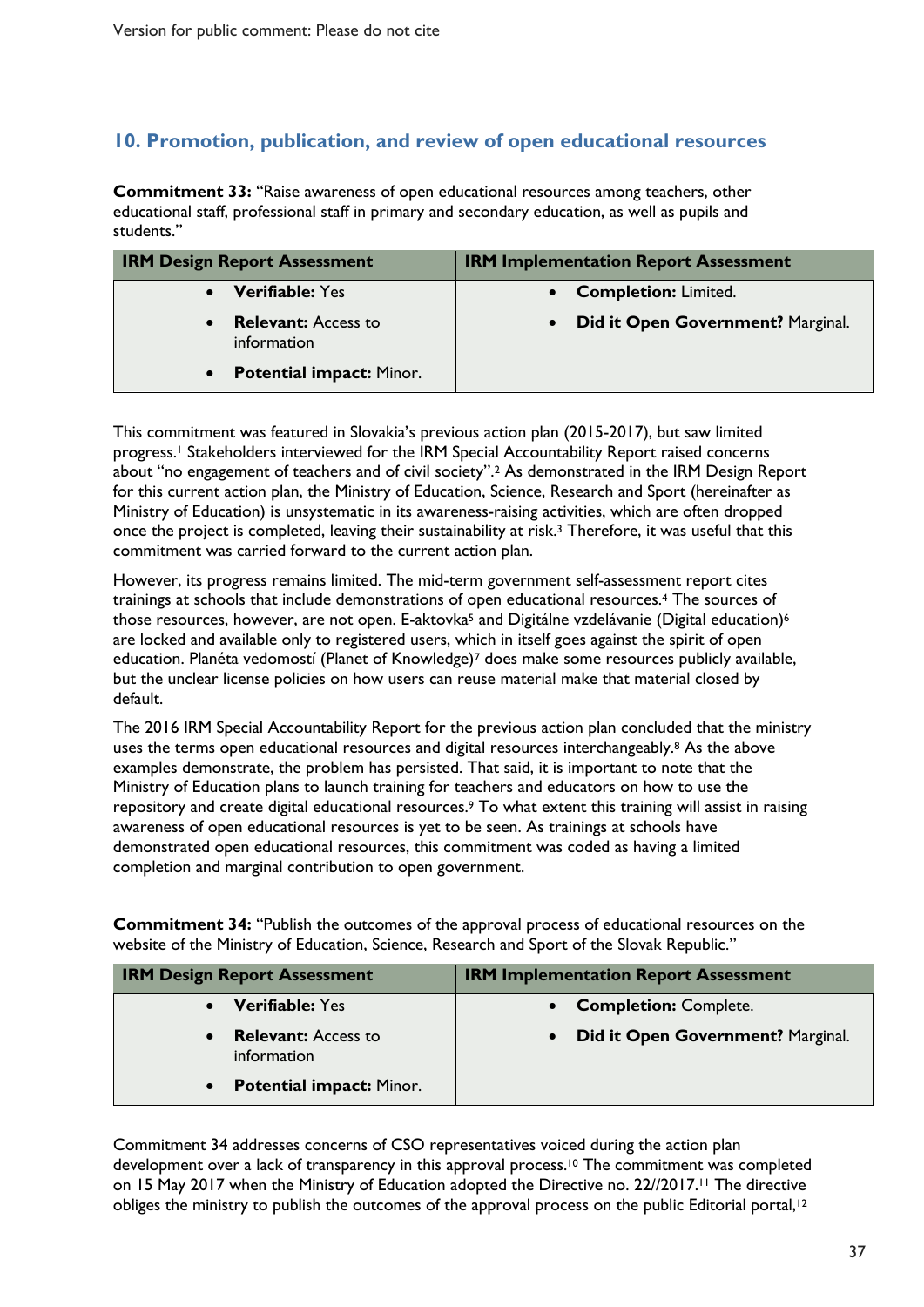along with evaluators' names, their reviews, and a complete approval protocol, and as a result these are being published on the portal. The commitment has increased access to information on the approval process of educational resources, and thus represents a marginal contribution to open government.

**Commitment 42:** "Actively participate in discussion forums, programs and multilateral efforts in Europe and beyond to support the creation, improvement, mutual exchange and reuse of open educational resources; ensure international coordination of the activities in the area."

| <b>IRM Design Report Assessment</b> | <b>IRM Implementation Report Assessment</b>  |
|-------------------------------------|----------------------------------------------|
| • Verifiable: Yes                   | • Completion: Limited.                       |
| <b>Relevant: Unclear</b>            | Did it Open Government? Did not<br>$\bullet$ |
| • Potential impact: None.           | change.                                      |

In the IRM Design Report, Commitment 42 was coded as not clearly relevant to OGP values because its direct impact for local teachers and students was questionable.<sup>13</sup> That said, international collaboration might have indirect positive spillover effects. For example, the participation of the ministerial staff at international events on educational resources might be inspiring and help to transfer some examples of best practices to Slovakia.

However, the IRM researcher found no information about the ministry's participation in international events or collaboration focused on open educational resources. In the mid-term government self-assessment report, the ministry provided an overview of its activities in this area. However, all of them were focused on Open Access and open science, which represented a separate commitment in the previous action plan (commitment 21).<sup>14</sup> Therefore, completion of this commitment has been limited.

 $\overline{a}$ 

<sup>1</sup> The Office of the Plenipotentiary, Open Government Partnership National Action Plan of the Slovak Republic 2015, http://bit.ly/2RevqCc

<sup>2</sup> Mária Žuffová, Open Government Partnership, Slovakia Special Accountability Report 2014 - 2015, http://bit.ly/2EzH4Ws <sup>3</sup> The Design Report provides an example of an unsystematic nature of awareness-raising activities - the project profiles on social networking sites run by the Ministry of Education. The projects E-aktovka (which makes available digital textbooks for teachers and pupils) and an educational resource platform Planéta vedomostí (Planet of Knowledge), which still operate, have not updated their social networking sites since 2014 and 2016 respectively. In such conditions, it is unlikely that the Ministry of Education will be able to create necessary initial traction to attract a critical number of teachers and educators.

<sup>4</sup> The Office of the Plenipotentiary, Mid-term government self-assessment report, http://bit.ly/2LKlnVh, (See Commitment 33 on page 50 - 52).

<sup>&</sup>lt;sup>5</sup> E-aktovka site, http://www.eaktovka.sk (in Slovak).

<sup>&</sup>lt;sup>6</sup> Digital Education site, http://portal.digitalnevzdelavanie.sk (in Slovak).

<sup>7</sup> Planet of Knowledge site, http://planetavedomosti.iedu.sk (in Slovak).

<sup>&</sup>lt;sup>8</sup> Mária Žuffová, Open Government Partnership, Slovakia Special Accountability Report 2014 - 2015, <u>http://bit.ly/2EzH4Ws</u><br>9 Email conversation with Marián Spišiak (Ministry of Education), 16 September 2019.

<sup>&</sup>lt;sup>10</sup> The Office of the Plenipotentiary, "Správa z regionálnych workshopov k tvorbe Akčného plánu Iniciatívy pre otvorené vládnutie na roky 2016 – 2019" (Report from regional workshops on the development of the OGP action plan 2016-2019), http://bit.ly/2zslNsy (in Slovak).

<sup>11</sup> Ministry of Education, "Smernica č. 22/2017, ktorou sa upravuje postup Ministerstva školstva, vedy, výskumu a športu Slovenskej republiky a priamo riadených organizácií pri výbere a posudzovaní didaktických prostriedkov" (Directive no. 22/2017, which governs the process of the Ministry of Education and its subordinate organizations of selecting and approving educational resources), http://bit.ly/2ANvGS7 (in Slovak).<br><sup>12</sup> Editorial portal, https://edicnyportal.iedu.sk/Reviews (in Slovak).

<sup>13</sup> Mária Žuffová, Open Government Partnership, Slovakia Design Report 2017 – 2019, http://bit.ly/2nOTrpw. See Section 10 - Promotion, publication, and review for more details.<br><sup>14</sup> The Office of the Plenipotentiary, Open Government Partnership National Action Plan of the Slovak Republic 2015,

http://bit.ly/2RevqCc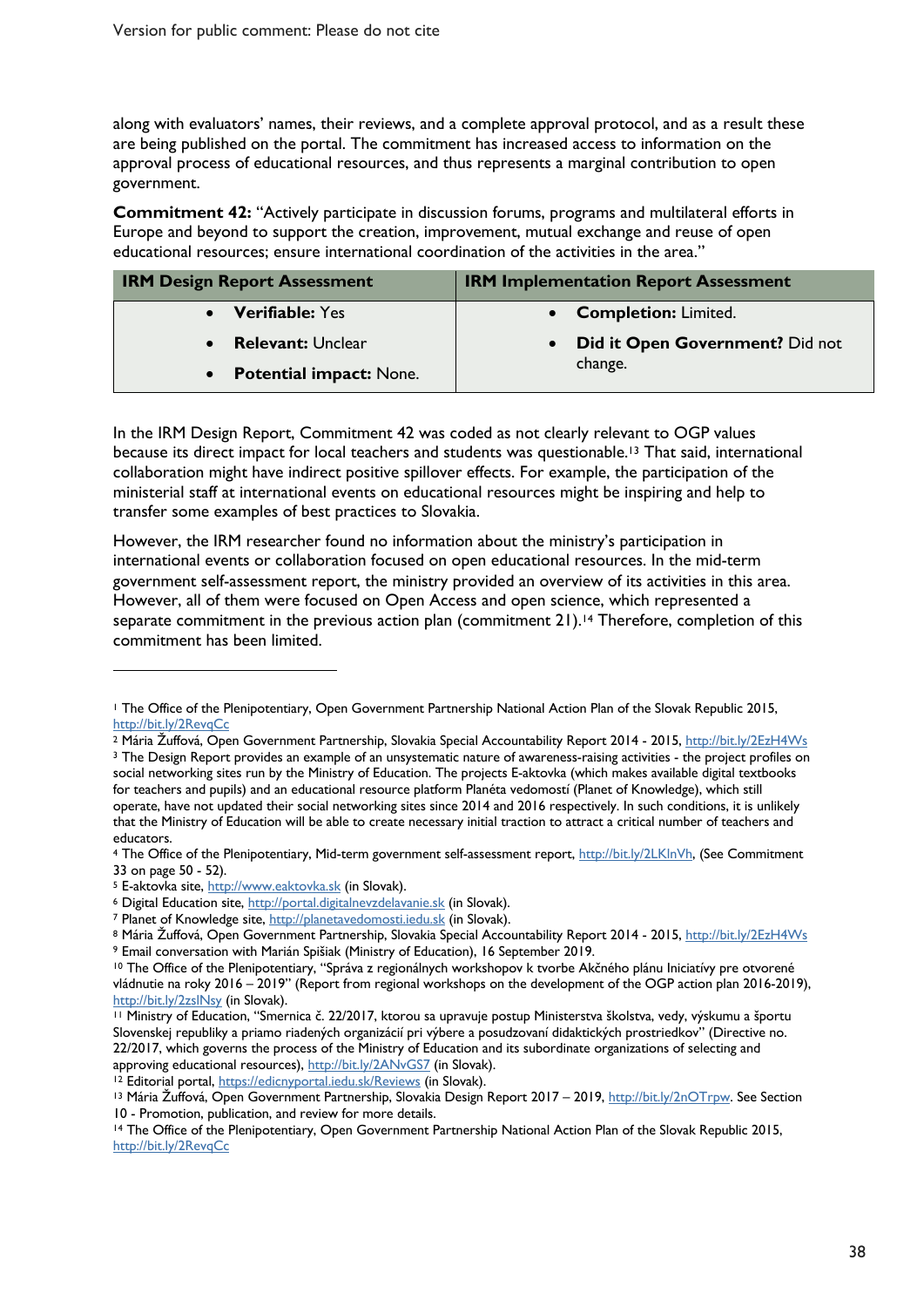#### **11. Open Access**

The focus of all commitments in this cluster is awareness-raising on the topic of Open Access (OA) and introducing measures to advance OA in the Slovak scientific community. The public agency responsible for the implementation of these commitments is mostly the Slovak Center of Scientific and Technical Information (CVTI), which interviewed stakeholders note has the necessary expertise to manage the tasks and is proactive in its efforts.<sup>1</sup>

**Commitment 35:** "To introduce the basic principles of Open Access to scientific publications under a public license under the Operational Program Research and Innovation."

| <b>IRM Design Report Assessment</b> | <b>IRM Implementation Report Assessment</b> |
|-------------------------------------|---------------------------------------------|
| • Verifiable: Yes                   | • Completion: Substantial.                  |
| • Relevant: Civic participation     | <b>Did it Open Government?</b>              |
| • Potential impact: Moderate.       | Marginal.                                   |

Commitment 35 was substantially completed. On 14 August 2018, the Ministry of Education, as the managing authority for the Operational Program Research and Innovation, announced that it would support their grantees in sharing their research outcomes in peer-reviewed journals as OA articles.<sup>2</sup> The ministry encourages both green OA<sup>3</sup> and gold OA<sup>4</sup>, and if grantees of the Operational Program incur any costs from gold OA, these will be reimbursed up to €5,000 in line with detailed guidance provided. 5

While this is a step forward, the members of the working group with a focus on OA raised two points of concern: that OA should not be voluntary but mandatory, <sup>6</sup> and that the fund availability timeline should reflect the long publication cycle of peer-reviewed articles. The ministry only responded on the first point, stating that change is not likely to happen because its current rules follow EU rules.<sup>7</sup> Despite that, the IRM researcher concludes that the ministry increased access to information on OA to the Operation Program's applicants.

**Commitment 37:** "Establish Contact Office for Open Access."

| <b>IRM Design Report Assessment</b>                    | <b>IRM Implementation Report Assessment</b> |
|--------------------------------------------------------|---------------------------------------------|
| <b>Verifiable: Yes</b>                                 | <b>Completion: Complete.</b>                |
| <b>Relevant:</b> Access to<br>$\bullet$<br>information | Did it Open Government? Major.              |
| <b>Potential impact: Moderate.</b><br>$\bullet$        |                                             |

Commitment 37 was completed early in the implementation period. In June 2016, CVTI established an OA Point of Contact<sup>8</sup> providing practical information, expertise, and financial assistance in implementing open access in Slovakia. The Point of Contact also has an awareness-raising role, and during the implementation cycle regularly carried out awareness activities like conferences<sup>9</sup> and courses, and webinars for librarians and academics.10 At the time of writing this report, CVTI was planning the conference 'Open Access: opportunities and challenges' as a part of their OA week activities.<sup>11</sup> Interviewees in the scientific community praised these activities of the OA Point of Contact.

Given the positive feedback from OA experts and the academic community on the presence of the OA Point of Contact and its activities,<sup>12</sup> this commitment has contributed to a major advancement in open access practice in Slovakia. Prior to the existence of the OA Point of Contact, there were no concerted efforts at the national level in this area. The OA Point of Contact serves as a single point of contact for anything OA-related. Also, since its existence, the OA activities (conferences,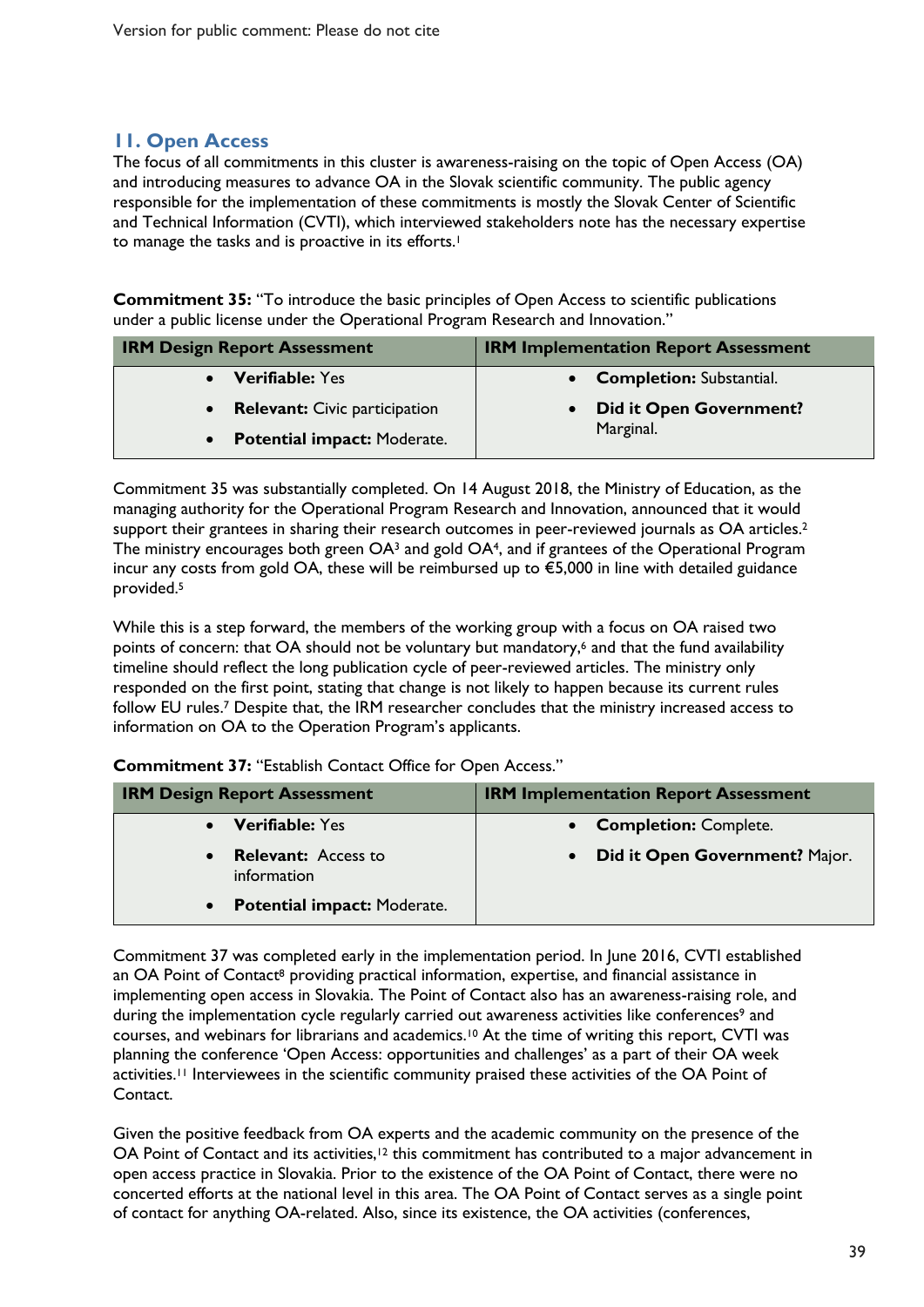workshops, training) are primarily carried out by the OA Point of Contact. Therefore, it is now easier for academics and researchers interested in OA to navigate available activities.

**Commitment 38:** "Establish conditions for passportization of open research data under a public license and monitor its implementation in practice."

| <b>IRM Design Report Assessment</b>                    | <b>IRM Implementation Report Assessment</b>       |
|--------------------------------------------------------|---------------------------------------------------|
| • Verifiable: Yes                                      | <b>Completion: Substantial.</b>                   |
| <b>Relevant:</b> Access to<br>$\bullet$<br>information | <b>Did it Open Government?</b> Did not<br>change. |
| • Potential impact: Minor.                             |                                                   |

Commitment 38 has been substantially completed. As a first step, CVTI launched a sector-wide survey for more than 1,600 universities and research institutions. The main aim of the survey was to learn what research they conduct; whether they cooperate internationally; what data they collect or produce; how they manage, analyze, store, and share the data; and how they publish their research outcomes.<sup>13</sup> The survey was open until 30 April 2018, and 261 institutions completed it.<sup>14</sup>

Results suggested that data management and storage practices vary from institution to institution, and often do not represent a good practice with individual researchers making decisions about where the data will be stored. For example, only 23 out of 261 surveyed institutions stated that they have institutional guidance on data management plans, and only 70 had knowledge of what data are being produced and managed at their premises. Neither sharing research data nor use of open Creative Commons licenses were prevalent.

The IRM Design Report assessed this commitment as having a minor potential to increase publication of research data under open licenses, as it includes a monitoring element.<sup>15</sup> While this commitment's implementation has been a positive first step, it has not yet demonstrably opened government. The survey results suggest that further awareness-raising activities are needed. CVTI plans to conduct qualitative semi-structured interviews with researchers to get an in-depth perspective on current practices.<sup>16</sup>

**Commitment 40:** "Design systematic benchmarking monitoring mechanisms for the measurement and comparison and propose further analyses related to acquiring, processing and re-use of research data and Open Access scientific publications."

| <b>IRM Design Report Assessment</b>          | <b>IRM Implementation Report Assessment</b> |
|----------------------------------------------|---------------------------------------------|
| <b>Verifiable: Yes</b>                       | <b>Completion: Limited.</b>                 |
| <b>Relevant:</b> Access to<br>information    | Did it Open Government? Did not<br>change.  |
| <b>Potential impact: Minor.</b><br>$\bullet$ |                                             |

Commitment 40 was postponed since it is entirely conditional upon the completion of the repository for scientific and academic outputs. Some limited preparatory work was all that occurred.

**Commitment 41:** "Actively create awareness of the possibilities and advantages of Open Access in the academic community, among educational institutions, but also in the commercial sector, NGOs and among the general public. Also spread awareness about the benefits of open publishing for the Advancement of Science."

| <b>IRM Design Report Assessment</b> | <b>IRM Implementation Report Assessment</b> |
|-------------------------------------|---------------------------------------------|
| Verifiable: Yes                     | • Completion: Complete.                     |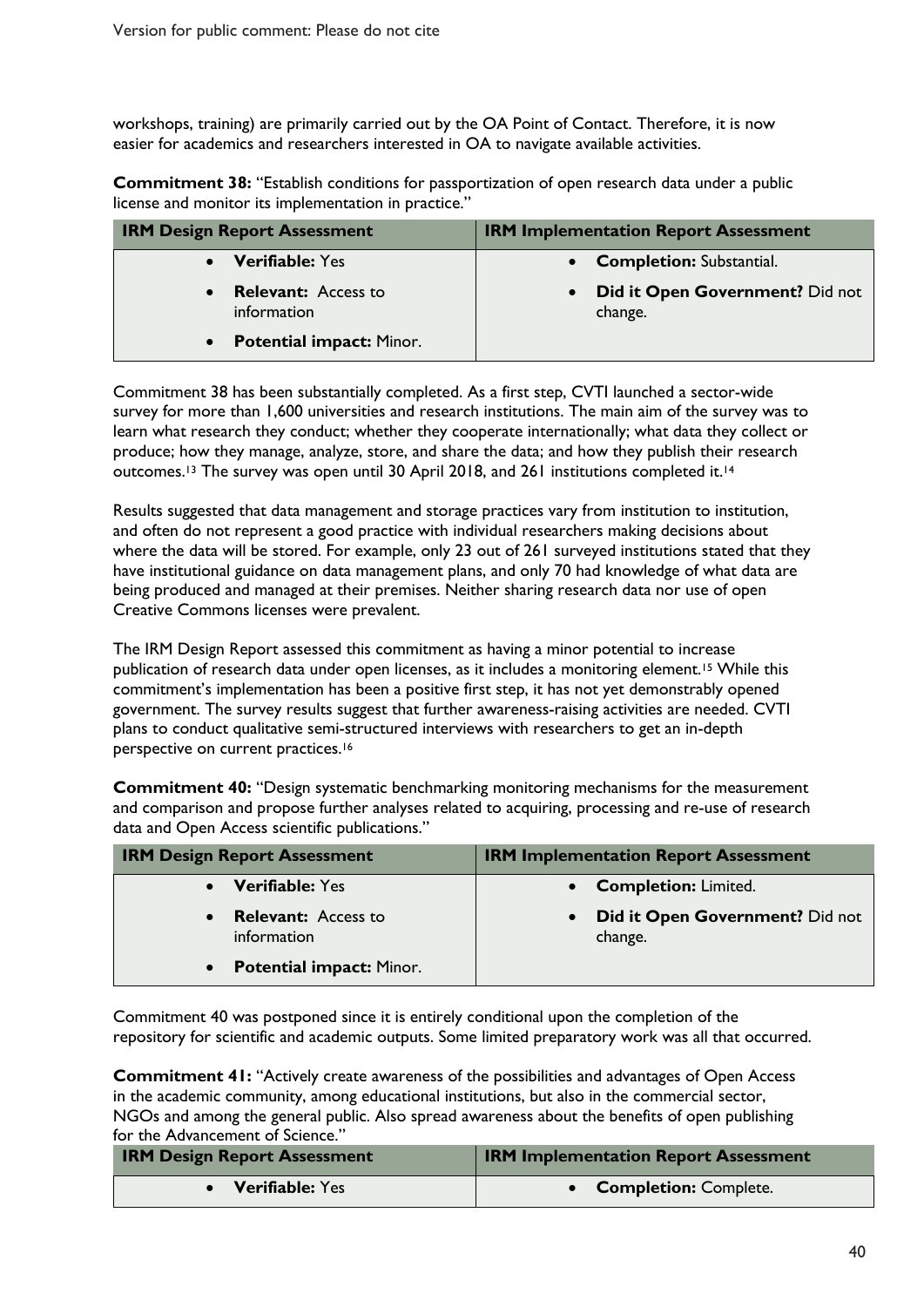| <b>Relevant:</b> Access to information |
|----------------------------------------|
|                                        |

• **Potential impact:** Moderate.

Commitment 41 aimed to raise awareness about OA in the academic community and was completed. CVTI, in particular, the OA Point of Contact, has been organizing various events and activities on a regular basis. For example, CVTI participates in the Innovative Library in the Digital Era conference annually,<sup>17</sup> and the OA Point of Contact regularly organizes several activities for the academic community as part of the Open Access Week<sup>18</sup> and freely available courses in major Slovak cities.19 Since 2018, CVTI has organized 10 courses, which were attended by 77 participants. In Bratislava, these courses are in high demand, and the places are always filled in advance. However, in other regions, they were met with low demand. In addition, CVTI conducted five webinars and five workshops. CVTI also has intensive international collaborations, such as the Sponsoring Consortium for Open Access Publishing in Particle Physics (SCOAP3)20 and OpenAIRE-ADVANCE project.21 Overall, this commitment has been completed and continuously contributes to increasing access to information on OA. The OA Point of Contact makes publicly available all materials from webinars and other events for the benefit of all interested parties.<sup>22</sup>

Although the number and regional coverage of the awareness-raising activities could still be improved, compared to the situation during the previous action plan (2015-2017), it is a notable change which contributed to advancing OA awareness in Slovakia. While the awareness-raising activities prior to the current action plan were aimed at informing the international audience on what had been implemented in Slovakia, the focus has now shifted towards the domestic scientific and research community.

 $\overline{a}$ 

<sup>1</sup> Interview with Zuzana Adamová (Creative Commons Slovensko and University of Trnava), 6 November 2018; Interview with Ján Gondoľ (worked for Deputy Prime Minister's Office for Investments and E-government of the Slovak Republic as a consultant on OGP commitments during the action plan implementation. He is also an open education expert), 5 November 2018.

<sup>2</sup> The Operational Program Research and Innovation, "Zlepšenie prístupu k publikačným výstupom v rámci operačného programu Výskum a inovácie: podpora open access" (Improving access to publication outputs under the Research and<br>Innovation Operational Program: Open Access Support), http://bit.ly/2ARjBev (in Slovak).

<sup>&</sup>lt;sup>3</sup> Definition of Green OA by Springer publishing company: "Green OA, also referred to as self-archiving, is the practice of placing a version of an author's manuscript into a repository, making it freely accessible for everyone. The version that can be deposited into a repository is dependent on the funder or publisher. Unlike Gold OA, the copyright for these articles usually sits with the publisher of, or the society affiliated with, the title and there are restrictions as to how the work can

be reused", http://bit.ly/2lxLdK4<br>4 Definition of Gold OA by Springer publishing company: "Gold OA makes the final version of an article freely and permanently accessible for everyone, immediately after publication. Copyright for the article is retained by the authors, and most of the permission barriers are removed. Gold OA articles can be published either in fully OA journals (where all the content is published OA) or hybrid journals (a subscription-based journal that offers an OA option which authors can choose if they wish)", http://bit.ly/2IxLdK4

<sup>&</sup>lt;sup>5</sup> The Operational Program Research and Innovation, "Fact sheet "Otvorený prístup (open access) k vedeckým publikáciám v rámci operačného programu Výskum a inovácie" (fact sheet - Open access to scientific publications under the Research and Innovation Operational Program), http://bit.ly/35j9Q76 (in Slovak).<br>6 The Office of the Plenipotentiary, Mid-term government self-assessment report, http://bit.ly/2LKlnVh, (See Annex 3 -

Commitment 9 on page 111 - 117).

<sup>7</sup> Ibid.

<sup>8</sup> Open Access Point of Contact, Slovak Center of Scientific and Technical Information, http://openaccess.cvtisr.sk/

<sup>9</sup> For example, the latest conference organized by the OA Point of Contact was the Open Access OpenAIRE workshop "Budúcnost' vedeckých časopisov je otvorená", http://bit.ly/2nlHvFH (in Slovak).

<sup>&</sup>lt;sup>10</sup> For example, at the time of writing this report, the Slovak Center for Scientific and Technical Information had already organized three webinars in 2019 with the next planned for the end of October. For more detailed information, https://openaccess.cvtisr.sk/webinare/ (in Slovak).<br><sup>11</sup> OA Point of Contact, Slovak Center of Scientific and Technical Information, "Open Access: jeho príležitosti a výzvy"

<sup>(</sup>Open Access: Opportunities and challenges), http://bit.ly/2m6R7Kf (in Slovak).<br><sup>12</sup> Interview with Zuzana Adamová (Creative Commons Slovensko and University of Trnava), 6 November 2018; Interview with Ján Gondoľ (worked for Deputy Prime Minister's Office for Investments and E-government of the Slovak Republic as a consultant on OGP commitments during the action plan implementation. He is also an open education expert), 5 November 2018.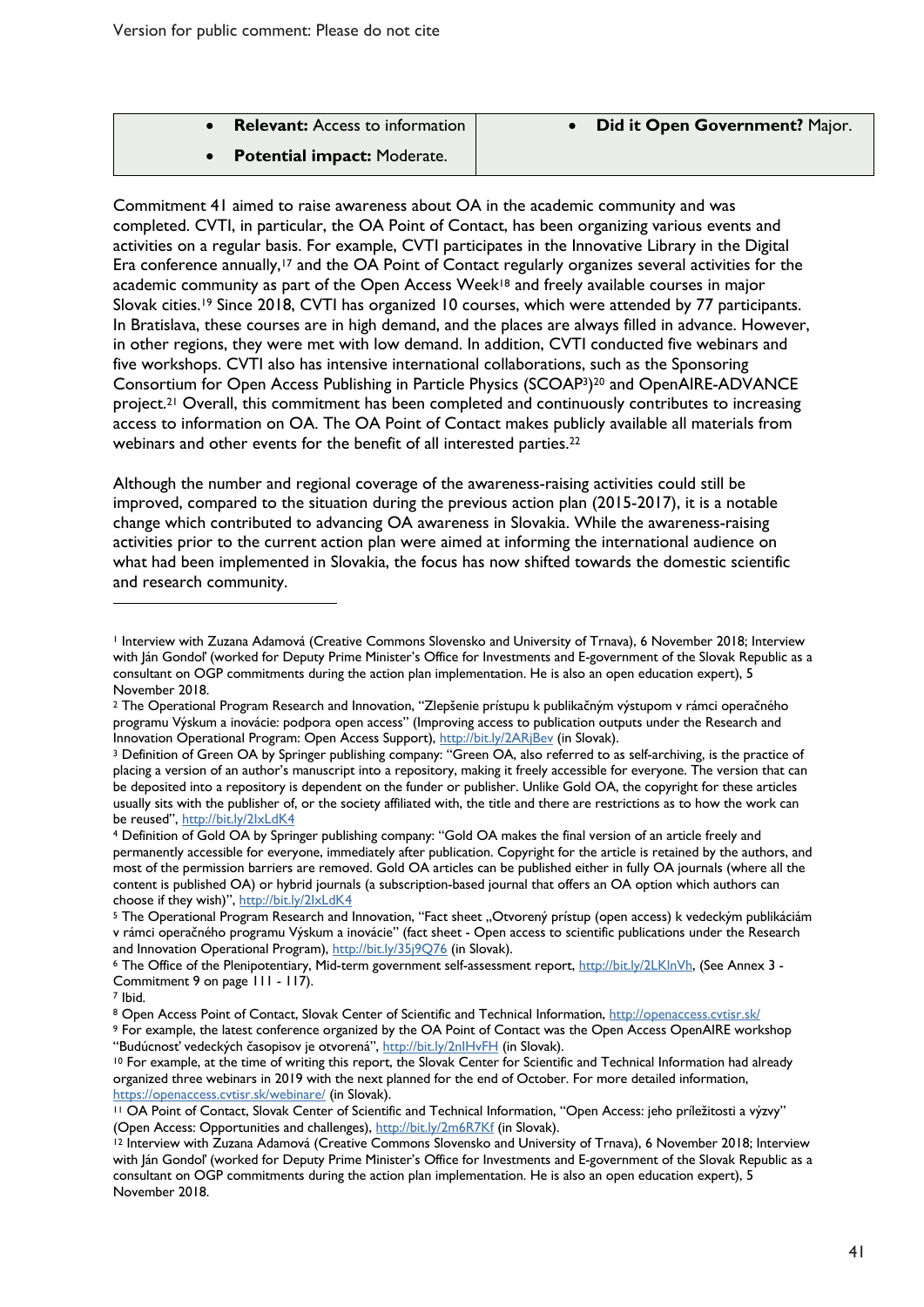Version for public comment: Please do not cite

<sup>13</sup> The Slovak Center for Scientific and Technical Information, "Prieskum o stave výskumných dát, vedeckých publikácií a súvisiacich informačno-komunikačných technológií na Slovensku"(Survey on the state of research data, scientific publication and related ICTs in Slovakia), http://bit.ly/31Zw6Rf, and http://bit.ly/2LdSqz8 (in Slovak).

14 The Slovak Center of Scientific and Technical Information, NISPEZ IV website project activities, http://bit.ly/30Y92B8 (in Slovak).

<sup>18</sup> OA Point of Contact, Slovak Center of Scientific and Technical Information, "Open Access Week",

https://openaccess.cvtisr.sk/open-access-week-2019/ (in Slovak).

<sup>19</sup> So far, freely available courses took place in major Slovak cities, such as Bratislava, Košice, Banská Bystrica, Nitra, Trenčín, but also smaller university towns of Komárno and Zvolen.

<sup>20</sup> SCOAP3, https://scoap3.org/

 $\overline{a}$ 

<sup>21</sup> OpenAIRE, https://www.openaire.eu/advance/

<sup>22</sup> OA Point of Contact, Slovak Center of Scientific and Technical Information, section on webinars, https://openaccess.cvtisr.sk/webinare/ (in Slovak).

<sup>15</sup> Mária Žuffová, Open Government Partnership, Slovakia Design Report 2017 – 2019, http://bit.ly/2nOTrpw. See Section 11 - Open Access for more details.<br><sup>16</sup> Interview with Jana Kasáková, Slovak Center of Scientific and Technical Information, 23 August 2019.<br><sup>17</sup> ILIDE Conference, http://ilideconference.schk.sk/wordpress/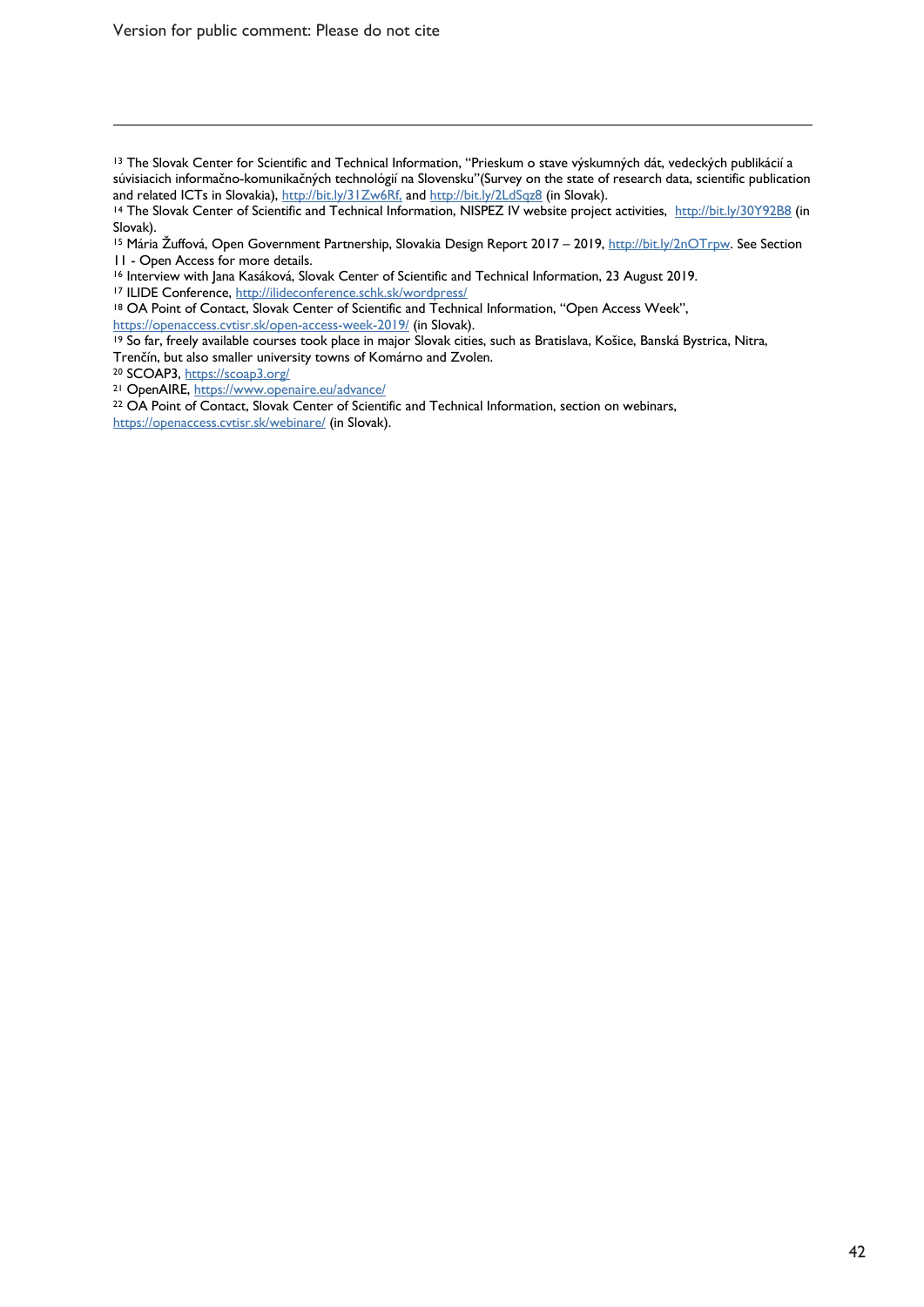#### **12. Develop and evaluate policies in a participatory manner**

As stated in the IRM Design Report,<sup>1</sup> the topic of participation has been present in all previous Slovakia action plans, and Commitments 43, 45, and 47 were already featured in the first two action plans.2 The commitments in this cluster aim to create new opportunities for civic participation and embedding participatory processes in the day-to-day operation of public agencies.

**Commitment 43:** "Based on a broad dialogue between central government authorities and the civil society, identify public policies that will be created in a participative manner with civil society representatives."

| <b>IRM Design Report Assessment</b> | <b>IRM Implementation Report Assessment</b>           |
|-------------------------------------|-------------------------------------------------------|
| <b>Verifiable: Yes</b>              | • Completion: Substantial.                            |
| • Relevant: Civic participation     | <b>Did it Open Government? Marginal.</b><br>$\bullet$ |
| • Potential impact: Moderate.       |                                                       |

Commitment 43 was completed early in the implementation period, which, in theory, left agencies with sufficient time for thorough participatory processes. The mid-term government self-assessment report provided a list of identified public policies to be developed in a participatory manner at different government agencies,<sup>3</sup> and the list was also published on the website of the Office of the Plenipotentiary.4 It is not clear from the mid-term government self-assessment report how the list was created. The report states that the policies were identified in cooperation with the Office of the Plenipotentiary. Nonetheless, some policies also clearly reflected the priorities of CSOs in those areas, e.g. the Ministry of Environment's Environmental policy strategy 2030. Since the extent of dialogue with civil society in creating this list is unclear, the commitment was marked as substantially fulfilled only. However, the list is publicly available, and as such, it has increased access to information marginally, but the most important change would be to finalize those policies in a participatory manner, which is the subject of Commitment 45.

**Commitment 45:** "Create public policies identified in accordance with the recommended material "Guidelines for Engaging the Public in Public Policy Making" in cooperation with civil society representatives."

| <b>IRM Design Report Assessment</b>               | <b>IRM Implementation Report Assessment</b>    |
|---------------------------------------------------|------------------------------------------------|
| <b>Verifiable: Yes</b>                            | <b>Completion: Substantial.</b>                |
| <b>Relevant:</b> Civic participation<br>$\bullet$ | Did it Open Government? Marginal.<br>$\bullet$ |
| <b>Potential impact: Moderate.</b><br>$\bullet$   |                                                |

Commitment 45 was substantially completed. Since this commitment involves several central government agencies, it was not possible for the IRM researcher to discuss all identified policies for this report. However, the mid-term government self-assessment report provides a detailed account of policies and how they were developed.<sup>5</sup> Some agencies did develop policies with genuinely participatory processes, which were praised by CSO representatives. Some agencies developed identified policies, but there was no evidence of a participatory nature in the development process. Others did not create identified policies at all. As mentioned in the IRM Design Report, the differences in the extent and quality of participatory processes between public agencies are significant. While some agencies have more experience with participatory processes, others do not.6. This point remained valid for this commitment, as evidenced by the following examples:

• The Defense Strategy by the Ministry of Defense has not yet been approved,<sup>7</sup> even though many experts have emphasized that the current version from 2005<sup>8</sup> is outdated.<sup>9</sup> The IRM researcher requested evidence of the participatory nature of the strategy's development, but the ministry has not responded to the request and provided no supporting materials.<sup>10</sup>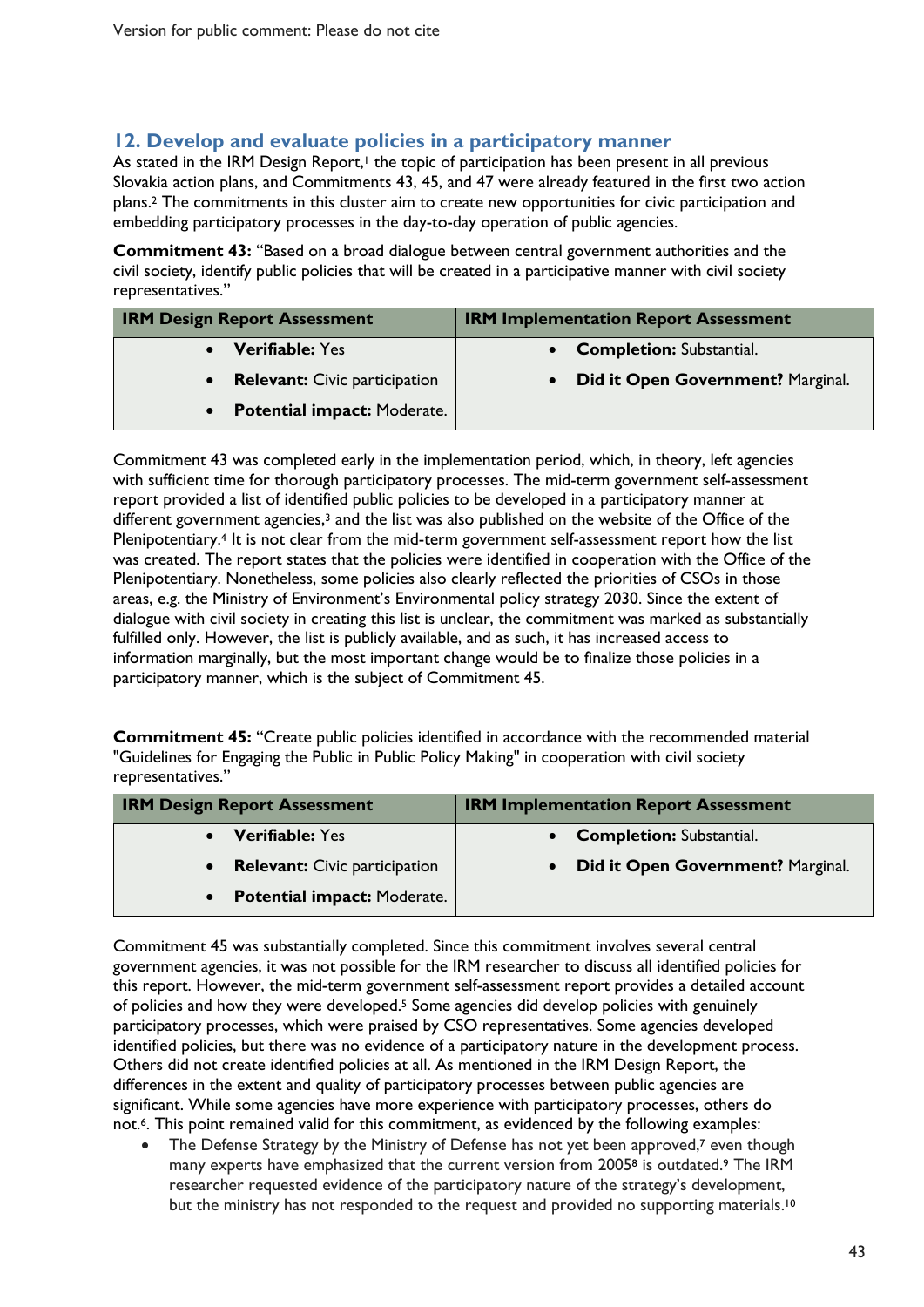- The Ministry of Interior has not yet developed the draft of the new Act on volunteering. The current one is from 2011,<sup>11</sup> and the ministry website does not provide any evidence that the draft is being prepared.<sup>12</sup>
- The Office of the Deputy Prime Minister for Investments and E-government developed the national strategy resulting from the Agenda 2030 in an open and transparent manner.<sup>13</sup> Several regional events with CSO representatives were held and were led by experienced facilitators. <sup>14</sup> One of the facilitators argued that many civil society propositions were included in the final version of the strategy.<sup>15</sup>
- Another good example was the Ministry of Environment's Environmental policy strategy 2030.<sup>16</sup> Although not all stakeholders were satisfied with the level of influence they had over the outcomes of the policy, they were able to actively participate in all stages. An expert on participatory processes interviewed for this report argued that "those who participated do not necessarily have to be satisfied with everything in the final policy. However, their questions as to why the final policy is written as it is, have to be listened to and answered. They have to know why some comments were accepted, and others discarded".<sup>17</sup>

Overall, the commitment was substantially completed, with a marginal opening of government practice for participatory policymaking. Although some of the policies were created in a highly participatory manner with all important stakeholders from CSOs at the table, the differences between public agencies in the quality and breadth of processes are too significant to argue that the commitment had higher than a marginal impact on open government.

**Commitment 47:** "Evaluate identified participatory processes of creation and implementation of public policies and disseminate examples of good practice based on this evaluation."

| <b>IRM Design Report Assessment</b> | <b>IRM Implementation Report Assessment</b> |
|-------------------------------------|---------------------------------------------|
| <b>Verifiable: Yes</b>              | • Completion: Complete.                     |
| • Relevant: Civic participation     | • Did it Open Government? Marginal.         |
| • Potential impact: Moderate.       |                                             |

Commitment 47 followed Commitment 45 to capture learning from the processes. The Office of the Plenipotentiary provided a detailed account of policies and how they were developed in the midterm government self-assessment report.<sup>18</sup> The commitment can, thus, be formally assessed as complete. Given that the evaluation is publicly available, the commitment has increased access to information.

However, the usability of that evaluation is unclear, as is the extent to which the relevant CSOs who participated in the processes were invited to contribute to the evaluation and offer their perspective. Concerns about the self-evaluation being an insufficient evaluation mechanism, thus, remain,19 and the evaluation can only be said to have marginally opened government. An expert on participatory processes argued that it is a very formal evaluation lacking an external independent element. <sup>20</sup> The Office of the Plenipotentiary conducted its analysis on the key issues in participatory processes, e.g., lack of knowledge and skills, and a lack of inter-agency communication.21

**Commitment 49:** "Propose a recommendation of internal guidelines on the use of free online tools in participatory creation of public policies."

| <b>IRM Design Report Assessment</b>         | <b>IRM Implementation Report Assessment</b>  |
|---------------------------------------------|----------------------------------------------|
| <b>Verifiable:</b> Yes                      | • Completion: Limited.                       |
| <b>Relevant: Unclear</b>                    | Did it Open Government? Did not<br>$\bullet$ |
| <b>Potential impact: None.</b><br>$\bullet$ | change.                                      |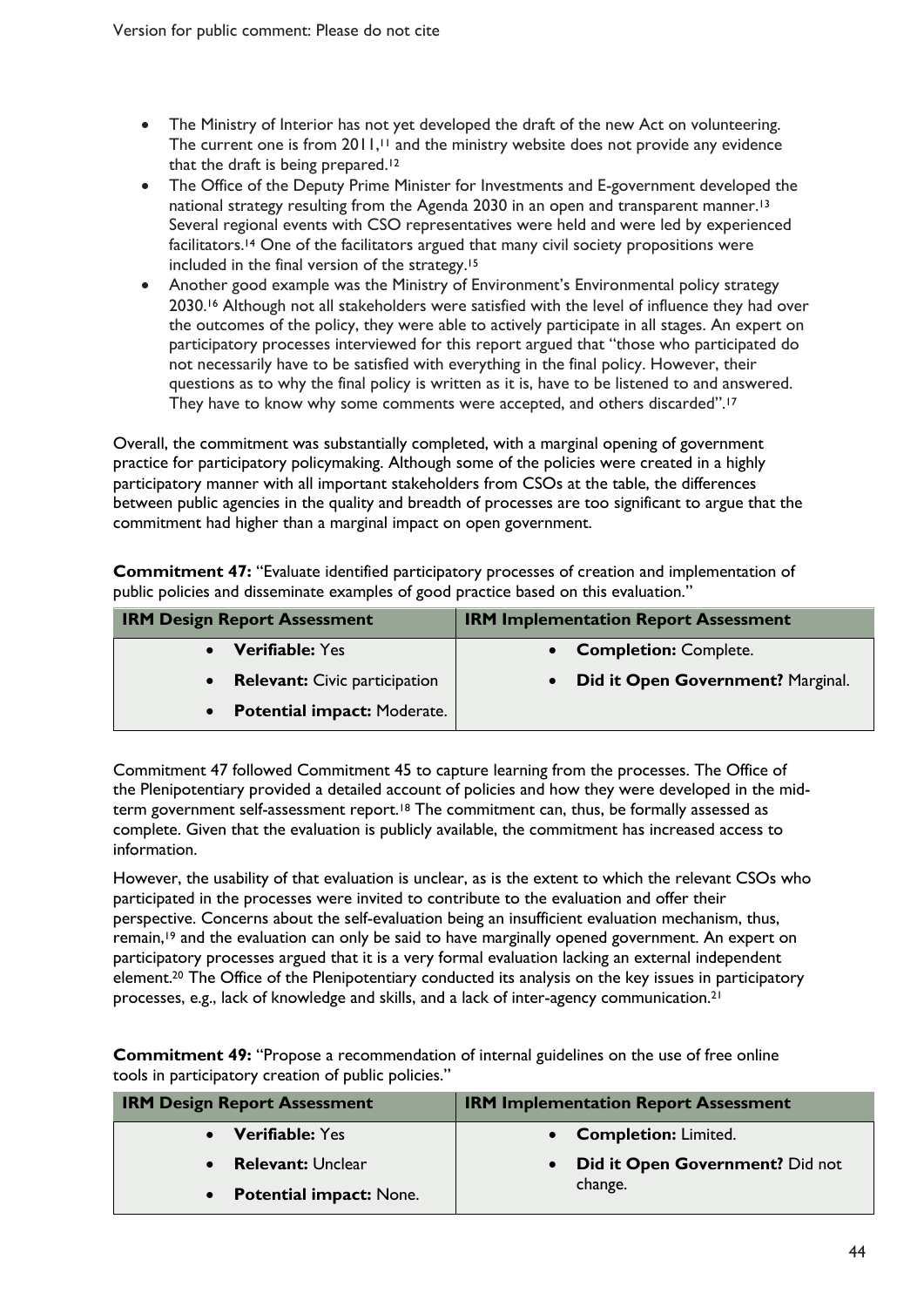The IRM Design Report assessed Commitment 49 as not directly relevant to OGP values,<sup>22</sup> as it represents an internal measure to establish what tools will be used for communication with citizens in participatory processes and add the use of free online tools. The IRM researcher argued that, while it might encourage further participation, since commercial companies provide these tools, the government cannot take credit or responsibility for the data shared through these tools. Thus, if used by public agencies, they have to be accompanied by guidelines in order not to infringe other rights. Furthermore, the IRM researcher could not find the published guidelines on the website, and the only evidence of work on the commitment was an announcement of the forthcoming database from April 2018.<sup>23</sup> The Office of the Plenipotentiary reported to the IRM researcher that they found out that many government agencies are not allowed to use these tools as a result of their internal regulations. <sup>24</sup> While the Office of the Plenipotentiary explored how these regulations need to be adjusted, at the moment, the commitment has stalled and been superseded by a forthcoming Common Assessment Framework (CAF) project for quality assessment that will create a platform for the agencies to analyze how they operate and adopt measures for improvements.25

**Commitment 63:** "Analyze and evaluate preliminary information and reports on public participation in the process of drafting and commenting on draft legislation."

| <b>IRM Design Report Assessment</b>             | <b>IRM Implementation Report Assessment</b> |
|-------------------------------------------------|---------------------------------------------|
| <b>Verifiable: Yes</b>                          | <b>Completion: Complete.</b>                |
| <b>Relevant:</b> Access to<br>information       | Did it Open Government? Major.              |
| <b>Potential impact: Moderate.</b><br>$\bullet$ |                                             |

Commitment 63 differed from Commitment 47 in that it aimed to address a gap in knowledge of the extent to which the public can participate in *legislative* processes and how agencies fulfill their obligations for legislative participation. Specifically, it focused on two obligations for legislative participation: the release of 'preliminary information' (to proactively inform the public of upcoming development of legislation to allow them to participate) and the 'report on public participation' (to verify that legislation was developed consensually with the support of the public). The commitment was completed early on in the implementation cycle. The Office of the Plenipotentiary, with the Ministry of Justice, monitored preliminary information and reports on public participation for six months in 2016.26 A similar report was published for the year 2017.27 Overall, the findings from the analyses shed light on where government agencies need to improve their practices in publishing preliminary information and reports on public participation, which is an area that previously has not been systematically monitored. Some of its more relevant findings are as follows:

- The legal obligation to publish preliminary information was fulfilled in fewer (111) cases than not (144).
- In most cases, the period between publishing preliminary information and the official public comment period was insufficient. In 17 cases, it was less than 15 days.
- More favorably, 234 cases fulfilled the obligation of publishing the report on public participation, against 71 cases with an unfulfilled obligation.
- More and more agencies are using criteria for evaluating participatory processes created by the Office of the Plenipotentiary, criteria that were criticized for lack of external independent evaluation in the IRM Special Accountability Report for the second action plan. <sup>28</sup> While some of those agencies submitted reports that were *more* detailed, others provided very limited information. Therefore, further research into the impacts of the introduced official criteria would be beneficial.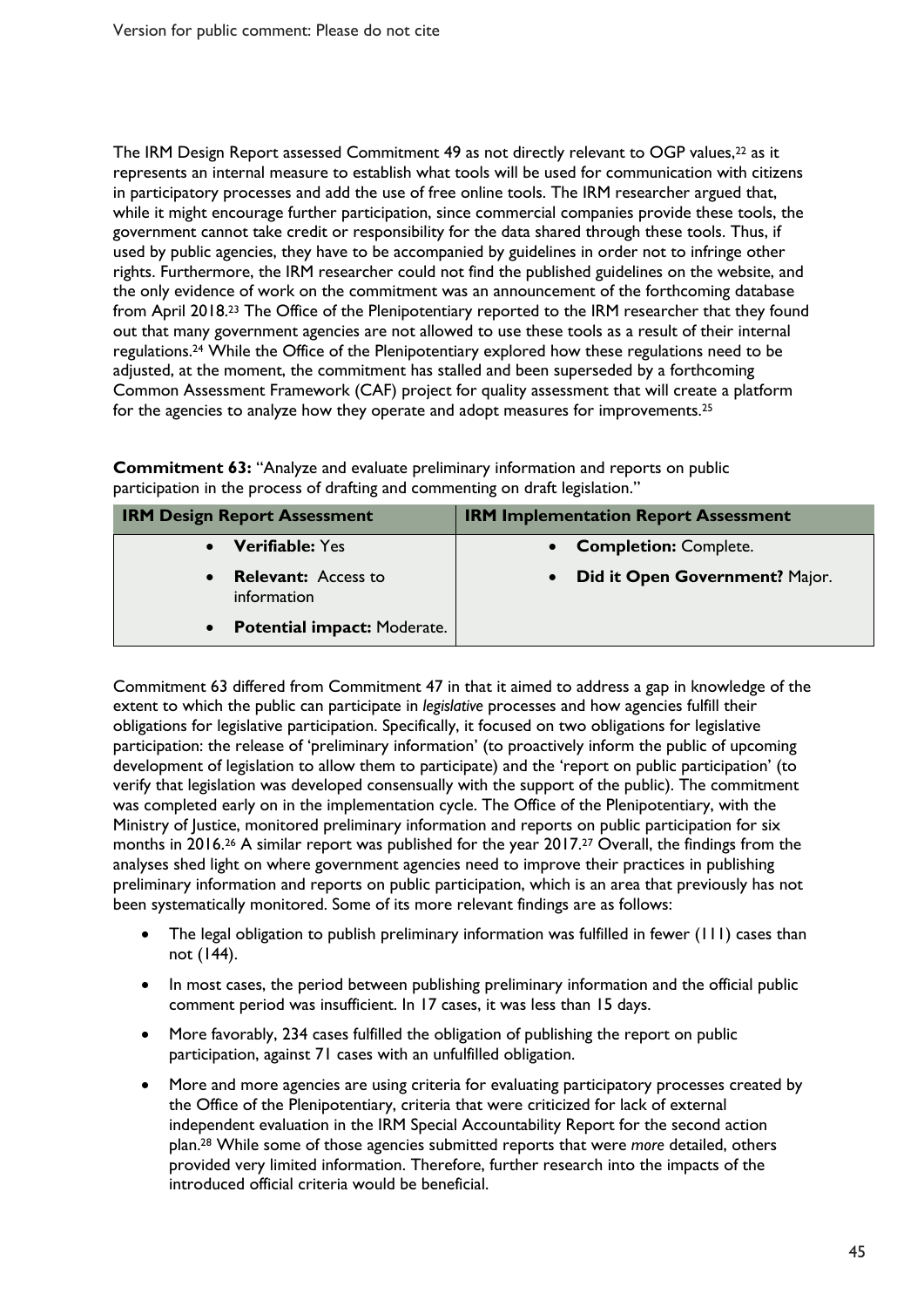The findings have already informed several important documents, such as the Methodological Guidelines for the Reports on Public Participation,<sup>29</sup> implying a major opening of government.

| <b>IRM Design Report Assessment</b>                    | <b>IRM Implementation Report Assessment</b>             |
|--------------------------------------------------------|---------------------------------------------------------|
| Verifiable: Yes<br>$\bullet$                           | <b>Completion: Substantial.</b><br>$\bullet$            |
| <b>Relevant:</b> Access to<br>$\bullet$<br>information | Did it Open Government? Did not<br>$\bullet$<br>change. |
| <b>Potential impact: Minor.</b><br>$\bullet$           |                                                         |

**Commitment 64:** "Analyze and evaluate the effectiveness of the Electronic Collective Petition."

Commitment 64 analyzed the limited use of collective e-petitions. Since their launch in 2015,30 only one e-petition was submitted, and it was not considered as its matter was assessed as being outside of the competencies of the Government Office.<sup>31</sup> The Office of the Plenipotentiary published a brief analysis in the mid-term government self-assessment report,<sup>32</sup> formally completing the commitment. However, the analysis did not reveal any new findings, rather it only repeated what was already mentioned in the 2016 IRM Special Accountability Report, i.e., awareness is low, pre-existing platforms saturate the demand, and the required number of signatures (15,000) is too high.

Overall, the commitment did not change the status quo, as it did not lead to any changes in the current e-petitioning practices.

https://www.opengovpartnership.org/members/slovak-republic/, and The Office of the Plenipotentiary, Open Government Partnership National Action Plan of the Slovak Republic 2015, http://bit.ly/2RevqCc

- in a participatory manner at the national level), http://bit.ly/2OAUgxB (in Slovak). 5 The Office of the Plenipotentiary, Mid-term government self-assessment report, http://bit.ly/2LKlnVh, (See Commitment
- 47 on page 73 79).
- <sup>6</sup> Mária Žuffová, Open Government Partnership, Slovakia Design Report 2017 2019, http://bit.ly/2nOTrpw. See Section 12 - Develop and evaluate policies in a participatory manner for more details.<br>7 The Slovak Spectator, "Ruling parties split over attitude to Russia", http://bit.ly/2IziuEw

<sup>8</sup> Ministry of Defense, "Obranná stratégia Slovenskej republiky" (The Defense Strategy of the Slovak Republic),

http://bit.ly/30Wjucs (in Slovak).<br>9 Jozef Lužák a Ľubomír Kľačko, Globsec. "Audit bezpečnostného systému SR v kontexte hybridných hrozieb" (Audit of the Slovak security system in the context of hybrid threats), http://bit.ly/2IBXq0d (in Slovak).<br><sup>10</sup> Email sent to the Ministry of Defense by IRM researcher, 10 October 2019 (available upon request).

<sup>13</sup> The Office of the Deputy Prime Minister for Investments and E-government, "Možnosti participácie" (Opportunities for participation), http://bit.ly/31YXILH (in Slovak).<br><sup>14</sup> The events were facilitated by the Partners for Democratic Change Slovakia.

<sup>15</sup> Interview with Karolína Miková (PDCS), 9 November 2018.

 $\overline{a}$ 

<sup>16</sup> Ministry of Environment, "Envirostratégia 2030" (Environmental Strategy 2030), http://bit.ly/2Mq0NIP (in Slovak).<br><sup>17</sup> Interview with Karolína Miková (PDCS), 9 November 2018.

18 The Office of the Plenipotentiary, Mid-term government self-assessment report, http://bit.ly/2LKlnVh, (See Commitment 47 on page 73 - 79).

<sup>19</sup> Mária Žuffová, Open Government Partnership, Slovakia Design Report 2017 – 2019, http://bit.ly/2nOTrpw. See Section 12 - Develop and evaluate policies in a participatory manner for more details. 20 Interview with Karolína Miková (PDCS), 9 November 2018.

12 - Develop and evaluate policies in a participatory manner for more details.

<sup>1</sup> Mária Žuffová, Open Government Partnership, Slovakia Design Report 2017 – 2019, http://bit.ly/2nOTrpw. See Section 12 - Develop and evaluate policies in a participatory manner for more details.<br><sup>2</sup> The Office of the Plenipotentiary, Open Government Partnership National Action Plan of the Slovak Republic,

<sup>&</sup>lt;sup>3</sup> The Office of the Plenipotentiary, Mid-term government self-assessment report, http://bit.ly/2LKlnVh, (See Commitment 43 on page 64 - 67).<br>4 The Office of the Plenipotentiary, "Participatívne tvorené verejné politiky na národnej úrovni" (Public policies developed

<sup>11</sup> SLOV-LEX (Legal and Information Portal), Ministry of Justice, "Zákon č. 406/2011 Z.z. o dobrovoľníctve a o zmene a doplnení niektorých zákonov" (Act no. 406/2011 on volunteering), http://bit.ly/32a8xWd (in Slovak). 12 Ministry of Interior, website search results, http://bit.ly/2OE6IfU (in Slovak)

<sup>21</sup> The Office of the Plenipotentiary, "Analyzovali sme vybrané participatívne politiky na úrovni štátnej správy" (We analyzed selected public policies developed in a participatory manner), http://bit.ly/2nYMvq7 (in Slovak).<br><sup>22</sup> Mária Žuffová, Open Government Partnership, Slovakia Design Report 2017 – 2019, http://bit.ly/2nOTrpw. See Sec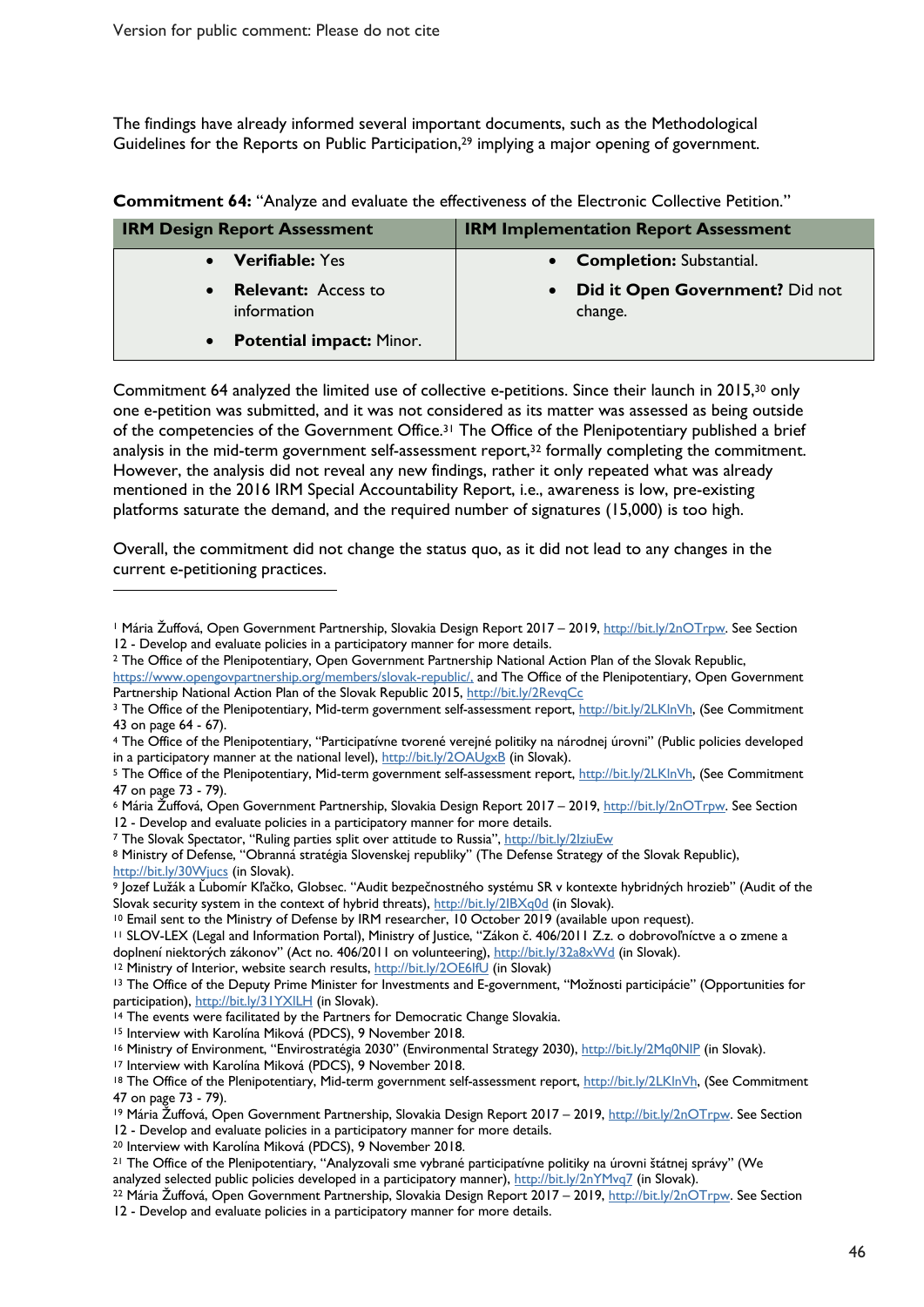Version for public comment: Please do not cite

 $\overline{a}$ 

http://bit.ly/2IAs3Dq (in Slovak).<br><sup>28</sup> Mária Žuffová, Open Government Partnership, Slovakia Special Accountability Report 2014 - 2015, http://bit.ly/2EzH4Ws <sup>29</sup> The Office of the Plenipotentiary, "Metodické usmernenie pre Správu o účasti verejnosti na tvorbe právneho predpisu"<br>(Methodological Guidelines for the Reports on Public Participation in Legislation), http://bit.ly/2O

<sup>&</sup>lt;sup>23</sup> The Office of the Plenipotentiary, "Elektronická databáza e-nástrojov na podporu participácie" (Electronic database of online tools to support participation), http://bit.ly/20ihRbT (in Slovak).

<sup>&</sup>lt;sup>24</sup> Email conversation with Skarlet Ondrejčáková (The Office of the Plenipotentiary), 29 October 2019.<br><sup>25</sup> Ibid.<br><sup>26</sup> The Office of the Plenipotentiary, "Analýza zverejňovania správ o účasti verejnosti a predbežných info

<sup>2016&</sup>quot; (Analysis on the publication of preliminary information and reports on public participation for the year 2016),  $\frac{http://bit.ly/323f2tQ}{}$  (in Slovak).

<sup>&</sup>lt;sup>27</sup> The Office of the Plenipotentiary, "Analýza zverejňovania správ o účasti verejnosti a predbežných informácií za rok 2017" (Analysis on the publication of preliminary information and reports on public participation for the year 2017),

<sup>&</sup>lt;sup>30</sup> E-petitions, <u>https://open.slovensko.sk/hromadneziadosti</u> (in Slovak).<br><sup>31</sup> Collective e-petitions, "Neschválená EHŽ – Deň víťazstva nad korupciou" (Unapproved Petition – Victory Day over<br>Corruption), http://bit.ly/2p

<sup>32</sup> The Office of the Plenipotentiary, Mid-term government self-assessment report, http://bit.ly/2LKlnVh, (See Commitment 64 on page 98).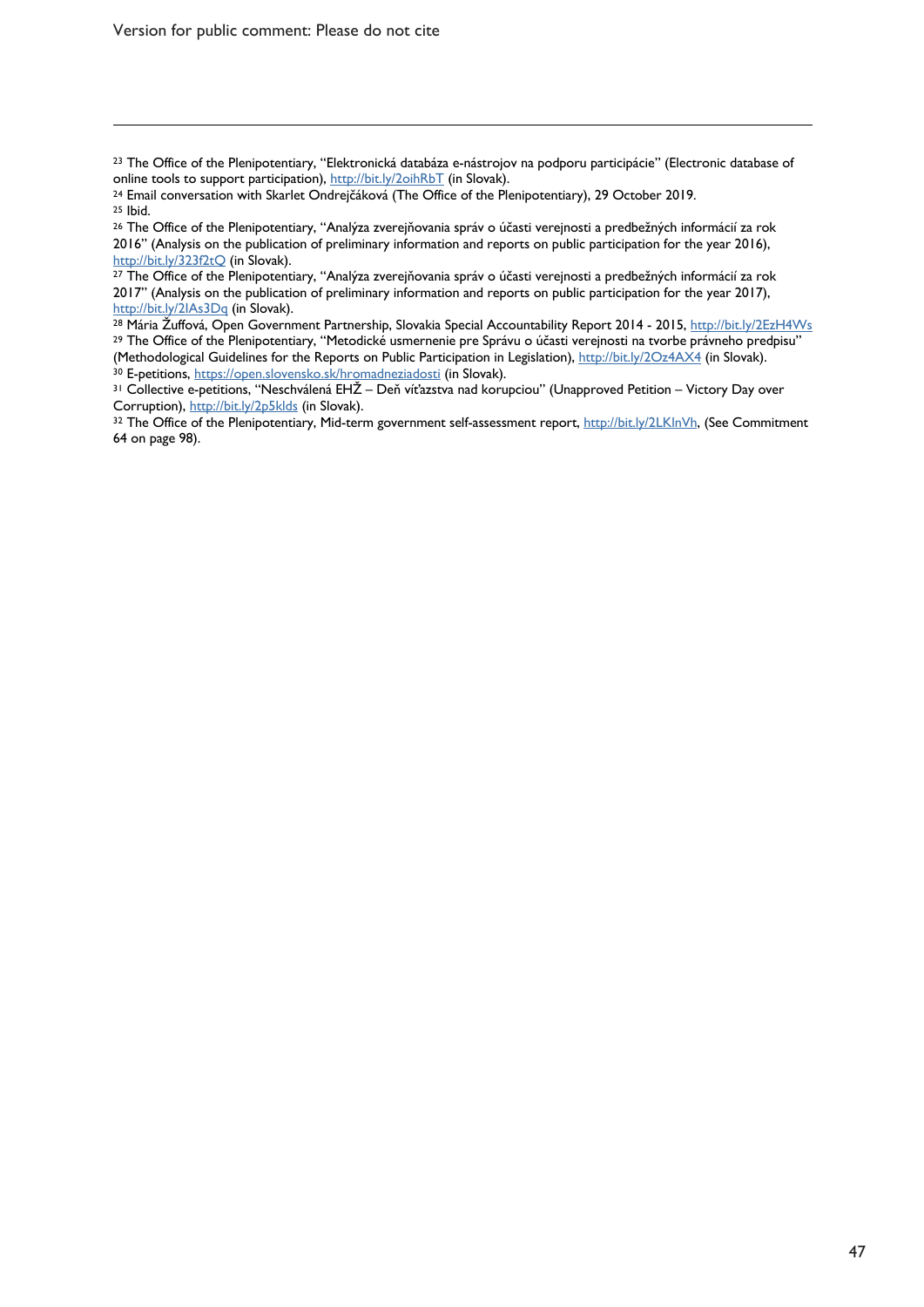#### **13. Raise awareness about participatory policymaking**

Commitments in this cluster are related to the commitments in the previous cluster and aim for "creating favorable conditions for public servants to be able to lead meaningful participatory processes".1

**Commitment 44:** "Organize trainings in the area of involving the public in the creation of public policies for public servants who will participate in the creation of public policies that have been identified."

| <b>IRM Design Report Assessment</b> | <b>IRM Implementation Report Assessment</b> |
|-------------------------------------|---------------------------------------------|
| • Verifiable: Yes                   | • Completion: Complete.                     |
| • Relevant: Civic participation     | Did it Open Government? Marginal.           |
| • Potential impact: Moderate.       |                                             |

Under Commitment 44, trainings were organized on a regular basis. For example, in July 2017, the Office of the Plenipotentiary trained public servants who are in charge of participatory processes at their agencies,<sup>2</sup> and more training is in the pipeline. The training participants represented the agencies where public policy issues were selected for participatory consultations in the framework of Commitment 43. The commitment can be considered fully implemented. Interviewees agreed that training is essential and can improve the quality of participatory processes in the future,<sup>3</sup> even though it has not clearly done so yet. One CSO representative said some public servants still perceive engaging citizens as a "complication", which delays implementation, <sup>4</sup> and training can help change this view. An expert in participatory processes stated that training is particularly powerful if delivered by public servants who developed policies in a participatory manner and found the process useful. She argued that these public servants could act as agents of change. <sup>5</sup> Another CSO representative added that while training is useful, public agencies also need to be allocated sufficient funds to be able to run and strengthen participatory processes at their institutions.<sup>6</sup>

**Commitment 46:** "Conduct workshops focused on the exchange of experiences among government employees who participate in the creation of the identified public policies."

| <b>IRM Design Report Assessment</b> | <b>IRM Implementation Report Assessment</b> |
|-------------------------------------|---------------------------------------------|
| • Verifiable: Yes                   | • Completion: Complete.                     |
| • Relevant: Civic participation     | • Did it Open Government? Marginal.         |
| • Potential impact: Moderate.       |                                             |

Commitment 46 was also fully implemented. The Office of the Plenipotentiary organized 11 workshops over two years. <sup>7</sup> Two workshops were organized in the capital Bratislava. The rest took place in smaller towns across Slovakia, which is important given concerns that CSOs in regions have fewer opportunities for sustainable development and further education. The majority of the workshops were open for both public servants and CSO representatives. Different aspects of participatory processes were discussed.

The availability of opportunities for further education in this area for public servants can improve the quality of participatory processes in the long run, even if, like the previous commitment and outlined in the previous section, that quality has not yet systematically improved. An interviewed ministry representative stated that civic engagement increases the quality of policies. <sup>8</sup> His colleague from another ministry added that, normally, it also leads to smoother policy adoption in the final stage and its public acceptance and support.<sup>9</sup> Therefore, training and workshops for public servants have great importance. Official awareness raising on the availability of training could be strengthened, as one public servant who attended the training mentioned that she learned about them through word of mouth, rather than through the official communication.10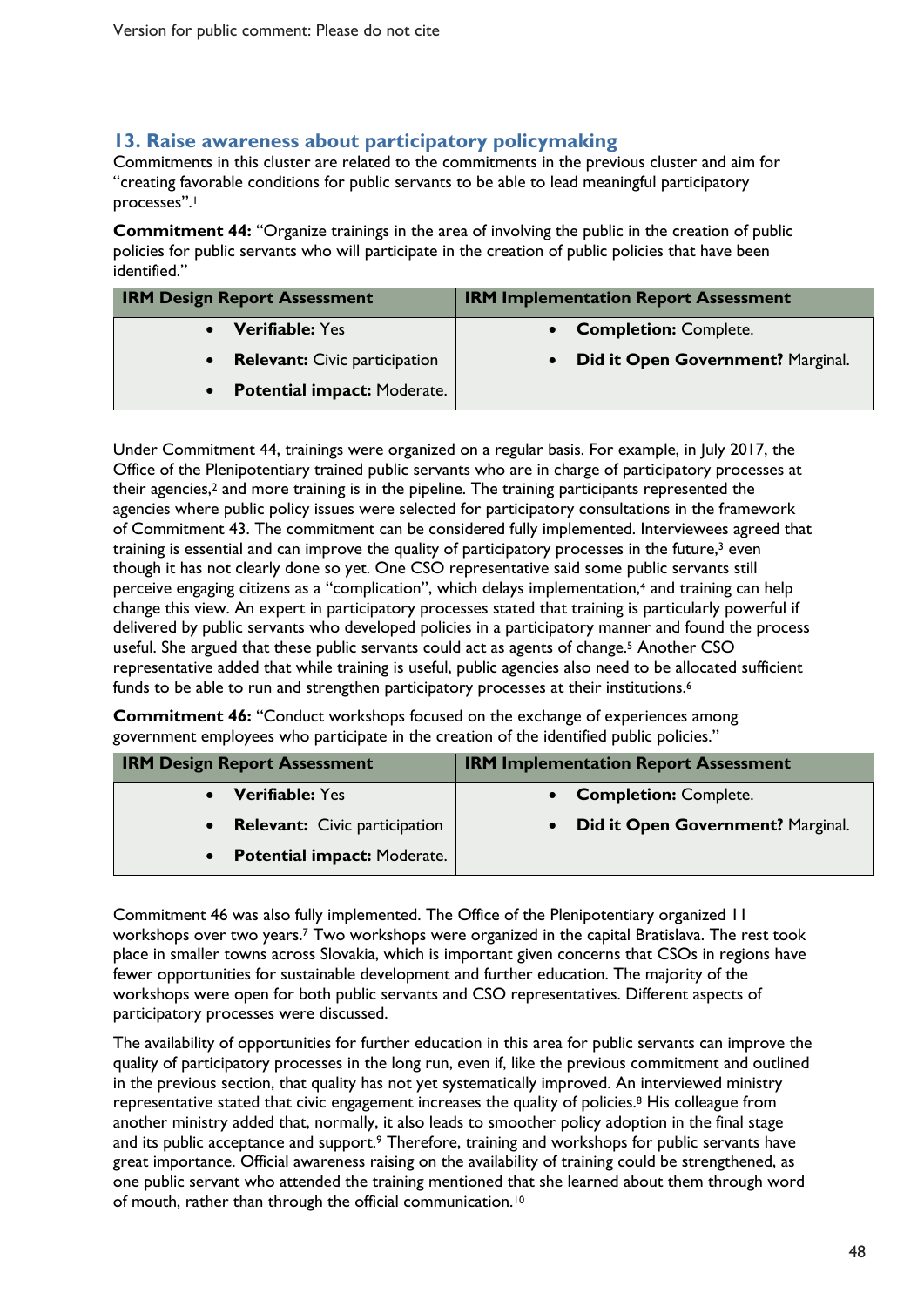**Commitment 48:** "Promote partnership and dialogue between public authorities, citizens and NGOs at national, regional and local level in the area of participatory public policymaking."

| <b>IRM Design Report Assessment</b>               | <b>IRM Implementation Report Assessment</b> |
|---------------------------------------------------|---------------------------------------------|
| <b>Verifiable: Yes</b>                            | <b>Completion: Complete.</b>                |
| <b>Relevant:</b> Civic participation<br>$\bullet$ | Did it Open Government? Major.              |
| <b>Potential impact: Minor.</b><br>$\bullet$      |                                             |

Commitment 48 was also implemented. Under the project "Participation", which is funded by the Operational Program Effective Public Administration, the Office of the Plenipotentiary is able to realize many activities that also contribute to the fulfillment of OGP commitments in participatory policymaking.11 A detailed account of activities realized as part of this project is available on the website of the Office of the Plenipotentiary.<sup>12</sup> Activities included workshops, training, simulations of participatory budgeting at schools<sup>13</sup>, strategies<sup>14</sup>, publications<sup>15</sup>, legislation mapping<sup>16</sup> and many others. The commitment has, therefore, created several opportunities for civic engagement across different age groups.

There is extensive evidence that publications and strategies were created in a participatory manner with representation from CSOs and public administrations on both the national and local levels. It is too early to assess the contributions of these strategies and publications, but several activities under the "Participation" project can be assessed as having had major contributions to open government. For example, the participatory project<sup>17</sup> in the capital city Bratislava to develop a new plan for the use of two major city center squares managed to engage important actors, such as flat owners, tenants, company owners, foreign and domestic visitors, workers, and pedestrians. The municipality of Bratislava, in cooperation with Slovak Governance Institute who implemented the project, incorporated the feedback it received into the detailed materials for the ongoing architectural competition<sup>18</sup>. Another example has been the formalized cooperation between the Office of the Plenipotentiary and a major Slovak university (Comenius University, in particular, its Faculty of Arts) to run a course entitled Public Policies in Slovakia, which includes innovative teaching approaches about participatory policy making.19

| <b>IRM Design Report Assessment</b> | <b>IRM Implementation Report Assessment</b> |
|-------------------------------------|---------------------------------------------|
| • Verifiable: Yes                   | • Completion: Complete.                     |
| • Relevant: Civic participation     | • Did it Open Government? Marginal.         |
| • Potential impact: Minor.          |                                             |

**Commitment 50:** "Create learning tools in the field of participation."

Commitment 50 was completed as part of the above-mentioned national project "Participation". The Office of the Plenipotentiary created a pilot educational program for high school students in the Trenčín region with a focus on participatory budgeting.<sup>20</sup> Students of 16 schools<sup>21</sup> received training on participatory budgeting and then simulated its idea in the school environment in a detailed course, documented on the project website.22 The project has created an opportunity for young people to engage with their environment and equipped them with skills to induce a social change, especially since participatory budgeting is already common practice in several municipalities in Slovakia.<sup>23</sup> Stakeholders interviewed for the IRM Design Report<sup>24</sup> agreed that creating, promoting, and using educational tools for participation are useful measures that can encourage civic engagement.

**Commitment 51:** "Use educational tools about participation in formal education using informal learning methods."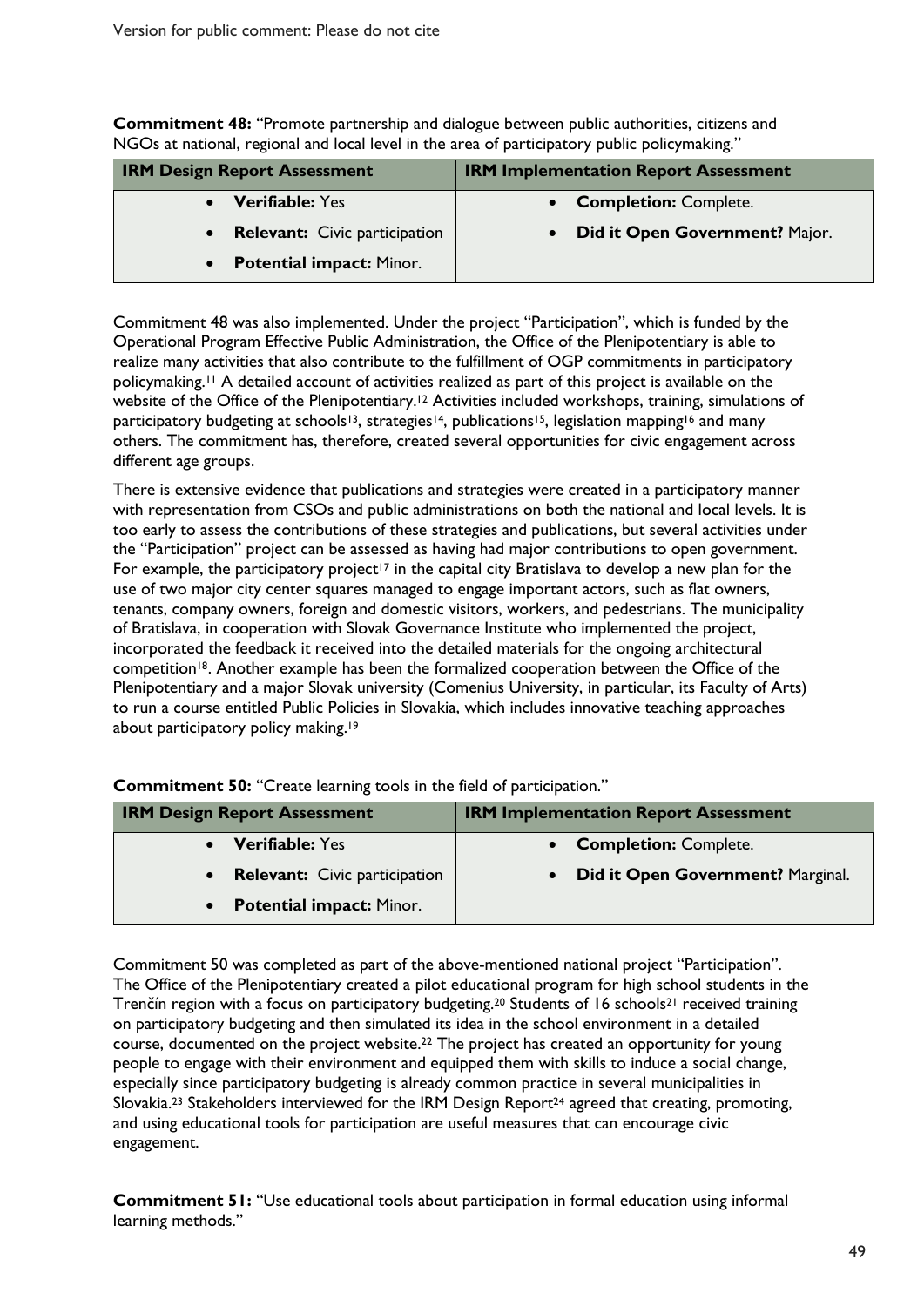| <b>IRM Design Report Assessment</b>               | <b>IRM Implementation Report Assessment</b> |
|---------------------------------------------------|---------------------------------------------|
| <b>Verifiable: Yes</b>                            | • Completion: Limited.                      |
| <b>Relevant:</b> Civic participation<br>$\bullet$ | Did it Open Government? Did not             |
| <b>Potential impact: Minor.</b><br>$\bullet$      | change.                                     |

To some extent, Commitment 51 has been completed through the pilot project described above. However, it was not clear whether the program will become an accredited, formal training for high school students,<sup>25</sup> as the commitment text specifies. The Office of the Plenipotentiary confirmed that it would organize a meeting with the Ministry of Education's section for regional education to discuss the possibility of introducing the project on participatory budgeting into formal education.<sup>26</sup>

**Commitment 52:** "Develop recommendations for embedding participatory processes into organizational processes, internal guidelines and other documents for the needs of central government bodies."

| <b>IRM Design Report Assessment</b> | <b>IRM Implementation Report Assessment</b> |
|-------------------------------------|---------------------------------------------|
| • Verifiable: Yes                   | • Completion: Limited.                      |
| • Relevant: Civic participation     | Did it Open Government? Did not             |
| • Potential impact: Moderate.       | change.                                     |

Commitment 52 was created to address an inconsistent approach to participatory processes across different government agencies. As emphasized in the IRM Design Report, if these recommendations were followed, they could make participatory processes more transparent and predictable for the public, making engagement easier.27 At the time of writing this report, the progress of this commitment was limited. The Office of the Plenipotentiary requested the Government Office to postpone the deadline for this task until 31 December 2020. The recommendations will be one of the outputs of the national project Participation. <sup>28</sup> So far, the Office of the Plenipotentiary has only drafted a document that explored for which public servants the knowledge of participatory processes is indispensable. 29

 $\overline{a}$ 

<sup>&</sup>lt;sup>1</sup> Mária Žuffová, Open Government Partnership, Slovakia Design Report 2017 – 2019, <u>http://bit.ly/2nOTrpw</u>. See Section<br>13 - Raise awareness about participatory policymaking for more details.

<sup>&</sup>lt;sup>2</sup> The Office of the Plenipotentiary, "Organizovali sme semináre na tému participatívnej tvorby verejných politík" (We organized seminars on the topic of participatory processes in policymaking), http://bit.ly/2AYOrCc (i

<sup>&</sup>lt;sup>3</sup> Interview with Marcel Zajac (Centre for Philanthropy), 5 November 2018; interview with Karolína Miková (PDCS), 9

November 2018; skype interview with Veronika Prachárová (Slovak Governance Institute), 16 November 2018. 4 Skype interview with Veronika Prachárová (Slovak Governance Institute), 16 November 2018.

<sup>5</sup> Interview with Karolína Miková (PDCS), 9 November 2018.

<sup>6</sup> Interview with Marcel Zajac (Centre for Philanthropy), 5 November 2018.

<sup>7</sup> The Office of the Plenipotentiary, Mid-term government self-assessment report, http://bit.ly/2LKlnVh, (See Commitment 46 on page 70 - 72).

<sup>&</sup>lt;sup>8</sup> Interview with a ministry representative who wished to remain anonymous, 6 November 2018. 9 Interview with a ministry representative who wished to remain anonymous, 6 November 2018.

<sup>&</sup>lt;sup>10</sup> Email conversation with Monika Filipová (Ministry of Interior), 7 December 2018.<br><sup>11</sup> The Office of the Plenipotentiary, "Národný projekt Podpora partnerstva a dialógu v oblasti participatívnej tvorby verejných politík" (National project Supporting partnership and dialogue in participatory processes in policymaking),

http://bit.ly/2IE5duq (in Slovak).<br><sup>12</sup> The Office of the Plenipotentiary, "Aktuality – Národný projekt Participácia" (News – National project Participation),<br>http://bit.ly/2MvepCq (in Slovak).

<sup>&</sup>lt;sup>13</sup> The Office of the Plenipotentiary, "Participatívny rozpočet na školách v Trenčianskom samosprávnom kraji" (Participatory budgeting on schools in Trenčín's region), http://bit.ly/33160IB (in Slovak).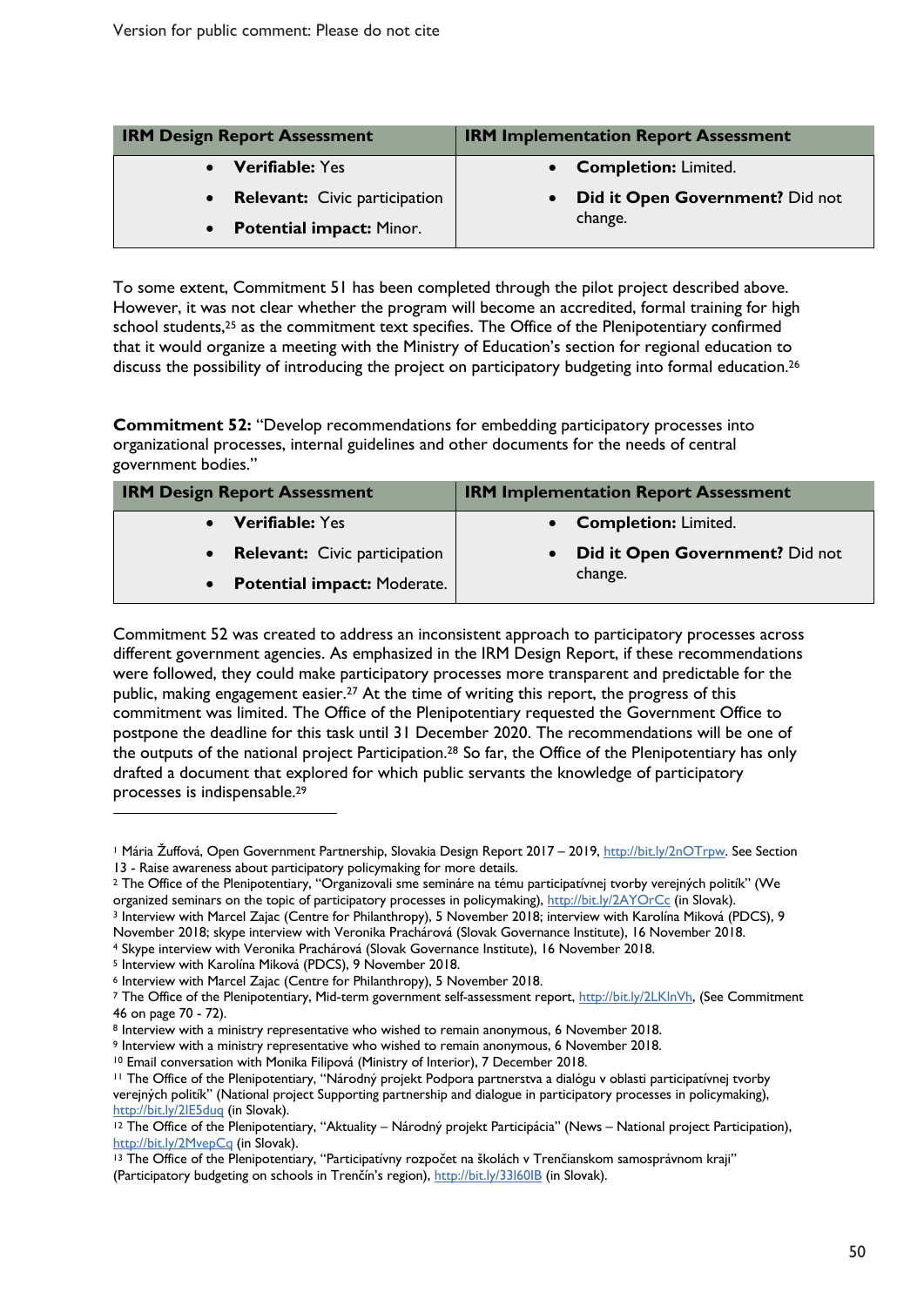$\overline{a}$ 

<sup>14</sup> The Office of the Plenipotentiary, "Svidník pre všetkých - stratégia inklúzie znevýhodnených skupín vo Svidníku" (Svidnik for all – strategy for the inclusion of disadvantaged groups in Svidnik), http://bit.ly/2vp8I4A and "Strategia pristupnosti mesta Nitry pre vsetkych" (Nitra Accessibility Strategy for All), http://bit.ly/39Y7Vqy (in Slovak) – just to mention a few. <sup>15</sup> The Office of the Plenipotentiary, "Prehľad ekonomických prínosov participácie" (Overview of economic benefits of participation), http://bit.ly/2WiDDuD and "Filozofické a pojmové ukotvenie participácie" (Philosophical and conceptual anchoring of participation), http://bit.ly/2TTfRU6 and "Analytický rámec pre plánovanie a hodnotenie projektov verejnej participácie" (Analytical framework for project planning and evaluation of participatory projects),  $\frac{h t t p!}{b^2}$  (in Slovak) – just to mention a few.

 $16$  The Office of the Plenipotentiary, "Analýza existujúcich participatívnych nástrojov v slovenskom legislatívnom rámci na všetkých úrovniach VS" (Analysis of existing participatory instruments in the Slovak legislative framework at all levels of PA), http://bit.ly/39WEaGz and "Analýza bariér v súčasnej legislatíve, ktoré majú negatívny vplyv na mieru participácie verejnosti na správe vecí verejných na všetkých úrovniach VS" (Analysis of barriers in current legislation that have a negative impact on the level of public participation in governance at all levels of PA), http://bit.ly/2UdMue7 and "Analýza existujúcich účinných a inovatívnych participatívnych nástrojov v zahraničí, ktoré je možné zakotviť do slovenského právneho rámca" (Analysis of existing effective and innovative participatory instruments abroad that can be

incorporated in the Slovak legal framework), http://bit.ly/2WgrVjV (in Slovak). 17 The Office of the Plenipotentiary, "Participáciou k živému námestiu" (Towards a lively city square through participatory

processes), http://bit.ly/2Ql76jP (in Slovak).<br><sup>18</sup> The City of Bratislava, "Vyhlasujeme súťaž na "Živé námestie"" (We launched a competition "Living square"), http://bit.ly/3b058wT

<sup>19</sup> For more information, please see: The Office of the Plenipotentiary, "Uskutočnila sa prvá prednáška nového predmetu "Verejná politika na Slovensku"", http://bit.ly/33m28II (in Slovak).

<sup>20</sup> The Office of the Plenipotentiary, "Participatívny rozpočet na školách v Trenčianskom samosprávnom kraji"

(Participatory budgeting on schools in Trenčín's region), http://bit.ly/331601B (in Slovak).<br><sup>21</sup> The list of participating schools, http://bit.ly/2MwlWkK (in Slovak).<br><sup>22</sup> The Office of the Plenipotentiary, "Participatívn (Participatory budgeting on schools in Trenčín's region), http://bit.ly/33l60IB (in Slovak).

<sup>23</sup> The following are randomly selected examples of participatory budgeting in Slovak municipalities, but there are many more. PB in Bratislava-Nové Mesto: http://bit.ly/2B2Zpqj, PB in Trnava: http://pr.trnava.sk/, PB in Lučenec http://bit.ly/2B1hnJA, PB in Nové Zámky: http://bit.ly/35m0hUN, PB in Trebišov: https://www.trebisov.sk/hlasobcanov (in Slovak).

<sup>24</sup> Mária Žuffová, Open Government Partnership, Slovakia Design Report 2017 – 2019, http://bit.ly/2nOTrpw. See Section 13 - Raise awareness about participatory policymaking for more details.<br><sup>25</sup> Ministry of Education, "Informačný systém ďalšieho vzdelávania" (Further education information system),

http://isdv.iedu.sk/ (in Slovak).<br><sup>26</sup> Email conversation with Lucia Lacika (The Office of the Plenipotentiary), 29 October 2019.

<sup>27</sup> Mária Žuffová, Open Government Partnership, Slovakia Design Report 2017 – 2019, http://bit.ly/2nOTrpw. See Section 13 - Raise awareness about participatory policymaking for more details.<br><sup>28</sup> Email conversation with Skarlet Ondrejčáková (The Office of the Plenipotentiary), 29 October 2019.<br><sup>29</sup> Zora Pauliniová, The Office of the Plenip

profile), http://bit.ly/32WXEY9 (in Slovak).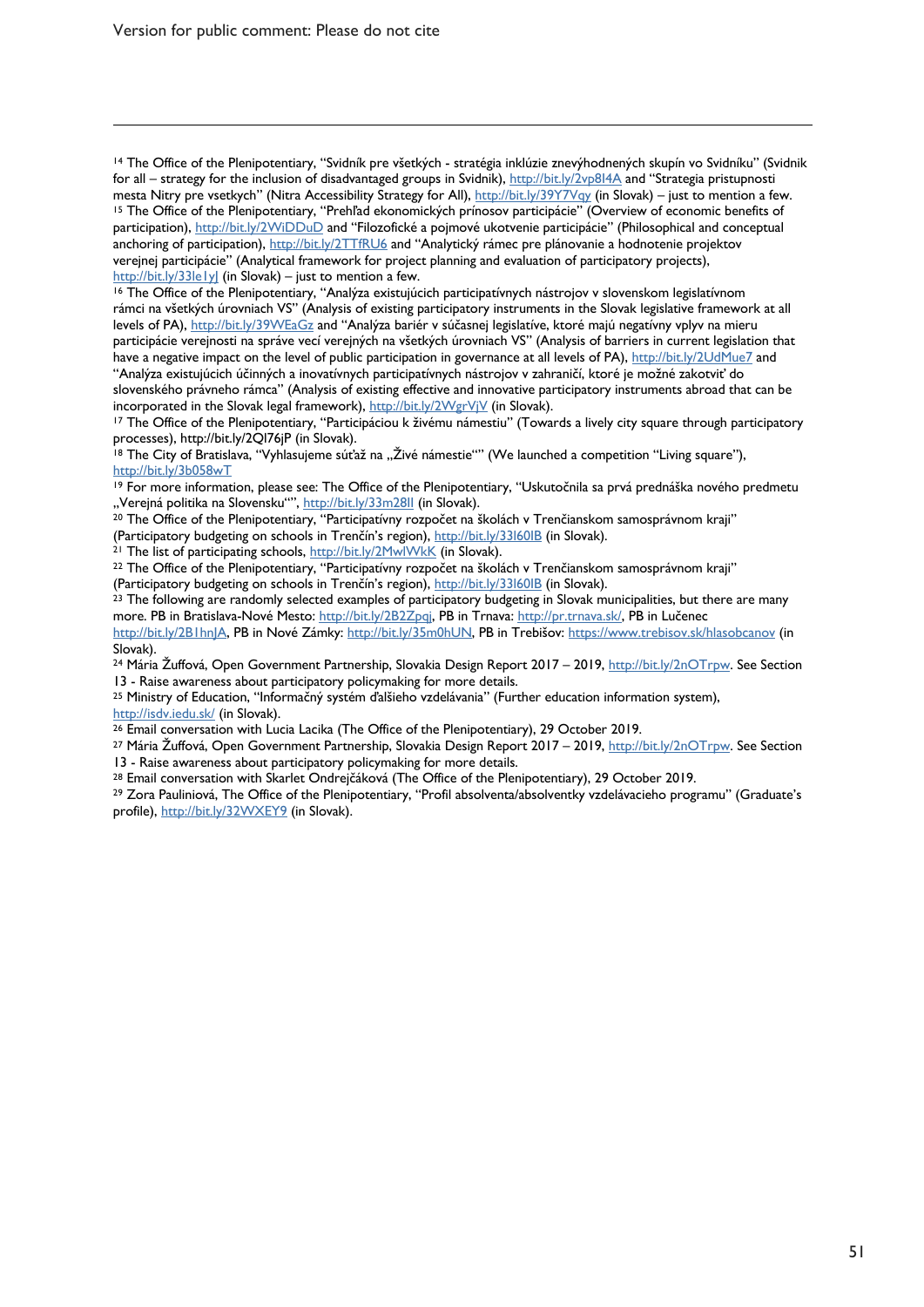#### **14. Improve judiciary**

The commitments in this cluster aimed to improve judiciary from different perspectives. Commitments to improve the judiciary were also featured in previous action plans.<sup>1</sup> The government has also pledged to improve the way judges are evaluated in its manifesto.2

**Commitment 53:** "Reassess the implementation of the publication of assessments of judges in terms of the clarity and making further analysis easier."

| <b>IRM Design Report Assessment</b>          | <b>IRM Implementation Report Assessment</b> |
|----------------------------------------------|---------------------------------------------|
| <b>Verifiable:</b> Yes                       | <b>Completion: Complete.</b>                |
| <b>Relevant:</b> Access to<br>information    | Did it Open Government? Major.<br>$\bullet$ |
| <b>Potential impact: Minor.</b><br>$\bullet$ |                                             |

Commitment 53 built on previous efforts to improve transparency of Slovakia's judiciary. In the previous action plan (2015-2017), the Ministry of Justice committed to preparing a legislative proposal to make evaluations of judges publicly available,3 but due to parliamentary elections in 2016, it was not sensible to put the draft forward at that time. Therefore, the commitment was carried forward, and a complex legislative proposal, which obliged evaluators to publish evaluations, was enforced in 2018.<sup>4</sup> Since then, qualitative evaluations of judges have been publicly available on the website of the Ministry of Justice<sup>5</sup> in addition to previously available quantitative assessments.<sup>6</sup> In the mid-term government self-assessment report, Transparency International Slovakia (TIS) welcomed these changes, <sup>7</sup> while noting that some active judges are inaccurately listed as inactive. Still, the commitment has increased the transparency in evaluating judges and access to information on their performance in a major way.

Compared to previously available quantitative assessments, qualitative evaluations provide more finegrained information on judges' performance. For instance, the evaluations consist of the President of the Court testimonial, previous evaluations, Opinion of the Judicial Council of the Regional Court on Compliance with the Principles of Judicial Ethics, Opinion of the President of the Civil Collegium of the Slovak Supreme Court, and other information and assessments, which previously were unavailable to the public. The evaluations could prove useful in the latest corruption scandals in the judiciary, as they provide anti-corruption CSOs and investigative journalists with additional information on the judges in question. As a result of these transparency measures, anyone can explore how judges who published favorable judicial decisions in the case of Marián Kočner, who has been accused of ordering the murder of investigative journalist Ján Kuciak, were evaluated and who signed off on the assessment. Therefore, the public availability of evaluations and the names of evaluators can help uncover and better understand potential ties between judges.

**Commitment 54:** "Specify which court decisions do not need to be published."

| <b>IRM Design Report Assessment</b>                    | <b>IRM Implementation Report Assessment</b> |
|--------------------------------------------------------|---------------------------------------------|
| <b>Verifiable: Yes</b>                                 | • Completion: Complete.                     |
| <b>Relevant:</b> Access to<br>$\bullet$<br>information | Did it Open Government? Did not<br>change.  |
| <b>Potential impact: Minor.</b><br>$\bullet$           |                                             |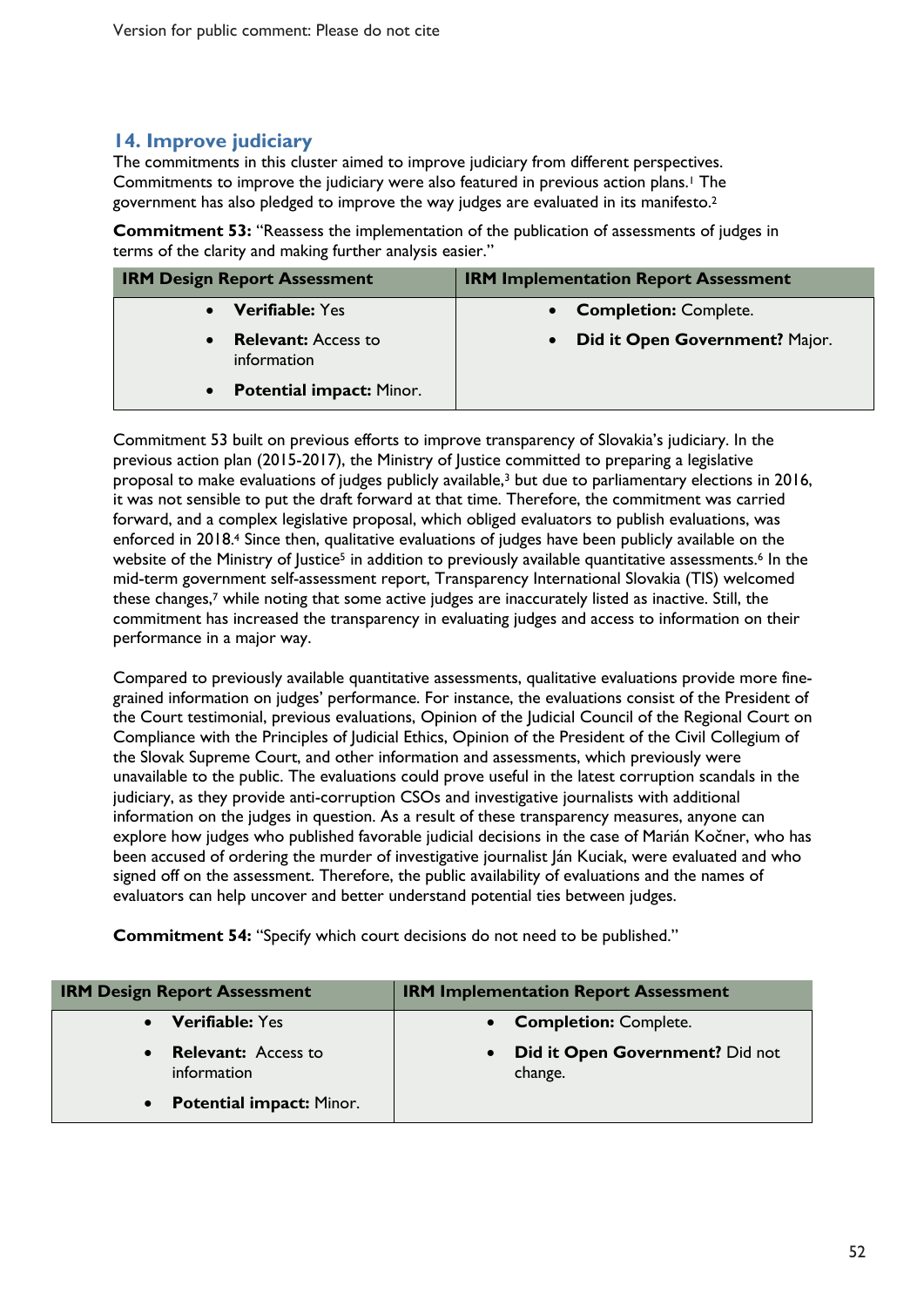Commitment 54 addressed the problem of inconsistent publication of judicial decisions. In 2016, TIS pointed to the vast number of judicial decisions that were not published despite legal requirements to do so.8 The previous action plan9 responded to this problem by analyzing the publication of judicial decisions and proposing recommendations,<sup>10</sup> one of which was the need for the current Commitment 54.11

On 1 January 2017, Act no. 757/2004 on the courts was amended.<sup>12</sup> Section 82a on publishing judicial decisions, subsection 2, stated that the courts no longer publish payment orders and judicial decisions given in proceedings in which the public has been excluded from the hearing for all or part of the hearing. TIS praised this legislative change as a means "to avoid disclosure [of payments orders] … where court staff spends time unnecessarily on anonymizing data to the detriment of other tasks".13 However, they added that despite the change, some courts still continue to publish payment orders; in the first year of implementation, 36,056 payment orders were published. The IRM researcher used the Ministry of Justice search engine and concluded that some courts still publish payment orders two years after the amendment was implemented.14 TIS made a case in the mid-term government self-assessment report that awareness-raising activities for courts must follow legislative changes.<sup>15</sup>

Thus, the commitment has been formally completed. However, while the outcome of the commitment was positive, as it led to freeing some courts' resources up, the commitment did not increase access to information in any way.

**Commitment 55:** "Specify the types of submissions that are appropriate to formalize, design standardized forms for selected submissions, and publish the standardized submissions electronically at the website of the Ministry of Justice of the Slovak Republic, the central public administration portal and the Slov-Lex legal and information portal."

| <b>IRM Design Report Assessment</b> | <b>IRM Implementation Report Assessment</b> |
|-------------------------------------|---------------------------------------------|
| • Verifiable: Yes                   | • Completion: Complete.                     |
| <b>Relevant:</b> Unclear            | Did it Open Government? Did not             |
| • Potential impact: None.           | change.                                     |

Commitment 55 is related to the previous commitment and also built on the conclusions of the Analysis of the Publication of Judicial Decisions.16 Its main aim was to ensure consistency in publishing judicial submissions. As of the latest update from the Office of the Plenipotentiary from January 2019, work on standardized forms is ongoing.17 When interviewed, the OGP Point of Contact stated that the content of standardized forms for judicial submissions in civil and administrative court proceedings was proposed and published on the Ministry of Justice's website in 2017.18 The Ministry of Justice worked on the standardized e-forms for different submissions, for example, an appeal, a claim to secure the evidence, a legal action/claim for bringing a case to court, etc. The forms were initally available in the testing phase only<sup>19</sup>. Now they are fully functional,<sup>20</sup> completing the commitment. As for the contribution to open government, however, this was an inward-facing measure improving the effectiveness of the judiciary without a significant direct impact on access to information or other OGP values.

**Commitment 56:** "In a participatory manner, prepare draft legislative changes to determine the authority to supervise the fluency of disciplinary proceedings and to ensure a rigorous, swift and effective application of the disciplinary responsibility of judges and submit them to the Government."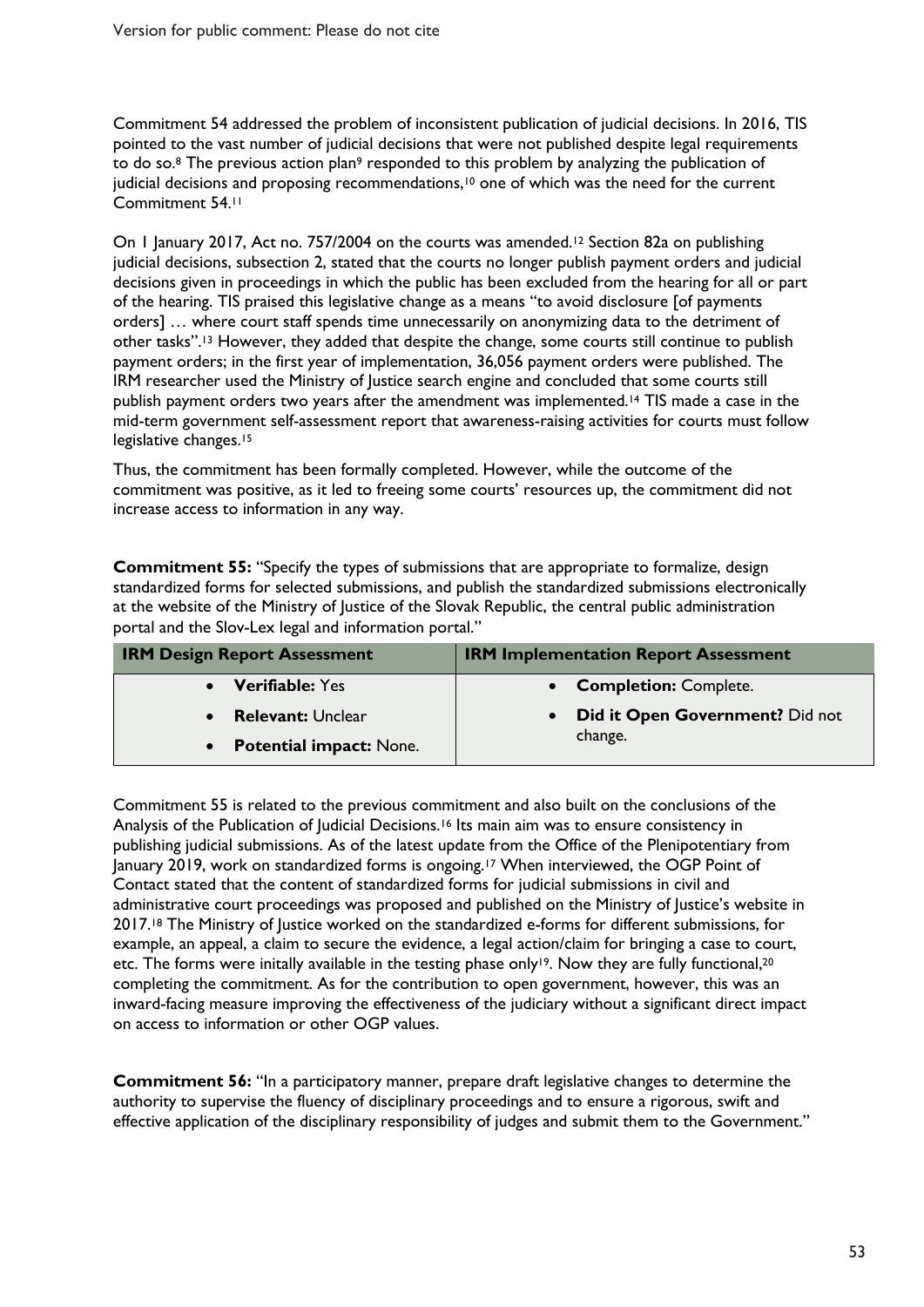| <b>IRM Design Report Assessment</b>                                         | <b>IRM Implementation Report Assessment</b> |
|-----------------------------------------------------------------------------|---------------------------------------------|
| <b>Verifiable: Yes</b><br>$\bullet$                                         | <b>Completion: Complete.</b>                |
| <b>Relevant:</b> Civic participation,<br>$\bullet$<br>Public accountability | Did it Open Government? Marginal.           |
| <b>Potential impact: Minor.</b><br>$\bullet$                                |                                             |

Commitment 56 mainly aimed to effectively apply the disciplinary responsibility of judges. The amendment of the Act on Judges and Assessors no. 385/2000<sup>21</sup> in section 119, subsections 5 and 6, specified that the Judicial Council would oversee disciplinary procedures against judges and impose measures to remedy identified flaws and eliminate their causes. The legislative change was a result of a participatory process at the Ministry of Justice, which created a working group comprising diverse stakeholders. Thus, the commitment was completed. Given the participatory nature of developing the draft legislation, the commitment created new opportunities for public participation.

However, as TIS argued in the mid-term government self-assessment report,<sup>22</sup> the contribution to accountability is marginal, as it deals only with the filed proposal for disciplinary proceedings. The legislative change does not introduce any mechanisms for monitoring compliance with judges' obligations. TIS posited if knowledge about judges violating their duties is missing, proposals for disciplinary proceedings cannot be filed in the first place. This concern is imperative now amid revelations that several judges have been influenced in their decisions by Marián Kočner, who has been accused of ordering the murder of investigative journalist Ján Kuciak.<sup>23</sup>

**Commitment 57:** "In a participatory manner, prepare draft legislative changes to ensure greater public scrutiny of the election of the heads of courts, judges and judicial staff and present them to the Government."

| <b>IRM Design Report Assessment</b>                                            | <b>IRM Implementation Report Assessment</b> |
|--------------------------------------------------------------------------------|---------------------------------------------|
| <b>Verifiable: Yes</b>                                                         | <b>Completion: Complete.</b>                |
| <b>Relevant:</b> Access to<br>$\bullet$<br>information, Civic<br>participation | Did it Open Government? Major.<br>$\bullet$ |
| <b>Potential impact: Moderate.</b><br>$\bullet$                                |                                             |

Commitment 57 aimed to increase the transparency of the election of judicial officials. The amendment of the Act on Judges and Assessors no. 385/200024 in section 28 prescribed the common selection procedures for judges. For instance, a selection committee consisting of five members suggested by the Judicial Council, the Minister of Justice, and relevant Presidents of Judicial Councils is now in charge of the selection procedure. The amendment has also increased access to information on the selection procedure, as the lists of candidates' 'close persons,' their CVs, and minutes of the selection process are now publicly available.

In the mid-term government self-assessment report, TIS assessed this legislative change as a positive measure preventing nepotism in the judiciary but would have welcomed a broader version to include other judicial staff as well. <sup>25</sup> As an expert on the judiciary stated in his commentary, the adoption of transparency measures in the judiciary has demonstrated to be highly useful, as the judiciary has recently faced high levels of distrust.<sup>26</sup> The leaked Threema communication between Marián Kočner27 and his alleged collaborators suggests that he had direct links to judges who published favorable judicial decisions in his cases in exchange for money or other benefits. As an expert concluded, although increasing transparency might not help to prevent the manipulation of selection procedures, retrospectively, it can help better understand how they happened and who is responsible for their outcomes.28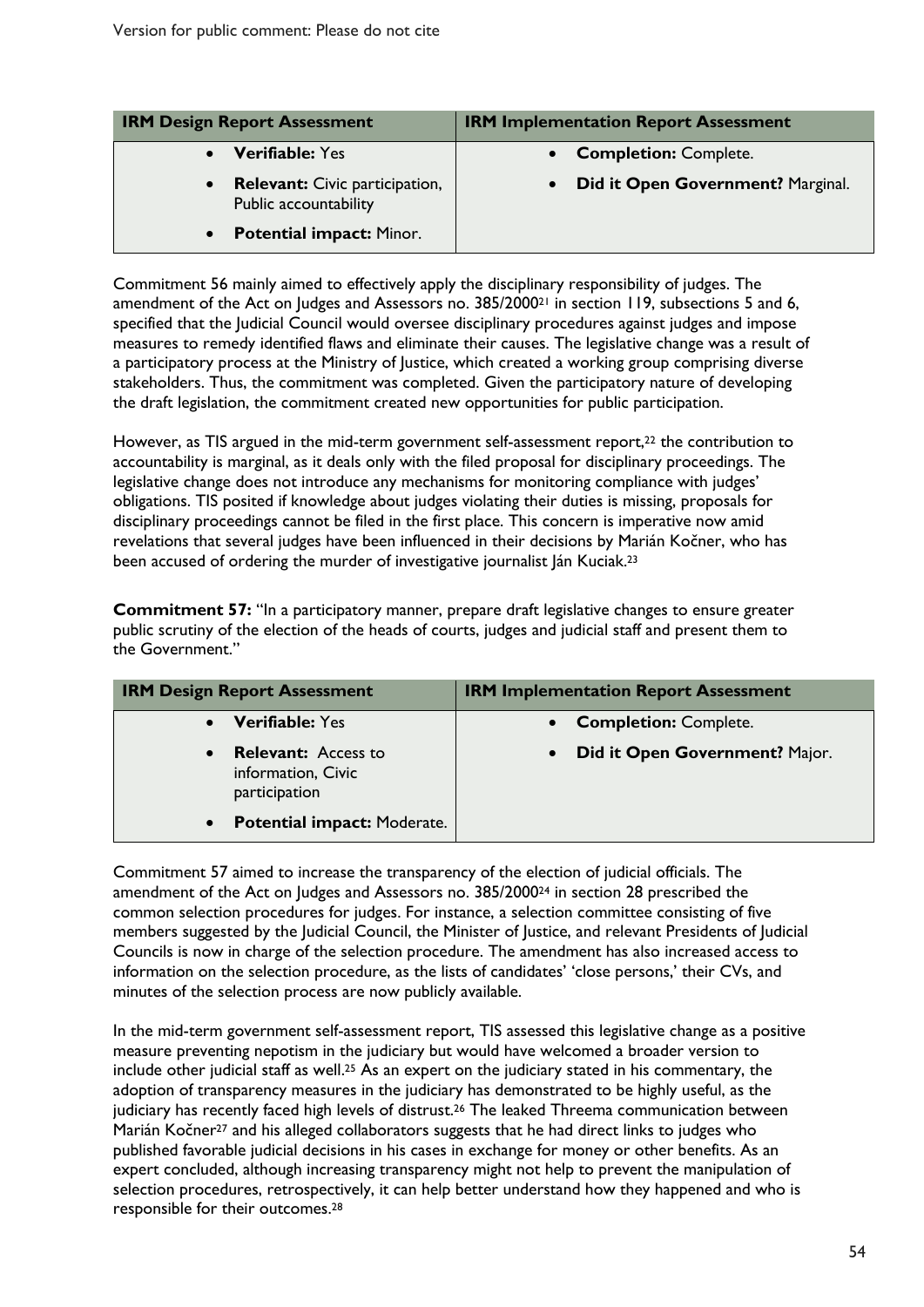Version for public comment: Please do not cite

 $\overline{a}$ 

http://bit.ly/2RevqCc See commitment 29.<br>4 SLOV-LEX (Legal and Information Portal), Ministry of Justice, "Zákon č. 385/2000 Z.z. o sudcoch a prísediacich a o zmene a doplnení niektorých zákonov" (Act no. 385/2000 Coll. on judges and assessors), http://bit.ly/3226YcF (in Slovak).<br><sup>5</sup> Ministry of Justice, Judges' evaluations (Hodnotenia sudcov), <u>http://bit.ly/2zYkodM</u> (In Slovak).<br><sup>6</sup>

<sup>8</sup> Transparency International Slovakia, "Desaťtisíce rozhodnutí súdy aj napriek zákonu nezverejňujú" (Ten thousand judicial decisions are not published despite this being a legal obligation), http://bit.ly/2aMWnZP (in Slovak).

<sup>9</sup> The Office of the Plenipotentiary, Open Government Partnership National Action Plan of the Slovak Republic 2015, see Commitment 30 on page 21, http://bit.ly/2RevqCc

<sup>12</sup> SLOV-LEX (Legal and Information Portal), Ministry of Justice, "Zákon č. 757/2004 Z.z. o súdoch a o zmene a doplnení<br>niektorých zákonov" (Act no. 757/2004 on courts), http://bit.ly/2MD1HBE (in Slovak).

<sup>15</sup> The Office of the Plenipotentiary, Mid-term government self-assessment report, http://bit.ly/2LKlnVh, (See Commitment 54 on page 86).

<sup>16</sup> The Office of the Plenipotentiary, "Analýza zverejňovania súdnych rozhodnutí" (The Analysis of the Publication of Judicial Decisions), http://bit.ly/2psugZR (in Slovak).

<sup>17</sup> Trello, update on commitment 55, http://bit.ly/2VA9xjP (in Slovak).

<sup>18</sup> Ministry of Justice, <u>https://obcan.justice.sk/ezaloby</u> (in Slovak).<br><sup>19</sup> Email conversation with Skarlet Ondrejčáková (The Office of the Plenipotentiary), 29 October 2019.<br><sup>20</sup> Ministry of Justice, list of e-forms, <u></u>

<sup>21</sup> SLOV-LEX (Legal and Information Portal), Ministry of Justice, "Zákon č. 385/2000 Z.z. o sudcoch a prísediacich a o zmene a doplnení niektorých zákonov" (Act no. 385/2000 Coll. on judges and assessors), http://bit.ly/3226YcF (in Slovak).<br><sup>22</sup> The Office of the Plenipotentiary, Mid-term government self-assessment report, http://bit.ly/2L 56 on page 88).

<sup>23</sup> The Slovak Spectator, Marian Kočner has been charged in the case of Kuciak's murder, http://bit.ly/2og9jCl

<sup>24</sup> SLOV-LEX (Legal and Information Portal), Ministry of Justice, "Zákon č. 385/2000 Z.z. o sudcoch a prísediacich a o<br>zmene a doplnení niektorých zákonov" (Act no. 385/2000 Coll. on judges and assessors), http://bit.ly/3 <sup>25</sup> The Office of the Plenipotentiary, Mid-term government self-assessment report, http://bit.ly/2LKlnVh, (See Commitment 57 on page 89).

<sup>26</sup> Samuel Spáč, Sme.sk, "Maruniakovú vybrali Sádovský a Sopoliga" (Sádovský a Sopoliga selected Maruniaková), http://bit.ly/2Mu3tFa (in Slovak).<br><sup>27</sup> The Slovak Spectator, Marian Kočner has been charged in the case of Kuciak's murder, http://bit.ly/2og9jCl

<sup>28</sup> Samuel Spáč, Sme.sk, "Maruniakovú vybrali Sádovský a Sopoliga" (Sádovský a Sopoliga selected Maruniaková), http://bit.ly/2Mu3tFa (in Slovak).

<sup>1</sup> The Office of the Plenipotentiary, Open Government Partnership National Action Plan of the Slovak Republic, https://www.opengovpartnership.org/members/slovak-republic/, and The Office of the Plenipotentiary, Open Government Partnership National Action Plan of the Slovak Republic 2015, http://bit.ly/2RevqCc

<sup>&</sup>lt;sup>2</sup> The Government Office, The government manifesto (Programové vyhlásenie vlády), http://bit.ly/2cceHdN (in Slovak).

<sup>&</sup>lt;sup>3</sup> The Office of the Plenipotentiary, Open Government Partnership National Action Plan of the Slovak Republic 2015,

<sup>&</sup>lt;sup>7</sup> The Office of the Plenipotentiary, Mid-term government self-assessment report, http://bit.ly/2LKlnVh, (See Commitment 53 on page 85).

<sup>&</sup>lt;sup>10</sup> The Office of the Plenipotentiary, "Analýza zverejňovania súdnych rozhodnutí" (The Analysis of the Publication of Judicial Decisions), http://bit.ly/2psugZR (in Slovak).<br>11 Mária Žuffová, Open Government Partnership, Slovakia Special Accountability Report 2014 - 2015, http://bit.ly/2EzH4Ws

<sup>13</sup> The Office of the Plenipotentiary, Mid-term government self-assessment report, http://bit.ly/2LKlnVh, (See Commitment 54 on page 86).<br><sup>14</sup> Ministry of Justice, "Rozhodnutia" (Decisions), http://bit.ly/2MaPWUa (in Slovak).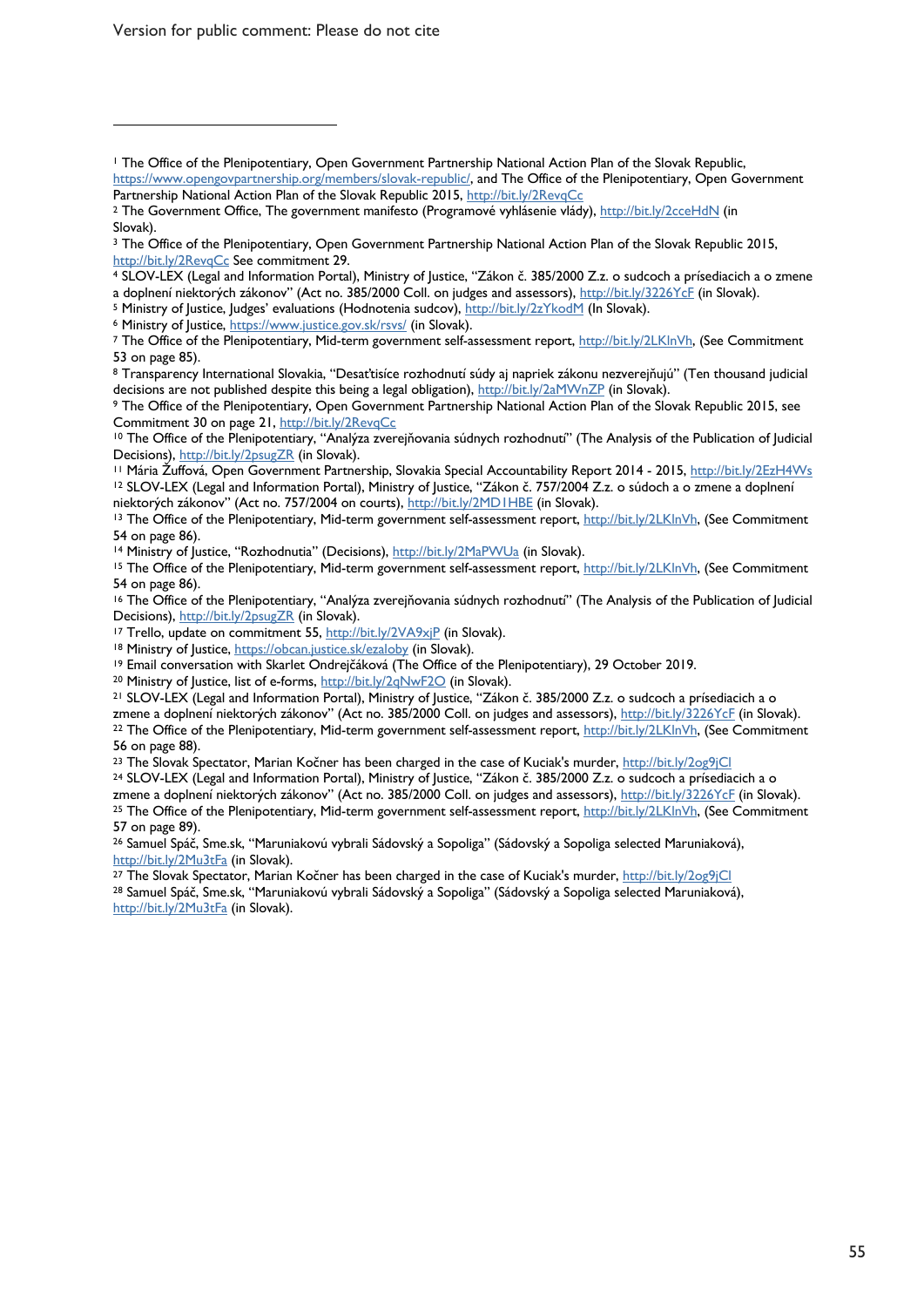### **15. Improve prosecutors**

**Commitment 58:** "Prepare and submit to the Government a draft of the Act amending Act No. 154/2001 Coll. on prosecutors and Lawyers of the Public Prosecutor's, that will ensure the publication of the seat of office of individual prosecutors".

| <b>IRM Design Report Assessment</b>                    | <b>IRM Implementation Report Assessment</b>    |
|--------------------------------------------------------|------------------------------------------------|
| <b>Verifiable: Yes</b>                                 | • Completion: Complete.                        |
| <b>Relevant:</b> Access to<br>$\bullet$<br>information | Did it Open Government? Marginal.<br>$\bullet$ |
| <b>Potential impact: Minor.</b><br>$\bullet$           |                                                |

Commitment 58 aimed to increase access to information on prosecutors and also builds on previous efforts. Slovakia's second action plan (2015-2017) included a commitment (31) to prepare a legislative proposal to publish the list of prosecutors' names. <sup>1</sup> That commitment was completed, and since then, the list has been available on the Prosecutor General's Office's website and has been regularly updated.2 The Group of States Against Corruption (GRECO) and the Council of Europe (CoE) welcomed this change in their latest report.3 However, the IRM Special Accountability Report concluded that the quality of lists was not sufficient and was full of ambiguities.4 Therefore, additional identifying information, such as the official seat of prosecutors (this commitment), was needed.

In April 2019, during the official public comment period for the draft Act no. 154/2001 on prosecutors and prosecutor candidates, the Office of the Plenipotentiary, together with a CSO Via Iuris, submitted substantial comments.5 One of them was a requirement for the Prosecutor General's Office to disclose the seat of prosecutors. The comment was accepted, and this obligation is now included in the act on prosecutors and prosecutor candidates.6 The commitment has therefore increased access to information about prosecutors.

**Commitment 59:** "Create draft legislation to extend the right to recommend candidates for the post of Attorney-General".

| <b>IRM Design Report Assessment</b>         | <b>IRM Implementation Report Assessment</b> |
|---------------------------------------------|---------------------------------------------|
| • Verifiable: Yes                           | • Completion: Not Started.                  |
| <b>Relevant: Unclear</b><br>$\bullet$       | Did it Open Government? Did not             |
| <b>Potential impact: None.</b><br>$\bullet$ | change.                                     |

Commitment 59 aimed to address the overly political nature of the appointment of the Attorney General by allowing legal professionals to recommend candidates. As stated in the Design Report, the nominees for the Attorney General are currently proposed by MPs. <sup>7</sup> However, the commitment was not directly relevant to OGP values, as it was an inward-facing measure that neither increases access to information nor creates opportunities for civic engagement.

The implementation of commitment has not yet started. The Office of the Plenipotentiary concluded that this commitment could be fulfilled only by changing the National Council's Rules of Procedure due to the complex nature of the selection procedure of the Attorney General. However, currently, there is no political will to make these changes.<sup>8</sup> Thus, it is unlikely that the implementation of the commitment will move forward before the upcoming general election in 2020.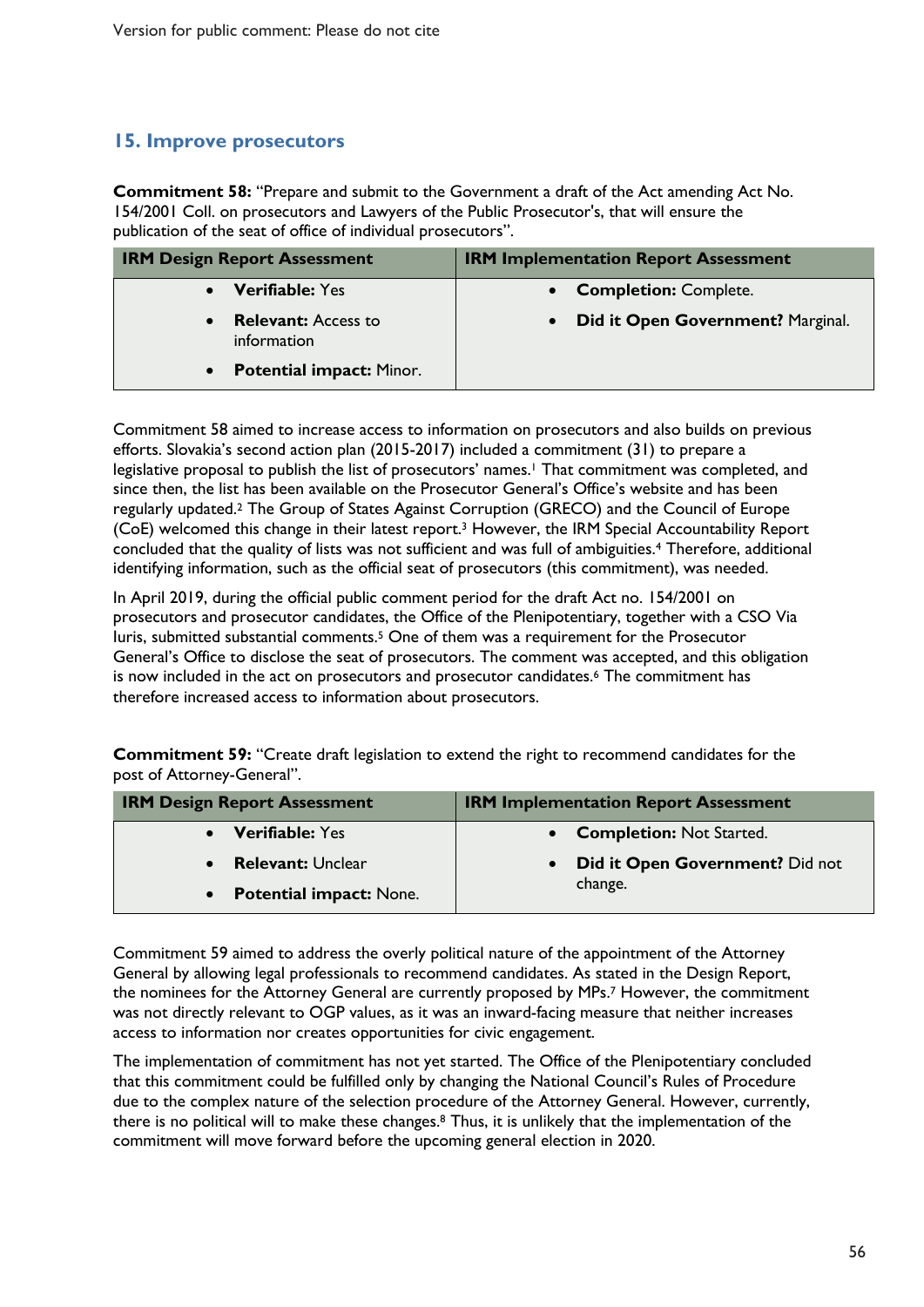**Commitment 60:** "In a participatory manner, conduct an analysis of disciplinary proceedings in prosecutors' affairs and create draft legislative changes in order to increase the transparency of these disciplinary proceedings."

| <b>IRM Design Report Assessment</b>                                         | <b>IRM Implementation Report Assessment</b> |
|-----------------------------------------------------------------------------|---------------------------------------------|
| <b>Verifiable: Yes</b>                                                      | • Completion: Substantial.                  |
| <b>Relevant:</b> Civic participation,<br>$\bullet$<br>Public accountability | Did it Open Government? Did not<br>change.  |
| <b>Potential impact: Minor.</b><br>$\bullet$                                |                                             |

**Commitment 61:** "In a participatory manner, analyze the selection procedures for the prosecutor's office, including draft legislative changes, in order to increase their transparency."

| <b>IRM Design Report Assessment</b>  | <b>IRM Implementation Report Assessment</b> |
|--------------------------------------|---------------------------------------------|
| <b>Verifiable: Yes</b>               | • Completion: Substantial.                  |
| <b>Relevant:</b> Civic participation | <b>Did it Open Government?</b> Did not      |
| <b>Potential impact: Minor.</b>      | change.                                     |

As noted in the IRM Design Report, and repeatedly by Transparency International Slovakia (TIS), the number of cases of grand corruption linked to high-level public officials in Slovakia has been very low, while the number of solved 'smaller' bribery cases has increased.<sup>9</sup> In particular, in 2018, the Office of Special Prosecutor, which is responsible for 'the corruption agenda', has accused the lowest number of people since 2009. An investigative journalist suggested that prosecutors also obstructed the investigation of some regional corruption cases. <sup>10</sup> The leaked Threema communication of Marián Kočner, who was accused<sup>11</sup> and later formally charged<sup>12</sup> of ordering the murder of investigative journalist Ján Kuciak, has shown his links to prosecutors and judges. For example, special prosecutor Kováčik was also mentioned there as a link through which Kočner tried to influence prosecutions.<sup>13</sup> Thus, the low numbers of convictions might signal that corruption cases have been intentionally overlooked.

Although the potential of Commitments 60 and 61 to increase transparency in disciplinary and selection procedures for the Prosecutor's Office was considered minor in the IRM Design Report, in light of these recent revelations, the commitments have been of utmost importance. The 2016 IRM Special Accountability Report had already concluded that the Attorney General's executive powers should be weakened.<sup>14</sup> The Council of Prosecutors called for an independent and thorough investigation of Kočner's alleged connections among prosecutors,<sup>15</sup> and also acknowledged that the selection procedure of the Attorney General requires a systemic change, and public control should be strengthened.

The implementation of both commitments has been substantial. In June 2019, the Office of the Plenipotentiary posted on Trello an update on these commitments, concluding that the Prosecutor General's Office completed the analysis of selection procedures which will inform the new draft law on prosecutors. <sup>16</sup> In October, the Office of the Plenipotentiary also confirmed that the Prosecutor General's Office completed the analysis of disciplinary procedures.17

However, these analyses are not publicly available. The IRM researcher sent a request to the Prosecutor General's Office to provide her with the analyses of both disciplinary and selection procedures, and the available evidence that they were conducted in a participatory manner.18 The Prosecutor General's Office provided both analyses, but it was unclear to what extent participatory processes were included in their development. Moreover, both analyses concluded that the imminent legislative changes are not required. Therefore, the contribution to open government is unclear. Also, because the analyses are not publicly available, they have not increased access to information.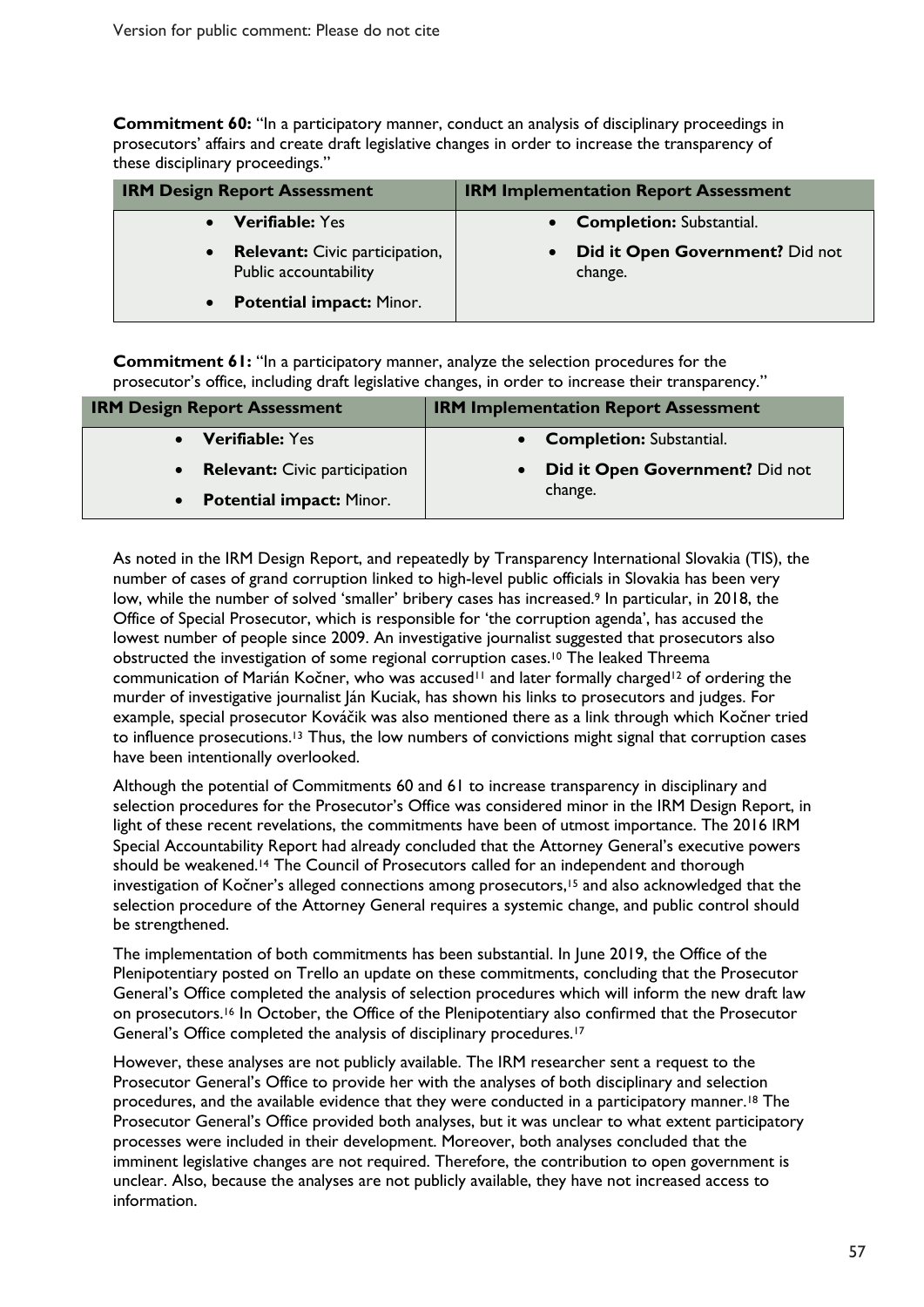$\overline{a}$ 

In addition, the Prosecutor General's Office announced its plans to create a working group, with a representation of relevant CSOs, which will oversee proposed changes for both selection and disciplinary procedures.<sup>19</sup> The working group was established in August 2019 and, as announced, it consists of the representatives from Via Iuris, a renowned CSO focusing on prosecutors and judiciary. From the government side, it includes representatives of the Office of the Plenipotentiary, General Prosecutor's Office, Council of Prosecutors, Ministry of Justice, and the Judicial Council.<sup>20</sup> Its first meeting took place on 12 November 2019. 21

In January 2020, the Prosecutor General's Office published an announcement in which it expressed its commitment to OGP values and presented the plans of the working group. <sup>22</sup> Although the Office has been a part of the implementation of previous OGP action plans, this was the first statement from the Office of this kind. It is important to note that this announcement came after the revelations that Marián Kočner had close ties with a number of prosecutors.

4 Mária Žuffová, Open Government Partnership, Slovakia Special Accountability Report 2014 - 2015, http://bit.ly/2EzH4Ws <sup>5</sup> SLOV-LEX (Legal and Information Portal), Ministry of Justice, Comments submitted in the official comment period –

<sup>14</sup> Mária Žuffová, Open Government Partnership, Slovakia Special Accountability Report 2014 - 2015, http://bit.ly/2EzH4Ws <sup>15</sup> DennikN.sk, "Vyhlásenie Rady prokurátorov" (Announcement of the Council of Prosecutors), http://bit.ly/2BRoPHE (in Slovak).

<sup>16</sup> Trello, update on Commitment 61, http://bit.ly/2lyfHvy (in Slovak).<br><sup>17</sup> Email conversation with Lucia Lacika (The Office of the Plenipotentiary), 29 October 2019.<br><sup>18</sup> Email and telephone conversation with the Genera téme prokuratúry" (Fulfilment of tasks from the OGP Action Plan 2017-2019 in the area of prosecutors),

<sup>1</sup> The Office of the Plenipotentiary, Open Government Partnership National Action Plan of the Slovak Republic 2015, http://bit.ly/2RevqCc

<sup>&</sup>lt;sup>2</sup> The Prosecutor General's Office, List of prosecutors (by names), http://bit.ly/2aYKyk2 (in Slovak).

<sup>3</sup> Group of states against corruption and Council of Europe, Second compliance report Slovak republic: Corruption prevention in respect of members of parliament, judges and prosecutors, http://bit.ly/2BwFTDy

Draft Act no. 154/2001 on prosecutors and prosecutor candidates, http://bit.ly/2p4dEs7 (in Slovak).<br>6 SLOV-LEX (Legal and Information Portal), Ministry of Justice, "Zákon č. 154/2001 Z.z. o prokurátoroch a právnych čakateľoch prokuratúry" (Act no. 154/2001 on prosecutors and prosecutor candidates), http://bit.ly/32a8xWd (in Slovak).<br>7 Mária Žuffová, Open Government Partnership, Slovakia Design Report 2017 – 2019, http://bit.ly/2nOTrp

<sup>15 -</sup> Improve prosecutors for more details.<br><sup>8</sup> Trello, update on Commitment 59, <u>http://bit.ly/35ilX4f</u> (in Slovak).<br>9 Transparency International Slovakia, "Napriek zlepšeniu "veľké ryby" stále nechytáme" (Despite improvem do not catch 'big fish'), http://bit.ly/2Tcb7d0 (in Slovak)

<sup>10</sup> Interview with Vanda Tuchyňová (Protikorupcii.sk), 3 September 2019.

<sup>&</sup>lt;sup>11</sup> The Slovak Spectator, Marian Kočner has been charged in the case of Kuciak's murder, http://bit.ly/2og9jCl

<sup>&</sup>lt;sup>12</sup> The Slovak Spectator, Prosecutor brings charges against Kočner in the Kuciak murder case, http://bit.ly/2MDxhAs

<sup>&</sup>lt;sup>13</sup> The Slovak Spectator, Threema saga: Bödör allegedly served as a liaison between Kočner and the special prosecutor, http://bit.ly/2nxCNeu, and Tóth: Special Prosecutor shared information with controversial businessman, http://bit.ly/2nxCTmm

http://bit.ly/2mtojvB (in Slovak).<br><sup>20</sup> Email conversation with Lucia Lacika (The Office of the Plenipotentiary), 29 October 2019.

<sup>&</sup>lt;sup>21</sup> Email conversation with the General Prosecutor's Office, response to an FOI request, 30 October 2019.<br><sup>22</sup> TASR (Publicly-funded press agency), "Vyjadrenie: Generálna prokuratúra Slovenskej republiky sa prihlásila k v Akčnému plánu Iniciatívy pre otvorené vládnutie v Slovenskej republike na roky 2017 - 2019." (Announcement of the Prosecutor General's Office), https://www.tasr.sk/tasr-clanok/TASR:20200113TBA01534 (in Slovak).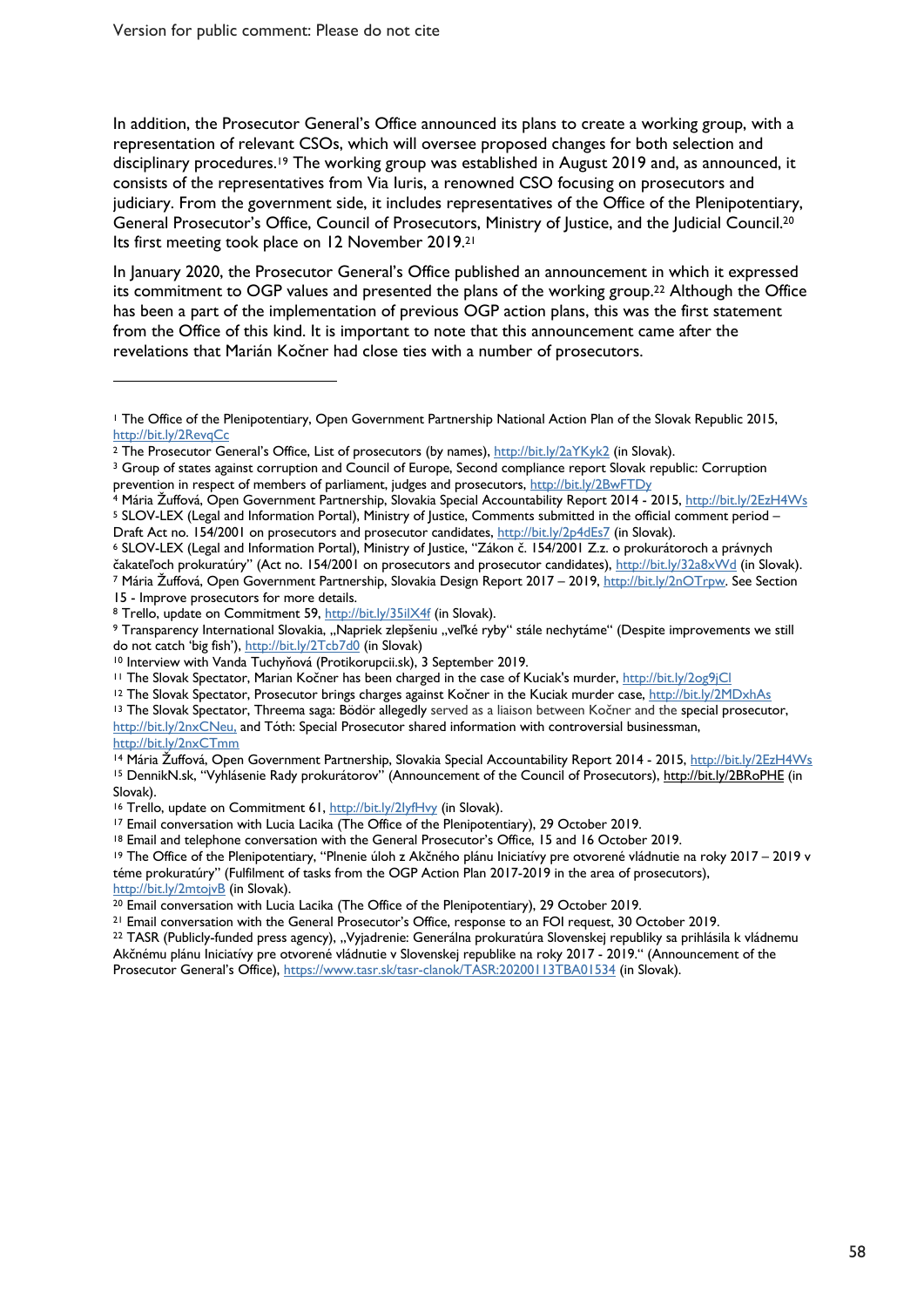#### **16. Raise awareness on whistleblowing**

**Commitment 62:** "Raise public awareness in the field of reporting of anti-social activities and on the basis of the results of regular evaluations of application practice of Act no. 307/2014 Coll. on certain measures related to the reporting of anti-social activities and on the amendment of some laws, or to propose amendments to the legislation."

| <b>IRM Design Report Assessment</b>                                           | <b>IRM Implementation Report Assessment</b> |
|-------------------------------------------------------------------------------|---------------------------------------------|
| <b>Verifiable:</b> Yes                                                        | <b>Completion: Complete.</b>                |
| <b>Relevant:</b> Access to<br>$\bullet$<br>information, Public accountability | Did it Open Government? Major.<br>$\bullet$ |
| <b>Potential impact: Moderate.</b><br>$\bullet$                               |                                             |

While the Whistleblowers Protection Act was successfully adopted in 2015, the use of its provisions has been limited. Transparency International Slovakia (TIS) has long pointed to the low number of filed requests as problematic.<sup>1</sup> The awareness-raising activities of Commitment 62 were thus proposed to address this problem.

During implementation of the commitment, the focus of efforts shifted to drafting better legislation.2 The Office of the Plenipotentiary participated in the working group, along with major CSOs like Fair-Play Alliance, Stop Corruption Foundation, and TIS, that prepared a draft of the new act. The updated act came into effect on 1 March 2019<sup>3</sup> and introduced several important provisions, such as establishing a new public agency dedicated to whistleblower protection, transparent election of its head, and the possibility to appeal if protection was not granted. Several CSO representatives praised the new act.4 That said, no candidate was appointed to lead the new agency due to the insufficient number of MPs' votes for either candidate. <sup>5</sup> Relevant CSOs closely watched the selection procedure and praised it for its high standards, <sup>6</sup> but expressed concerns that MPs obstructed filing the post and discouraged quality candidates from applying.7

New public hearings for candidates took place on 23 and 24 October 2019.8 The list of applicants, their CVs, cover letters, and recommendations are available on the dedicated website.<sup>9</sup> Within 15 days of the hearings, the Selection Committee again recommended two candidates to the Government's Office: Zuzana Dlugošová and Martin Rajňák10, and MPs were expected to select the head in the voting in the National Council. However, that has not happened yet, jeopardizing the operation of the public agency and support for whistleblowers. It is unlikely that voting will take place before the 2020 election and the consequences it will have on the selection procedure remain to be seen.

Although the text of the commitment did not specifically state how many awareness-raising activities would be organized, or the size of the target audience, the Office of the Plenipotentiary and some CSOs did undertake awareness-raising activities. For example, in 2017, they organized a discussion of the new legislation to be prepared,<sup>11</sup> and protection of whistleblowers was a key topic during Open Government Week 2017. In 2019, one of the Office's staff members led webinars on whistleblowing as a means of tackling corruption for young activists.<sup>12</sup> Stop Corruption Foundation and TIS, CSOs long active in the field, also organized awareness-raising campaigns<sup>13</sup> and conferences. 14

In 2019, the polling agency FOCUS conducted a survey for TIS exploring awareness of the Whistleblowers Protection Act and found that the number of people who are aware of the existence of the law is on rising. Thirty-nine percent of the population in 2019 knew about the Act, compared to 29 percent in the previous year. However, the awareness was highest in 2017, possibly as a consequence of extensive media coverage of the case of a whistleblower Zuzana Hlávková, who pointed to suspicious contracts related to the Slovak EU Council Presidency in 2016. Also, in 2019, 71 percent were positive about whistleblowers at the workplace.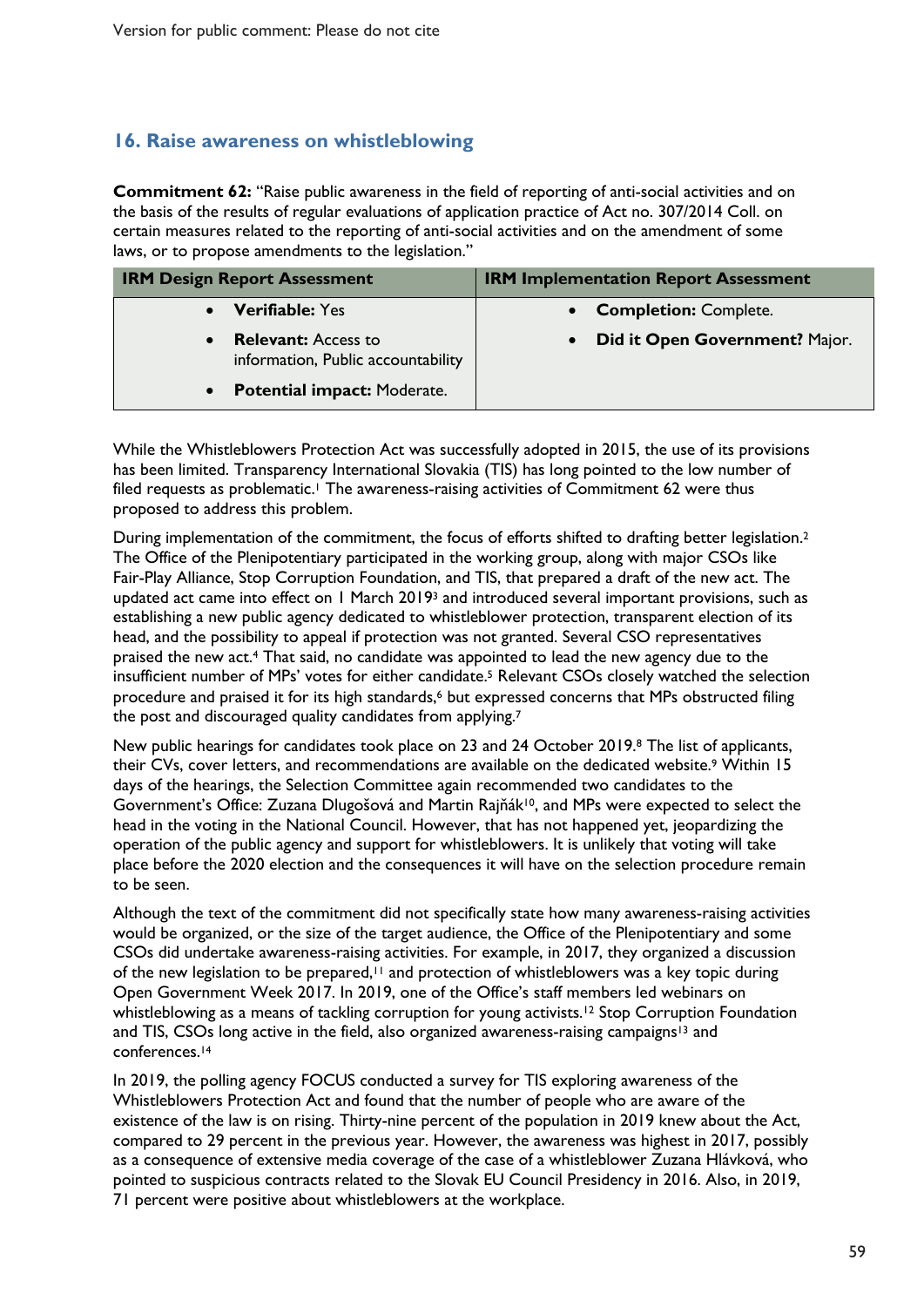Version for public comment: Please do not cite

In light of these results, this commitment has been completed.<sup>15</sup> However, at the same time, the low number of filed requests persists. Much will depend on how the new selection procedure for the head of office will be managed. One interviewee mentioned the office must have a reasonably large budget to be truly independent and functional.<sup>16</sup> Another investigative journalist expressed concern that the new agency will be a "formality" without a genuine motivation to expose misconduct.<sup>17</sup>

korupcie" (Another useless agency? What changes new whistleblowers' act brings), <u>http://bit.ly/2nwozKm</u> (in Slovak).<br><sup>5</sup> The National Council of the Slovak Republic, Meeting no. 46, meeting minutes, <u>http://bit.ly/2o7YYm</u>

 $\overline{a}$ 

<sup>1</sup> Transparency International Slovakia, Government's protection of whistleblowers is insufficient, http://bit.ly/2b3MerA, and "Oznamovateľov nekalých praktík chránime len na papieri" (Whistleblowers are protected only on paper), http://bit.ly/2KPDY05, and Radio Slovakia, "Ochrana oznamovateľov korupcie v praxi nefunguje" (Whistleblowers

protection does not work in practice), http://bit.ly/2oaXlcG (in Slovak).<br><sup>2</sup> Interview with Lucia Lacika (The Office of the Plenipotentiary), 27 September and 9 October 2018.

<sup>3</sup> SLOV-LEX (Legal and Information Portal), Ministry of Justice, "Zákon č. 54/2019 Z.z. o ochrane oznamovateľov protispoločenskej činnosti a o zmene a doplnení niektorých zákonov" (Whistleblower Protection Act no. 54/2019), http://bit.ly/2nvBHiL (in Slovak).<br><sup>4</sup> Marianna Leontiev, Stop Corruption Foundation, "Iba ďalší zbytočný úrad? Čo prináša nový zákon oznamovateľom

<sup>(</sup>We recommend Martin Rajňák for the head of the new agency for whistleblowers protection), http://bit.ly/2mF61HN (in Slovak).

<sup>7</sup> Aktuality.sk, "Poslanci nezvolili šéfa úradu na ochranu whistleblowerov" (MPs did not elect the head of the Office for

Whistleblowers Protection), http://bit.ly/2mtDa9r (in Slovak).<br><sup>8</sup> Government of the Slovak Republic, "Poznáme mená 11 prihlásených kandidátov na predsedu Úradu na ochranu oznamovateľov protispoločenskej činnosti" (We know names of 11 candidates for the head of the Office for

Whistleblowers Protection), http://bit.ly/2myaJqM (in Slovak).<br>9 Government's Office – Corruption Prevention Section, "Úrad na ochranu oznamovateľov" (Whistleblowers protection<br>office), http://bit.ly/2qNh0k3 (in Slovak).

<sup>&</sup>lt;sup>10</sup> Government's Office – Corruption Prevention Section, "Úrad na ochranu oznamovateľov",

https://www.bojprotikorupcii.gov.sk/data/files/7472\_04\_priloha\_1\_zapisnica-z-verejneho-vypocutia\_ii.pdf (in Slovak) <sup>11</sup> The Office of the Plenipotentiary, "Organizovali sme diskusiu o zákone o whistleblowers" (We organized a discussion about the Whistleblower Protection Act), http://bit.ly/2okhtcn (in Slovak).

<sup>&</sup>lt;sup>12</sup> The Office of the Plenipotentiary, "Na Akadémii dobrej politiky sme prednášali o ochrane whistleblowerov" (We

delivered a lecture on whistleblower protection at the Academy of good politics), http://bit.ly/2npLiYE (in Slovak).<br><sup>13</sup> Stop Corruption Foundation, "Ako oznámiť kampaň" (How to report campaign), http://akooznamit.sk/ (in

http://bit.ly/2nXXMXw (in Slovak).<br><sup>15</sup> Transparency International Slovensko, <u>https://www.facebook.com/transparencysk/</u> (in Slovak).<br><sup>16</sup> Interview with Vanda Tuchyňová (Protikorupcii.sk), 3 September 2019.<br><sup>17</sup> Interview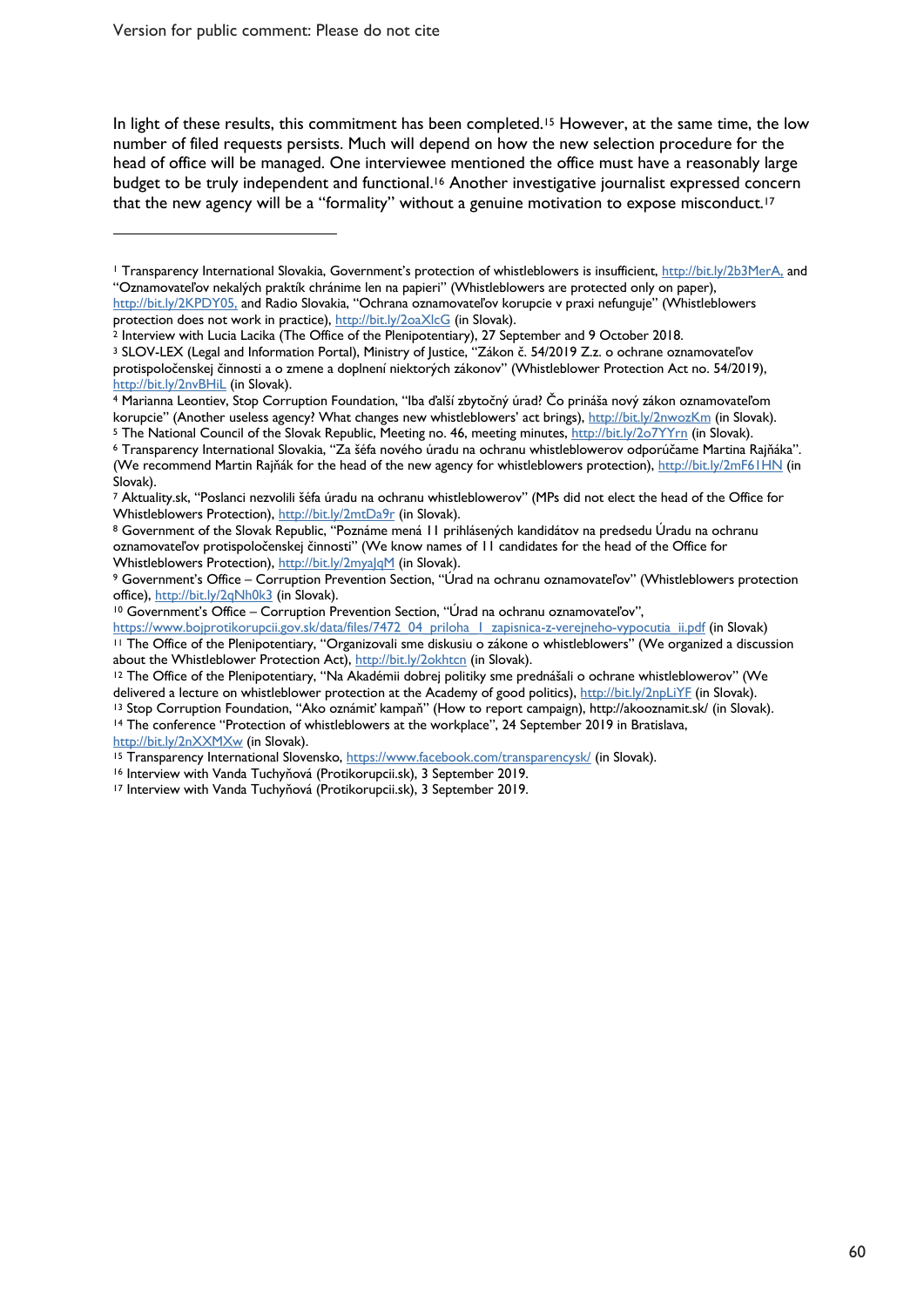### **17. OGP coordination and next steps**

**Commitment 65:** "Identify the person responsible for implementing the tasks of the OGP National Action Plan 2017-2019 in the organization."

| <b>IRM Design Report Assessment</b>                     | <b>IRM Implementation Report Assessment</b>    |
|---------------------------------------------------------|------------------------------------------------|
| <b>Verifiable: Yes</b>                                  | <b>Completion: Complete.</b>                   |
| <b>Relevant:</b> Access to<br>$\bullet$<br>information. | Did it Open Government? Marginal.<br>$\bullet$ |
| <b>Potential impact: Minor.</b><br>$\bullet$            |                                                |

Commitment 65 was created in response to a need for better and stronger intra-agency and interagency cooperation, which was crucial for the successful implementation of some cross-sectoral commitments. More detailed information on this is included in the IRM Design Report.1

The commitment was fulfilled at the very beginning of the implementation of the action plan. The list of public servants responsible for the OGP commitments at specific ministries was published on the website of the Office of the Plenipotentiary in May 2017,<sup>2</sup> as well as on Trello, which serves as a platform for tracking the progress of commitment implementation, in March 2017.3 However, the personnel at some ministries has changed since then. These changes have not been systematically recorded, so the list is out of date. That said, assigning "OGP contact points" at each ministry and making their list publicly available was a useful measure that contributed to opening the government. It helped create a greater sense of ownership of individual commitments in the agencies, and it allowed citizens, CSO representatives, and anyone interested in OGP to direct their queries towards those in charge of implementation. Thus, it has potentially (if there is a public demand) increased access to information.

**Commitment 66:** "Coordinate the Working Group on the implementation of the OGP National Action Plan 2017-2019."

| <b>IRM Design Report Assessment</b>          | <b>IRM Implementation Report Assessment</b> |
|----------------------------------------------|---------------------------------------------|
| <b>Verifiable: Yes</b>                       | <b>Completion: Complete.</b>                |
| <b>Relevant:</b> Access to<br>information.   | Did it Open Government? Marginal.           |
| <b>Potential impact: Minor.</b><br>$\bullet$ |                                             |

Commitment 66 addresses the same issue and aims to contribute to the successful implementation of the 2017 – 2019 action plan. This commitment was coded to have a minor potential impact as it was expected to enhance knowledge exchange between public servants but with no direct relevance for the public.<sup>4</sup> The working group exists and meets on a more or less regular basis,<sup>5</sup> so the commitment can be considered complete. Public servants in charge of commitment implementation agreed that having a working group is a useful platform for sharing experiences and suggestions for improvements. This commitment has also marginally contributed to open government, as some meetings minutes are publicly available.

**Commitment 67:** "Develop the final evaluation of the OGP National Action Plan 2017-2019."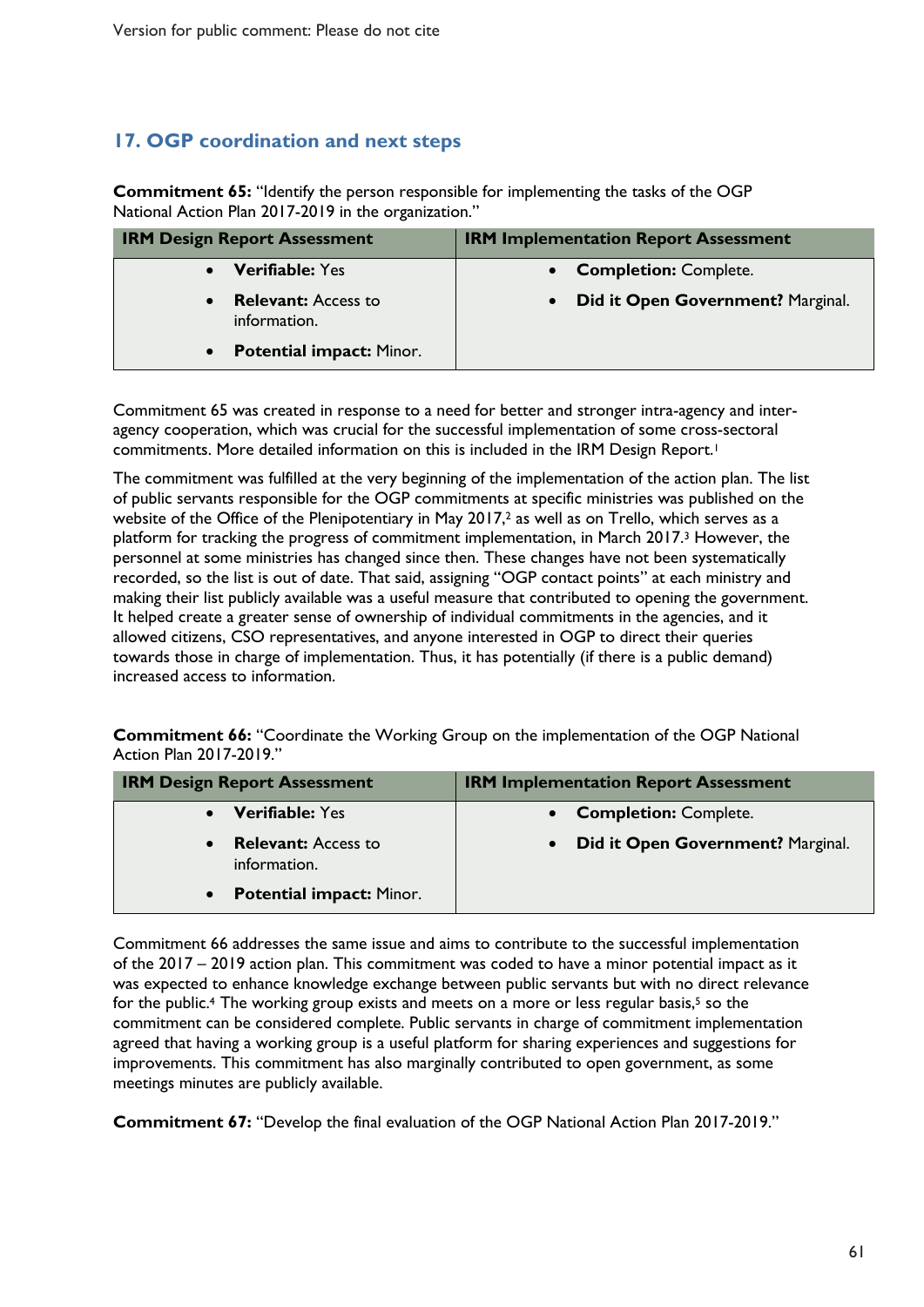| <b>IRM Design Report Assessment</b>                    | <b>IRM Implementation Report Assessment</b>    |  |
|--------------------------------------------------------|------------------------------------------------|--|
| <b>Verifiable: Yes</b><br>$\bullet$                    | • Completion: Limited.                         |  |
| <b>Relevant:</b> Access to<br>$\bullet$<br>information | Did it Open Government? Marginal.<br>$\bullet$ |  |
| <b>Potential impact: Minor.</b><br>$\bullet$           |                                                |  |

By the end of each implementation cycle, governments are expected to publish their self-assessment reports. As stated in Commitment 67, the Office of the Plenipotentiary initially expected to complete and publish the report by 30 June 2019.6 However, they did not meet this initial deadline. By the end of January 2020, the report was still not published on the website of the Office of the Plenipotentiary. Thus, the government self-assessment report could not inform this IRM report.

Despite these delays, there is vast evidence of the participatory nature of creating the report. The Office of the Plenipotentiary organized several meetings with public servants and CSO representatives to discuss the progress in implementing individual commitments.7 Thematic meetings took place mostly in Bratislava in February and March 2019, with one meeting organized in Banská Bystrica and Košice. Minutes from the majority of these meetings are available on the website of the Office of the Plenipotentiary, and their outcomes were discussed in greater detail in previous sections. On the whole, given the participatory character of the creation of the self-assessment report and regular updates on the website and social media of the Office of the Plenipotentiary, the IRM researcher concludes that the commitment has contributed to an increase in access to information on OGP processes, and created several opportunities for civic engagement.

**Commitment 68:** "Prepare and submit for the Government of the Slovak Republic the OGP National Action Plan for the following period."

| <b>IRM Design Report Assessment</b>                                            | <b>IRM Implementation Report Assessment</b>             |  |
|--------------------------------------------------------------------------------|---------------------------------------------------------|--|
| <b>Verifiable: Yes</b>                                                         | <b>Completion: Substantial.</b><br>$\bullet$            |  |
| <b>Relevant:</b> Access to<br>$\bullet$<br>information, Civic<br>participation | Did it Open Government? Did not<br>$\bullet$<br>change. |  |
| <b>Potential impact: Minor.</b><br>$\bullet$                                   |                                                         |  |

OGP members are also expected to submit their new action plans by the end of an implementation cycle. For Slovakia, the initial deadline set in the action plan was 31 October 2019,8 but again, it was not met. However, from the information provided on the website and interviews, it was clear that the new action plan is being developed, and in an open and transparent way. In March 2019, in the capital city, Bratislava, the Office of the Plenipotentiary organized events during Open Government Week,<sup>9</sup> which represented one of many opportunities for citizens and CSOs to have their say in assessing the present action plan and shaping the new one. The information about Open Government Week was available online well in advance,<sup>10</sup> and several reminders<sup>11</sup> were published as the event approached. Ideas for the new action plan were also discussed during the events in Banská Bystrica and Košice. The meetings were followed by a report, which was published on the website of the Office of the Plenipotentiary.12

The first draft on the new action plan for 2019 – 2021 was published in mid-July and was open for comments for more than a month. <sup>13</sup> Anyone interested in OGP could have submitted their comments via email, in person with the OGP Point of Contact, or by adding comments to the document online. The action plan was then opened for intra-agency comments<sup>14</sup> from 7 to 14 October 2019.<sup>15</sup> The length of the comment period was abridged,<sup>16</sup> as the Office of the Plenipotentiary tried to meet the original deadline set in the action plan. Overall, activities that accompanied the creation of the new action plan have increased access to information and offered several ways to participate in the process. However, since these standards had been set and met by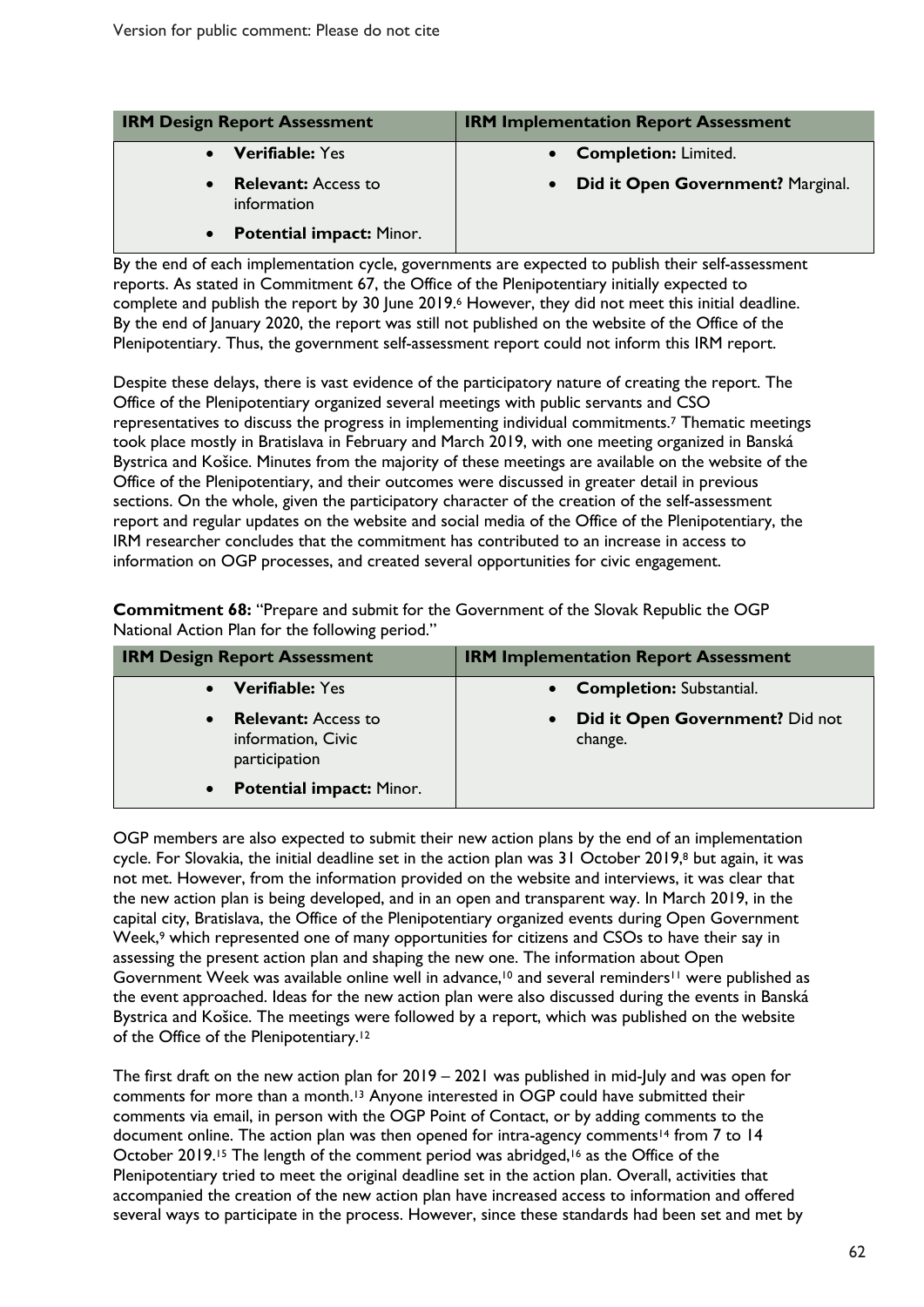Version for public comment: Please do not cite

 $\overline{a}$ 

the Office of the Plenipotentiary in previous implementation periods, the contribution to open government has not changed since then.

<sup>8</sup> The Office of the Plenipotentiary, Open Government Partnership National Action Plan of the Slovak Republic 2017 – 2019, https://www.opengovpartnership.org/members/slovak-republic/

<sup>9</sup> The Office of the Plenipotentiary, "Program a registrácia Týždňa otvoreného vládnutia 2019" (Programme and

Government Week 2019 – Final report), <u>http://bit.ly/2nPVREm</u> (in Slovak).<br><sup>13</sup> SLOV-LEX (Legal and Information Portal), Ministry of Justice, "PI/2019/205 Predbežná informácia k návrhu Akčného plánu Iniciatívy pre otvorené vládnutie na roky 2019 – 2021" (Preliminary information on the draft OGP Action Plan 2019 – 2021), http://bit.ly/2lUMmTY (in Slovak).<br><sup>14</sup> Comments from agencies, http://bit.ly/2nXPm2n (in Slovak).

<sup>&</sup>lt;sup>1</sup> Mária Žuffová, Open Government Partnership, Slovakia Design Report 2017 – 2019, <u>http://bit.ly/2nOTrpw</u>. See Section<br>17 - OGP coordination and next steps for more details.

<sup>&</sup>lt;sup>2</sup> List of ministries' OGP commitments, http://bit.ly/2nhQ1eV (in Slovak).<br><sup>3</sup> Trello, update on Commitment 65, http://bit.ly/20i768N (in Slovak).<br><sup>4</sup> The Office of the Plenipotentiary, Open Government Partnership Nation 2019, https://www.opengovpartnership.org/members/slovak-republic/

<sup>&</sup>lt;sup>5</sup> Trello, update on Commitment 66, http://bit.ly/2mSOQT4 (in Slovak). 6 The Office of the Slovak Republic 2017 – 5 The Office of the Plenipotentiary, Open Government Partnership National Action Plan of the Slovak Republ 2019, https://www.opengovpartnership.org/members/slovak-republic/

<sup>7</sup> The Office of the Plenipotentiary, "S predstaviteľmi štátnej správy a občianskej spoločnosti diskutujeme o Akčných plánoch Iniciatívy pre otvorené vládnutie" (We lead discussions about OGP action plans with public servants and CSOs), http://bit.ly/2njbPXo (in Slovak).

registration for Open Government Week 2019), http://bit.ly/2nQ2Flp (in Slovak).<br><sup>10</sup> The Office of the Plenipotentiary, "Pripravujeme nový Akčný plán Iniciatívy pre otvorené vládnutie na roky 2019 – 2021" (We are working on the new OGP action plan), http://bit.ly/2lFqrzQ (in Slovak).<br><sup>11</sup> Open Government Week information, http://bit.ly/2ngdkpt, and, http://bit.ly/2nQ2Flp (both in Slovak).

<sup>12</sup> The Office of the Plenipotentiary, "Týždeň otvoreného vládnutia 2019 – Záverečná správa z podujatia" (Open

<sup>&</sup>lt;sup>15</sup> Official Public Comment Period, SLOV-LEX (Legal and information portal), Ministry of Justice, http://bit.ly/31AGUUT (in Slovak).

<sup>&</sup>lt;sup>16</sup> The standard length of the official public comment period is 15 days. The abridged length of the official public comment period is 7 days.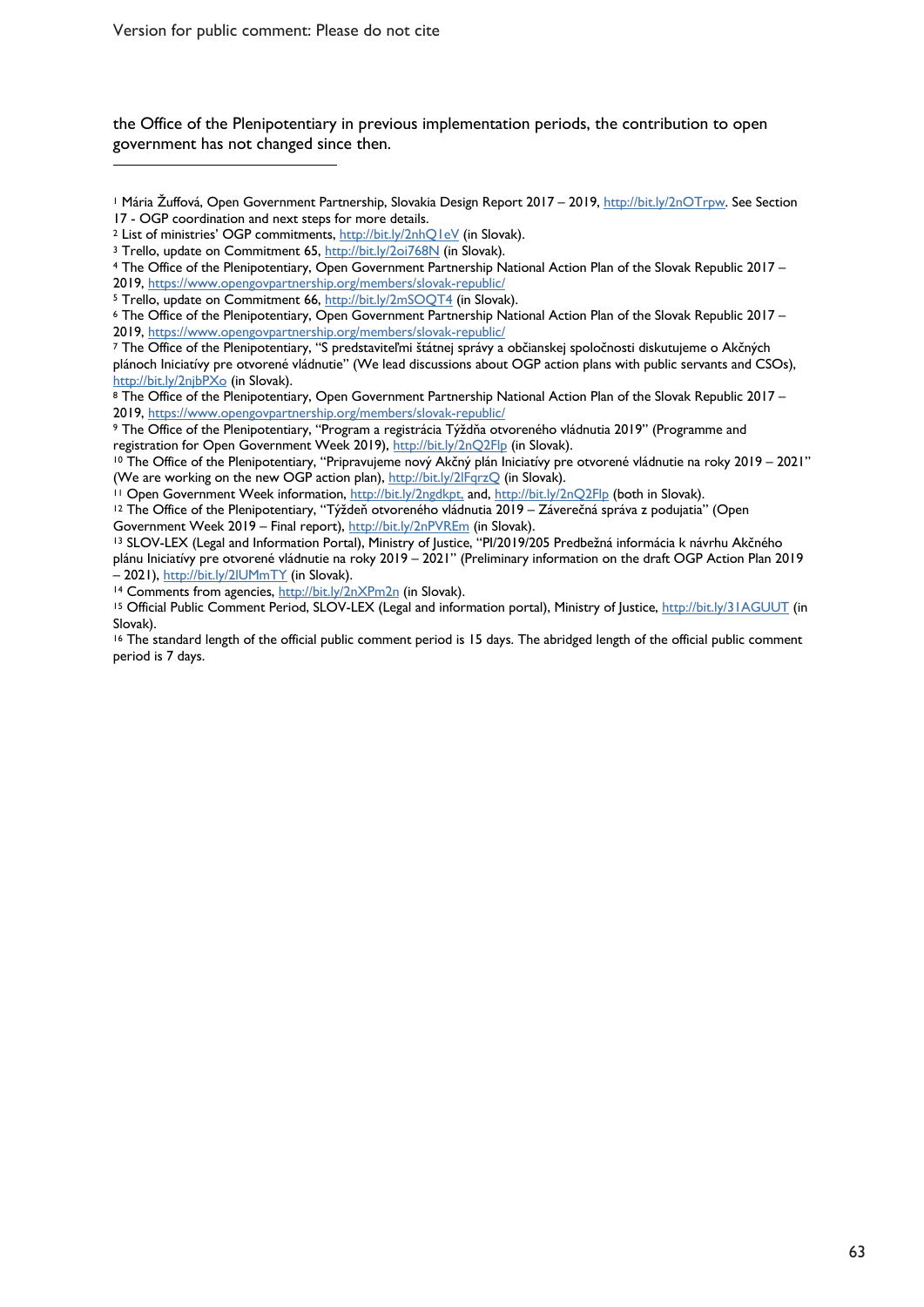# **III. Multi-stakeholder Process**

Following an open and inclusive development of the third action plan, the Office of the Plenipotentiary continued to implement commitments in a similar manner. It has regularly published updates on the progress and outcomes of individual commitments using various communication channels.

#### **3.1 Multi-stakeholder process throughout action plan implementation**

In 2017, OGP adopted the OGP Participation and Co-Creation Standards intended to support participation and co-creation by civil society at all stages of the OGP cycle. All OGP-participating countries are expected to meet these standards. The standards aim to raise ambition and quality of participation during development, implementation, and review of OGP action plans.

OGP's Articles of Governance also establish participation and co-creation requirements a country or entity must meet in their action plan development and implementation to act according to OGP process. Slovakia **did not** act contrary to OGP process.1

Please see Annex I for an overview of Slovakia's performance implementing the Co-Creation and Participation Standards throughout the action plan implementation.

#### Table [3.2]: Level of Public Influence

The IRM has adapted the International Association for Public Participation (IAP2) "Spectrum of Participation" to apply to OGP.2 This spectrum shows the potential level of public influence on the contents of the action plan. In the spirit of OGP, most countries should aspire for "collaborate."

| <b>Level of public influence</b> |                                                                              | <b>During</b><br>development of<br>action plan | <b>During</b><br>implementation<br>of action plan |
|----------------------------------|------------------------------------------------------------------------------|------------------------------------------------|---------------------------------------------------|
| <b>Empower</b>                   | The government handed decision-<br>making power to members of the<br>public. |                                                |                                                   |
| <b>Collaborate</b>               | There was iterative dialogue AND the<br>public helped set the agenda.        |                                                |                                                   |
| <b>Involve</b>                   | The government gave feedback on how<br>public inputs were considered.        |                                                | ✔                                                 |
| <b>Consult</b>                   | The public could give inputs.                                                |                                                |                                                   |
| <b>Inform</b>                    | The government provided the public<br>with information on the action plan.   |                                                |                                                   |
| <b>No</b><br><b>Consultation</b> | No consultation                                                              |                                                |                                                   |

The Office of the Plenipotentiary has been the lead agency in charge of Slovakia's OGP commitments since 2011. As was already outlined in the IRM Design Report,<sup>3</sup> it developed the action plan in a transparent and participatory manner. Despite the lack of a formalized multistakeholder forum with set nomination rules and statutes, the Office of the Plenipotentiary created various opportunities for engagement for experts and the broader public. For example, as a flagship awareness-raising activity, they regularly (once or twice a year) organize Open Government Weeks to share experiences and update on the progress of commitments. They also post regular updates on their website,<sup>4</sup> social networking sites,<sup>5</sup> post videos from events on their YouTube channel,<sup>6</sup> and inform about the commitments' progress on Trello.7 While their online presence is good, the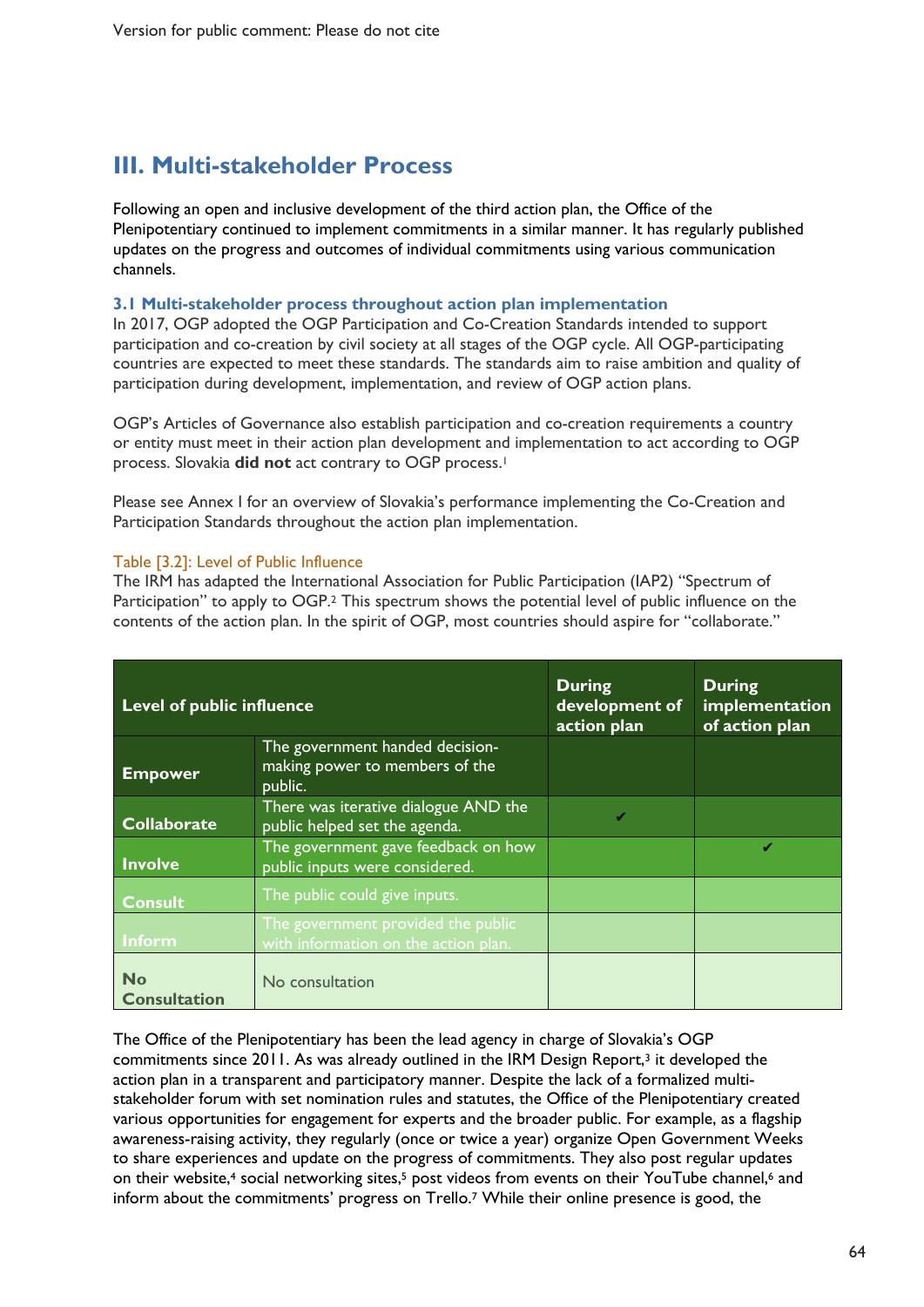majority of their in-person events take place in Bratislava. Some of the interviewees suggested that, in general, CSOs in regions have fewer opportunities for engagement.8

The quality of participatory processes during the development of the action plan was higher than during its implementation. This might be due to the fact that while the Office of the Plenipotentiary owns the development of the action plan entirely, the implementation depends on other agencies to a great extent. Therefore, the quality and scope of the information that the Office of the Plenipotentiary provides are conditional on the quality and scope of the information it receives from other agencies.

 $\overline{a}$ 

<sup>1</sup> Acting Contrary to Process - Country did not meet (1) "involve" during the development or "inform" during implementation of the NAP (2) government fails to collect, publish, and document a repository on the national OGP website/webpage in line with IRM guidance.

<sup>2</sup> "IAP2's Public Participation Spectrum," IAP2, 2014.

https://cdn.ymaws.com/www.iap2.org/resource/resmgr/pillars/Spectrum\_8.5x11\_Print.pdf.

<sup>3</sup> Mária Žuffová, Open Government Partnership, Slovakia Design Report 2017 – 2019, http://bit.ly/2nOTrpw. See Section VI - Methodology and Sources.<br>4 The official website of the Office of the Plenipotentiary, https://www.minv.sk/?ros (in Slovak).<br>5 The official Facebook page for the Slovak OGP, http://bit.ly/2B5IrHw (in Slovak).

<sup>&</sup>lt;sup>6</sup> The official YouTube channel of the Office of the Plenipotentiary,  $\frac{h_t}{h_t}$ ,  $\frac{h_t}{h_t}$ ,  $\frac{h_t}{h_t}$  (in Slovak). 7 Trello profile of the Office of the Plenipotentiary,  $\frac{h_t}{h_t}$ ,  $\frac{h_t}{h_t}$ ,  $\frac{h_t}{h_t}$ ,  $\frac{h$ 

<sup>8</sup> Interview with Vanda Tuchyňová (Protikorupcii.sk), 3 September 2019, and Štefan Jančo (Ekopolis Foundation), 19 September 2019.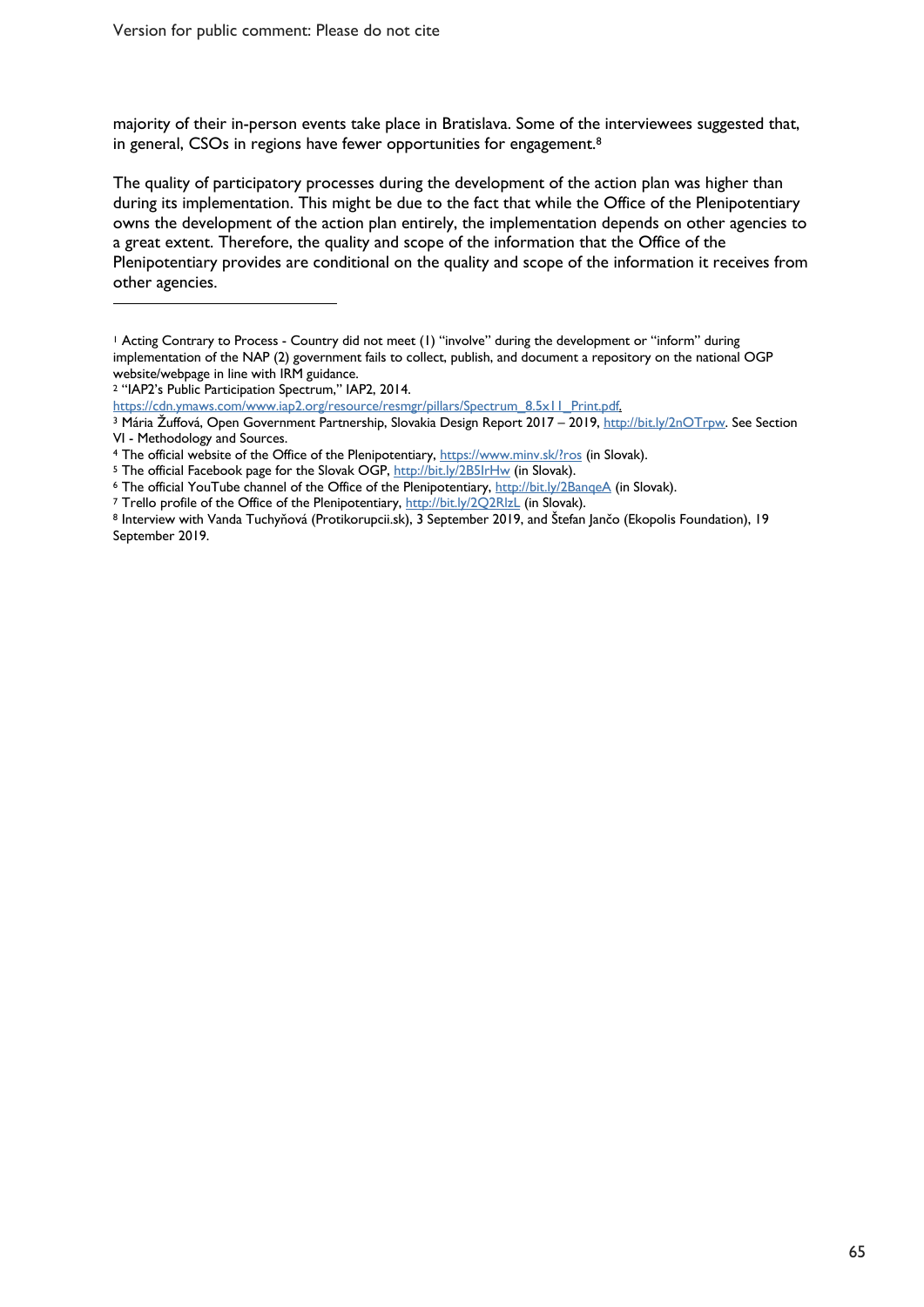# **VI. Methodology and Sources**

 $\overline{a}$ 

The IRM reports are written by national researchers in each OGP-participating country. All IRM reports undergo a process of quality control to ensure that the highest standards of research and due diligence have been applied.

This review process, including the procedure for incorporating comments received, is outlined in greater detail in Section III of the Procedures Manual<sup>1</sup> and in Slovakia's Design Report 2017-2019. 2

<sup>1</sup> IRM Procedures Manual, V.3, https://www.opengovpartnership.org/documents/irm-procedures-manual <sup>2</sup> Mária Žuffová, Open Government Partnership, Slovakia Design Report 2017 – 2019, http://bit.ly/2nOTrpw. See Section VI - Methodology and Sources.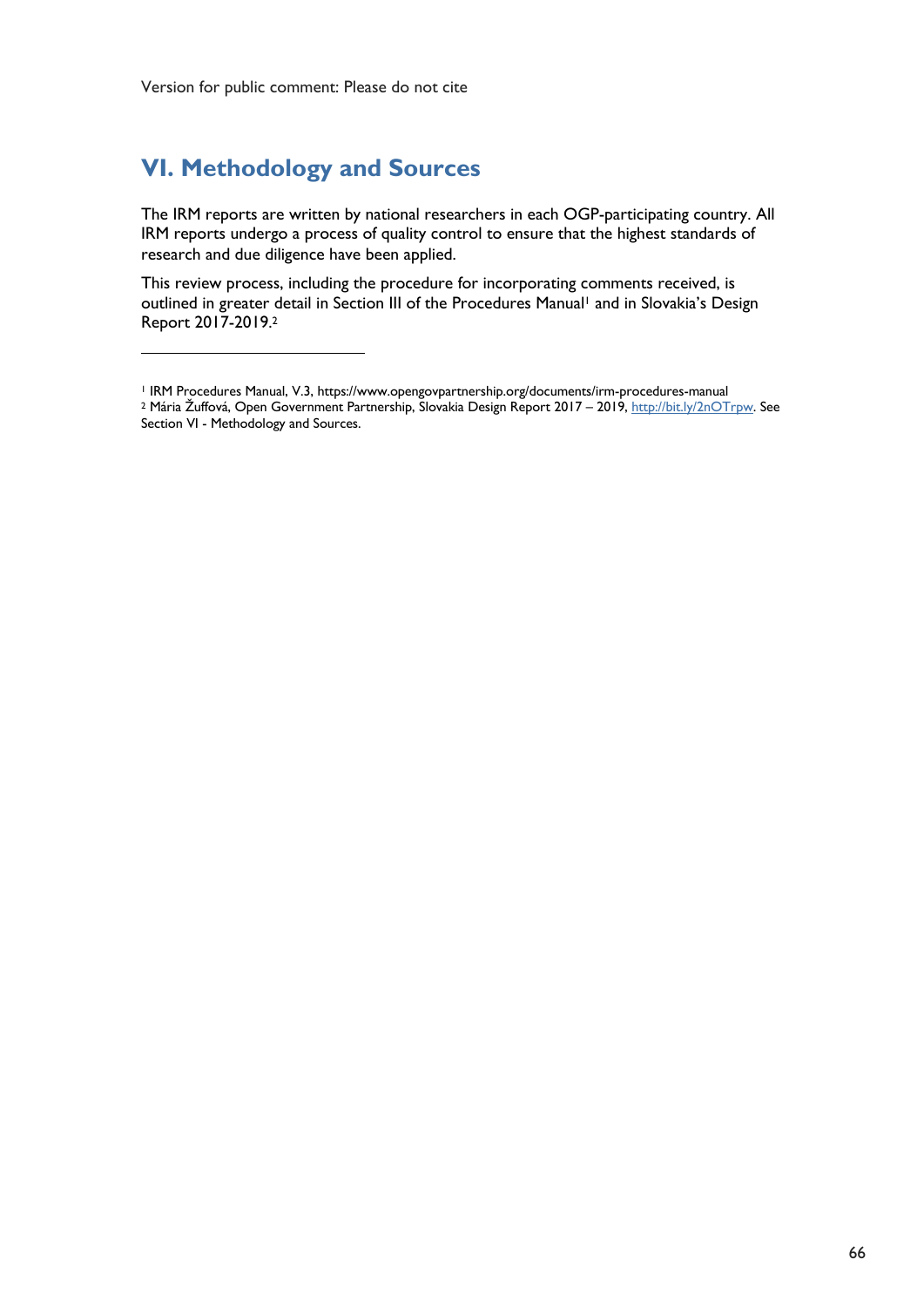# **Annex I. Overview of Slovakia's performance throughout action plan implementation**

Key:

Green= Meets standard

Yellow= In progress (steps have been taken to meet this standard, but standard is not met) Red= No evidence of action

| <b>Multi-stakeholder Forum</b>                                                                                                                                         |  | During<br>Impleme<br>ntation |
|------------------------------------------------------------------------------------------------------------------------------------------------------------------------|--|------------------------------|
| Ia. Forum established: There is a forum to oversee the OGP<br>process                                                                                                  |  | Green                        |
| Ib. Regularity: The forum meets at least every quarter, in person or<br>remotely                                                                                       |  | Yellow                       |
| Ic. Collaborative mandate development: Members of the forum jointly<br>develop its remit, membership and governance structure.                                         |  | Yellow                       |
| Id. Mandate public: Information on the forum's remit, membership and<br>governance structure is available on the OGP website/page.                                     |  | Yellow                       |
| 2a. Multi-stakeholder: The forum includes both governmental and<br>non-government representatives                                                                      |  | Yellow                       |
| 2b. Parity: The forum includes an even balance of governmental and non-<br>governmental representatives                                                                |  | Yellow                       |
| 2c. Transparent selection: Non-governmental members of the<br>forum are selected through a fair and transparent process.                                               |  | Yellow                       |
| 2d. High-level government representation: The forum includes high-level<br>representatives with decision-making authority from government                              |  | <b>Red</b>                   |
| 3d. Openness: The forum accepts inputs and representation on<br>the action plan process from any civil society or other<br>stakeholders outside the forum              |  | Green                        |
| 3e. Remote participation: There are opportunities for remote participation<br>in at least some meetings and events                                                     |  | Green                        |
| 3f. Minutes: The OGP forum proactively communicates and reports back on<br>its decisions, activities and results to wider government and civil society<br>stakeholders |  | Green                        |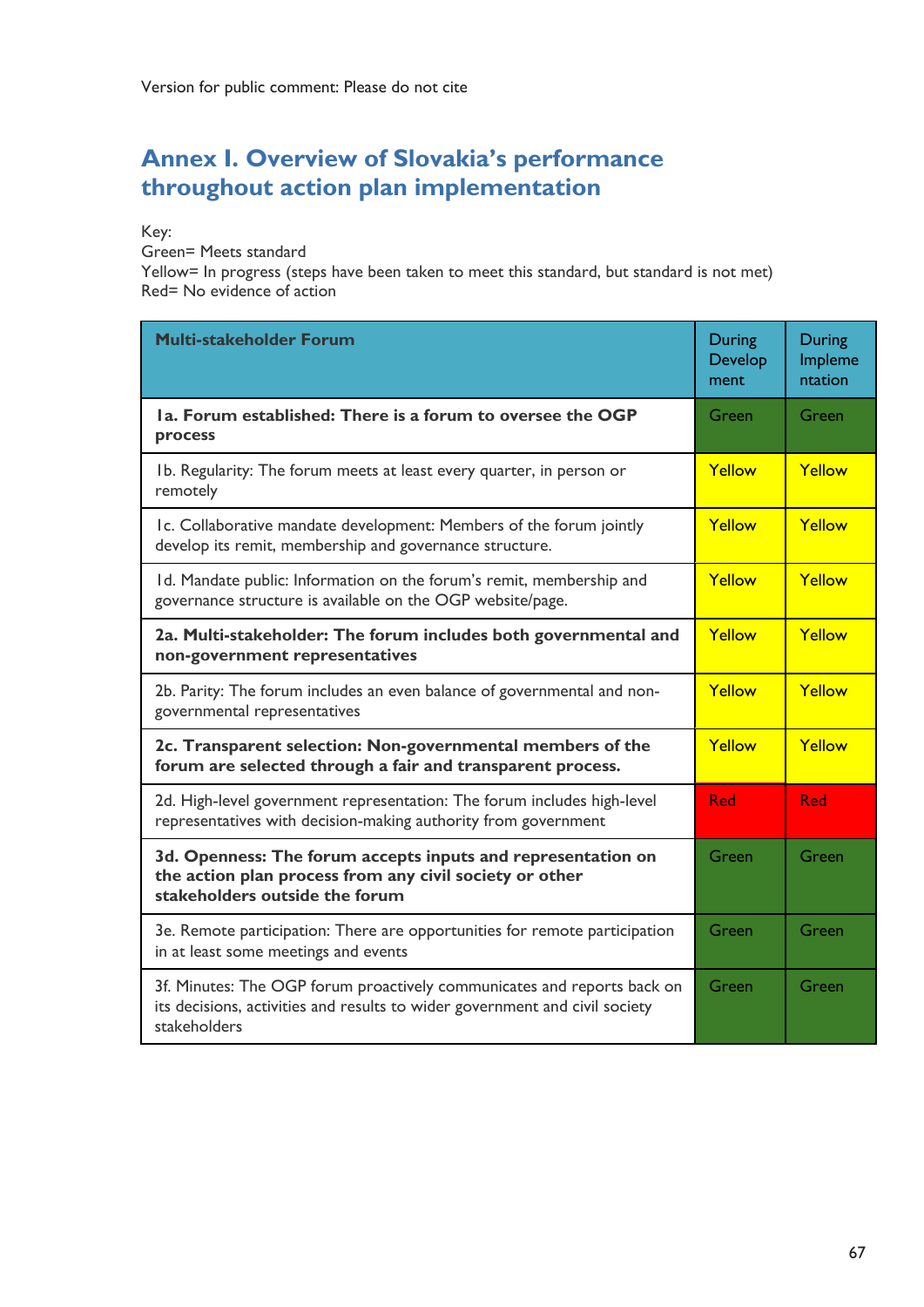Version for public comment: Please do not cite

Key:

Green= Meets standard

Yellow= In progress (steps have been taken to meet this standard, but standard is not met) Red= No evidence of action

| <b>Action Plan Implementation</b>                                                                                                                                                                                                                                                                                                                                                                                                                                                   |       |
|-------------------------------------------------------------------------------------------------------------------------------------------------------------------------------------------------------------------------------------------------------------------------------------------------------------------------------------------------------------------------------------------------------------------------------------------------------------------------------------|-------|
| 4a. Process transparency: There is a national OGP website (or OGP<br>webpage on a government website) where information on all aspects of the<br>national OGP process is proactively published.                                                                                                                                                                                                                                                                                     | Green |
| 4b. Documentation in advance: The forum shares information about OGP<br>to stakeholders in advance to guarantee they are informed and prepared to<br>participate in all stages of the process.                                                                                                                                                                                                                                                                                      | Green |
| 4c. Awareness-raising: The forum conducts outreach and awareness-raising<br>activities with relevant stakeholders to inform them of the OGP process.                                                                                                                                                                                                                                                                                                                                | Green |
| 4d. Communication channels: The government facilitates direct<br>communication with stakeholders to respond to action plan process<br>questions, particularly during times of intense OGP activity.                                                                                                                                                                                                                                                                                 | Green |
| 4e. Reasoned response: The multi-stakeholder forum publishes its<br>reasoning behind decisions and responds to major categories of<br>public comment.                                                                                                                                                                                                                                                                                                                               |       |
| 5a. Repository: Government collects and publishes a document<br>repository on the national OGP website/webpage, which provides a<br>historical record and access to all documents related to the<br>national OGP process, including (but not limited to) consultation<br>documents, National Action Plans, government self-assessments,<br>IRM reports and supporting documentation of commitment<br>implementation (e.g links to databases, evidence of meetings,<br>publications) |       |

*Editorial note: If a country "meets" the six standards in bold, the IRM will recognize the country's process as a Starred Process.*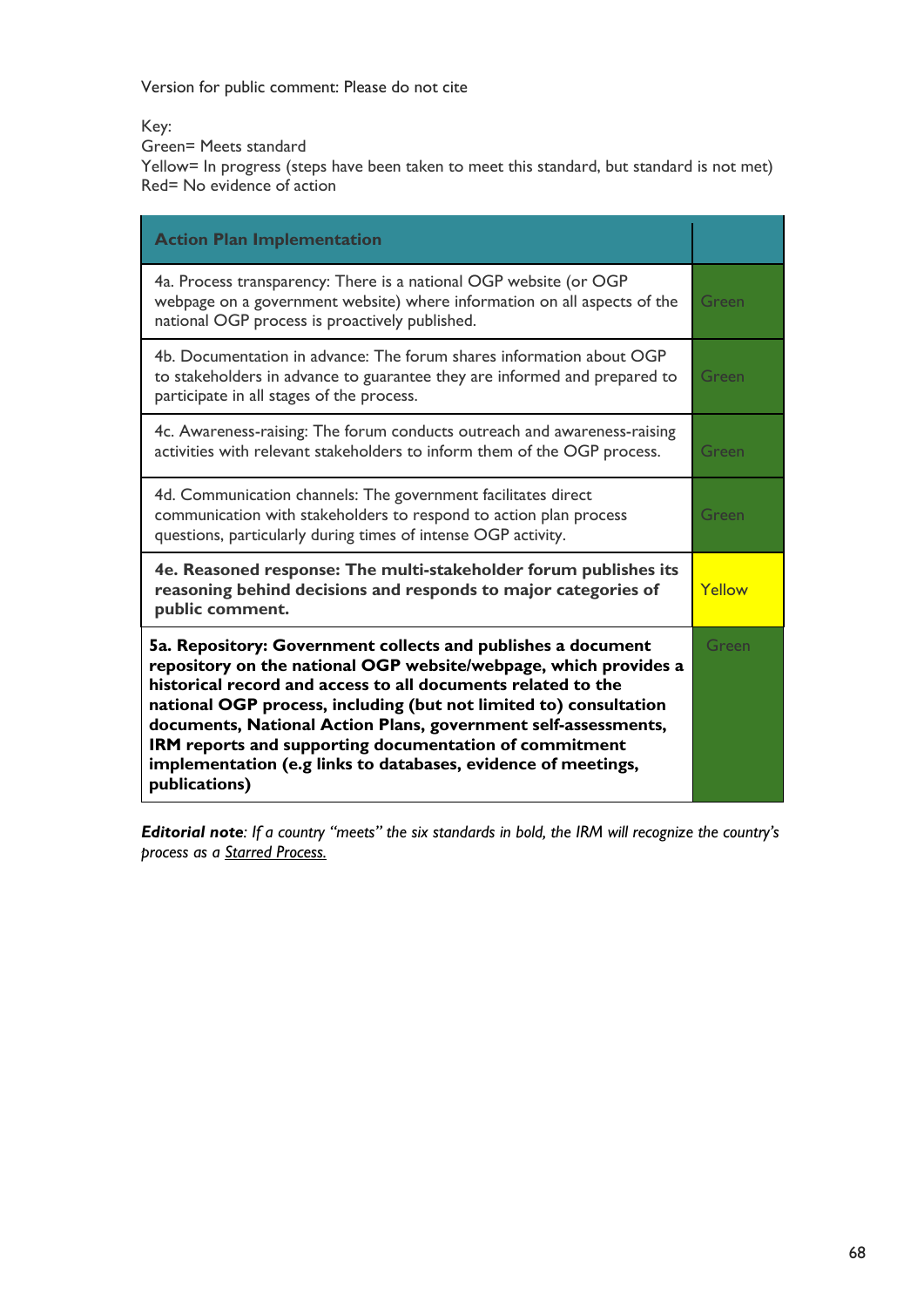# **Annex II. IRM Indicators**

The indicators and method used in the IRM research can be found in the IRM Procedures Manual.<sup>1</sup> A summary of key indicators the IRM assesses is below:

- **Verifiability:**
	- o Not specific enough to verify: As written in the commitment, do the objectives stated and actions proposed lack sufficient clarity and specificity for their completion to be objectively verified through a subsequent assessment process?
	- o Specific enough to verify: As written in the commitment, are the objectives stated and actions proposed sufficiently clear and specific to allow for their completion to be objectively verified through a subsequent assessment process?
- **Relevance:** This variable evaluates the commitment's relevance to OGP values. Based on a close reading of the commitment text as stated in the action plan, the guiding questions to determine the relevance are:
	- o Access to Information: Will the government disclose more information or improve the quality of the information disclosed to the public?
	- o Civic Participation: Will the government create or improve opportunities or capabilities for the public to inform or influence decisions or policies?
	- o Public Accountability: Will the government create or improve public facing opportunities to hold officials answerable for their actions?
	- o Technology & Innovation for Transparency and Accountability: Will technological innovation be used in conjunction with one of the other three OGP values to advance either transparency or accountability?
- **Potential impact:** This variable assesses the *potential impact* of the commitment, if completed as written. The IRM researcher uses the text from the action plan to:
	- o Identify the social, economic, political, or environmental problem;
	- o Establish the status quo at the outset of the action plan; and
	- $\circ$  Assess the degree to which the commitment, if implemented, would impact performance and tackle the problem.
- **Completion:** This variable assesses the commitment's implementation and progress. This variable is assessed at the end of the action plan cycle, in the *IRM Implementation Report.*
- **Did It Open Government?:** This variable attempts to move beyond measuring outputs and deliverables to looking at how the government practice, in areas relevant to OGP values, has changed as a result of the commitment's implementation. This variable is assessed at the end of the action plan cycle, in the *IRM Implementation Report*.

#### **Results oriented commitments?**

A potentially starred commitment has more potential to be ambitious and to be implemented. A good commitment design is one that clearly describes the:

- 1. **Problem:** What is the economic, social, political, or environmental problem? Rather than describing an administrative issue or tool (e.g., 'Misallocation of welfare funds' is more helpful than 'lacking a website.').
- 2. **Status quo:** What is the status quo of the policy issue at the beginning of an action plan (e.g., "26 percent of judicial corruption complaints are not processed currently.")?
- 3. **Change:** Rather than stating intermediary outputs, what is the targeted behavior change that is expected from the commitment's implementation (e.g., "Doubling